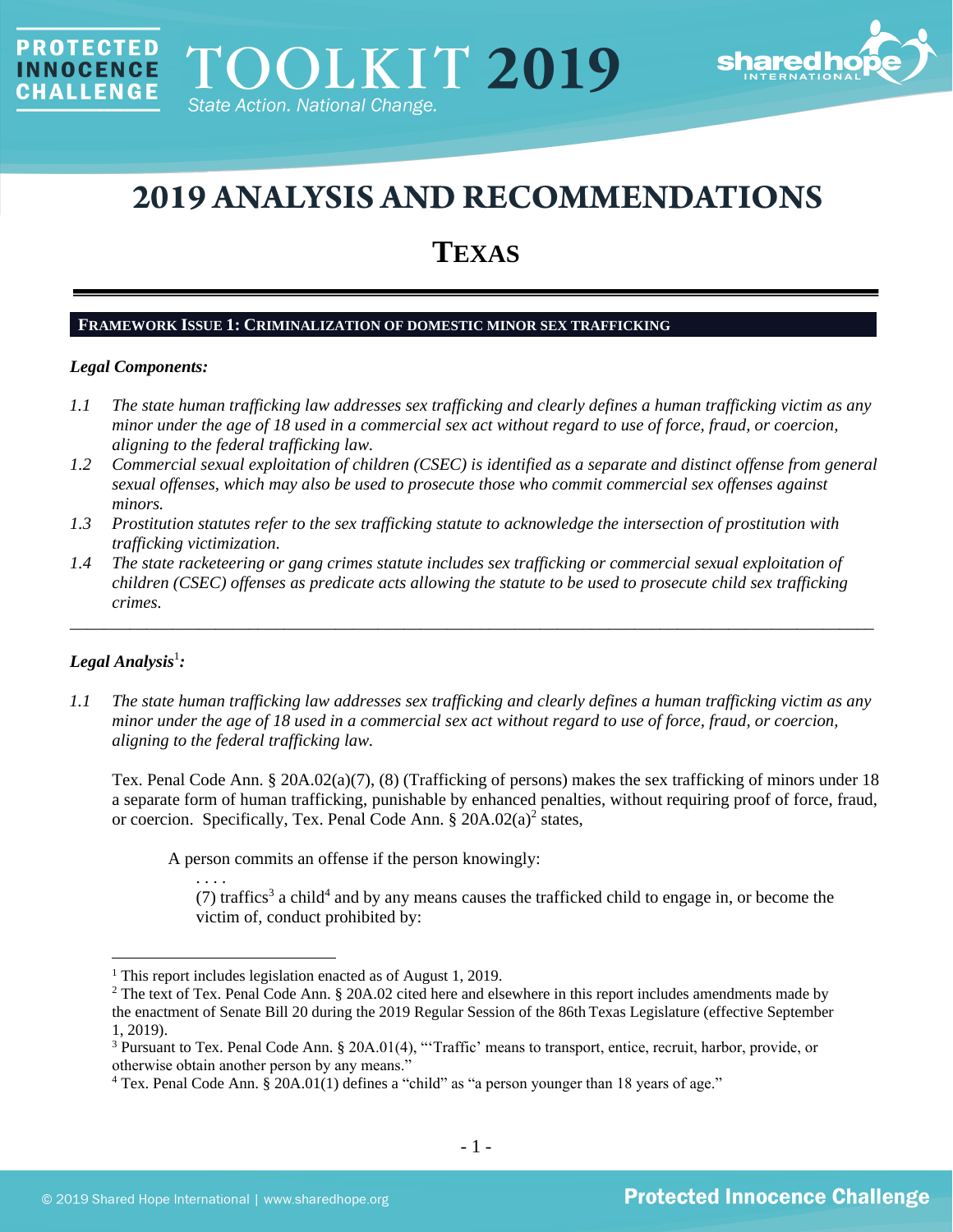(A) Section 21.02 (Continuous Sexual Abuse of Young Child or Children); (B) Section 21.11 (Indecency with a Child); (C) Section 22.011 (Sexual Assault); (D) Section 22.021 (Aggravated Sexual Assault); (E) Section 43.02 (Prostitution); (F) Section 43.03 (Promotion of Prostitution); (F-1) Section 43.031 (Online Promotion of Prostitution); (G) Section 43.04 (Aggravated Promotion of Prostitution); (G-1) Section 43.041 (Aggravated Online Promotion of Prostitution); (H) Section 43.05 (Compelling Prostitution); (I) Section 43.25 (Sexual Performance by a Child); (J) Section 43.251 (Employment Harmful to Children); or (K) Section 43.26 (Possession or Promotion of Child Pornography); or (8) receives a benefit from participating in a venture that involves an activity described by Subdivision (7) or engages in sexual conduct<sup>5</sup> with a child trafficked in the manner described in Subdivision (7).

<span id="page-1-1"></span><span id="page-1-0"></span>A first conviction under Tex. Penal Code Ann. § 20A.02(a) is generally punishable as a second degree felony by imprisonment for  $2-20$  years<sup>6</sup> and a possible fine not to exceed \$10,000. Tex. Penal Code Ann.

If the accused is found guilty of more than one offense arising out of the same criminal episode, the sentences may run concurrently or consecutively if each sentence is for a conviction of:

(2) an offense:

. . . .

(A) under . . . Section 21.02 [Continuous sexual abuse of a child or children] . . . committed against a victim younger than 17 years of age at the time of the commission of the offense regardless of whether the accused is convicted of violations of the same section more than once or is convicted of violations of more than one section; or

(B) for which a plea agreement was reached in a case in which the accused was charged with more than one offense listed in Paragraph (A) committed against a victim younger than 17 years of age at the time of the commission of the offense regardless of whether the accused is charged with violations of the same section more than once or is charged with violations of more than one section;

(3) an offense:

(A) under Section . . . 43.26 [Possession or promotion of child pornography], regardless of whether the accused is convicted of violations of the same section more than once or is convicted of violations of both sections; or

(B) for which a plea agreement was reached in a case in which the accused was charged with more than one offense listed in Paragraph (A), regardless of whether the accused is charged with violations of the same section more than once or is charged with violations of both sections;

. . . . (5) an offense:

> (A) under Section 20A.02 [Trafficking of persons], 20A.03 [Continuous trafficking of persons], or 43.05 [Compelling prostitution], regardless of whether the accused is convicted of violations of the same section more than once or is convicted of violations of more than one section; or (B) for which a plea agreement was reached in a case in which the accused was charged with more than one offense listed in Paragraph (A), regardless of whether the accused is charged with violations of the same section more than once or is charged with violations of more than one section; or

 $5$  Tex. Penal Code Ann. § 20A.01(3) states that the term "sexual conduct" has the same meaning used in Tex. Penal Code Ann. § 43.25. Pursuant to Tex. Penal Code Ann. § 43.25(a)(2), "'Sexual conduct' means sexual contact, actual or simulated sexual intercourse, deviate sexual intercourse, sexual bestiality, masturbation, sado-masochistic abuse, or lewd exhibition of the genitals, the anus, or any portion of the female breast below the top of the areola." <sup>6</sup> Texas Penal Code Sec. 3.03(b) (Sentences for offenses arising out of same criminal episode) states,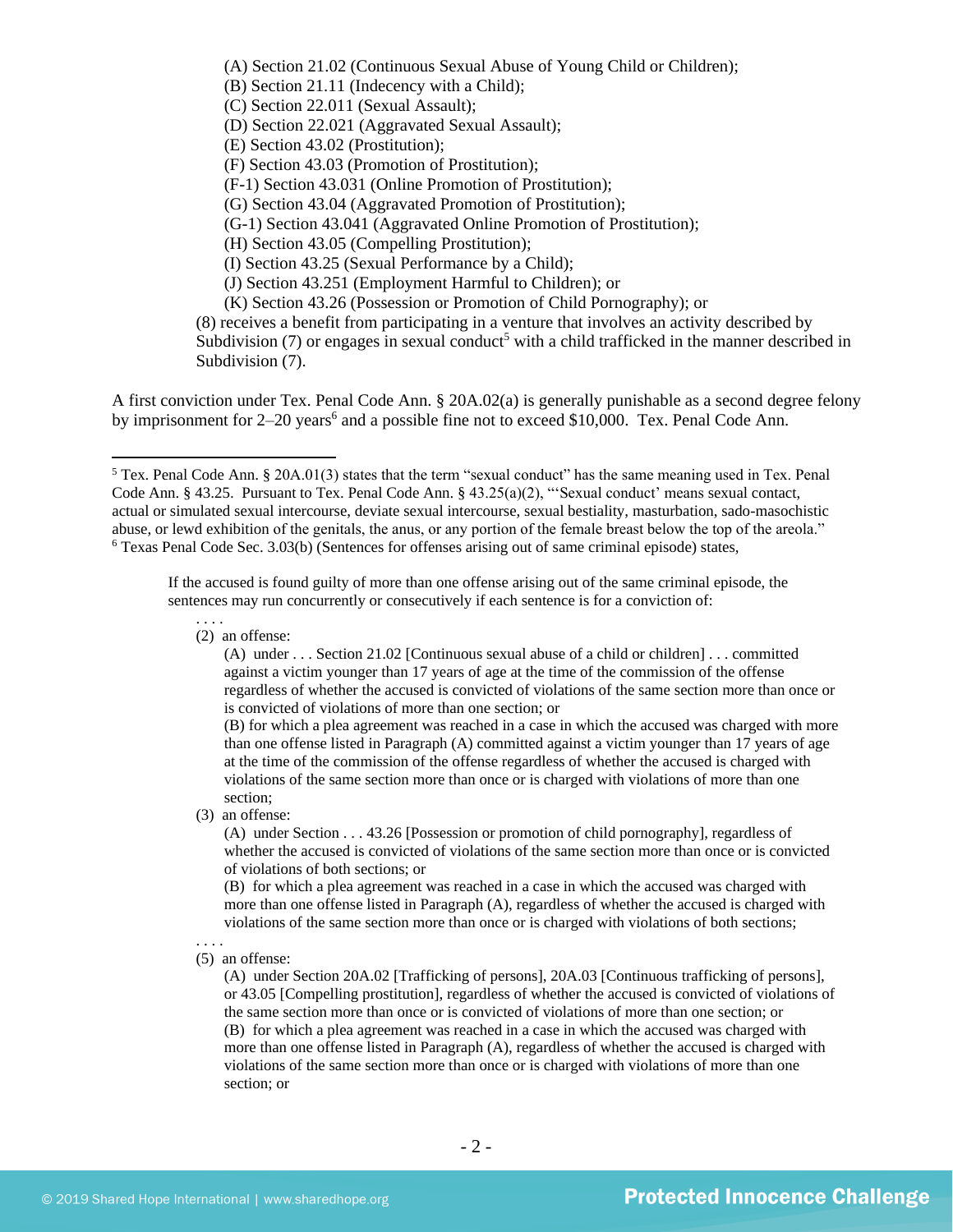§§ 20A.02(b)(1), 12.33. A first conviction under Tex. Penal Code Ann. § 20A.02(a)(7) or § 20A.02(a)(8), however, is punishable, without regard to the use of force, fraud, or coercion, as a first degree felony by imprisonment "for life or for any term of not more than 99 years or less than 5 years" and a possible fine not to exceed \$10,000, while subsequent convictions are punishable by life imprisonment and a possible fine not to exceed \$10,000. Tex. Penal Code Ann. §§ 20A.02(b)(1), 12.32, 12.42(c)(2).<sup>7</sup>

Additionally, Tex. Penal Code Ann. § 20A.03 (Continuous trafficking of persons) states,

<span id="page-2-0"></span>(a) A person commits an offense if, during a period that is 30 or more days in duration, the person engages two or more times in conduct that constitutes an offense under Section 20A.02 [Trafficking of persons] against one or more victims.

(b) If a jury is the trier of fact, members of the jury are not required to agree unanimously on which specific conduct engaged in by the defendant constituted an offense under Section 20A.02 or on which exact date the defendant engaged in that conduct. The jury must agree unanimously that the defendant, during a period that is 30 or more days in duration, engaged in conduct that constituted an offense under Section 20A.02.

(6) an offense:

(A) under Section 22.04(a)(1) or (2) or Section 22.04(a–1)(1) or (2) that is punishable as a felony of the first degree, regardless of whether the accused is convicted of violations of the same section more than once or is convicted of violations of more than one section; or

(B) for which a plea agreement was reached in a case in which the accused was charged with more than one offense listed in Paragraph (A) and punishable as described by that paragraph, regardless of whether the accused is charged with violations of the same section more than once or is charged with violations of more than one section.

The text of Tex. Penal Code Ann. § 3.03 cited here and elsewhere in this report includes amendments made by the enactment of Senate Bill 20 during the 2019 Regular Session of the 86th Texas Legislature (effective September 1, 2019).

<sup>7</sup> Additional sentencing limitations may also be applicable. For example, a person convicted under Tex. Penal Code Ann. § 20A.02 (Trafficking of Persons) cannot be sentenced to community supervision. Tex. Code Crim. Proc. Ann. art. 42A.054(a)(5). Also, a person convicted under Tex. Penal Code Ann. § 20A.02 (Trafficking of Persons) or Tex. Penal Code Ann. § 20A.03 (Continuous Trafficking of Persons) is not eligible for release to intensive supervision parole. Tex. Gov't Code Ann. § 499.027(b)(2)(Z)–(AA) (First version). Additionally, if the offender has a prior conviction for certain crimes, including Tex. Penal Code Ann. § 20A.02(a)(7) or (8), a second conviction is punishable by life imprisonment. Tex. Penal Code Ann. § 12.42(c)(2)(A).

A separate offense provides penalties for threatening to commit a trafficking or CSEC offense. Tex. Penal Code Ann. § 21.18(b) (Sexual Coercion) states,

A person commits an offense if the person intentionally threatens, including by coercion or extortion, to commit an offense under Chapter 43 [including Prostitution, Promotion of prostitution, Aggravated promotion of prostitution, Compelling prostitution, Employment harmful to children, and Sexual performance by a child] or Section 20A.02(a)(3), (4), (7), or (8) [Trafficking of persons], 21.02 [Continuous sexual abuse of young child or children], . . . 21.11 [Indecency with a child], . . . 22.011 [Sexual assault], or 22.021 [Aggravated sexual assault] to obtain, in return for not committing the threatened offense or in connection with the threatened offense, any of the following benefits:

(1) intimate visual material;

(2) an act involving sexual conduct causing arousal or gratification; or

(3) a monetary benefit or other benefit of value.

A conviction under this statute is punishable as a state jail felony by imprisonment for up to 2 years and a possible fine not to exceed \$10,000. Tex. Penal Code Ann. § 21.18(e), 12.35.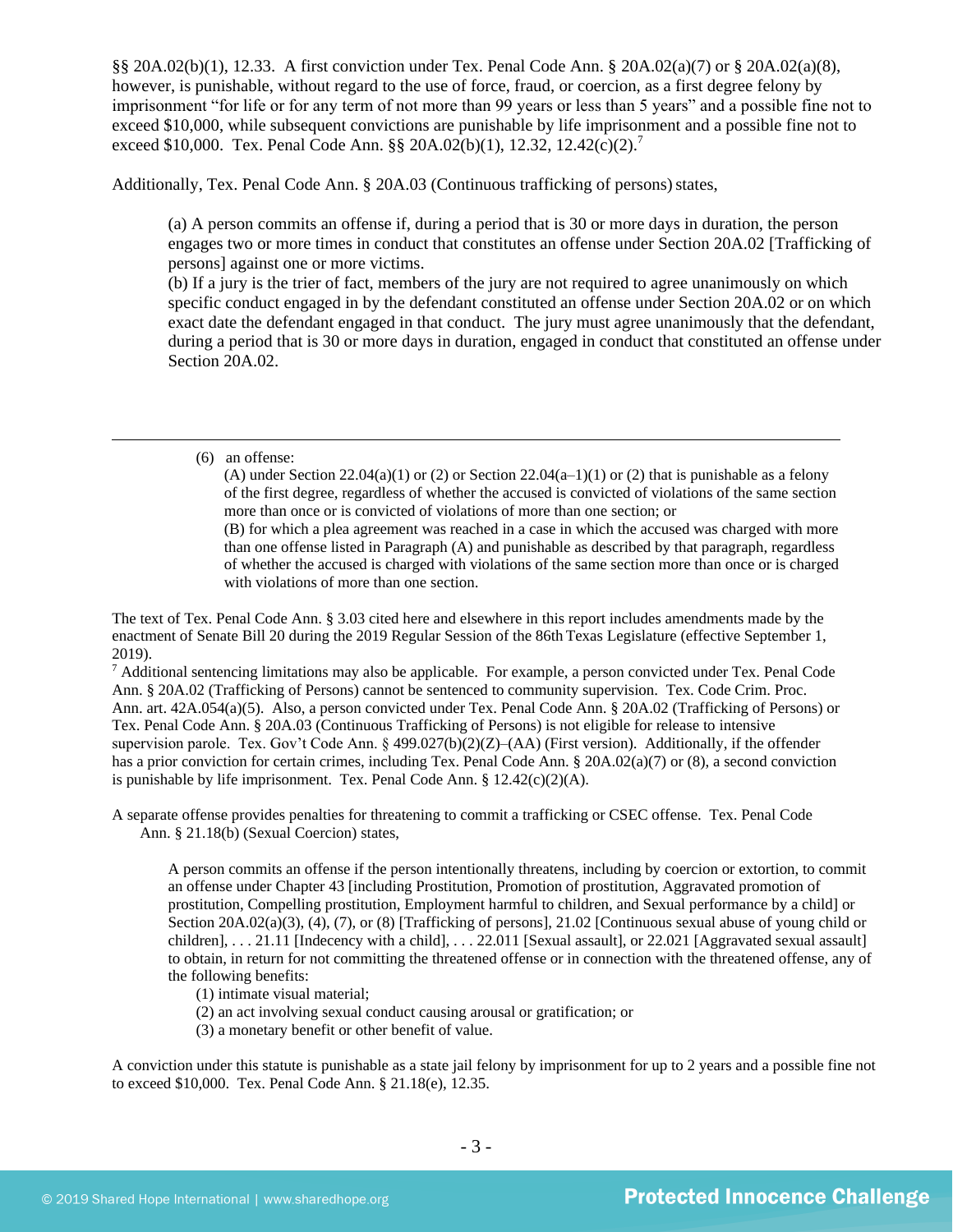(c) If the victim of an offense under Subsection (a) is the same victim as a victim of an offense under Section 20A.02, a defendant may not be convicted of the offense under Section 20A.02 in the same criminal action as the offense under Subsection (a), unless the offense under Section 20A.02:

(1) is charged in the alternative;

<span id="page-3-0"></span>(2) occurred outside the period in which the offense alleged under Subsection (a) was committed; or (3) is considered by the trier of fact to be a lesser included offense of the offense alleged under Subsection (a).

(d) A defendant may not be charged with more than one count under Subsection (a) if all of the conduct that constitutes an offense under Section 20A.02 is alleged to have been committed against the same victim.

. . . .

A conviction under Tex. Penal Code Ann. § 20A.03 is punishable as a first degree felony by imprisonment for either 25–99 years<sup>8</sup> and a possible fine not to exceed \$10,000 or life and a possible fine not to exceed \$10,000.<sup>9</sup> Tex. Penal Code Ann. §§ 20A.03(e), 12.32.

*1.2 Commercial sexual exploitation of children (CSEC) is identified as a separate and distinct offense from general sexual offenses, which may also be used to prosecute those who commit commercial sex offenses against minors.*

Texas has several statutes specifically criminalizing CSEC, including the following:<sup>10</sup>

- 1. Tex. Penal Code Ann. § 43.05(a)(2) (Compelling prostitution) makes it a crime if a person knowingly "causes by any means a child younger than 18 years to commit prostitution, regardless of whether the actor knows the age of the child at the time of the offense." A conviction under Tex. Penal Code Ann. § 43.05(a)(2) is punishable as a first degree felony by imprisonment for either 5–99 years<sup>11</sup> and a possible fine not to exceed \$10,000 or life and a possible fine not to exceed \$10,000. Tex. Penal Code Ann. §§ 43.05(b), 12.32.
- 2. Tex. Penal Code Ann. § 43.03 (Promotion of prostitution) criminalizes knowingly soliciting "another to engage in sexual conduct with another person for compensation." It is a "felony of the first degree if the

(1) This subsection applies only to an inmate who is serving a sentence for:

(A) an offense described by Article 42A.054(a), Code of Criminal Procedure, other than an offense under Section 19.03, Penal Code;

(B) an offense . . . under Article 42A.054(c) or (d), Code of Criminal Procedure;

(C) an offense under Section 20A.03 [Continuous trafficking of persons], Penal Code;

(D) an offense under Section 71.02 [Engaging in organized criminal activity] or 71.023 [Directing activities of criminal street gangs], Penal Code.

(2) An inmate described by Subdivision (1) is not eligible for release on parole until the inmate's actual calendar time served, without consideration of good conduct time, equals one-half of the sentence or 30 calendar years, whichever is less, but in no event is the inmate eligible for release on parole in less than two calendar years.

(3) Notwithstanding Subdivision (2), an inmate who is serving a sentence for an offense under Section 22.021 [Aggravated sexual assault], Penal Code, is not eligible for release on parole if the inmate is serving a sentence for an offense for which punishment was enhanced under Section 12.42(c)(4), Penal Code.

<sup>8</sup> *See supra* note [6.](#page-1-0)

<sup>9</sup> Pursuant to Tex. Gov't Code Ann. § 508.145(d)(1)–(3) (Eligibility for release on parole; computation of parole eligibility date),

<sup>&</sup>lt;sup>10</sup> *See supra* note [7](#page-2-0) for substantive provisions of Tex. Penal Code Ann. § 21.18 (Sexual coercion), which provides penalties for threatening to commit certain CSEC offenses.

<sup>11</sup> *See supra* note [6.](#page-1-0)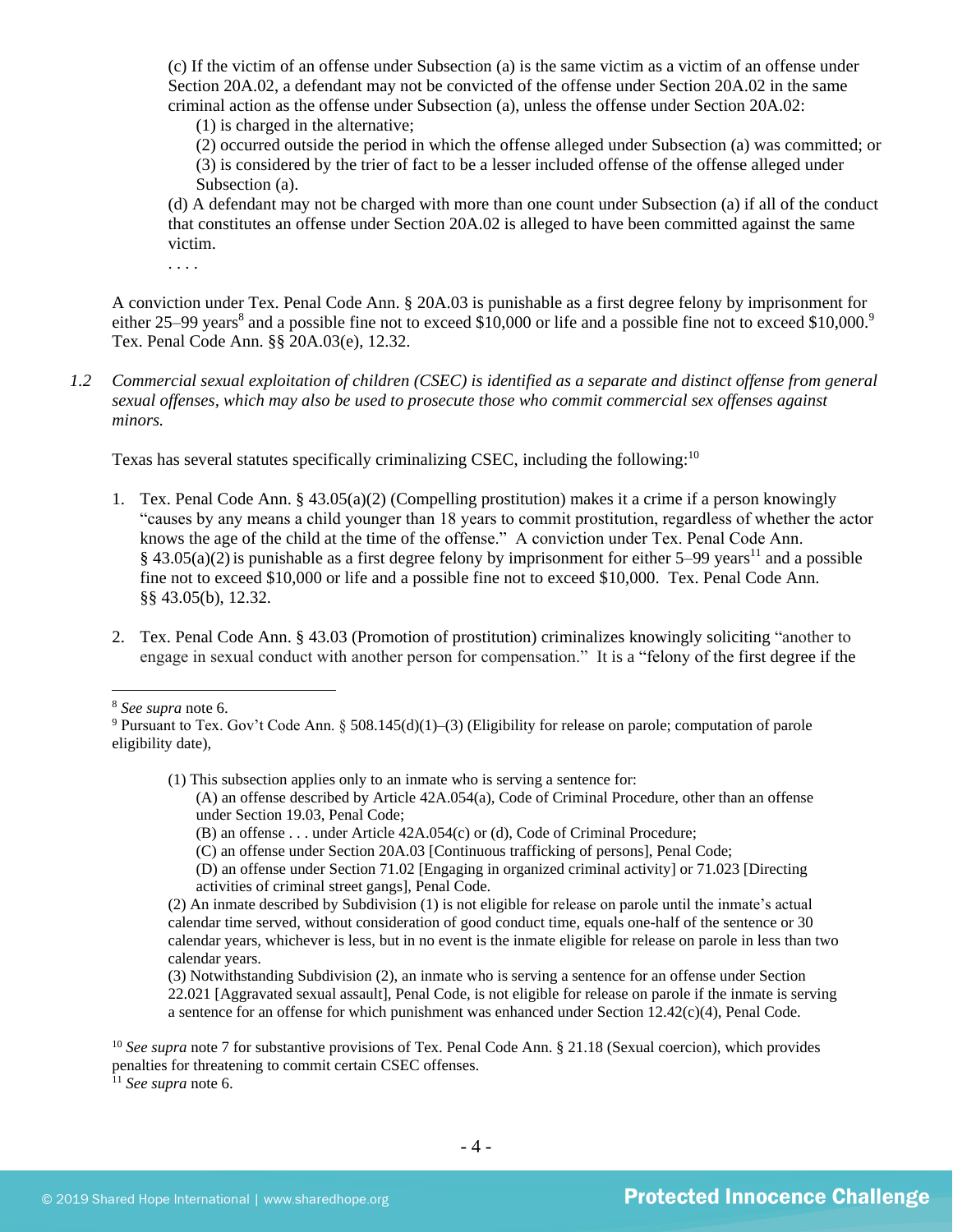<span id="page-4-2"></span>actor engages in conduct described by Subsection (a)(1) or (2) involving a person younger than 18 years of age engaging in prostitution, regardless of whether the actor knows the age of the person at the time of the offense." Tex. Penal Code Ann. § 43.03(a),  $(b)(2)$ .<sup>12</sup> A first degree felony is punishable by imprisonment for either 5–99 years<sup>13</sup> and a possible fine not to exceed \$10,000 or life and a possible fine not to exceed \$10,000. Tex. Penal Code Ann. § 12.32.

- 3. Tex. Penal Code Ann. § 43.04(a) (Aggravated promotion of prostitution) is violated when a person "knowingly owns, invests in, finances, controls, supervises, or manages a prostitution enterprise that uses two or more prostitutes." A conviction under Tex. Penal Code Ann. § 43.04(a) is punishable as a first degree felony by imprisonment for either  $5-99$  years<sup>14</sup> and a possible fine not to exceed \$10,000 or life and a possible fine not to exceed \$10,000. Tex. Penal Code Ann.  $\S$ § 43.04(b), <sup>15</sup> 12.32.
- 4. Tex. Penal Code Ann. § 43.02(b) (Prostitution) makes it a crime if a person "knowingly offers or agrees to pay a fee $16$  to another person for the purpose of engaging in sexual conduct with that person or another." A first conviction under this statute is generally punishable as a Class A misdemeanor by imprisonment in a county jail up to 1 year, a fine not to exceed \$4,000, or both. Tex. Penal Code Ann. §§  $43.02(c-1)$ ,<sup>17</sup> 12.21. However, pursuant to Tex. Penal Code Ann. §§  $43.02(c-1)(2)$ , a conviction is punishable as a second degree felony by imprisonment for 2–20 years and a possible fine not to exceed \$10,000

if the person with whom the actor agrees to engage in sexual conduct is:

- <span id="page-4-3"></span><span id="page-4-0"></span>(A) younger than 18 years of age, regardless of whether the actor knows the age of the person at the time of the offense
- (B) represented to the actor as being younger than 18 years of age; or
- <span id="page-4-1"></span>(C) believed by the actor to be younger than 18 years of age.
- 5. Tex. Penal Code Ann. § 15.031(b) (Criminal solicitation of a minor) states,

A person commits an offense if, with intent that an offense under Section 20A.02(a)(7) or (8) [Trafficking of persons], 21.02 [Continuous sexual abuse of young child or children], 21.11 [Indecency with a child], 22.011 [Sexual assault], 22.021 [Aggravated sexual assault], 43.02 [Prostitution], 43.05(a)(2) [Compelling prostitution], or 43.25 [Sexual performance by a child] be committed, the person by any means requests, commands, or attempts to induce a minor<sup>18</sup> or another whom the person believes to be a minor to engage in specific conduct that, under the circumstances surrounding the actor's conduct as the actor believes them to be, would constitute an offense under one of those sections

<sup>&</sup>lt;sup>12</sup> The text of Tex. Penal Code Ann. § 43.03 cited here and elsewhere in this report includes amendments made by the enactment of Senate Bill 1802 during the 2019 Regular Session of the 86th Texas Legislature (effective September 1, 2019).

<sup>13</sup> *See supra* note [6.](#page-1-0)

<sup>14</sup> *See supra* note [6.](#page-1-0)

<sup>&</sup>lt;sup>15</sup> The text of Tex. Penal Code Ann. § 43.04 cited here and elsewhere in this report includes amendments made by the enactment of Senate Bill 1802 during the 2019 Regular Session of the 86th Texas Legislature (effective September 1, 2019).

<sup>&</sup>lt;sup>16</sup> Tex. Penal Code Ann. § 43.01(1-b) defines "fee" as "the payment or offer of payment in the form of money, goods, services, or other benefit."

The text of Tex. Penal Code Ann. § 43.01 cited here and elsewhere in this report includes amendments made by the enactment of Senate Bill 20 during the 2019 Regular Session of the 86th Texas Legislature (effective September 1, 2019).

<sup>&</sup>lt;sup>17</sup> The text of Tex. Penal Code Ann. § 42.03 cited here and elsewhere in this report includes amendments made by the enactment of Senate Bill 20 during the 2019 Regular Session of the 86th Texas Legislature (effective September 1, 2019).

<sup>&</sup>lt;sup>18</sup> Pursuant to Tex. Penal Code Ann. § 15.031(f), "In this section, 'minor' means an individual younger than 17 years of age."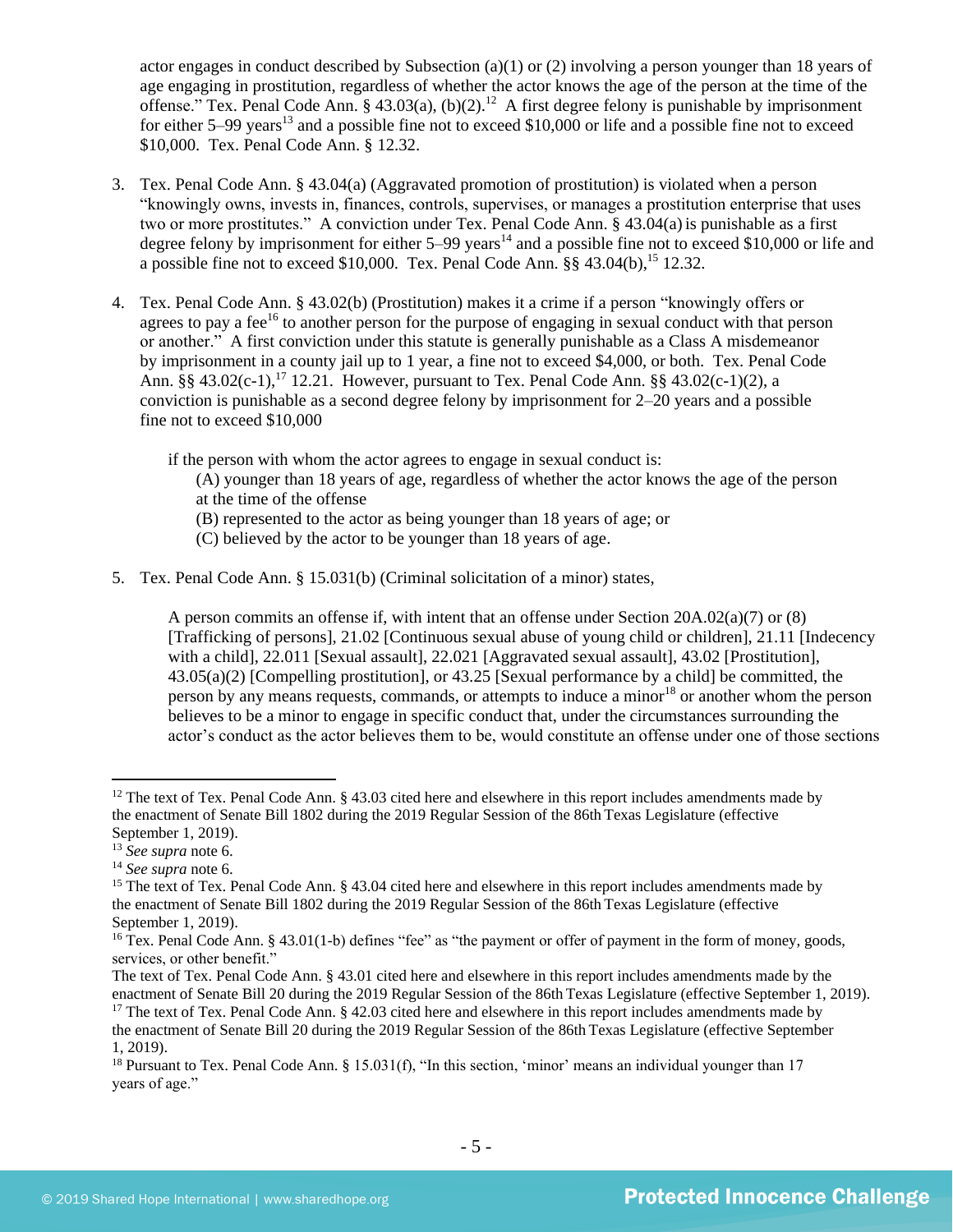or would make the minor or other believed by the person to be a minor a party to the commission of an offense under one of those sections.

Pursuant to Tex. Penal Code Ann. § 15.031(e), a conviction under Tex. Penal Code Ann. § 15.031(b) is punishable one category lower than committing the actual offense, but the punishment may be enhanced to the same category as the predicate offense if it is proven that the offender

<span id="page-5-0"></span>(1) was at the time of the offense 17 years of age or older and a member of a criminal street gang, as defined by Section 71.01 [Definitions]; $^{19}$  and

- (2) committed the offense with the intent to:
	- (A) further the criminal activities of the criminal street gang; or
	- (B) avoid detection as a member of a criminal street gang.
- 6. Tex. Penal Code Ann. § 43.251(b) (Employment harmful to children) states, "A person commits an offense if the person employs, authorizes, or induces a child<sup>20</sup> to work: (1) in a sexually oriented commercial activity;<sup>21</sup> or (2) in any place of business permitting, requesting, or requiring a child to work nude or topless." Pursuant to Tex. Penal Code Ann. § 43.251(c) a conviction is punishable as a second degree felony by imprisonment for 2–20 years and a possible fine not to exceed \$10,000, but if the child is a minor under the age of 14, a conviction is punishable as a first degree felony by imprisonment for either 5–99 years and a possible fine not to exceed \$10,000 or life and a possible fine not to exceed \$10,000. Tex. Penal Code Ann. §§ 43.251(c), 12.33, 12.32.
- 7. Tex. Penal Code Ann. § 21.02(b), (c), (g) (Continuous sexual abuse of young child or children) states,

(b) A person commits an offense if:

(1) during a period that is 30 or more days in duration, the person commits two or more acts of sexual abuse, regardless of whether the acts of sexual abuse are committed against one or more victims; and

(2) at the time of the commission of each of the acts of sexual abuse, the actor is 17 years of age or older and the victim is a child younger than 14 years of age, regardless of whether the actor knows the age of the victim at the time of the offense.

(c) For purposes of this section, "act of sexual abuse" means any act that is a violation of one or more of the following penal laws:

(1) aggravated kidnapping under Section 20.04(a)(4), if the actor committed the offense with the intent to violate or abuse the victim sexually;

(2) indecency with a child under Section  $21.11(a)(1)$ , if the actor committed the offense in a manner other than by touching, including touching through clothing, the breast of a child;

(3) sexual assault under Section 22.011;

(4) aggravated sexual assault under Section 22.021;

. . . .

(6) sexual performance by a child under Section 43.25;

(7) trafficking of persons under Section 20A.02(a)(7) or (8); and

(8) compelling prostitution under Section 43.05(a)(2).

. . . .

 $19$  Tex. Penal Code Ann. § 71.01(d) defines "criminal street gang" as "three or more persons having a common identifying sign or symbol or an identifiable leadership who continuously or regularly associate in the commission of criminal activities."

<sup>&</sup>lt;sup>20</sup> Pursuant to Tex. Penal Code Ann. §  $43.251(a)(1)$ , "child" is defined as "a person younger than 18 years of age." <sup>21</sup> Tex. Penal Code Ann. § 43.251(a)(5) defines "sexually oriented commercial activity" as "a massage

establishment, nude studio, modeling studio, love parlor, or other similar commercial enterprise the primary business of which is the offering of a service that is intended to provide sexual stimulation or sexual gratification to the customer."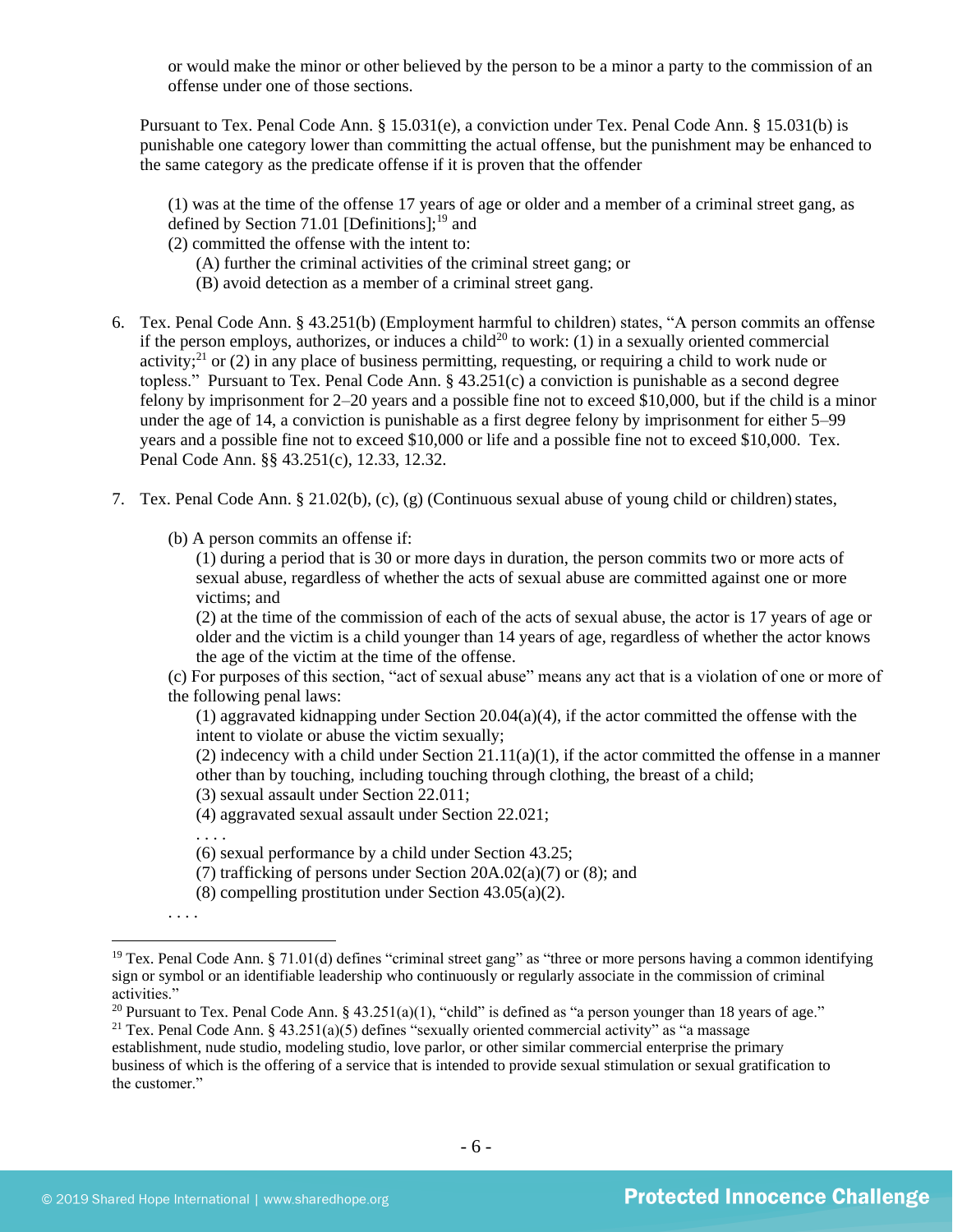- (g) It is an affirmative defense to prosecution under this section that the actor:
	- (1) was not more than five years older than:

(A) the victim of the offense, if the offense is alleged to have been committed against only one victim; or

(B) the youngest victim of the offense, if the offense is alleged to have been committed against more than one victim;

(2) did not use duress, force, or a threat against a victim at the time of the commission of any of the acts of sexual abuse alleged as an element of the offense; and

(3) at the time of the commission of any of the acts of sexual abuse alleged as an element of the offense:

(A) was not required under Chapter 62, Code of Criminal Procedure, to register for life as a sex offender; or

<span id="page-6-0"></span>(B) was not a person who under Chapter 62 had a reportable conviction or adjudication for an offense under this section or an act of sexual abuse as described by Subsection (c).

A conviction under this statute is punishable as a first degree felony by imprisonment for either 25–99 years<sup>22</sup> and a possible fine not to exceed \$10,000 or life and a possible fine not to exceed \$10,000. Tex. Penal Code Ann. §§ 21.02(h), 12.32.

8. Tex. Penal Code Ann.  $\S$  43.031<sup>23</sup> (Online promotion of prostitutions) states,

(a) A person commits an offense if the person owns, manages, or operates an interactive computer service or information content provider, or operates as an information content provider, with the intent to promote the prostitution of another person or facilitate another person to engage in prostitution.

(b) An offense under this section is a felony of the third degree, except that the offense is a felony of the second degree if the actor:

(1) has been previously convicted of an offense under this section or Section 43.041

[Aggravated online promotion of prostitution]; or

(2) engages in conduct described by Subsection (a) involving a person younger than 18 years of age engaging in prostitution, regardless of whether the actor knows the age of the person at the time of the offense.

A second degree felony is punishable by imprisonment for 2–20 years and a possible fine not to exceed \$10,000. Tex. Penal Code Ann. §§ 43.031(b)(2), 12.33.

9. Tex. Penal Code Ann.  $\S 43.041<sup>24</sup>$  (Aggravated online promotion of prostitution) states,

(a) A person commits an offense if the person owns, manages, or operates an interactive computer service or information content provider, or operates as an information content provider, with the intent to promote the prostitution of five or more persons or facilitate five or more persons to engage in prostitution.

(b) An offense under this section is a felony of the second degree, except that the offense is a felony of the first degree if the actor:

(1) has been previously convicted of an offense under this section; or

<sup>22</sup> *See supra* note [6.](#page-1-0)

<sup>&</sup>lt;sup>23</sup> The text of Tex. Penal Code Ann. § 43.031 cited here and elsewhere in this report includes amendments made by the enactment of Senate Bill 20 during the 2019 Regular Session of the 86th Texas Legislature (effective September 1, 2019).

<sup>&</sup>lt;sup>24</sup> The text of Tex. Penal Code Ann.  $\frac{124}{10}$  cited here and elsewhere in this report includes amendments made by the enactment of Senate Bill 20 during the 2019 Regular Session of the 86th Texas Legislature (effective September 1, 2019).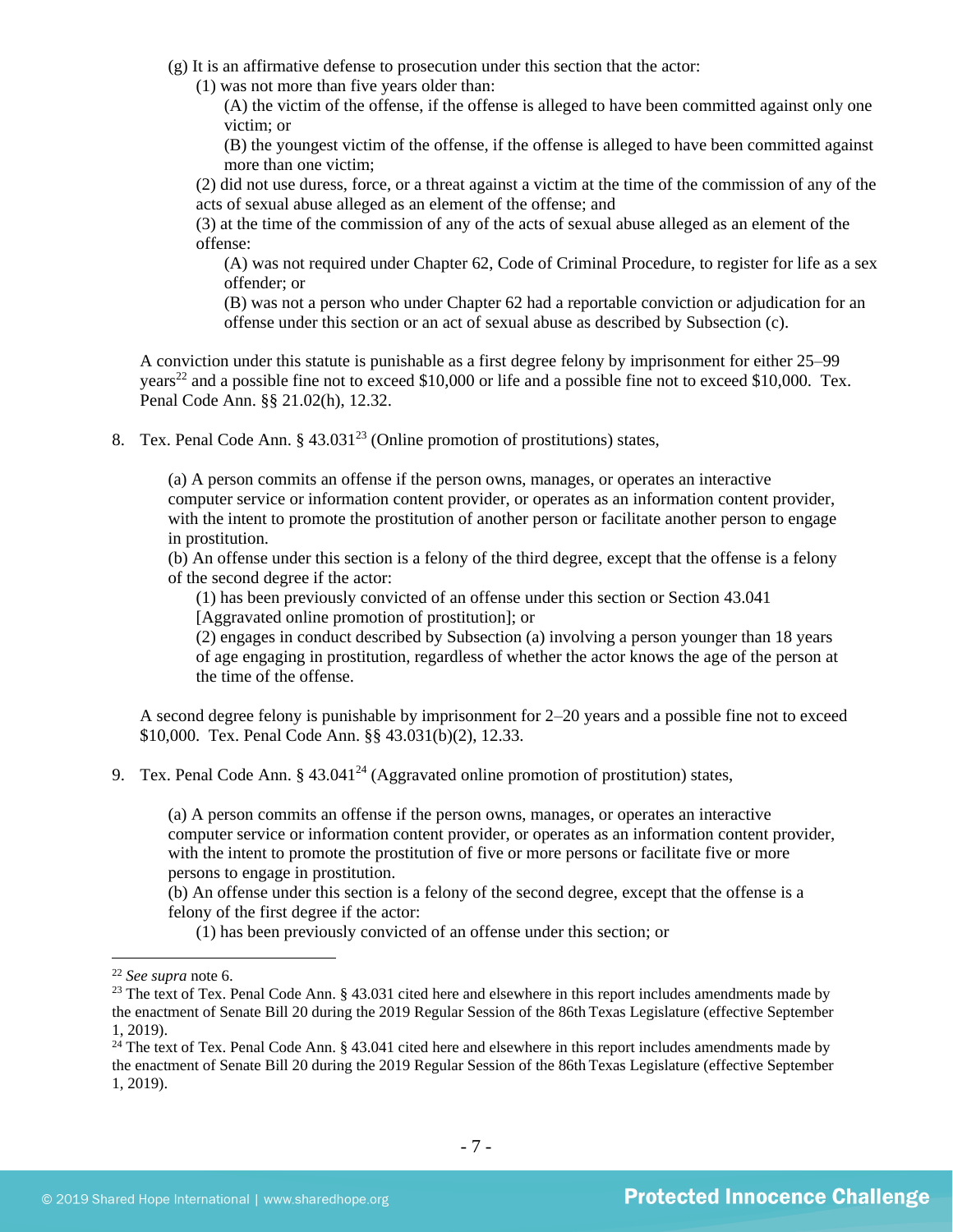(2) engages in conduct described in Subsection (a) involving two or more persons younger than 18 years of age engaging in prostitution, regardless of whether the actor knows the age of the persons at the time of the offense.

A first degree felony is punishable by either  $25-99$  years<sup>25</sup> and a possible fine not to exceed \$10,000 or life and a possible fine not to exceed \$10,000. Tex. Penal Code Ann. §§ 43.041(b)(2), 12.32.

Other laws may be applicable to sexual exploitation of children although they do not specify commercial exchanges:

1. Tex. Penal Code Ann. § 22.011(a)(2) (Sexual assault) states,

A person commits an offense if:

. . . .

(2) regardless of whether the person knows the age of the child at the time of the offense, the person intentionally or knowingly:

(A) causes the penetration of the anus or sexual organ of a child<sup>26</sup> by any means;

(B) causes the penetration of the mouth of a child by the sexual organ of the actor;

(C) causes the sexual organ of a child to contact or penetrate the mouth, anus, or sexual organ of another person, including the actor;

(D) causes the anus of a child to contact the mouth, anus, or sexual organ of another person, including the actor; or

(E) causes the mouth of a child to contact the anus or sexual organ of another person, including the actor.

A conviction under Tex. Penal Code Ann. § 22.011(a)(2) is punishable as a second degree felony by imprisonment for 2–20 years and a possible fine not to exceed \$10,000.<sup>27</sup> Tex. Penal Code Ann. §§ 22.011(f), 12.33.

<sup>25</sup> *See supra* note [6.](#page-1-0)

<sup>26</sup> Tex. Penal Code Ann. § 22.011(c)(1) defines "child" as "a person younger than 17 years of age."

It is an affirmative defense to prosecution under Subsection (a)(2):

. . . . (2) that:

> (A) the actor was not more than three years older than the victim and at the time of the offense: (i) was not required under Chapter 62 [Sex offender registration program], Code of Criminal Procedure, to register for life as a sex offender; or

(ii) was not a person who under Chapter 62, Code of Criminal Procedure, had a reportable conviction or adjudication for an offense under this section; and

(B) the victim:

(i) was a child of 14 years of age or older; and

(ii) was not:

(a) a person whom the actor was prohibited from marrying or purporting to marry or with whom the actor was prohibited from living under the appearance of being married under Section 25.01 [Bigamy]; or

(b) a person with whom the actor was prohibited from engaging in sexual intercourse or deviate sexual intercourse under Section 25.02 [Prohibited sexual conduct].

The text of Tex. Penal Code Ann. § 22.011 cited here and elsewhere in this report includes amendments made by the enactment of House Bill 667 during the 2019 Regular Session of the 86th Texas Legislature (effective September 1, 2020).

<sup>&</sup>lt;sup>27</sup> Tex. Penal Code Ann. § 22.011(e)(2) provides,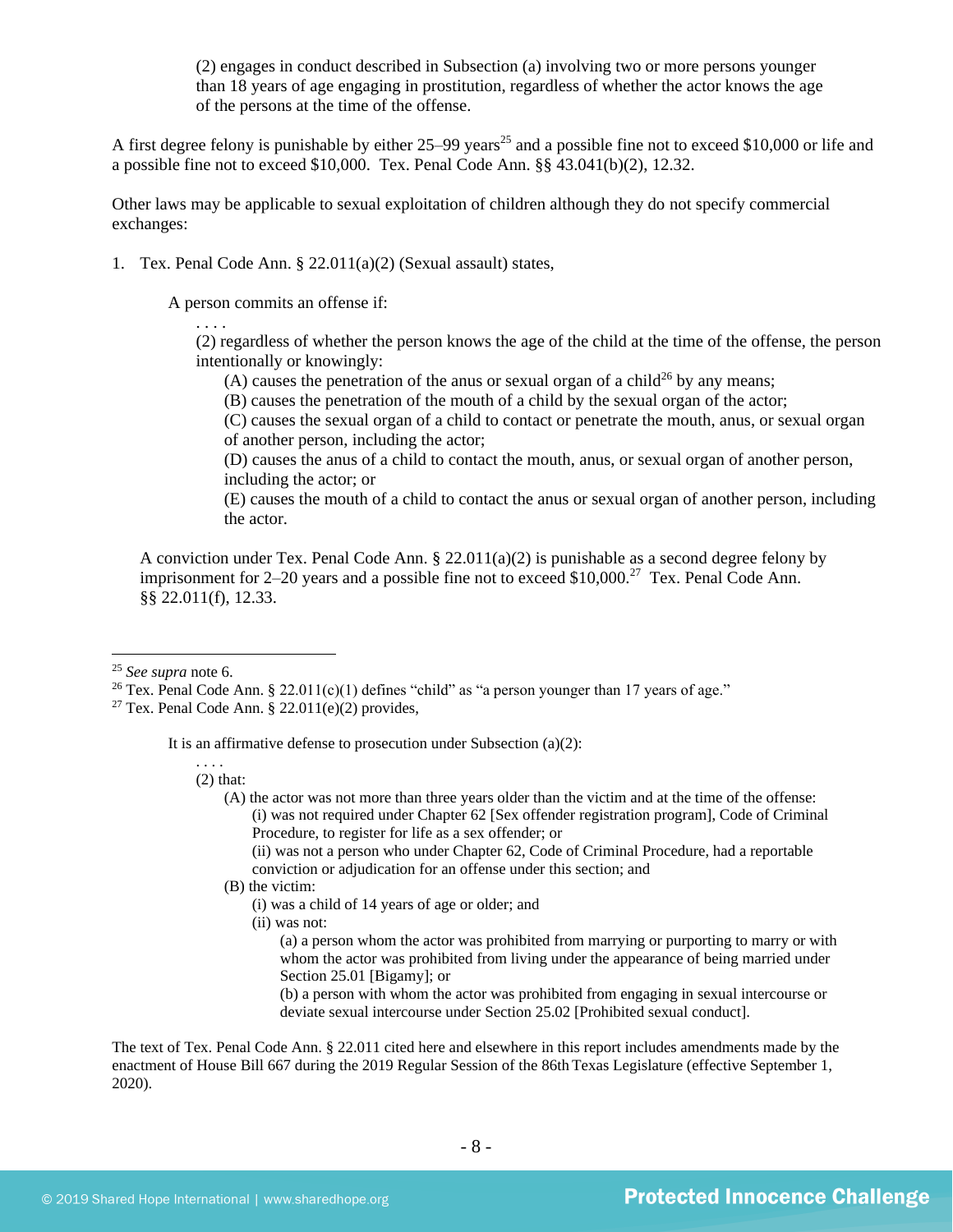2. Tex. Penal Code Ann. § 21.11(a), (b) (Indecency with a child) provides,

(a) A person commits an offense if, with a child younger than 17 years of age, whether the child is of the same or opposite sex and regardless of whether the person knows the age of the child at the time of the offense, the person:

(1) engages in sexual contact with the child or causes the child to engage in sexual contact; or

(2) with intent to arouse or gratify the sexual desire of any person:

(A) exposes the person's anus or any part of the person's genitals, knowing the child is present; or

- (B) causes the child to expose the child's anus or any part of the child's genitals.
- (b) It is an affirmative defense to prosecution under this section that the actor:
	- (1) was not more than three years older than the victim and of the opposite sex;
	- (2) did not use duress, force, or a threat against the victim at the time of the offense; and
	- (3) at the time of the offense:
		- (A) was not required under Chapter 62, Code of Criminal Procedure, to register for life as a sex offender; or

(B) was not a person who under Chapter 62 had a reportable conviction or adjudication for an offense under this section.

A conviction under Tex. Penal Code Ann.  $\S 21.11(a)(1)$  is punishable as a second degree felony by imprisonment for 2–20 years and a possible fine not to exceed \$10,000, while a conviction under Tex. Penal Code Ann. § 21.11(a)(2) is punishable as a third degree felony by imprisonment for 2–10 years and a possible fine not to exceed \$10,000. Tex. Penal Code Ann. §§ 21.11(d), 12.33, 12.34.

3. Tex. Penal Code Ann. § 33.021(b), (c) (Online solicitation of a minor) states,

(b) A person who is 17 years of age or older commits an offense if, with the intent to commit an offense listed in Article 62.001(5)(A), (B), (K) [Definitions], Code of Criminal Procedure [§§ 21.02 (Continuous sexual abuse of young child or children), 21.11 (Indecency with a child), 22.011 (Sexual assault), 22.021 (Aggravated sexual assault), 25.02 (Prohibited sexual conduct), 43.05 (Compelling prostitution), 43.25 (Sexual performance by a child), 43.26 (Possession or promotion of child pornography), or (K) 20A.02(a)(7), (8) (Trafficking of persons)], the person, over the Internet, by electronic mail or text message or other electronic message service or system, or through a commercial online service, intentionally:

<span id="page-8-1"></span><span id="page-8-0"></span>(1) communicates in a sexually explicit<sup>28</sup> manner with a minor;<sup>29</sup> or

(2) distributes sexually explicit material to a minor.

<span id="page-8-2"></span>(c) A person commits an offense if the person, over the Internet, by electronic mail or text message or other electronic message service or system, or through a commercial online service, knowingly solicits a minor to meet another person, including the actor, with the intent that the minor will engage in sexual contact, $30$  sexual intercourse, or deviate sexual intercourse with the actor or another person.

If the victim is under 17 years of age, a conviction under Tex. Penal Code Ann. § 33.021(b) is punishable as a third degree felony by imprisonment for 2–10 years and a possible fine not to exceed \$10,000. Tex. Penal Code Ann. §§ 33.021(f), 12.34. But, if the victim is younger than 14 years of age or the offender believes

<sup>&</sup>lt;sup>28</sup> Pursuant to Tex. Penal Code Ann. § 33.021(a)(3), "'Sexually explicit' means any communication, language, or material, including a photographic or video image, that relates to or describes sexual conduct, as defined by Section 43.25." *See supra* note [5](#page-1-1) for the definition of "sexual conduct" according to Tex. Penal Code Ann. § 43.25.

<sup>&</sup>lt;sup>29</sup> Pursuant to Tex. Penal Code Ann. § 33.021(a)(1), "'Minor' means: (A) an individual who is younger than 17 years of age; or (B) an individual whom the actor believes to be younger than 17 years of age."

<sup>&</sup>lt;sup>30</sup> Pursuant to Tex. Penal Code Ann. § 33.021(a)(2), "sexual contact" has the same meaning as assigned in Section 21.01. Tex. Penal Code Ann. § 21.01(2) defines "sexual contact" as "any touching of the anus, breast, or any part of the genitals of another person with intent to arouse or gratify the sexual desire of any person."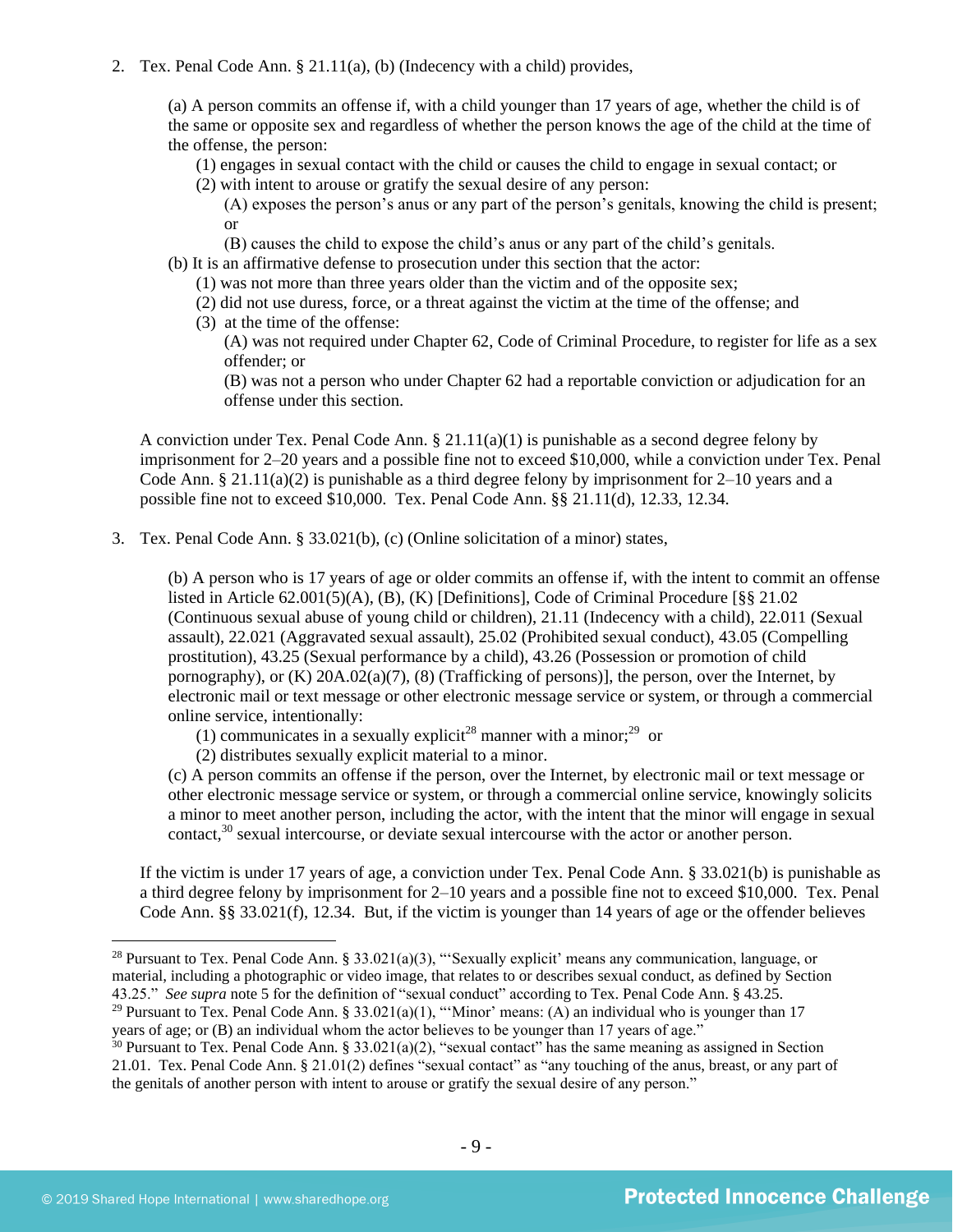the victim to be younger than 14 years of age, however, a conviction under Tex. Penal Code Ann. § 33.021(b) is punishable as a second degree felony by imprisonment for 2–20 years and a possible fine not to exceed \$10,000. Tex. Penal Code Ann. §§ 33.021(f), 12.33. A conviction under Tex. Penal Code Ann. §§ 33.021(c) is punishable as a second degree felony by imprisonment for 2–20 years and a possible fine not to exceed \$10,000. Tex. Penal Code Ann. §§ 33.021(f), 12.33.

4. Tex. Penal Code Ann. § 22.021(a) (Aggravated sexual assault) states,

A person commits an offense:

(1) if the person:

. . . .

(B) regardless of whether the person knows the age of the child at the time of the offense, intentionally or knowingly:

(i) causes the penetration of the anus or sexual organ of a child<sup>31</sup> by any means;

(ii) causes the penetration of the mouth of a child by the sexual organ of the actor;

(iii) causes the sexual organ of a child to contact or penetrate the mouth, anus, or sexual organ of another person, including the actor;

(iv) causes the anus of a child to contact the mouth, anus, or sexual organ of another person, including the actor; or

(v) causes the mouth of a child to contact the anus or sexual organ of another person, including the actor; and

(2) if:

(A) the person: . . . .

> (vi) with the intent of facilitating the commission of the offense, administers or provides to the victim of the offense any substance capable of impairing the victim's ability to appraise the nature of the act or to resist the act; [or]

(B) the victim is younger than 14 years of age. regardless of whether the person knows the age of the victim at the time of the offense . . . .

<span id="page-9-1"></span>. . . .

A conviction under Tex. Penal Code Ann. § 22.021(a) is punishable as a first degree felony by imprisonment for either 5–99 years and a possible fine not to exceed \$10,000 or life and a possible fine not to exceed \$10,000. Tex. Penal Code Ann. §§ 22.021(e), 12.32. The minimum term of imprisonment is increased to 25 years, however, if the victim is younger than 6 years of age or is 13 years of age or younger and "the actor commits the offense in a manner described by Subsection (a)(2)(A)." Tex. Penal Code Ann.  $$22.021(f).$ 

5. Tex. Penal Code Ann. § 43.25(b) (Sexual performance by a child) states,

<span id="page-9-0"></span>A person commits an offense if, knowing the character and content thereof, he employs, authorizes, or induces a child younger than 18 years of age to engage in sexual conduct<sup>32</sup> or a sexual performance.<sup>33</sup>

 $31$  Tex. Penal Code Ann. § 22.021(b)(1) defines "child" by referencing Tex. Penal Code Ann. § 22.011(c), which defines "child" as "a person younger than 17 years of age." Tex. Penal Code Ann. § 22.011(c)(1).

<sup>32</sup> Tex. Penal Code Ann. § 43.25(a)(2) defines "sexual conduct" as "sexual contact, actual or simulated sexual intercourse, deviate sexual intercourse, sexual bestiality, masturbation, sado-masochistic abuse, or lewd exhibition of the genitals, the anus, or any portion of the female breast below the top of the areola."

 $33$  Tex. Penal Code Ann. § 43.25(a)(1) defines "sexual performance" as "any performance or part thereof that includes sexual conduct by a child younger than 18 years of age." Tex. Penal Code Ann. § 43.25(a)(3) defines "performance" as "any play, motion picture, photograph, dance, or other visual representation that can be exhibited before an audience of one or more persons."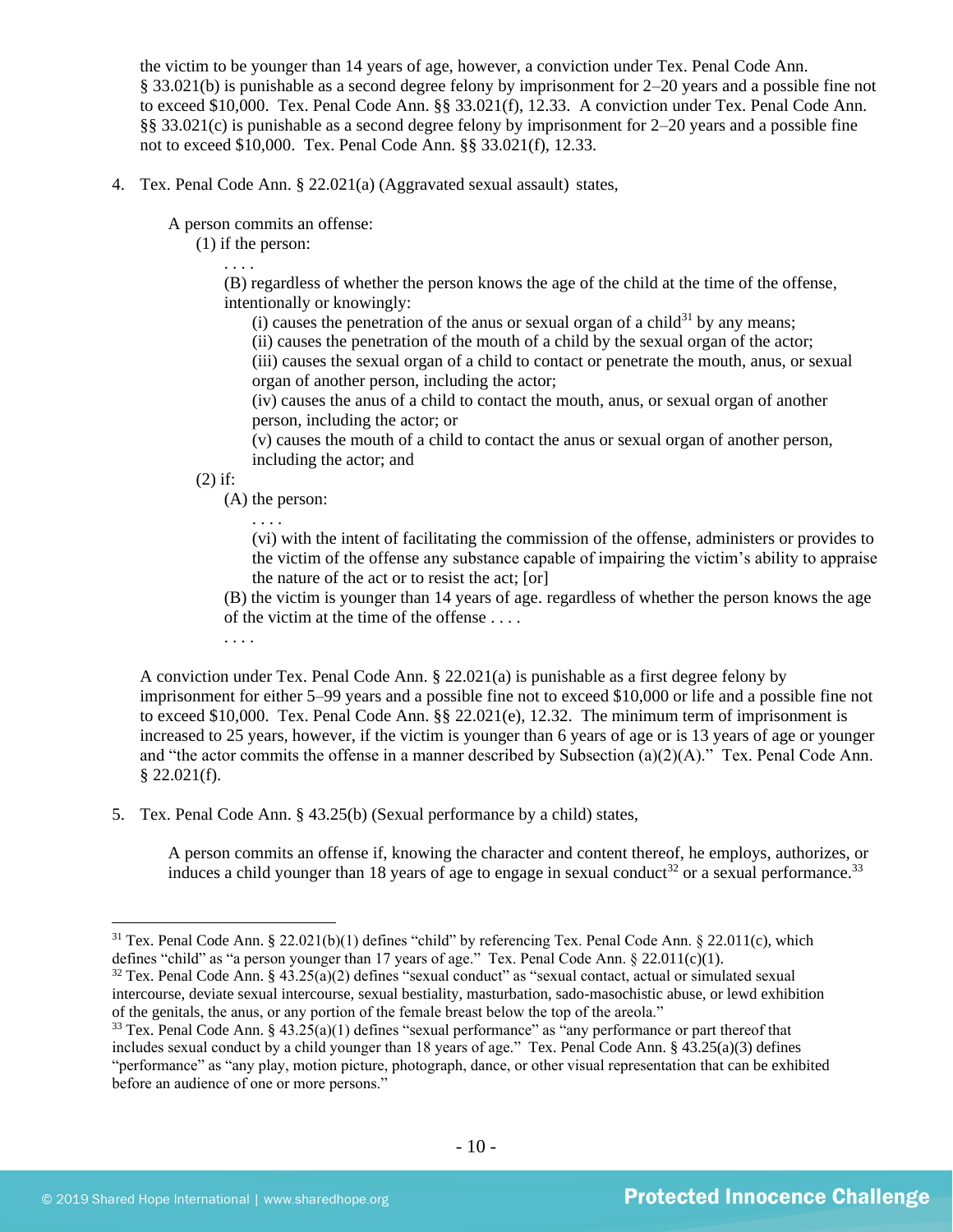A parent or legal guardian or custodian of a child younger than 18 years of age commits an offense if he consents to the participation by the child in a sexual performance.

A conviction under Tex. Penal Code Ann. § 43.25(b) is punishable as a second degree felony by imprisonment for 2–20 years and a possible fine not to exceed \$10,000. Tex. Penal Code Ann. §§ 43.25(c), 12.33. If the victim is under the age of 14, however, a conviction is punishable as a first degree felony by imprisonment for either 5–99 years and a possible fine not to exceed \$10,000 or life and a possible fine not to exceed \$10,000. Tex. Penal Code Ann. §§ 43.25(c), 12.32.

*1.3 Prostitution statutes refer to the sex trafficking statute to acknowledge the intersection of prostitution with trafficking victimization.* 

Tex. Penal Code Ann. § 43.02(d) (Prostitution) refers to Tex. Penal Code Ann. § 20A.02 (Trafficking of persons) by stating that "[i]t is a defense to prosecution for an offense under subsection (a) that the actor engaged in the conduct that constitutes the offense because the actor was the victim of conduct that constitutes an offense under Section 20A.02."

*1.4 The state racketeering or gang crimes statute includes sex trafficking or commercial sexual exploitation of children (CSEC) offenses as predicate acts allowing the statute to be used to prosecute child sex trafficking crimes.* 

Sex trafficking enterprises may face prosecution under Texas's laws related to organized criminal activity. Tex. Penal Code Ann. § 71.02(a)<sup>34</sup> (Engaging in organized criminal activity) states, in part,

<span id="page-10-0"></span>A person commits an offense if, with the intent to establish, maintain, or participate in a combination<sup>35</sup> or in the profits of a combination or as a member of a criminal street gang,  $36$  the person commits or conspires to commit one or more of the following:

<span id="page-10-1"></span>(1) murder, capital murder, arson, aggravated robbery, robbery, burglary, theft, aggravated kidnapping, kidnapping, aggravated assault, aggravated sexual assault, sexual assault, continuous sexual abuse of young child or children, solicitation of a minor . . . .

. . . .

(3) promotion of prostitution, aggravated promotion of prostitution, or compelling prostitution; . . . .

(6) any unlawful wholesale promotion or possession of any obscene material or obscene device with the intent to wholesale promote the same;

(7) any offense under Subchapter B [Obscenity], Chapter 43 [Public indecency], depicting or involving conduct by or directed toward a child younger than 18 years of age;

. . . .

(12) any offense under Chapter 20A [Trafficking of persons];

. . . .

"Combination" means three or more persons who collaborate in carrying on criminal activities, although: (1) participants may not know each other's identity;

(2) membership in the combination may change from time to time; and

(3) participants may stand in a wholesaler-retailer or other arm's-length relationship in illicit distribution operations.

 $34$  The text of Tex. Penal Code Ann. § 71.02 cited here and elsewhere in this report includes amendments made by the enactment of House Bill 869 during the 2019 Regular Session of the 86th Texas Legislature (effective September 1, 2019).

<sup>35</sup> Pursuant to Tex. Penal Code Ann. § 71.01(a),

<sup>36</sup> *See supra* note [19](#page-5-0) for the definition of "criminal street gang."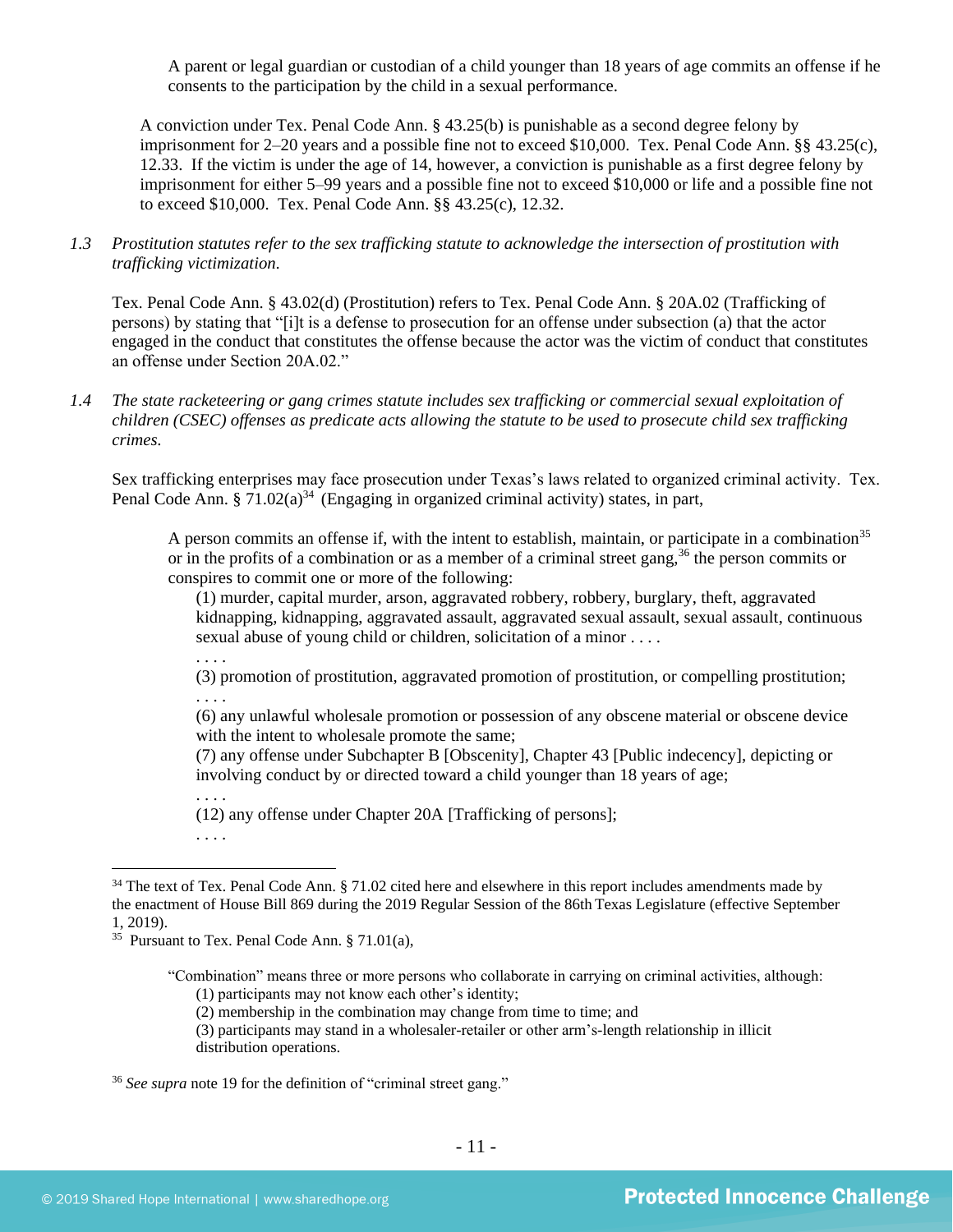(19) any offense classified as a felony under the Tax Code.

Based on this definition of criminal activity, acts of commercial sexual exploitation of children and sex trafficking constitute predicate crimes under the racketeering law, making it available for combatting criminal enterprises that engage in domestic minor sex trafficking. Tex. Penal Code Ann. § 71.02(b) further states,

Except as provided in Subsections (c) and (d), an offense under this section is one category higher than the most serious offense listed in Subsection (a) that was committed, and if the most serious offense is a Class A misdemeanor, the offense is a state jail felony, except that the offense is a felony of the first degree punishable by imprisonment in the Texas Department of Criminal Justice for:

(1) life without parole, if the most serious offense is an aggravated sexual assault and if at the time of that offense the defendant is 18 years of age or older and:

(A) the victim of the offense is younger than six years of age;

(B) the victim of the offense is younger than 14 years of age and the actor commits the offense in a manner described by Section  $22.021(a)(2)(A)$ ; or

(C) the victim of the offense is younger than 17 years of age and suffered serious bodily injury as a result of the offense; or

(2) life or for any term of not more than 99 years or less than 30 years if the most serious offense is an offense under Section 20.06 (Continuous smuggling of persons) that is punishable under Subsection (g) of that section; or

(3) life or for any term of not more than 99 years or less than 15 years if the most serious offense is an offense punishable as a felony of the first degree, other than an offense described by Subdivision (1) or (2).

Texas also has a civil racketeering law targeted at human trafficking operations. Under Tex. Civ. Prac. & Rem. Code Ann. § 140A.002 (Civil racketeering):

A person or enterprise commits racketeering if, for financial gain, the person or enterprise commits an offense under Chapter 20A, Penal Code (trafficking of persons), and the offense or an element of the offense:

(1) occurs in more than one county in this state; or

(2) is facilitated by the use of United States mail, e-mail, telephone, facsimile, or a wireless communication from one county in this state to another.

The state's remedies against an instance of racketeering under this statute are significant. Under Tex. Civ. Prac. & Rem. Code Ann. § 140.004 (Injunctive Relief; Other Remedies):

(a) A court in which a proceeding is brought under this chapter may prevent, restrain, and remedy racketeering by issuing appropriate orders. The orders may include a temporary restraining order, a temporary or permanent injunction, the creation of a receivership, and the enforcement of a constructive trust in connection with any property or other interest, prejudgment writs of attachment under Chapter 61 for the purposes of freezing, preserving, and disgorging assets, or another order for a remedy or restraint the court considers proper.

(b) Following a final determination of liability under this chapter, the court may issue an appropriate order, including an order that:

(1) requires a person to divest any direct or indirect interest in an enterprise;

(2) imposes reasonable restrictions on the future activities or investments of a person that affect the laws of this state, including prohibiting a person from engaging in the type of endeavor or enterprise that gave rise to the racketeering offense, to the extent permitted by the constitutions of this state and the United States;

(3) requires the dissolution or reorganization of an enterprise involved in the suit;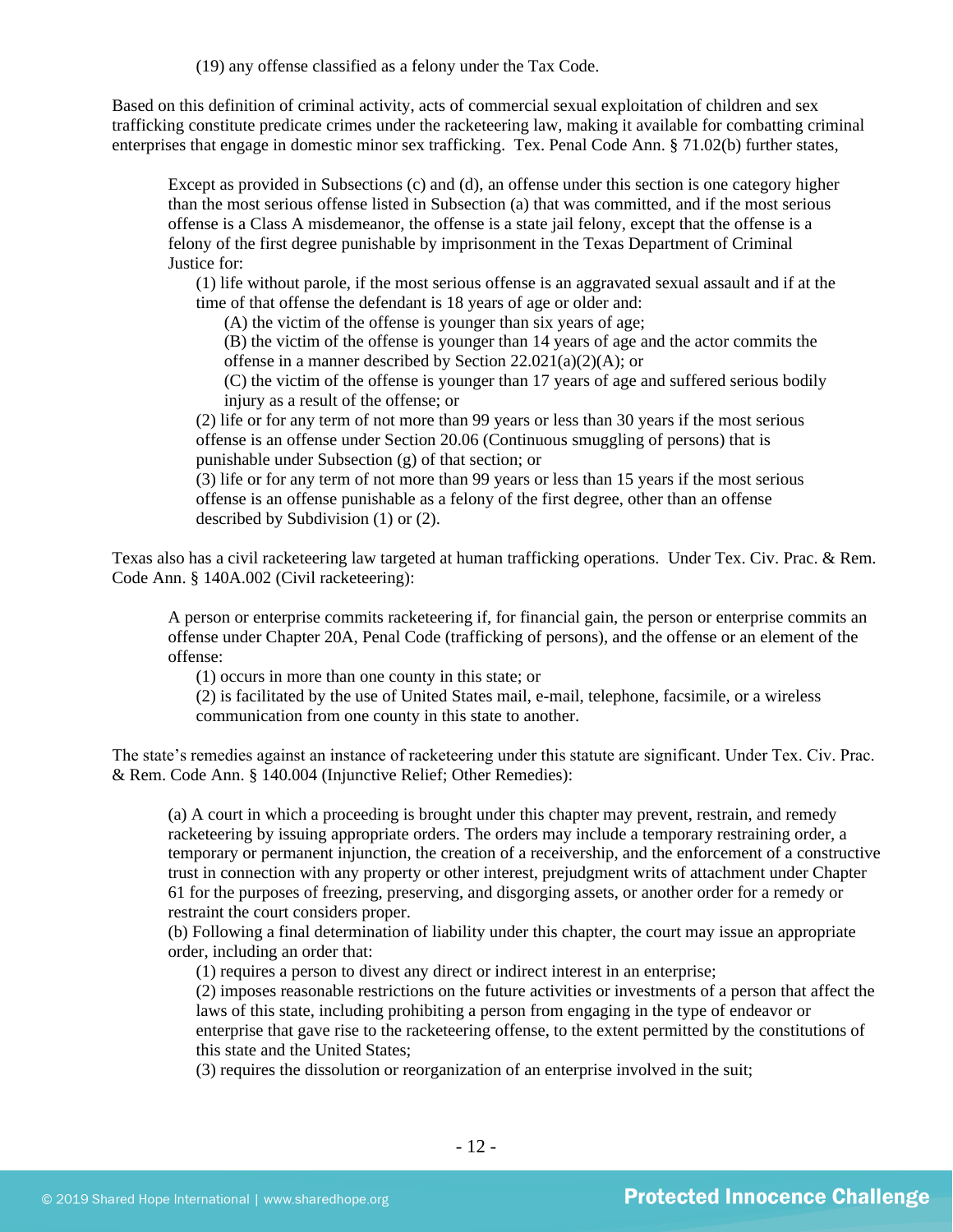(4) orders the recovery of reasonable fees, expenses, and costs incurred in obtaining injunctive relief or civil remedies or in conducting investigations under this chapter, including court costs, attorney's fees, witness fees, and deposition fees;

(5) orders payment to the state of an amount equal to:

(A) the gain acquired or maintained through racketeering; or

(B) the amount for which a person is liable under this chapter;

(6) orders payment to the state of a civil penalty by a person or enterprise found liable for racketeering, in an amount not to exceed \$250,000 for each separately alleged and proven act of racketeering;

(7) orders payment of damages to the state for racketeering shown to have materially damaged the state; or

(8) orders that property attached under Chapter 61 be used to satisfy an award of the court, including damages, penalties, costs, and fees.

(c) In determining the amount of a civil penalty ordered under Subsection (b)(6), the court shall consider:

(1) the seriousness of the racketeering offense and the consequent financial or personal harm to the state or to any identified victim; and

(2) the duration of the racketeering activity.

(d) If any property attached under Chapter 61 is not necessary to satisfy an award of the court after a finding of liability for racketeering of the person or enterprise having an interest in the property, the court may order that the property be disgorged to the state to the extent of the person's or enterprise's interest. To be disgorged, the property must be acquired or maintained by the person or enterprise through racketeering.

. . . .

(g) This chapter is not intended to provide the exclusive remedy for the activity addressed by this chapter. A proceeding under this chapter may be brought in addition to or in the alternative of any other civil or criminal action available under the laws of this state.

. . . .

Furthermore, any property "used or intended to be used in the commission of" Tex. Penal Code Ann. § 71.02(a) (Engaging in organized criminal activity) is subject to the forfeiture provisions outlined in Tex. Code Crim. Proc. Ann. art. 59.02(a) (Forfeiture of contraband). Tex. Code Crim. Proc. Ann. art. 59.01(2)(B)(xi) (Definitions).

Lastly, additional penalties are provided under Tex. Penal Code Ann. § 71.022(a) (Coercing, inducing, or soliciting membership in a criminal street gang) which states,

A person commits an offense if the person knowingly causes, enables, encourages, recruits, or solicits another person to become a member of a criminal street gang which, as a condition of initiation, admission, membership, or continued membership, requires the commission of any conduct which constitutes an offense punishable as a Class A misdemeanor or a felony.

A first conviction under this statute is punishable as a third degree felony by imprisonment for 2–10 years and a possible fine not to exceed \$10,000, while subsequent convictions are punishable as second degree felonies by imprisonment for 2–20 years and a possible fine not to exceed \$10,000. Tex. Penal Code Ann. §§ 71.022(b), (c), 12.34, 12.33.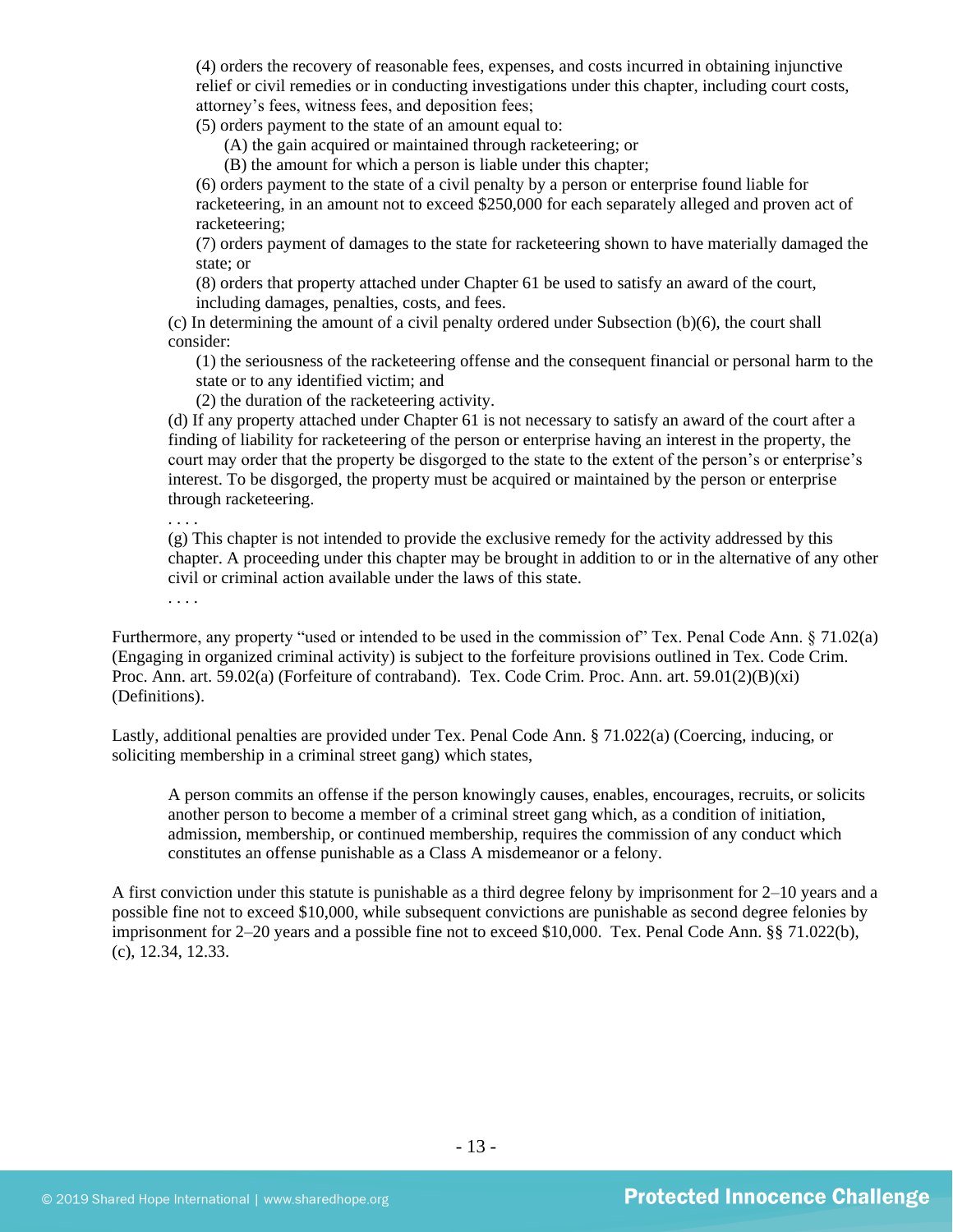#### **FRAMEWORK ISSUE 2: CRIMINAL PROVISIONS FOR DEMAND**

#### *Legal Components:*

- *2.1 The state sex trafficking law can be applied to buyers of commercial sex acts with a minor.*
- *2.2 Buyers of commercial sex acts with a minor can be prosecuted under commercial sexual exploitation of children (CSEC) laws.*
- *2.3 Solicitation laws differentiate between soliciting sex acts with an adult and soliciting sex acts with a minor under 18.*
- *2.4 Penalties for buyers of commercial sex acts with minors are as high as federal penalties.*
- *2.5 Using the Internet or electronic communications to lure, entice, or purchase, or attempt to lure, entice, or purchase commercial sex acts with a minor is a separate crime or results in an enhanced penalty for buyers.*
- *2.6 No age mistake defense is permitted for a buyer of commercial sex acts with any minor under 18.*
- *2.7 Base penalties for buying sex acts with a minor under 18 are sufficiently high and not reduced for older minors.*

\_\_\_\_\_\_\_\_\_\_\_\_\_\_\_\_\_\_\_\_\_\_\_\_\_\_\_\_\_\_\_\_\_\_\_\_\_\_\_\_\_\_\_\_\_\_\_\_\_\_\_\_\_\_\_\_\_\_\_\_\_\_\_\_\_\_\_\_\_\_\_\_\_\_\_\_\_\_\_\_\_\_\_\_\_\_\_\_\_\_\_\_\_\_

- *2.8 Financial penalties for buyers of commercial sex acts with minors are sufficiently high to make it difficult for buyers to hide the crime.*
- *2.9 Buying and possessing child sexual abuse material (CSAM) carries penalties as high as similar federal offenses.*
- *2.10 Convicted buyers of commercial sex acts with minors are required to register as sex offenders.*

#### *Legal Analysis:*

*2.1 The state sex trafficking law can be applied to buyers of commercial sex acts with a minor.*

Texas's human trafficking law applies to buyers of commercial sex acts with minors. Following federal precedent, Tex. Penal Code Ann. § 20A.02(a)(7) (Trafficking of persons) applies to a buyer who knowingly "obtains"<sup>37</sup> and "causes" a child to engage in conduct prohibited by several CSEC offenses, including Tex. Penal Code Ann. §§ 43.02 (Prostitution), 21.02 (Continuous sexual abuse of a young child or children), and 43.251 (Employment harmful to children).<sup>38</sup>

Additionally, Tex. Penal Code Ann. § 20A.02(a)(8) applies to a buyer who "engages in sexual conduct with a child trafficked in the manner described in Subdivision (7)." Further, Tex. Penal Code Ann. § 20A.03 (Continuous trafficking of persons) could apply to a buyer if the buyer "during a period that is 30 or more days

<sup>37</sup> *See United States v. Jungers*, 702 F.3d 1066 (8th Cir. 2013). In this case, the Eighth Circuit held that the federal sex trafficking law, 18 U.S.C. § 1591 (Sex trafficking of children or by force, fraud, or coercion) applies to buyers of sex with minors. Reversing a District of South Dakota ruling that Congress did not intend the string of verbs constituting criminal conduct under 18 U.S.C. § 1591(a)(1) ("recruits, entices, harbors, transports, provides, obtains, or maintains") to reach the conduct of buyers (United States v. Jungers, 834 F. Supp. 2d 930, 931 (D.S.D. 2011)), the Eighth Circuit concluded that 18 U.S.C. § 1591 does not contain "a latent exemption for purchasers" because buyers can "engage in at least some of the prohibited conduct." Jungers, 702 F. 3d 1066, 1072. Congress codified Jungers clarifying that the federal sex trafficking law is intended to apply to buyers in the Justice for Victims of Trafficking Act (JVTA) of 2015 Pub. L. No. 114-22, 129 Stat 227), enacted on May 29, 2015. The JVTA adds the terms "patronize" and "solicit" to the list of prohibited conduct and expressly states, "section 108 of this title amends section 1591 of title 18, United States Code, to add the words 'solicits or patronizes' to the sex trafficking statute making absolutely clear for judges, juries, prosecutors, and law enforcement officials that criminals who purchase sexual acts from human trafficking victims may be arrested, prosecuted, and convicted as sex trafficking offenders when this is merited by the facts of a particular case." Id. at Sec. 109. The Eighth Circuit decision in *United States v. Jungers* and the federal sex trafficking law as amended by the Justice for Victims of Trafficking Act establish persuasive authority when state courts interpret the string of verbs constituting prohibited conduct in state sex trafficking laws (in particular the term "obtains") to the extent such interpretation does not conflict with state case law.

<sup>38</sup> *See supra* Component 1.1 and not[e 3](#page-0-0) for full discussion of Tex. Penal Code Ann. § 20A.02(a)(7).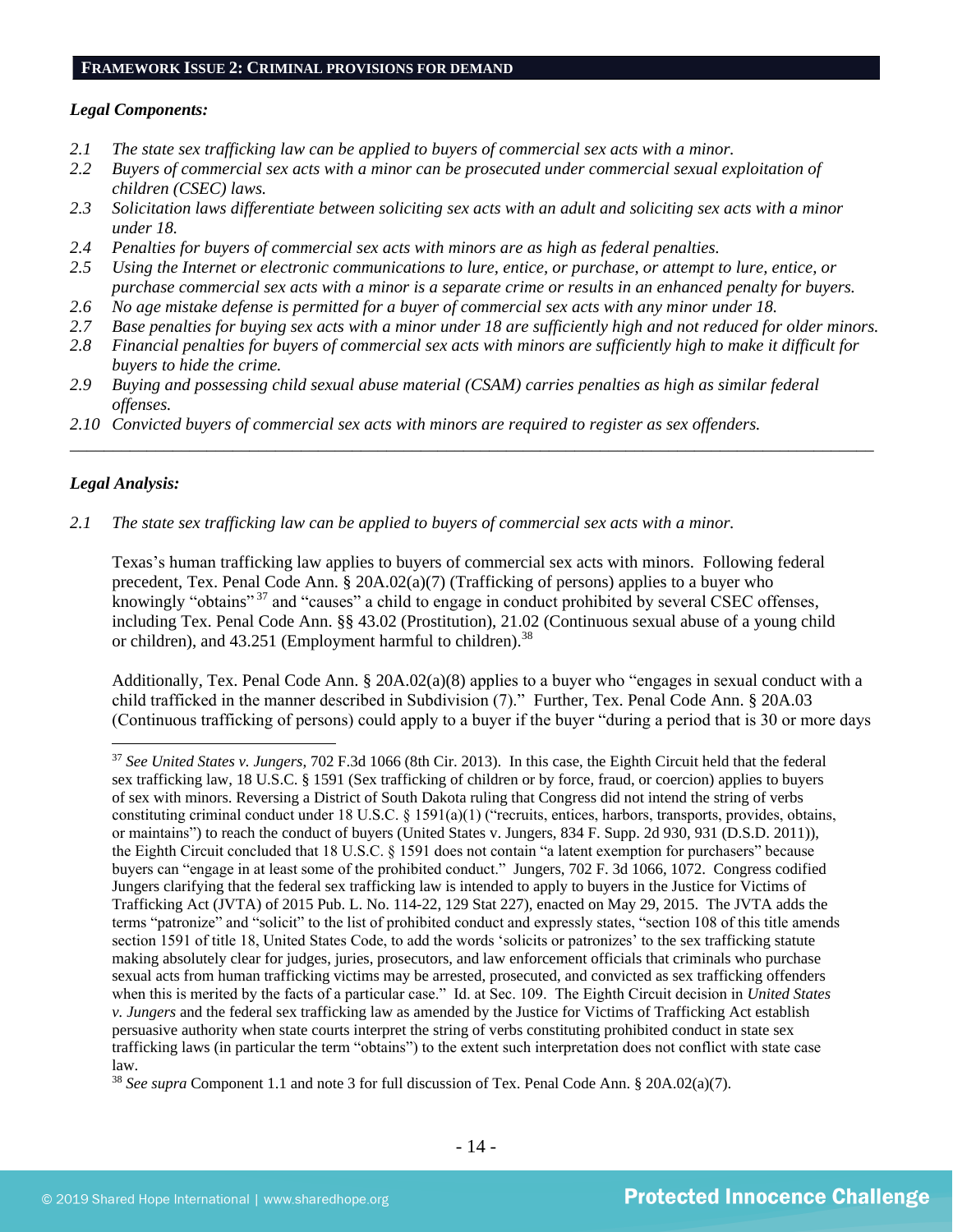in duration engages two or more times in conduct that constitutes an offense under Section 20A.02 against one or more victims."

*2.2 Buyers of commercial sex acts with a minor can be prosecuted under commercial sexual exploitation of children (CSEC) laws.*

Texas's CSEC laws specifically include the crime of buying sex with a minor. Tex. Penal Code Ann. § 43.02(b) (Prostitution) makes it a crime if a person "knowingly offers or agrees to pay a fee to another person for the purpose of engaging in sexual conduct with that person or another." A conviction under this statute is generally punishable as a Class A misdemeanor by imprisonment in a county jail up to 1 year, a fine not to exceed \$4,000, or both. Tex. Penal Code Ann.  $\S\ S$  43.02(c-1),<sup>39</sup> 12.21. "[I]f the person with whom the actor agrees to engage in sexual conduct is younger than 18 years of age, regardless of whether the actor knows the age of the person at the time of the offense," or is represented to the actor or believed by the actor to be under 18 years of age, a conviction is punishable as a second degree felony by imprisonment for 2–20 years and a possible fine not to exceed \$10,000. Tex. Penal Code Ann. §§ 43.02(c-1)(2), 12.33. Pursuant to Tex. Gov't Code § 126.002(b) (Authority to establish program; eligibility), however, a buyer convicted under Tex. Penal Code Ann. § 43.02 who has the consent of the prosecuting attorney and does not have a prior conviction under Tex. Penal Code Ann. §§ 20A.02 (Trafficking of persons), 43.02 (Prostitution), 43.03 (Promotion of prostitution), 43.04 (Aggravated promotion of prostitution), or 43.05 (Compelling prostitution), or certain other offenses, is eligible to participate in a commercially sexually exploited persons court program.<sup>40</sup>

In this chapter, commercially sexually exploited persons court program" means a program that has the following essential characteristics:

(1) the integration of services in the processing of cases in the judicial system;

- (2) the use of a nonadversarial approach involving prosecutors and defense attorneys to promote public safety, to reduce the demand for the commercial sex trade and trafficking of persons by educating offenders, and to protect the due process rights of program participants;
- (3) early identification and prompt placement of eligible participants in the program;

(4) access to information, counseling, and services relating to sex addiction, sexually transmitted diseases, mental health, and substance abuse;

(5) a coordinated strategy to govern program responses to participant compliance;

(6) monitoring and evaluation of program goals and effectiveness;

(7) continuing interdisciplinary education to promote effective program planning, implementation, and operations; and

(8) development of partnerships with public agencies and community organizations.

Tex. Gov't Code § 126.001(b) further explains,

If a defendant successfully completes a commercially sexually exploited persons court program, regardless of whether the defendant was convicted of the offense for which the defendant entered the program or whether the court deferred further proceedings without entering an adjudication of guilt, after notice to the state and a hearing on whether the defendant is otherwise entitled to the petition, including whether the required time period has elapsed, and whether issuance of the order is in the best interest of justice, the court shall enter an order of nondisclosure under Section 411.081 [Application of Subchapter], Government Code, as if the defendant had received a discharge and dismissal under Article 42A.111 [Deferral of proceedings in cases appealed to county court], Code of Criminal Procedure, with respect to all records and files related to the defendant's arrest for the offense for which the defendant entered the program if the defendant:

(1) has not been previously convicted of a felony offense; and

(2) is not convicted of any other felony offense before the second anniversary of the defendant's successful completion of the program.

<sup>39</sup> *See supra* note [17.](#page-4-0)

<sup>40</sup> Tex. Gov't Code § 126.001 (Commercially sexually exploited persons court program; procedures for certain defendants) states,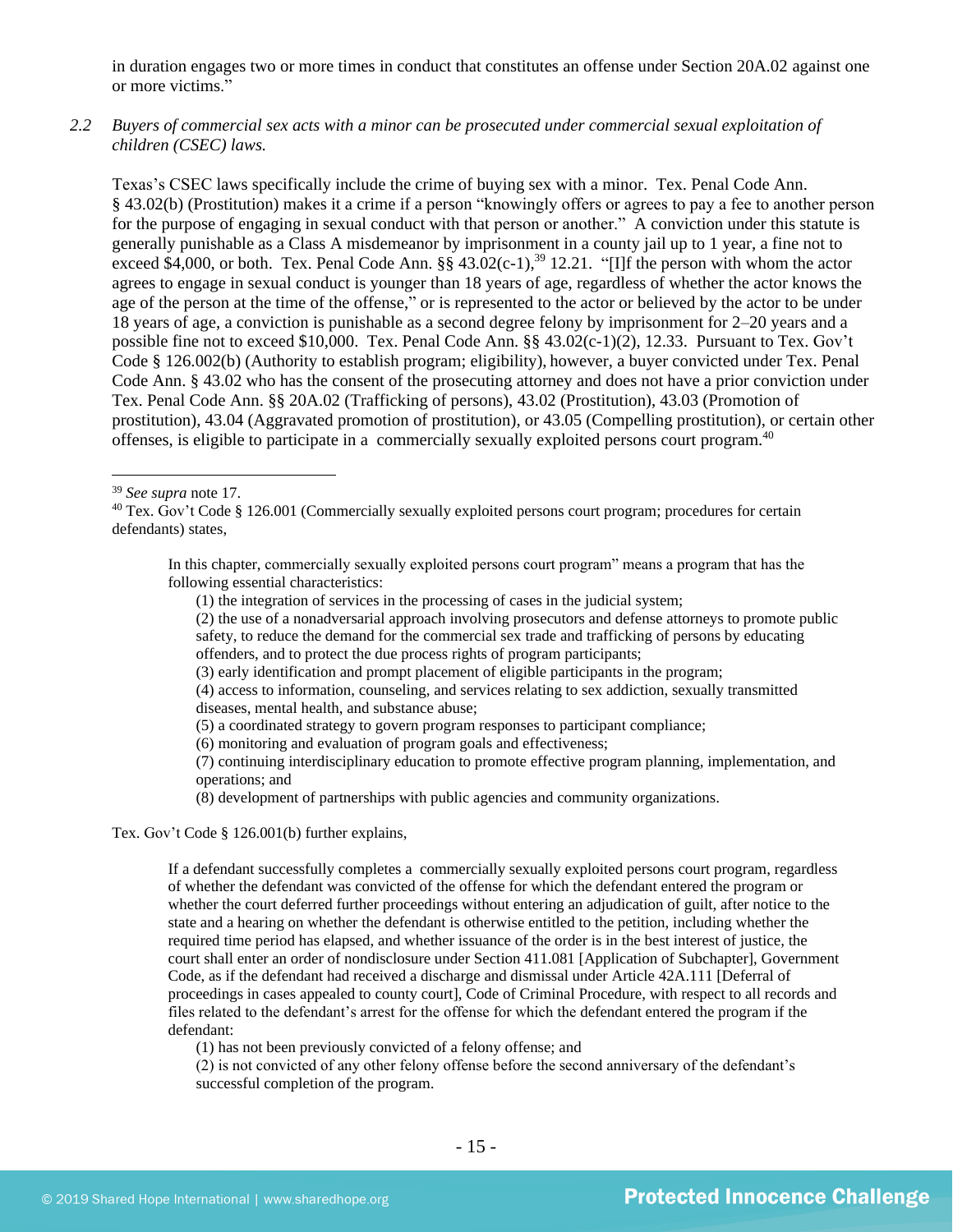Tex. Penal Code Ann. § 15.031(b) (Criminal solicitation of a minor) makes it illegal if a buyer "by any means requests, commands, or attempts to induce a minor<sup>41</sup> or another whom the person believes to be a minor to engage in specific conduct that, under the circumstances surrounding the actor's conduct as the actor believes them to be, would constitute an offense under" Tex. Penal Code Ann. §§ 20A.02(a)(8) (Trafficking of persons), 21.02 (Continuous sexual abuse of young child or children), 21.11 (Indecency with a child), 22.011 (Sexual assault), 22.021 (Aggravated sexual assault), 43.02 (Prostitution), 43.05(a)(2) (Compelling prostitution), or 43.25 (Sexual performance by a child). Pursuant to Tex. Penal Code Ann. § 15.031(e), a conviction under Tex. Penal Code Ann. § 15.031(b) is punishable one category lower than committing the actual offense, but the punishment may be enhanced to the same category as the predicate offense if it is proven that the offender

(1) was at the time of the offense 17 years of age or older and a member of a criminal street gang, as defined by Section 71.01 [Definitions]: $42$  and

- (2) committed the offense with the intent to:
	- (A) further the criminal activities of the criminal street gang; or
	- (B) avoid detection as a member of a criminal street gang.

A buyer may also be convicted under Tex. Penal Code Ann. § 21.02(b)(1) (Continuous sexual abuse of young child or children) if the buyer is at least 17 years of age and commits "two or more acts of sexual abuse<sup> $43$ </sup> [against a child under the age of 14], regardless of whether the acts of sexual abuse are committed against one or more victims" and these acts occur "during a period that is 30 or more days in duration." A conviction under this statute is punishable as a first degree felony by imprisonment for either 25–99 years and a possible fine not to exceed \$10,000 or life and a possible fine not to exceed \$10,000. Tex. Penal Code Ann. §§ 21.02(h), 12.32.

Additionally, buyers may also be convicted under Tex. Penal Code Ann. § 22.021(a) (Aggravated sexual assault)<sup>44</sup> for engaging in specified sexual conduct with a child under 14 or, among other things, "threaten[ing] to cause any person to become the victim of an offense under Section 20A.02(a)(3), (4), (7), or (8) [Trafficking of persons] . . . ." A conviction under Tex. Penal Code Ann.  $\S 22.021(a)$  is punishable as a first degree felony by imprisonment for either 5–99 years and a possible fine not to exceed \$10,000 or life and a possible fine not to exceed \$10,000. Tex. Penal Code Ann. §§ 22.021(e), 12.32. The minimum term of imprisonment is increased to 25 years, however, if the victim is younger than 6 years of age or is 13 years of age or younger and "the actor commits the offense" by, among other things, threatening "to cause any person to become the victim of an offense under Section 20A.02(a)(3), (4), (7), or (8)." Tex. Penal Code Ann. § 22.021(f).

Tex. Penal Code Ann. § 43.25(b) (Sexual performance by a child) may apply to certain buyers.<sup>45</sup> Tex. Penal Code Ann. § 43.25(b) makes it a crime if a person "induces a child younger than 18 years of age to engage in sexual conduct."<sup>46</sup> A conviction under Tex. Penal Code Ann. § 43.25(b) is punishable as a second degree felony by imprisonment for 2–20 years and a possible fine not to exceed \$10,000. Tex.

<sup>41</sup> *See supra* note [18.](#page-4-1) 

<sup>42</sup> *See supra* note [19.](#page-5-0) 

<sup>43</sup> *See supra* Component 1.2 for the definition of "sexual abuse."

<sup>44</sup> *See supra* Component 1.2 for the substantive provisions of Tex. Penal Code Ann. § 22.021(a).

<sup>45</sup> The Texas Court of Criminal Appeals has held that a school teacher "induced" a minor pursuant to Tex. Penal Code Ann. § 43.25(b) even though "she was not offered money, grades, or favors in exchange for consenting to oral sex." Dornbusch v. State, 156 S.W.3d 859, 868 (Tex. Crim. App. 2005). The court determined that the teacher's position of authority alone was enough to induce the minor. *Id.* Additionally, the Court stated, "Whether an offense has occurred under section 43.25(b) does not turn on who initially requests sex; it depends on whether an adult knowingly employed, induced, or authorized sexual conduct from a minor." *Id.* at 871. The Court, however, declined to state whether § 43.25(b) would apply if a minor initiated the sexual conduct. *Id.* Therefore, buyers may be convicted under this statute if a court determines that the minor has been "induced" into engaging in sexual conduct by the buyer.

<sup>46</sup> *See supra* note [32](#page-9-0) for the definition of "sexual conduct."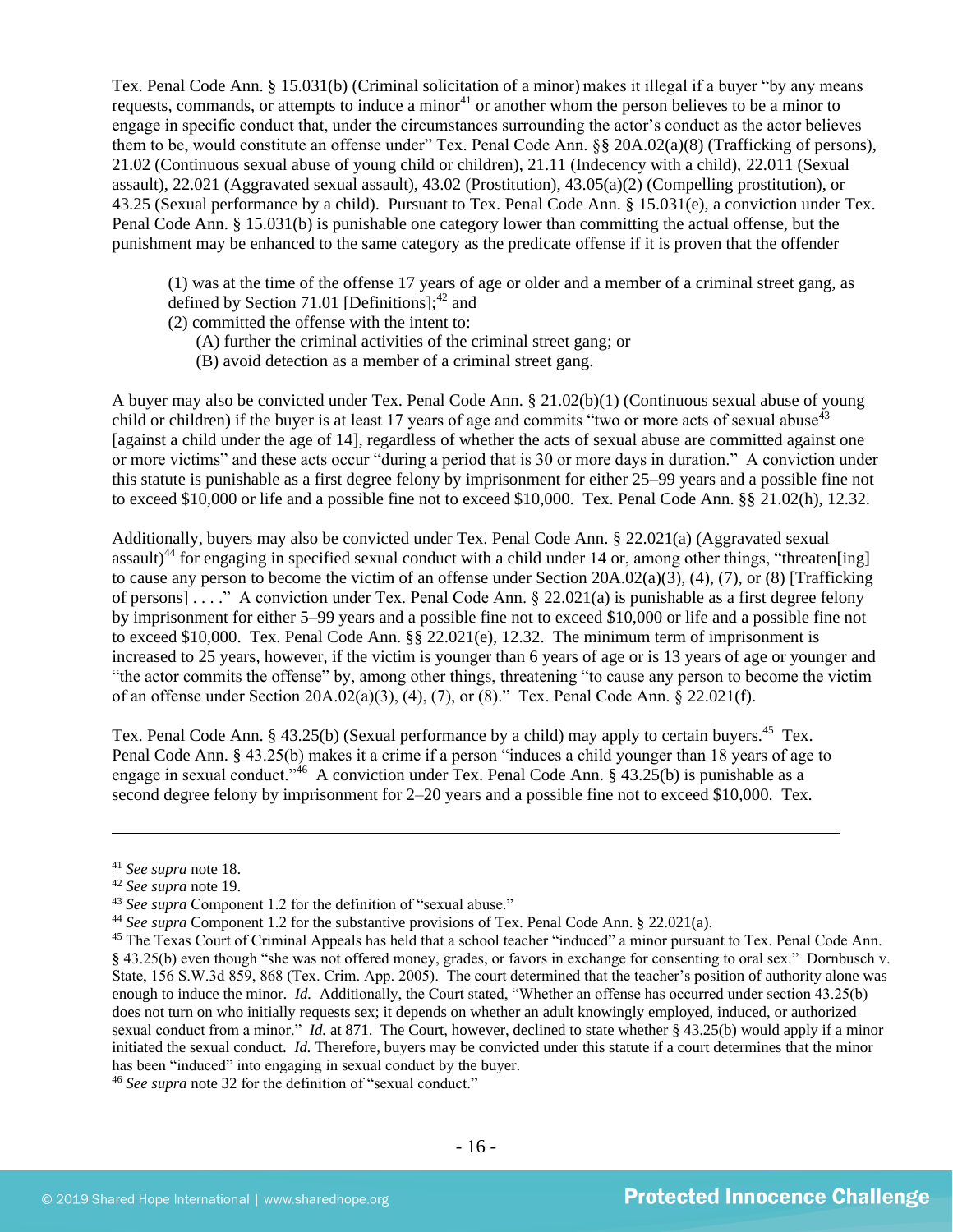Penal Code Ann. §§ 43.25(c), 12.33. If the victim is under the age of 14, however, a conviction is punishable as a first degree felony by imprisonment for either 5–99 years and a possible fine not to exceed \$10,000 or life and a possible fine not to exceed \$10,000. Tex. Penal Code Ann. §§ 43.25(c), 12.32.

Lastly, although it is not entirely clear, Tex. Penal Code Ann. § 43.05(a)(2) (Compelling prostitution) may apply to a buyer who knowingly "causes by any means a child younger than 18 years to commit prostitution, regardless of whether the actor knows the age of the child at the time of the offense."<sup>47</sup> A conviction under Tex. Penal Code Ann. § 43.05(a)(2)is punishable as a first degree felony by imprisonment for either 5–99 years and a possible fine not to exceed \$10,000 or life and a possible fine not to exceed \$10,000. Tex. Penal Code Ann. §§ 43.05(b), 12.32.

Several other sexual offenses may also be used to prosecute buyers of commercial sex acts with a minor but do not specifically prohibit the commercial sexual exploitation of a child, and do not refer to Tex. Penal Code Ann. § 20A.02 (Trafficking of persons).

## *2.3 Solicitation laws differentiate between soliciting sex acts with an adult and soliciting sex acts with a minor under 18.*

Tex. Penal Code Ann. § 43.02 (Prostitution) imposes heightened penalties if an adult offers or agrees to purchase sex with a minor. A conviction under Tex. Penal Code Ann. § 43.02(b) is generally punishable as a Class A misdemeanor by imprisonment in a county jail up to 1 year, a fine not to exceed \$4,000, or both. Tex. Penal Code Ann. §§ 43.02 $(c-1)$ ,<sup>48</sup> 12.21. "[I]f the person with whom the actor agrees to engage in sexual conduct is younger than 18 years of age, regardless of whether the actor knows the age of the person at the time of the offense," or is represented to the actor or believed by the actor to be under 18 years of age, a conviction is punishable as a second degree felony by imprisonment for 2–20 years and a possible fine not to exceed \$10,000. Tex. Penal Code Ann. §§ 43.02(c-1)(2), 12.33.

## *2.4 Penalties for buyers of commercial sex acts with minors are as high as federal penalties.*

A first conviction under Tex. Penal Code Ann. § 20A.02(a)(8) (Trafficking of persons) is punishable as a first degree felony by imprisonment "for life or for any term of not more than 99 years or less than 5 years" and a possible fine not to exceed \$10,000, while subsequent convictions are punishable by life imprisonment. Tex. Penal Code Ann.  $\S$  20A.02(b)(1), 12.32, 12.42(c)(2).<sup>49</sup> A conviction under Tex. Penal Code Ann.  $\S$  43.02(b) (Prostitution), "if the person with whom the actor agrees to engage in sexual conduct is younger than 18 years of age, regardless of whether the actor knows the age of the person at the time of the offense," or is represented to the actor or believed by the actor to be under 18 years of age, is punishable as a second degree felony by imprisonment for 2–20 years and a possible fine not to exceed \$10,000. Tex. Penal Code Ann. §§ 43.02(c- $1)(2)$ ,<sup>50</sup> 12.33.

<sup>&</sup>lt;sup>47</sup> Texas case law does not expressly state that Tex. Penal Code Ann. §  $43.05(a)(2)$  (Compelling Prostitution) applies to buyers or patrons of prostitution. However, a Texas Court of Appeals has relied on an interpretation by the Oregon Court of Appeals regarding a similar Oregon compelling prostitution statute. Waggoner v. State, 897 S.W.2d 510, 512 (Tex. Crim. App. 1995) (citing State v. Wood, 579 P.2d 294, 296 (Or. Ct. App. 1978)). In a case decided after *Waggoner*, the Oregon Court of Appeals determined that its compelling prostitution statue did not apply to patrons or buyers. State v. Vargas-Torres, 242 P.3d 619, 626 (Or. Ct. App. 2010). Therefore, since Texas has previously relied on an opinion issued by an Oregon court interpreting a similar compelling prostitution statute, it is arguable that Texas courts may similarly restrict the applicability of Tex. Penal Code Ann. § 43.05(a)(2) against buyers, just as Oregon restricted the applicability of its prostitution statute against buyers in *Vargas-Torres*. <sup>48</sup> *See supra* note [17.](#page-4-0)

<sup>49</sup> *See supra* note [7.](#page-2-0)

<sup>50</sup> *See supra* note [17.](#page-4-0)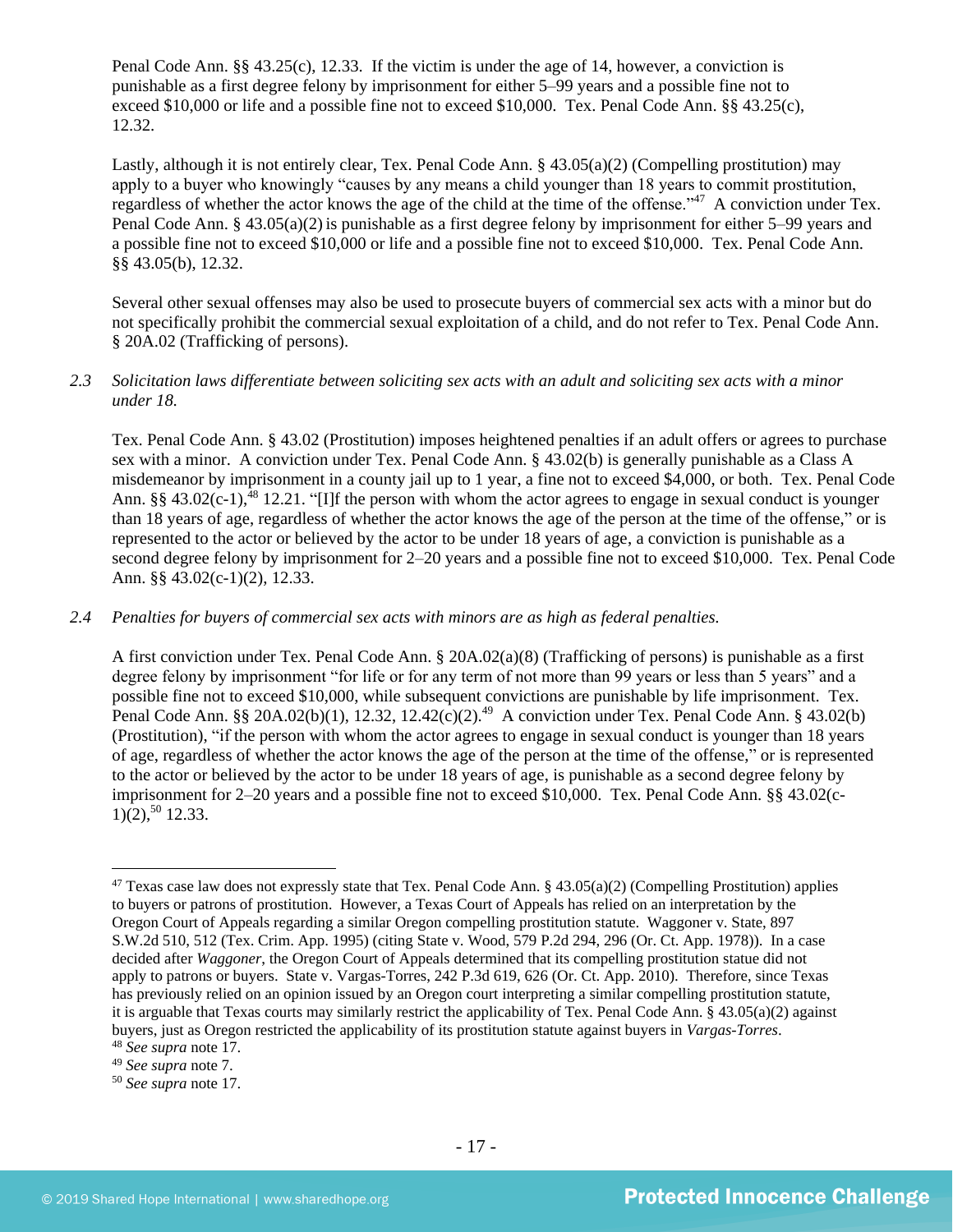Additionally, a buyer's conviction under Tex. Penal Code Ann. § 43.25(b) (Sexual performance by a child) is punishable as a second degree felony by imprisonment for 2–20 years and a possible fine not to exceed \$10,000. Tex. Penal Code Ann. §§ 43.25(c), 12.33. If the victim is under the age of 14, however, a conviction is punishable as a first degree felony by imprisonment for either 5–99 years and a possible fine not to exceed \$10,000 or life and a possible fine not to exceed \$10,000. Tex. Penal Code Ann. §§ 43.25(c), 12.32. A buyer's conviction under Tex. Penal Code Ann. § 21.02(b) (Continuous sexual abuse of young child or children) is punishable as a first degree felony by imprisonment for either 25–99 years and a possible fine not to exceed \$10,000 or life and a possible fine not to exceed \$10,000. Tex. Penal Code Ann. §§ 21.02(h), 12.32. Pursuant to Tex. Penal Code Ann. § 15.031(e), a conviction under Tex. Penal Code Ann. § 15.031(b) (Criminal solicitation of a minor) is punishable one category lower than committing the actual offense, but the punishment may be enhanced to the same category as the predicate offense if certain requirements are satisfied.<sup>51</sup>

A buyer's conviction under Tex. Penal Code Ann. § 22.021(a) (Aggravated sexual assault)<sup>52</sup> is punishable as a first degree felony by imprisonment for either 5–99 years and a possible fine not to exceed \$10,000 or life and a possible fine not to exceed \$10,000. Tex. Penal Code Ann. §§ 22.021(e), 12.32. The minimum term of imprisonment is increased to 25 years, however, if the victim is younger than 6 years of age or is 13 years of age or younger and "the actor commits the offense in a manner described by Subsection (a)(2)(A)." Tex. Penal Code Ann. § 22.021(f). Lastly, a buyer convicted under Tex. Penal Code Ann. § 43.05(a)(2) (Compelling prostitution)<sup>53</sup> is guilty of a first degree felony punishable by imprisonment for either  $5-99$  years and a possible fine not to exceed \$10,000 or life and a possible fine not to exceed \$10,000. Tex. Penal Code Ann. §§ 43.05(b), 12.32.

<span id="page-17-0"></span>In comparison, if the victim is under the age of 14, a conviction under the Trafficking Victims Protection Act  $(TVPA)^{54}$  for child sex trafficking is punishable by 15 years to life imprisonment and a fine not to exceed \$250,000. 18 U.S.C. §§ 1591(b)(1),  $3559(a)(1)$ ,  $3571(b)(3)$ . If the victim is between the ages of 14–17, a conviction is punishable by 10 years to life imprisonment and a fine not to exceed \$250,000. 18 U.S.C. §§ 1591(b)(2),  $3559(a)(1)$ ,  $3571(b)(3)$ . A conviction is punishable by mandatory life imprisonment, however, if the buyer has a prior conviction for a federal sex offense<sup>55</sup> against a minor. 18 U.S.C. § 3559(e)(1). To the extent buyers can be prosecuted under other federal CSEC laws,<sup>56</sup> a conviction is punishable by penalties ranging from a fine not to exceed \$250,000 to life imprisonment and a fine not to exceed  $$250,000.<sup>57</sup>$ 

<sup>55</sup> Pursuant to 18 U.S.C. § 3559(e)(2), "federal sex offense" is defined as

<span id="page-17-1"></span>an offense under section 1591 [18 USCS § 1591] (relating to sex trafficking of children), 2241 [18 USCS § 2241] (relating to aggravated sexual abuse), 2242 [18 USCS § 2242] (relating to sexual abuse),  $2244(a)(1)$  [18 USCS § 2244(a)(1)] (relating to abusive sexual contact), 2245 [18 USCS § 2245] (relating to sexual abuse resulting in death), 2251 [18 USCS § 2251] (relating to sexual exploitation of children), 2251A [18 USCS § 2251A] (relating to selling or buying of children), 2422(b) [18 USCS § 2422(b)] (relating to coercion and enticement of a minor into prostitution), or 2423(a) [18 USCS § 2423(a)] (relating to transportation of minors).

<sup>56</sup> 18 U.S.C. §§ 2251A(b) (Selling or buying of children), 2251(a) (Sexual exploitation of children), 2423(a) (Transportation of a minor with intent for minor to engage in criminal sexual activity), 2422(a) (Coercion and enticement), 2252(a)(2), (a)(4) (Certain activities relating to material involving the sexual exploitation of minors). <sup>57</sup> 18 U.S.C. §§ 2251A(b) (conviction punishable by imprisonment for 30 years to life and a fine), 2251(e) (conviction punishable by imprisonment for 15–30 years and a fine), 2423(a) (conviction punishable by imprisonment for 10 years to life and a fine), 2422(a) (conviction punishable by a fine, imprisonment up to 20 years,

<sup>51</sup> *See supra* Component 1.2 for the substantive provisions of Tex. Penal Code Ann. § 15.031(e).

<sup>52</sup> *See supra* Component 1.2 for the substantive provisions of Tex. Penal Code Ann. § 22.021(a).

<sup>53</sup> *See supra* Component 2.2 for discussion on whether Tex. Penal Code Ann. § 43.05(a)(2) (Compelling prostitution) is applicable against buyers.

<sup>&</sup>lt;sup>54</sup> Trafficking Victims Protection Act (TVPA) of 2000, Pub. L. No. 106-386, 114 Stat. 1464, 1466 (codified in scattered sections of 18 and 22 U.S.C.).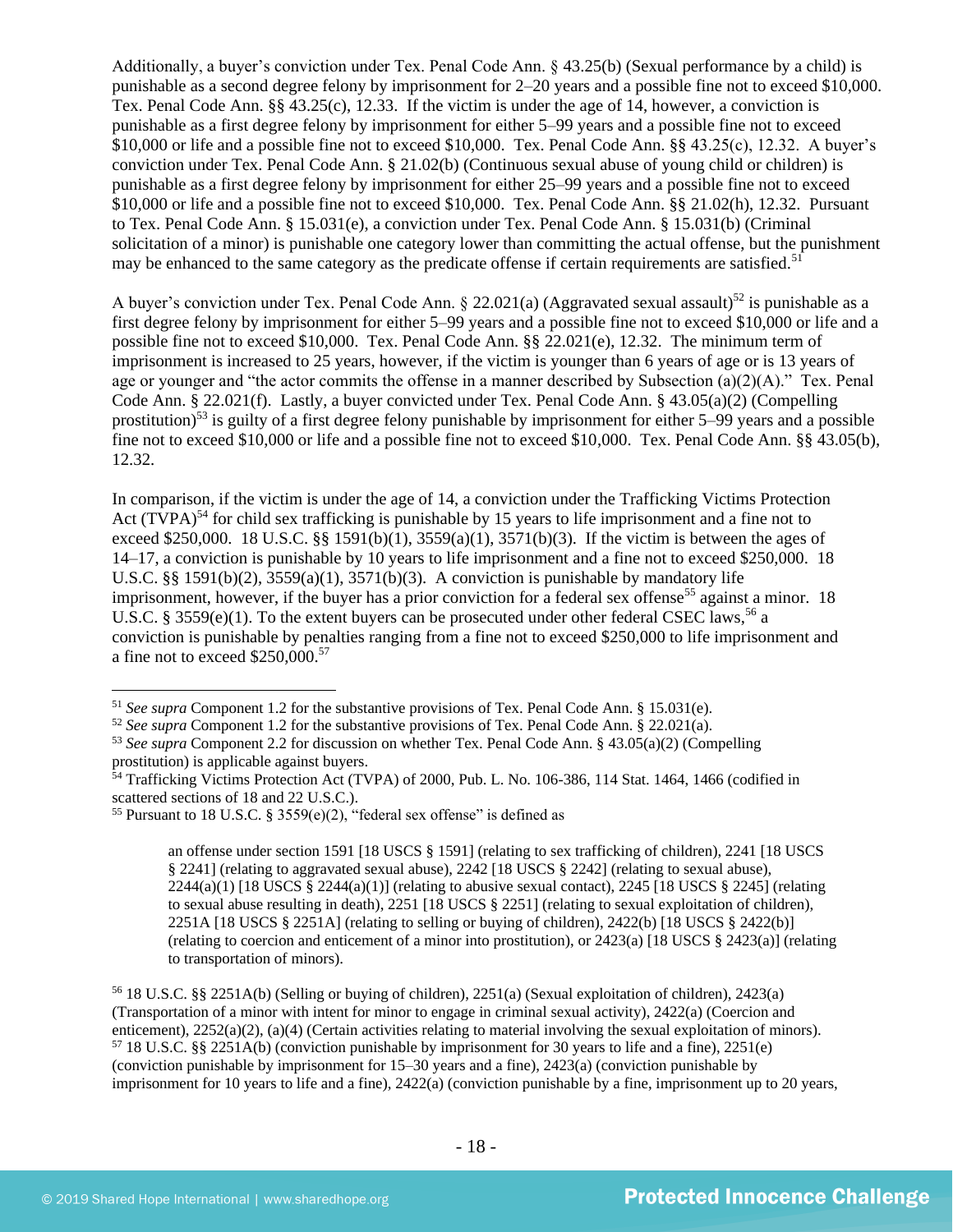*2.5 Using the Internet or electronic communications to lure, entice, or purchase, or attempt to lure, entice, or purchase commercial sex acts with a minor is a separate crime or results in an enhanced penalty for buyers.*

Tex. Penal Code Ann. § 33.021(b), (c) (Online solicitation of a minor) makes it a crime for a person to use the Internet or electronic communications to lure, entice, or recruit commercial sex acts with a minor, stating,

(b) A person who is 17 years of age or older commits an offense if, with the intent to commit an offense listed in Article 62.001(5)(A), (B), (K) [Definitions], Code of Criminal Procedure [§§ 21.02 (Continuous sexual abuse of young child or children), 21.11 (Indecency with a child), 22.011 (Sexual assault), 22.021 (Aggravated sexual assault), 25.02 (Prohibited sexual conduct), 43.05 (Compelling prostitution), 43.25 (Sexual performance by a child), 43.26 (Possession or promotion of child pornography), or 20A.02(a)(7), (8) (Trafficking of persons)], the person, over the Internet, by electronic mail or text message or other electronic message service or system, or through a commercial online service, intentionally:

(1) communicates in a sexually explicit<sup>58</sup> manner with a minor;<sup>59</sup> or

(2) distributes sexually explicit material to a minor.

(c) A person commits an offense if the person, over the Internet, by electronic mail or text message or other electronic message service or system, or through a commercial online service, knowingly solicits a minor to meet another person, including the actor, with the intent that the minor will engage in sexual contact, sexual intercourse, or deviate sexual intercourse with the actor or another person.

If the victim is under 17 years of age, a conviction under Tex. Penal Code Ann. § 33.021(b) is punishable as a third degree felony by imprisonment for 2–10 years and a possible fine not to exceed \$10,000. Tex. Penal Code Ann. §§ 33.021(f), 12.34. If the victim is younger than 14 years of age or the offender believes the victim to be younger than 14 years of age, however, a conviction under Tex. Penal Code Ann. § 33.021(b) is punishable as a second degree felony by imprisonment for 2–20 years and a possible fine not to exceed \$10,000. Tex. Penal Code Ann. §§ 33.021(f), 12.33. A conviction under Tex. Penal Code Ann. §§ 33.021(c) is punishable as a second degree felony by imprisonment for 2–20 years and a possible fine not to exceed \$10,000. Tex. Penal Code Ann. §§ 33.021(f), 12.33.

*2.6 No age mistake defense is permitted for a buyer of commercial sex acts with any minor under 18.*

Tex. Penal Code Ann. § 20A.02 (Trafficking of persons) prohibits the use of a mistake of age defense by a defendant charged under Tex. Penal Code Ann.  $\S$  20A.02(a)(8), which may include certain buyers.<sup>60</sup> Tex. Penal Code Ann. § 20A.02(b)(1) states, in part,

An offense under this section is a felony of the first degree if:

(1) the applicable conduct constitutes an offense under Subsection (a)(5), (6), (7), or (8), regardless of whether the actor knows the age of the child at the time of the offense . . . .

Tex. Penal Code Ann. § 43.02(b),  $(c-1)(2)^{61}$  (Prostitution) prohibits a mistake of age defense by providing that "knowingly offer[ing] or agree[ing] to pay a fee to another person for the purpose of engaging in sexual conduct with that person or another," is

or both), 2252(b) (stating that a conviction under subsection (a)(2) is punishable by imprisonment for 5–20 years and a fine, while a conviction under subsection (a)(4) is punishable by imprisonment up to 10 years, a fine, or both); *see also* 18 U.S.C. §§ 3559(a)(1) (classifying all of the above listed offenses as felonies), 3571(b)(3) (providing a fine up to \$250,000 for any felony conviction).

<sup>58</sup> *See supra* note [28.](#page-8-0) 

<sup>59</sup> *See supra* note [29.](#page-8-1) 

<sup>60</sup> *See supra* Component 2.1 for discussion on how Tex. Penal Code Ann. § 20A.02(a)(7), (8) may be applicable to buyers.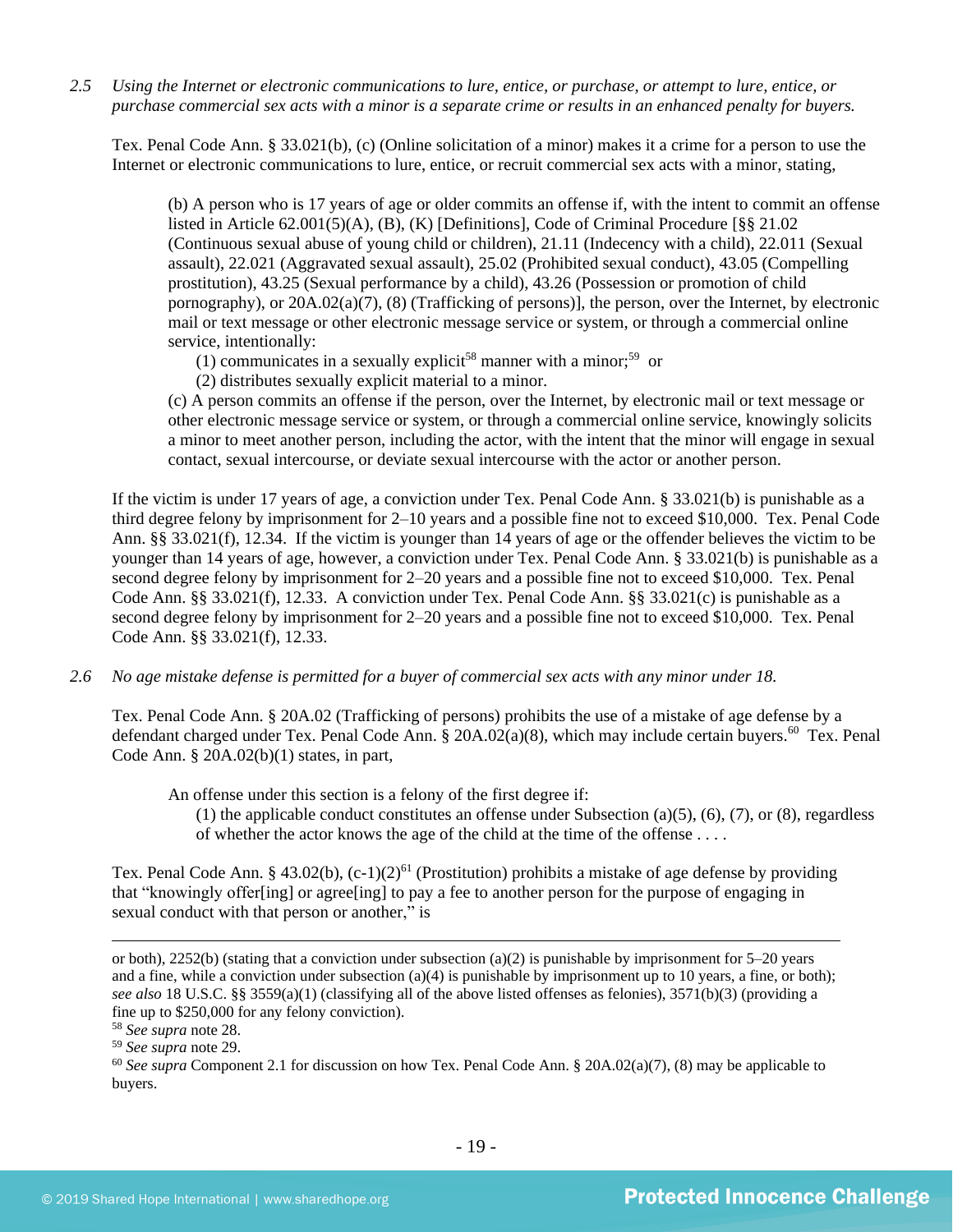a felony of the second degree if the person with whom the actor agrees to engage in sexual conduct is:

(A) younger than 18 years of age, regardless of whether the actor knows the age of the person at the time of the offense;

- (B) represented to the actor as being younger than 18 years of age; or
- (C) believed by the actor to be younger than 18 years of age.

Further, Tex. Penal Code Ann. § 21.02(b)(2) (Continuous sexual abuse of young child or children) prohibits a defendant who is 17 years of age or older from asserting a mistake of age defense if the victim is under 14 years of age. Tex. Penal Code Ann. § 21.02(b)(2) states, "A person commits an offense . . . regardless of whether the actor knows the age of the victim at the time of the offense."

Similarly, several other offenses, including Tex. Penal Code Ann. §§ 43.251(d) (Employment harmful to children), 21.11(a) (Indecency with a child), 22.011(a)(2) (Sexual assault), 22.021(a)(1)(B), (2)(B) (Aggravated sexual assault), and 43.25(h) (Sexual performance by a child), prohibit a mistake of age defense through use of the phrase "regardless of whether the person knows the age of the child at the time of the offense" or related language.

Tex. Penal Code Ann. § 15.031(b) (Criminal solicitation of a minor), however, does not specifically eliminate a mistake of age defense.

*2.7 Base penalties for buying sex acts with a minor under 18 are sufficiently high and not reduced for older minors.*

Texas's trafficking law, Tex. Penal Code Ann. § 20A.02(a)(8) (Trafficking of persons), does not stagger penalties based on a minor's age; further, penalties under this offense are sufficiently high. A first conviction under Tex. Penal Code Ann. § 20A.02(a)(8) is a first degree felony punishable by imprisonment "for life or for any term of not more than 99 years or less than 5 years." Tex. Penal Code Ann. §§ 20A.02(b)(1), 12.32,  $12.42(c)(2).<sup>62</sup>$ 

Similarly, Tex. Penal Code Ann. § 43.02(b) (Prostitution), one of Texas's buyer-applicable CSEC laws, does not stagger penalties based on a minor's age and provides a sufficiently high penalty. If the victim is a minor, a conviction under Tex. Penal Code Ann. § 43.02(b) is a second degree felony punishable by imprisonment for 2– 20 years. Tex. Penal Code Ann. §§ 43.02(c-1)(2),<sup>63</sup> 12.33.

However, some of Texas's CSEC laws do stagger penalties based on a minor's age. Tex. Penal Code Ann. § 15.031(f) (Criminal solicitation of a minor) defines "minor" as a person younger than 17 years of age. Pursuant to Tex. Penal Code Ann. § 15.031(e), a conviction under Tex. Penal Code Ann. § 15.031(b) is punishable one category lower than committing the actual offense, but the punishment may be enhanced to the same category as the predicate offense if certain requirements are satisfied. Thus, if the predicate offense has penalties staggered based on the victim's age, then the penalties pursuant Tex. Penal Code Ann. § 15.031(e) will also be staggered based on age. Further, Tex. Penal Code Ann. § 21.02 (Continuous sexual abuse of young child or children) only applies if the victim is a minor under 14,<sup>64</sup> leaving minors between the ages of 14 and 17 unprotected. Convictions under Tex. Penal Code Ann. § 21.02(b), (c) are first degree felonies punishable by life or 25–99 years imprisonment. Tex. Penal Code Ann. §§ 21.02(h), 12.32.

<sup>61</sup> *See supra* note [17.](#page-4-0)

<sup>62</sup> *See supra* note [7.](#page-2-0) 

<sup>63</sup> *See supra* note [17.](#page-4-0)

 $64$  Tex. Penal Code Ann. § 22.021 does include minors under the age of 17 in certain instances, but it is highly unlikely that these instances are applicable to buyers.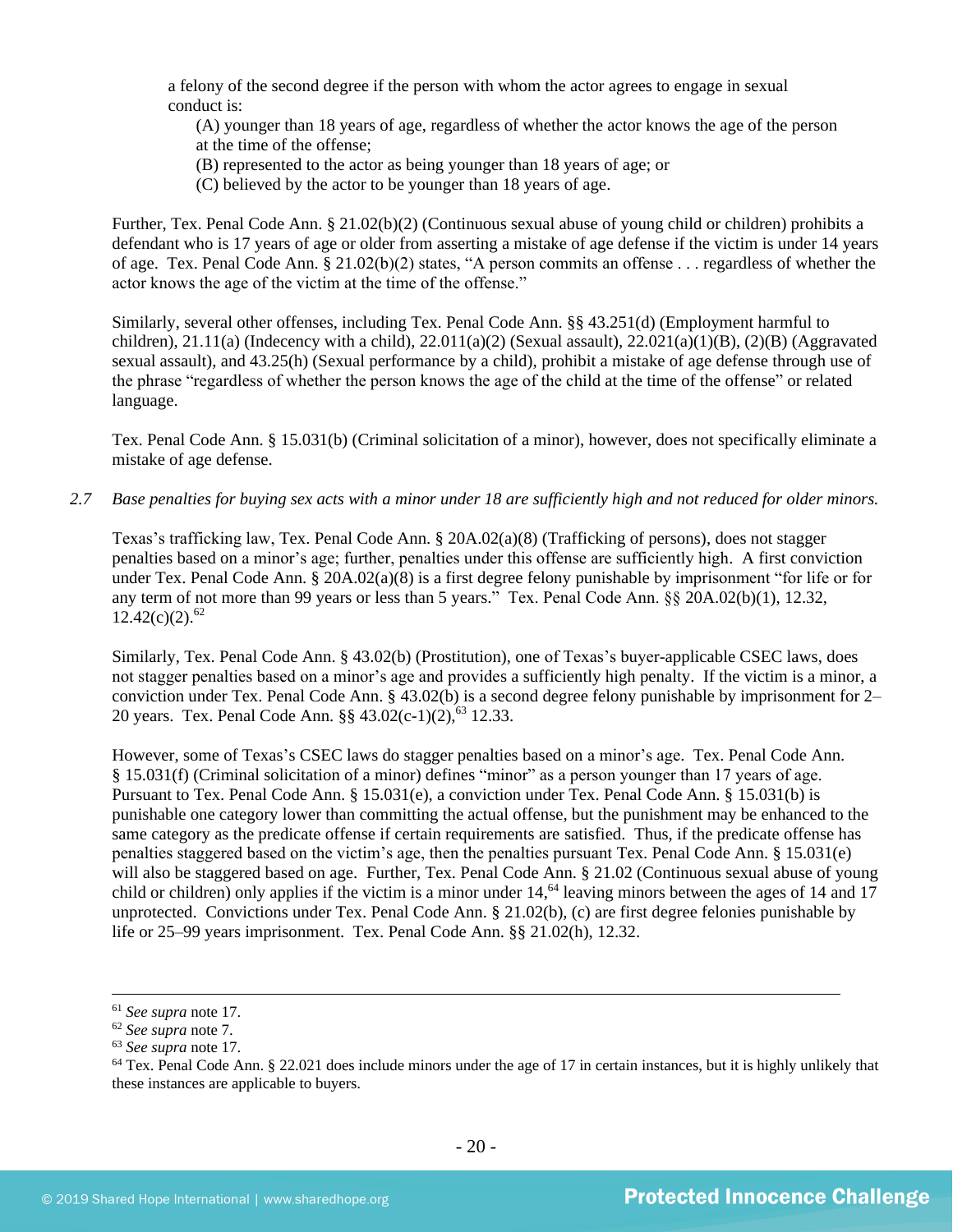*2.8 Financial penalties for buyers of commercial sex acts with minors are sufficiently high to make it difficult for buyers to hide the crime.* 

Pursuant to Tex. Penal Code Ann. §§ 12.32–.34, all felony convictions are subject to a possible fine not to exceed \$10,000. Therefore, a buyer convicted under Tex. Penal Code Ann. §§ 20A.02(a)(8) (Trafficking of persons), 43.02(b)(Prostitution), 21.02(b) (Continuous sexual abuse of young child or children), 22.021(a) (Aggravated sexual assault), 43.25(b) (Sexual performance by a child), or 15.031(b) (Criminal solicitation of a minor) is subject to a possible fine not to exceed \$10,000. Tex. Penal Code Ann.§§ 20A.02(b)(1), 43.02(c- $1)(2)$ ,  $65$   $21.02$ (h),  $22.021$ (e),  $43.25$ (c).

Pursuant to Tex. Code Crim. Proc. Ann. art. 42.0372 (Mandatory restitution for child victims of trafficking of persons or compelling prostitution), buyers convicted under Tex. Penal Code Ann. § 20A.02(a)(8) (Trafficking of persons) are required to make restitution to their victims. Tex. Code Crim. Proc. Ann. art. 42.0372 states,

(a) The court shall order a defendant convicted of an offense under Section 20A.02 [Trafficking of persons] or 43.05(a)(2) [Compelling prostitution], Penal Code, to pay restitution in an amount equal to the cost of necessary rehabilitation, including medical, psychiatric, and psychological care and treatment, for any victim of the offense who is younger than 18 years of age. (b) The court shall, after considering the financial circumstances of the defendant, specify in a

restitution order issued under Subsection (a) the manner in which the defendant must pay the restitution. (c) A restitution order issued under subsection (a) may be enforced by the state, or by a victim named in the order to receive the restitution, in the same manner as a judgment in a civil action.

(d) The court may hold a hearing, make findings of fact, and amend a restitution order issued under Subsection (a) if the defendant fails to pay the victim name in the order in the manner specified by the court.

Buyers convicted of other crimes may also be required to make restitution at the discretion of the court, pursuant to Tex. Code Crim. Proc. Ann. art.  $42.037(a)$ , (b), (r)<sup>66</sup> (Restitution), which states,

(a) In addition to any fine authorized by law, the court that sentences a defendant convicted of an offense may order the defendant to make restitution to any victim of the offense or to the compensation to victims of crime fund established under Subchapter J [Funds], Chapter 56B [Crime Victims' Compensation], to the extent that fund has paid compensation to or on behalf of the victim . . . .

(b) (1) If the offense results in damage to or loss or destruction of property of a victim of the offense, the court may order the defendant:

<span id="page-20-0"></span>(A) to return the property to the owner of the property or someone designated by the owner; or (B) if return of the property is impossible or impractical or is an inadequate remedy, to pay an amount equal to the greater of:

- (i) the value of the property on the date of the damage, loss, or destruction; or
- (ii) the value of the property on the date of sentencing, less the value of any part of the property that is returned on the date the property is returned.

(2) If the offense results in personal injury to a victim, the court may order the defendant to make restitution to:

(A) the victim for any expenses incurred by the victim as a result of the offense; or

(B) the compensation to victims of crime fund to the extent that fund has paid compensation to or on behalf of the victim.

<sup>65</sup> *See supra* note [17.](#page-4-0)

. . . .

<sup>66</sup> The text of Tex. Code Crim. Proc. Ann. art. 42.037 cited here and elsewhere in this report includes amendments made by the enactment of House Bill 4173 during the 2019 Regular Session of the 86th Texas Legislature (effective January 1, 2021).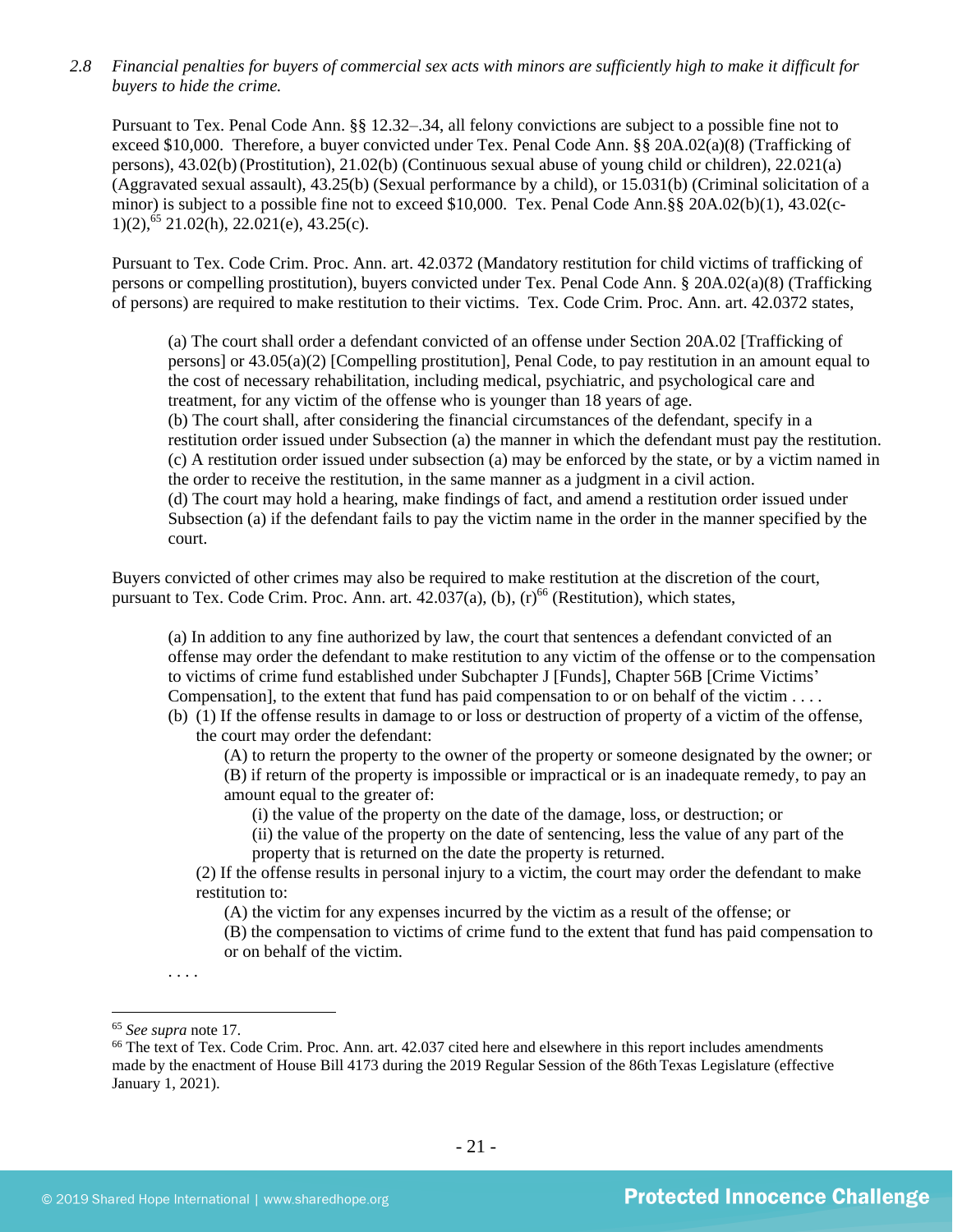(r) The court may order a defendant convicted of an offense under Section 43.26 [Possession or promotion of child pornography], Penal Code, to make restitution to an individual who as a child younger than 18 years of age was depicted in the visual material, in an amount equal to the expenses incurred by the individual as a result of the offense, including:

(1) medical services relating to physical, psychiatric, or psychological care;

(2) physical and occupational therapy or rehabilitation;

- (3) necessary transportation, temporary housing, and child care expenses;
- (4) lost income; and
- (5) attorney's fees.

Additionally, buyers may be subject to criminal asset forfeiture. Pursuant to Tex. Code Crim. Proc. Ann. art. 59.02(a) "(a) Property that is contraband is subject to seizure and forfeiture under this chapter." Tex. Code Crim. Proc. Ann. art.  $59.01(2)^{67}$  (Definitions) states,

"Contraband" means property of any nature, including real, personal, tangible, or intangible, that is: (A) used in the commission of:

<span id="page-21-0"></span>(i) any first or second degree felony under the Penal Code;

(ii) any felony under Section 15.031(b) [Criminal solicitation of a minor], 21.11 [Indecency with a child], or 38.04 [Evading arrest or detention], or Chapter 29 [Robbery], 30 [Burglary and criminal trespass], 31 [Theft], 32 [Fraud], 33 [Computer crimes] [which includes Tex. Penal Code Ann. § 33.021 (Online Solicitation of a Minor)], 33A [Telecommunications crimes], or 35 [Insurance fraud], Penal Code;

(iii) any felony under Chapter 43 [Public indecency], Penal Code, except as provided in Paragraph (B);

. . . .

(B) used or intended to be used in the commission of:

. . . .

(iv) any felony under Chapter 20A [Trafficking of persons] or 34 [Money laundering], Penal Code;

. . . .

(xii) any offense under . . . 43.04 [Aggravated promotion of prostitution], or 43.05 [Compelling prostitution], Penal Code; or

. . . .

(C) the proceeds gained from the commission of a felony listed in Paragraph (A) or (B) of this subdivision, a misdemeanor listed in Paragraph  $(B)(vi)$ ,  $(ix)$ ,  $(x)$ ,  $(xi)$ , or  $(xii)$  of this subdivision, or a crime of violence;

(D) acquired with proceeds gained from the commission of a felony listed in Paragraph (A) or (B) of this subdivision, a misdemeanor listed in Paragraph  $(B)(vii)$ ,  $(ix)$ ,  $(x)$ ,  $(xi)$ , or  $(xii)$  of this subdivision, or a crime of violence;

(E) used to facilitate or intended to be used to facilitate the commission of a felony under . . . Chapter 43 [Public indecency], Penal Code; or

(F) used to facilitate or intended to be used to facilitate the commission of an offense under. . . Chapter 20A [Trafficking of Persons], Penal Code.

Tex. Code Crim. Proc. Ann. art. 59.03 (Seizure of contraband) governs the seizure of forfeitable property and states, in relevant part:

 $67$  The text of Tex. Code Crim. Proc. Ann. art. 59.01 cited here and elsewhere in this report includes amendments made by the enactment of House Bill 2613 during the 2019 Regular Session of the 86th Texas Legislature (effective September 1, 2019).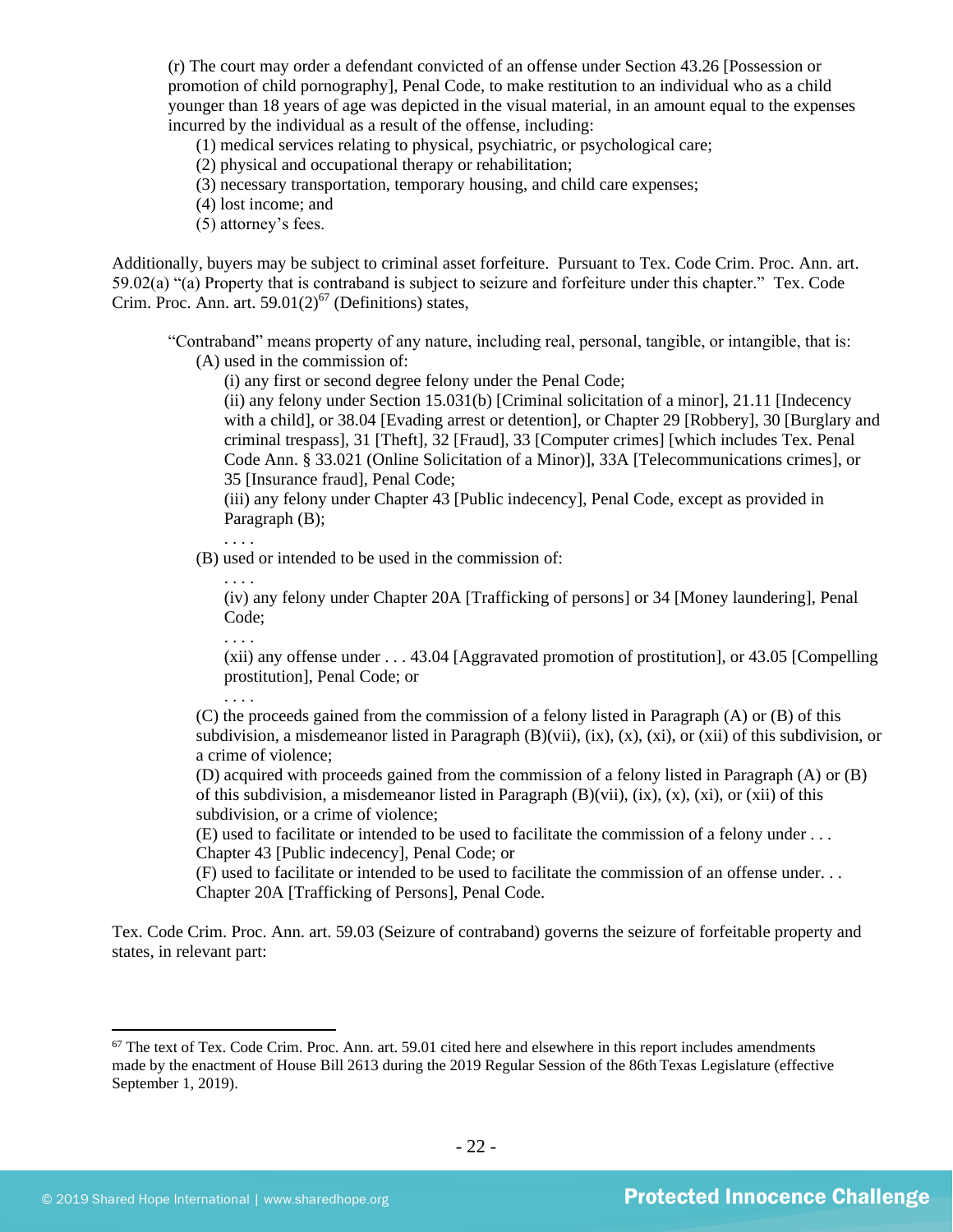(a) Property subject to forfeiture under this chapter, other than property described by Article 59.12, may be seized by any peace officer under authority of a search warrant.

(b) Seizure of property subject to forfeiture may be made without warrant if:

(1) the owner, operator, or agent in charge of the property knowingly consents;

(2) the seizure is incident to a search to which the owner, operator, or agent in charge of the property knowingly consents;

(3) the property subject to seizure has been the subject of a prior judgment in favor of the state in a forfeiture proceeding under this chapter; or

<span id="page-22-1"></span>(4) the seizure was incident to a lawful arrest, lawful search, or lawful search incident to arrest.

Pursuant to Tex. Code Crim. Proc. Ann. art.  $59.06(t)(1)$ ,  $(2)(A)$ ,  $(B)$ <sup>68</sup> (Disposition of forfeited property), the "gross amount credited to the special fund of the office of the attorney representing the state or of a law enforcement agency" from property the was forfeited and seized with respect to an offense under Tex. Penal Code §§ 43.04 (Aggravated promotion or prostitution) or 43.05 (Compelling prostitution) or under Chapter 20A (Trafficking of persons) shall be:

(A) used to provide direct victim services by the victim services division or other similar division of the office of the attorney representing the state or of a law enforcement agency, as applicable; or (B) used by the office of the attorney representing the state or of the law enforcement agency to cover the costs of a contract with a local nonprofit organization to provide direct services to crime victims.

Additionally, Tex. Code Crim. Proc. Ann. art. 18.18(a) (Disposition of gambling paraphernalia, prohibited weapon, criminal instrument, and other contraband) provides for the destruction or forfeiture of, among other things, any "obscene device or material" or "child pornography" for any offense that involves child sexual abuse material (CSAM).

## *2.9 Buying and possessing child sexual abuse material (CSAM) carries penalties as high as similar federal offenses.*

Tex. Penal Code Ann. § 43.26(a) (Possession or promotion of child pornography) makes it illegal for a person to possess child sexual abuse material (CSAM). Tex. Penal Code Ann. § 43.26(a) states,

A person commits an offense if:

<span id="page-22-0"></span>(1) the person knowingly or intentionally possesses, or knowingly or intentionally accesses with o view, visual material<sup> $69$ </sup> that visually depicts a child younger than 18 years of age at the time the image of the child was made who is engaging in sexual conduct,<sup>70</sup>including a child who engages in sexual conduct as a victim of an offense under Section 20A.02(a)(5), (6), (7), or (8) [Trafficking of Persons]; and

(2) the person knows that the material depicts the child as described by Subdivision (1).

<sup>&</sup>lt;sup>68</sup> The text of Tex. Code Crim. Proc. Ann. art. 59.06 cited here and elsewhere in this report includes amendments made by the enactment of House Bill 2613 during the 2019 Regular Session of the 86th Texas Legislature (effective September 1, 2019).

 $69$  Tex. Penal Code Ann. § 43.26(b)(3) defines "visual material" as

<sup>(</sup>A) any film, photograph, videotape, negative, or slide or any photographic reproduction that contains or incorporates in any manner any film, photograph, videotape, negative, or slide; or (B) any disk, diskette, or other physical medium that allows an image to be displayed on a computer or other video screen and any image transmitted to a computer or other video screen by telephone line, cable, satellite transmission, or other method.

<sup>&</sup>lt;sup>70</sup> Tex. Penal Code Ann. § 43.26(b)(2) defines "sexual conduct" as having "the meaning assigned by Section 43.25." *See supra* note [5](#page-1-1) for the applicable definition of "sexual conduct."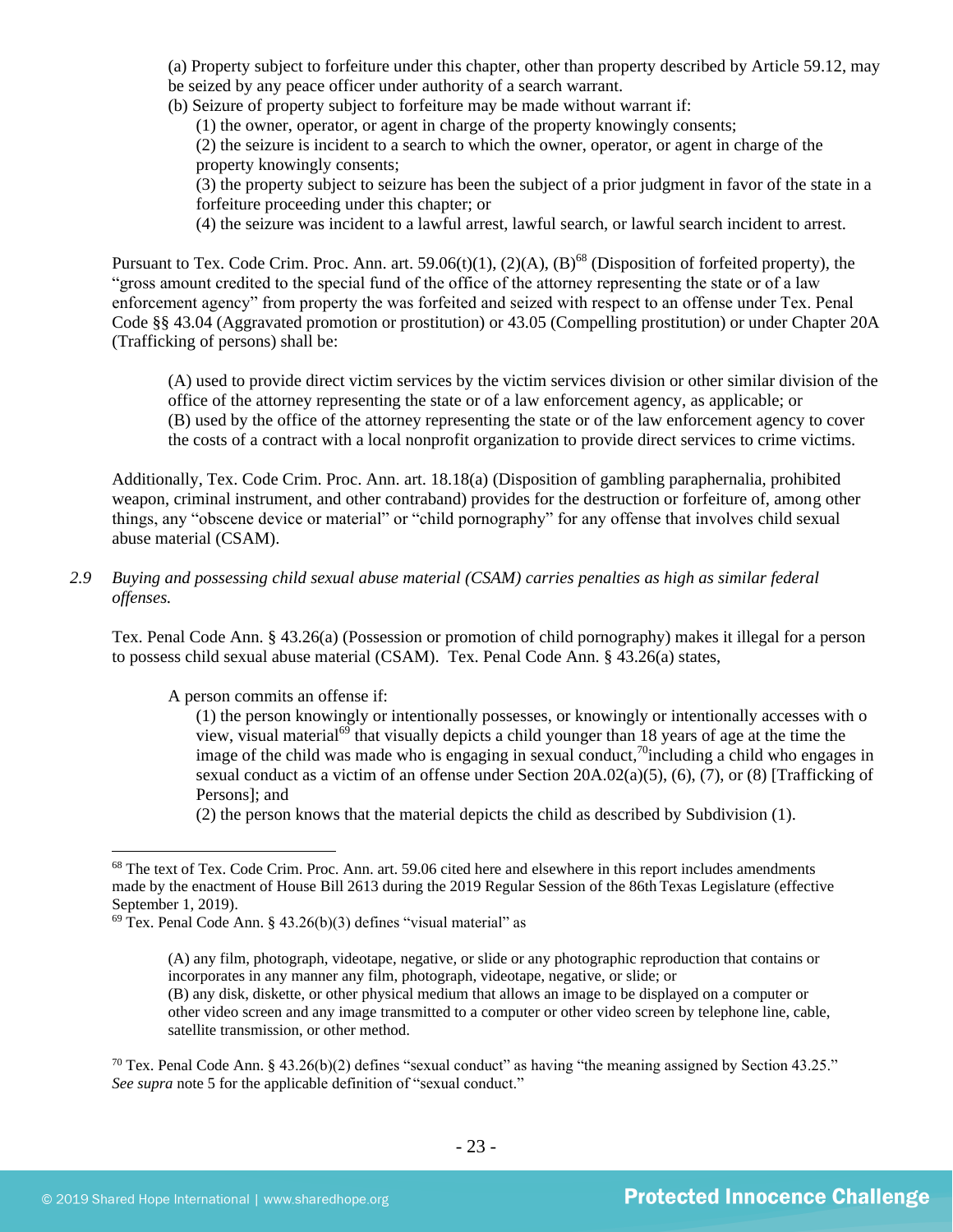A first conviction under Tex. Penal Code Ann. § 43.26(a) is punishable as a third degree felony by imprisonment for 2–10 years<sup>71</sup> and a possible fine not to exceed \$10,000. Tex. Penal Code Ann. §§ 43.26(d), 12.34. However, a second violation of Tex. Penal Code Ann. § 43.26(a) is punishable as a second degree felony by imprisonment for 2–20 years and a possible fine not to exceed \$10,000. Tex. Penal Code Ann. §§ 43.26(d), 12.33. And a third offense is punishable as a first degree felony with imprisonment "for life or for any term of not more than 99 years or less than 5 years" and a possible fine not to exceed \$10,000. Tex. Penal Code Ann. §§ 43.26(d), 12.32. Also, a defendant convicted of multiple counts of possessing CSAM may serve more than ten years, if the sentencing court exercises its option to impose consecutive, rather than concurrent sentences. Under Tex. Penal Code Ann. § 3.03(b)(3) (Sentences for offenses arising out of the same criminal episode), "If the accused is found guilty of more than one offense arising out of the same criminal episode, the sentences may run concurrently or consecutively" for violations of Tex. Penal Code Ann. § 43.26.

Under Tex. Code Crim. Proc. Ann. art. 42.037(r) (Restitution),

The court may order a defendant convicted of an offense under Section [43.26](http://www.statutes.legis.state.tx.us/GetStatute.aspx?Code=PE&Value=43.26&Date=6/1/2015) [Possession or promotion of child pornography], to make restitution to an individual who as a child younger than 18 years of age was depicted in the visual material, in an amount equal to the expenses incurred by the individual as a result of the offense, including:

- (1) medical services relating to physical, psychiatric, or psychological care;
- (2) physical and occupational therapy or rehabilitation;
- (3) necessary transportation, temporary housing, and child care expenses;
- (4) lost income; and
- (5) attorney's fees.

In comparison, a federal conviction for possession of  $CSAM<sup>72</sup>$  is generally punishable by imprisonment for  $5-20$ years and a fine not to exceed \$250,000.<sup>73</sup> Subsequent convictions, however, are punishable by imprisonment up to 40 years and a fine not to exceed  $$250,000.<sup>74</sup>$ 

#### *2.10 Convicted buyers of commercial sex acts with minors are required to register as sex offenders.*

Tex. Code Crim. Proc. Ann. art. 62.051(a) (Registration: general) states, "A person who has a reportable conviction or adjudication . . . shall register . . . with the local law enforcement authority in any municipality where the person resides or intends to reside for more than seven days." Pursuant to Tex. Code Crim. Proc.

<sup>71</sup> *See supra* note [6.](#page-1-0)

<sup>&</sup>lt;sup>72</sup> 18 U.S.C. §§ 2252(a)(2), (a)(4) (Certain activities relating to material involving the sexual exploitation of minors),  $2252A(a)(2)$ –(3) (Certain activities relating to material constituting or containing child pornography), 1466A(a), (b) (Obscene visual representations of the sexual abuse of children).

<sup>&</sup>lt;sup>73</sup> 18 U.S.C. §§ 2252(b) (stating that a conviction under subsection (a)(2) is punishable by imprisonment for 5–20 years and a fine, while a conviction under subsection (a)(4) is punishable by imprisonment up to 10 years, a fine, or both), 2252A(b)(1) (a conviction is punishable by imprisonment for 5–20 years and a fine), 1466A(a), (b) (stating that a conviction under subsection (a) is "subject to the penalties provided in section  $2252A(b)(1)$ ," imprisonment for 5–20 years and a fine, while a conviction under subsection (b) is "subject to the penalties provided in section 2252A(b)(2)," imprisonment up to 10 years, a fine, or both); *see also* 18 U.S.C. §§ 3559(a)(1) (classifying all of the above listed offenses as felonies), 3571(b)(3) (providing a fine up to \$250,000 for any felony conviction).

<sup>&</sup>lt;sup>74</sup> 18 U.S.C. §§ 2252(b) (stating if a person has a prior conviction under subsection (a)(2), or a list of other statutes, a conviction is punishable by a fine and imprisonment for 15–40 years, but if a person has a prior conviction under subsection (a)(4), or a list of other statutes, a conviction is punishable by a fine and imprisonment for  $10-20$  years),  $2252A(b)(1)$  (stating if a person has a prior conviction under subsection (a)(2), (a)(3), or a list of other statutes, a conviction is punishable by a fine and imprisonment for  $15-40$  years),  $1466A(a)$ , (b) (stating that the penalty scheme for section 2252A(b) applies); *see also* 18 U.S.C. §§ 3559(a)(1) (classifying all of the above listed offenses as felonies), 3571(b)(3) (providing a fine up to \$250,000 for any felony conviction).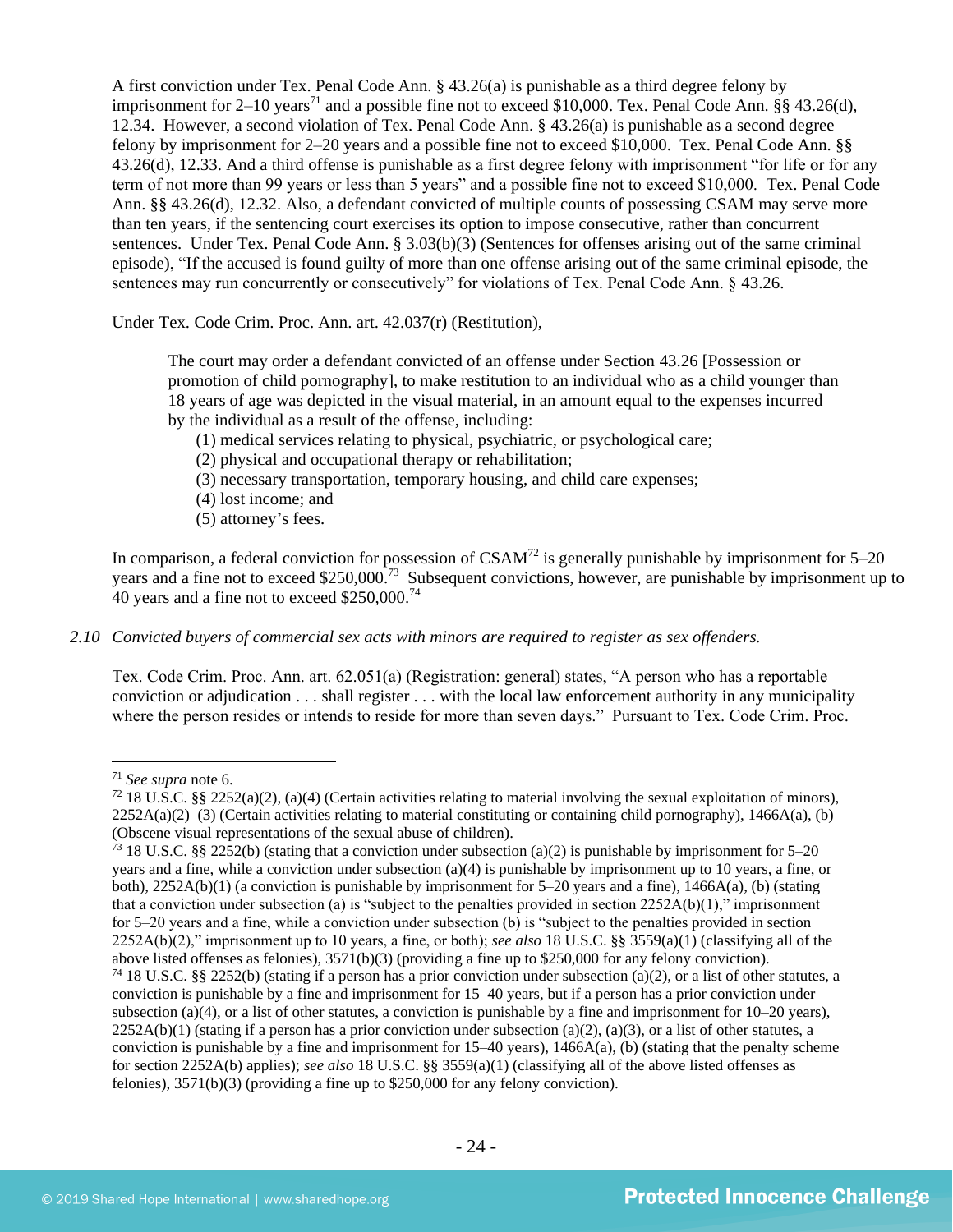<span id="page-24-0"></span>Ann. art. 62.001(5)(A), (B), (B-1), (J), (K), (L)<sup>75</sup> (Definitions), the definition of "reportable conviction or adjudication" expressly includes convictions under Tex. Penal Code Ann. §§ 20A.02(a)(7), (8) (Trafficking of persons), 20A.03 (Continuous trafficking of persons), 43.02(c-1)(2) (Prostitution), 21.02 (Continuous sexual abuse of young child or children), 22.021(a) (Aggravated sexual assault), 43.26 (Possession or promotion of child pornography), 43.25(b) (Sexual performance by a child), and 33.021(b), (c) (Online solicitation of a minor).

Convictions under Tex. Penal Code Ann. § 15.031(b) (Criminal solicitation of a minor), however, are not included within the definition of "reportable conviction or adjudication" under Tex. Code Crim. Proc. Ann. art. 62.001(5), and, therefore, do not require registration.

Notably, Tex. Code Crim. Proc. Ann. art. 62.101(a)(2), (3) (Expiration of duty to register) imposes a lifetime registration requirement on offenders convicted under Tex. Penal Ann. Code §§ 20A.02(a)(7), (8); 43.05(a)(2); or 20A.03 "if based partly or wholly on conduct that constitutes an offense under Section 20A.02(a)(3), (4), (7) or  $(8)$  . . . ."

 $75$  The text of Tex. Code Crim. Proc. Ann. art. 62.001 cited here and elsewhere in this report includes amendments made by the enactment of Senate Bills 20 and 1802 during the 2019 Regular Session of the 86th Texas Legislature (effective September 1, 2019).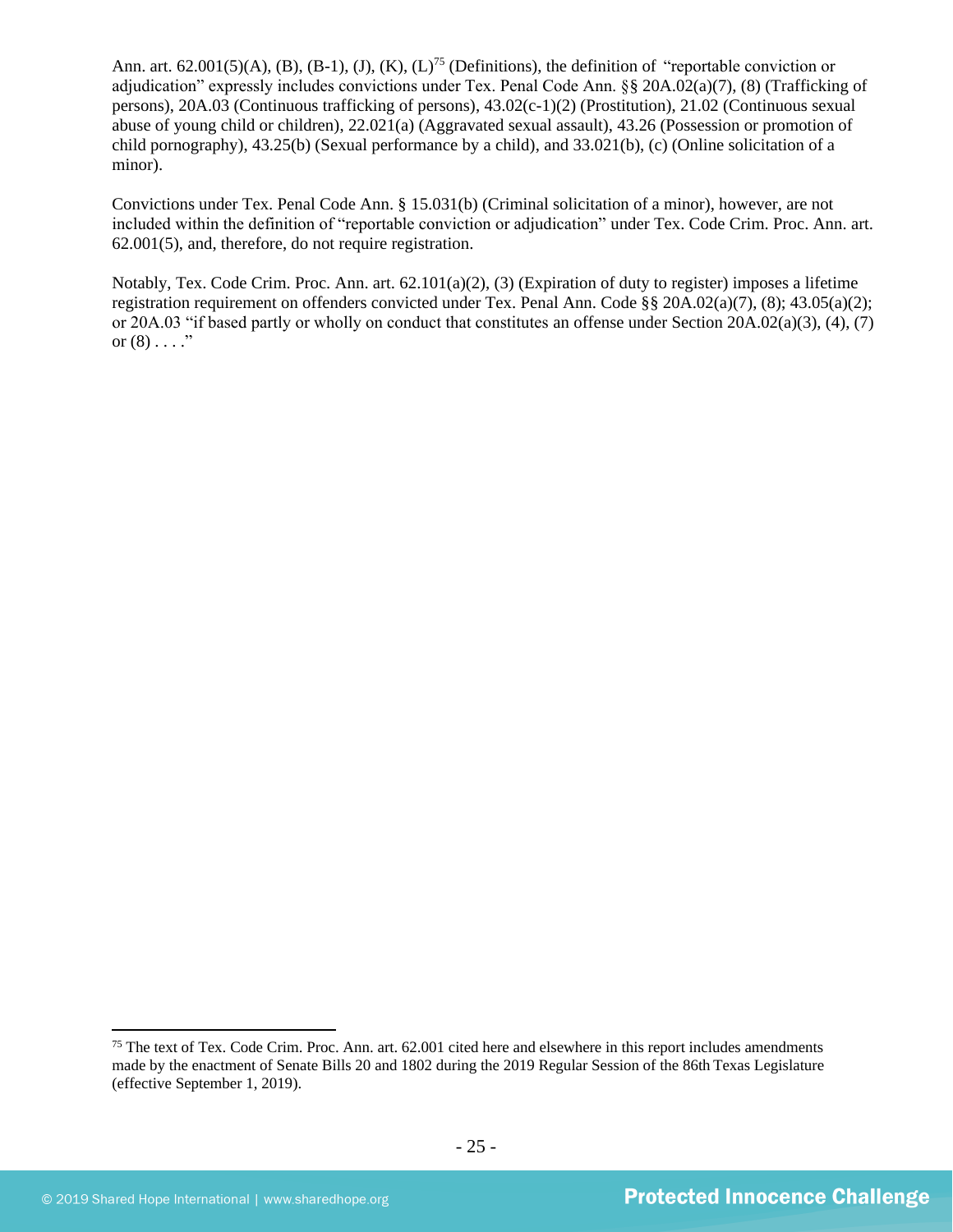#### **FRAMEWORK ISSUE 3: CRIMINAL PROVISIONS FOR TRAFFICKERS**

#### *Legal Components:*

- *3.1 Penalties for trafficking a child for sexual exploitation are as high as federal penalties.*
- *3.2 Creating and distributing child sexual abuse material (CSAM) carries penalties as high as similar federal offenses.*
- *3.3 Using the Internet or electronic communications to lure, entice, recruit or sell commercial sex acts with a minor is a separate crime or results in an enhanced penalty for traffickers.*
- *3.4 Financial penalties for traffickers, including asset forfeiture, are sufficiently high.*
- *3.5 Convicted traffickers are required to register as sex offenders.*
- *3.6 Laws relating to parental custody and termination of parental rights include sex trafficking or commercial sexual exploitation of children (CSEC) offenses as grounds for sole custody or termination in order to prevent traffickers from exploiting their parental rights as a form of control.*

\_\_\_\_\_\_\_\_\_\_\_\_\_\_\_\_\_\_\_\_\_\_\_\_\_\_\_\_\_\_\_\_\_\_\_\_\_\_\_\_\_\_\_\_\_\_\_\_\_\_\_\_\_\_\_\_\_\_\_\_\_\_\_\_\_\_\_\_\_\_\_\_\_\_\_\_\_\_\_\_\_\_\_\_\_\_\_\_\_\_\_\_\_\_

#### *Legal Analysis:*

*3.1 Penalties for trafficking a child for sexual exploitation are as high as federal penalties.* 

Tex. Penal Code Ann. § 20A.02(b)(1) (Trafficking of persons) imposes enhanced penalties for the sex trafficking of a minor under Tex. Penal Code Ann.  $\S$  20A.02(a)(7), (8).<sup>76</sup> A first conviction under Tex. Penal Code Ann. § 20A.02(a) is generally punishable as a second degree felony by imprisonment for 2–20 years and a possible fine not to exceed \$10,000. Tex. Penal Code Ann. §§ 20A.02(b)(1), 12.33. A first conviction under Tex. Penal Code Ann. §  $20A.02(a)(7)$  or §  $20A.02(a)(8)$ , however, is punishable as a first degree felony by imprisonment "for life or for any term of not more than 99 years or less than 5 years" and a possible fine not to exceed \$10,000, while subsequent convictions are punishable by life imprisonment and a possible fine not to exceed \$10,000. Tex. Penal Code Ann. §§ 20A.02(b)(1), 12.32, 12.42(c)(2).<sup>77</sup> Additionally, a trafficker who "during a period that is 30 or more days in duration, . . . engages two or more times in conduct that constitutes an offense under Section 20A.02 [Trafficking of persons] against one or more victims," may be convicted under Tex. Penal Code Ann. § 20A.03 (Continuous trafficking of persons).<sup>78</sup> A conviction under Tex. Penal Code Ann. § 20A.03 is punishable as a first degree felony by imprisonment for either 25–99 years and a possible fine not to exceed \$10,000 or life and a possible fine not to exceed \$10,000.<sup>79</sup> Tex. Penal Code Ann. §§ 20A.03(e), 12.32.

Several of Texas's CSEC laws may also be used to convict traffickers. A trafficker's conviction under Tex. Penal Code Ann. §§ 43.05(a)(2) (Compelling prostitution)<sup>80</sup> or 43.03 (Promotion of prostitution)<sup>81</sup> is punishable as a first degree felony by imprisonment for either 5–99 years and a possible fine not to exceed \$10,000 or life and a possible fine not to exceed \$10,000. Tex. Penal Code Ann. §§ 43.05(b), 43.03(b)(2),<sup>82</sup> 12.32. Traffickers may also be convicted under Tex. Penal Code Ann.  $\S$  15.031(b) (Criminal solicitation of a minor),  $83$  which, pursuant to Tex. Penal Code Ann. § 15.031(e), is punishable one category lower than committing the actual

<sup>76</sup> *See supra* Component 1.1 for the provisions of Tex. Penal Code Ann. § 20A.02(a)(7), (8).

<sup>77</sup> *See supra* note [7.](#page-2-0) 

<sup>78</sup> *See supra* Component 1.1 for the provisions of Tex. Penal Code Ann. § 20A.03.

<sup>79</sup> *See supra* note [9.](#page-3-0) 

<sup>80</sup> *See supra* Component 1.2 for the provisions of Tex. Penal Code Ann. § 43.05(a)(2).

<sup>81</sup> *See supra* Component 1.2 for the provisions of Tex. Penal Code Ann. § 43.03.

<sup>82</sup> *See supra* note [12.](#page-4-2)

<sup>83</sup> *See supra* Component 1.2 for the provisions of Tex. Penal Code Ann. § 15.031(b).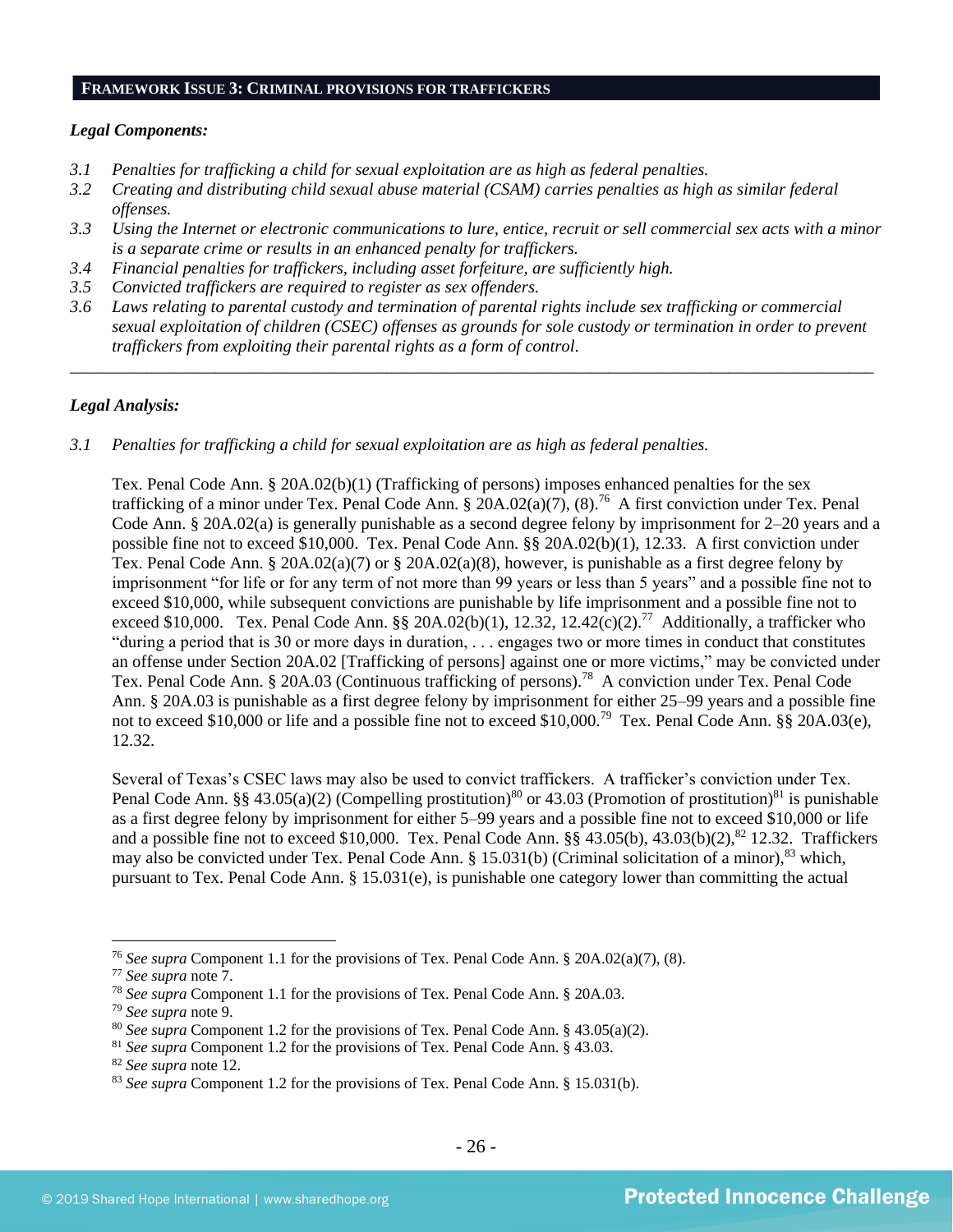offense, but the punishment may be enhanced to the same category as the predicate offense if certain requirements are satisfied.<sup>84</sup>

A trafficker who "employs, authorizes, or induces a child to work . . . in a sexually oriented commercial activity; or . . . in any place of business permitting, requesting, or requiring a child to work nude or topless" may be convicted under Tex. Penal Code Ann. § 43.251 (Employment harmful to children).<sup>85</sup> A conviction under Tex. Penal Code Ann. § 43.251(b) is punishable as either a first or second degree felony. Pursuant to Tex. Penal Code Ann. § 43.251(c), a conviction is punishable as a second degree felony by imprisonment for 2–20 years and a fine not to exceed \$10,000, but if the child is a minor under the age of 14, a conviction is punishable as a first degree felony by imprisonment for either 5–99 years and a possible fine not to exceed \$10,000 or life and a possible fine not to exceed \$10,000. Tex. Penal Code Ann. §§ 43.251(c), 12.33, 12.32.

A trafficker's conviction under Tex. Penal Code Ann. § 43.25(b) (Sexual performance by a child)<sup>86</sup> is punishable as a second degree felony by imprisonment for 2–20 years and a possible fine not to exceed \$10,000. Tex. Penal Code Ann. §§ 43.25(c), 12.33. If the victim is under the age of 14, however, a conviction is punishable as a first degree felony by imprisonment for either 5–99 years and a possible fine not to exceed \$10,000 or life and a possible fine not to exceed \$10,000. Tex. Penal Code Ann. §§ 43.25(c), 12.32.

Additionally, traffickers may face prosecution under Texas's laws related to organized criminal activity. Tex. Penal Code Ann.  $871.02(a)^{87}$  (Engaging in organized criminal activity) states, in part,

A person commits an offense if, with the intent to establish, maintain, or participate in a combination<sup>88</sup> or in the profits of a combination or as a member of a criminal street gang,  $89$  the person commits or conspires to commit one or more of the following:

(1) murder, capital murder, arson, aggravated robbery, robbery, burglary, theft, aggravated kidnapping, kidnapping, aggravated assault, aggravated sexual assault, sexual assault, continuous sexual abuse of young child or children, solicitation of a minor . . . .

(3) promotion of prostitution, aggravated promotion of prostitution, or compelling prostitution; . . . .

(6) any unlawful wholesale promotion or possession of any obscene material or obscene device with the intent to wholesale promote the same;

(7) any offense under Subchapter B [Obscenity], Chapter 43 [Public indecency], depicting or involving conduct by or directed toward a child younger than 18 years of age;

. . . . (12) any offense under Chapter 20A [Trafficking of persons];

. . . .

. . . .

(19) any offense classified as a felony under the Tax Code.

Tex. Penal Code Ann. § 71.02(b) states,

Except as provided in Subsections (c) and (d), an offense under this section is one category higher than the most serious offense listed in Subsection (a) that was committed, and if the most serious offense is a Class A misdemeanor, the offense is a state jail felony, except that the offense is a felony of the first degree punishable by imprisonment in the Texas Department of Criminal Justice for:

<sup>84</sup> *See supra* Component 1.2 for the substantive provisions of Tex. Penal Code Ann. § 15.031(e).

<sup>&</sup>lt;sup>85</sup> *See supra* Component 1.2 for the provisions of Tex. Penal Code Ann. § 43.251.

<sup>86</sup> *See supra* Component 1.2 for the provisions of Tex. Penal Code Ann. § 43.25(b).

<sup>87</sup> *See supra* note [34.](#page-10-0)

<sup>88</sup> *See supra* note [35.](#page-10-1)

<sup>89</sup> *See supra* note [19.](#page-5-0)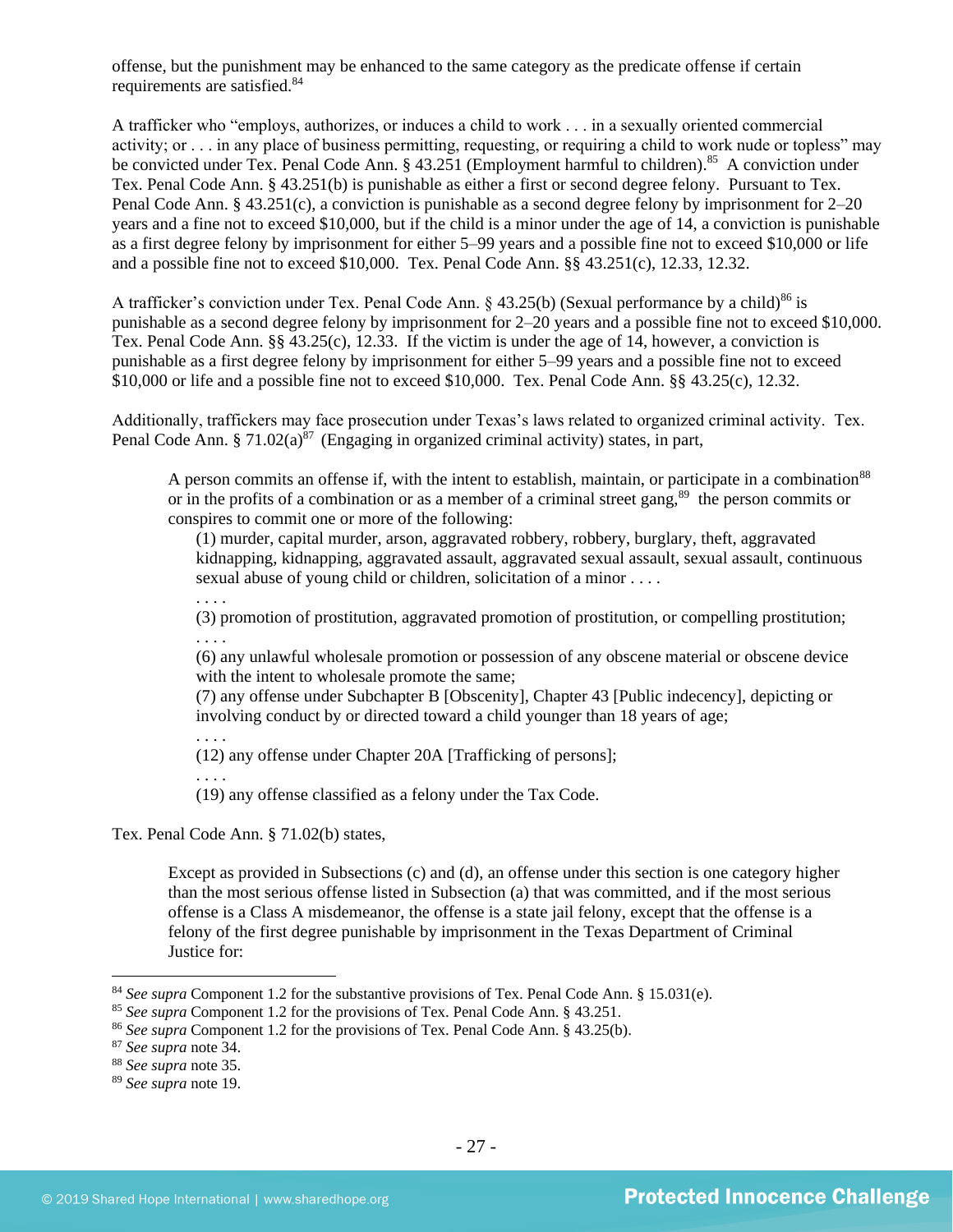(1) life without parole, if the most serious offense is an aggravated sexual assault and if at the time of that offense the defendant is 18 years of age or older and:

(A) the victim of the offense is younger than six years of age;

(B) the victim of the offense is younger than 14 years of age and the actor commits the offense in a manner described by Section 22.021(a)(2)(A); or

(C) the victim of the offense is younger than 17 years of age and suffered serious bodily injury as a result of the offense; or

. . . . (3) life or for any term of not more than 99 years or less than 15 years if the most serious offense is an offense punishable as a felony of the first degree, other than an offense described by Subdivision (1).

A trafficker commits an offense under Tex. Penal Code Ann. § 43.04(a) (Aggravated promotion of prostitution) when "he knowingly owns, invests in, finances, controls, supervises, or manages a prostitution enterprise that uses two or more prostitutes." A conviction under Tex. Penal Code Ann. § 43.04(a) is punishable as a first degree felony by imprisonment for either 5–99 years<sup>90</sup> and a possible fine not to exceed \$10,000 or life and a possible fine not to exceed \$10,000. Tex. Penal Code Ann.  $§$ § 43.04(b),<sup>91</sup> 12.32.

In comparison, if the victim is under the age of 14, a conviction under the Trafficking Victims Protection Act  $(TVPA)^{92}$  for child sex trafficking is punishable by 15 years to life imprisonment and a fine not to exceed \$250,000. 18 U.S.C. §§ 1591(b)(1), 3559(a)(1), 3571(b)(3). If the victim is between the ages of 14–17, a conviction is punishable by 10 years to life imprisonment and a fine not to exceed \$250,000. 18 U.S.C. §§ 1591(b)(2), 3559(a)(1), 3571(b)(3). A conviction is punishable by mandatory life imprisonment, however, if the trafficker has a prior conviction for a federal sex offense<sup>93</sup> against a minor. 18 U.S.C. § 3559(e)(1).

## *3.2 Creating and distributing child sexual abuse material (CSAM) carries penalties as high as similar federal offenses.*

Tex. Penal Code Ann. § 43.25(b) (Sexual performance by a child) prohibits the creation of child sexual abuse material (CSAM) by making it a crime if a trafficker "employs, authorizes, or induces a child younger than 18 years of age to engage in sexual conduct<sup>94</sup> or a sexual performance."<sup>95</sup> A conviction under Tex. Penal Code Ann. § 43.25(b) is punishable as a second degree felony by imprisonment for 2–20 years and a possible fine not to exceed \$10,000. Tex. Penal Code Ann. §§ 43.25(c), 12.33. If the victim is under the age of 14, however, a conviction is punishable as a first degree felony by imprisonment for either 5–99 years and a possible fine not to exceed \$10,000 or life and a possible fine not to exceed \$10,000. Tex. Penal Code Ann. §§ 43.25(c), 12.32. Tex. Penal Code Ann. § 43.25(d) further provides, "A person commits an offense if, knowing the character and content of the material, he produces, <sup>96</sup> directs, or promotes<sup>97</sup> a performance that includes sexual conduct by a child younger than 18 years of age." A conviction under Tex. Penal Code Ann. § 43.25(d) is punishable as a third degree felony by imprisonment for 2–10 years and a possible fine up to \$10,000, but if the victim is under

. . . .

 $97$  Tex. Penal Code Ann. § 43.25(a)(5) defines "promote" as "to procure, manufacture, issue, sell, give, provide, lend, mail, deliver, transfer, transmit, publish, distribute, circulate, disseminate, present, exhibit, or advertise or to offer or agree to do any of the above."

<span id="page-27-0"></span><sup>90</sup> *See supra* note [6.](#page-1-0)

<sup>91</sup> *See supra* note [15.](#page-4-3)

<sup>92</sup> *See supra* note [54.](#page-17-0)

<sup>93</sup> *See supra* note [55.](#page-17-1)

<sup>94</sup> *See supra* note [32.](#page-9-0) 

<sup>95</sup> *See supra* note [33.](#page-9-1) 

<sup>96</sup> Pursuant to Tex. Penal Code Ann. § 43.25(a)(4), "'Produce' with respect to a sexual performance includes any conduct that directly contributes to the creation or manufacture of the sexual performance."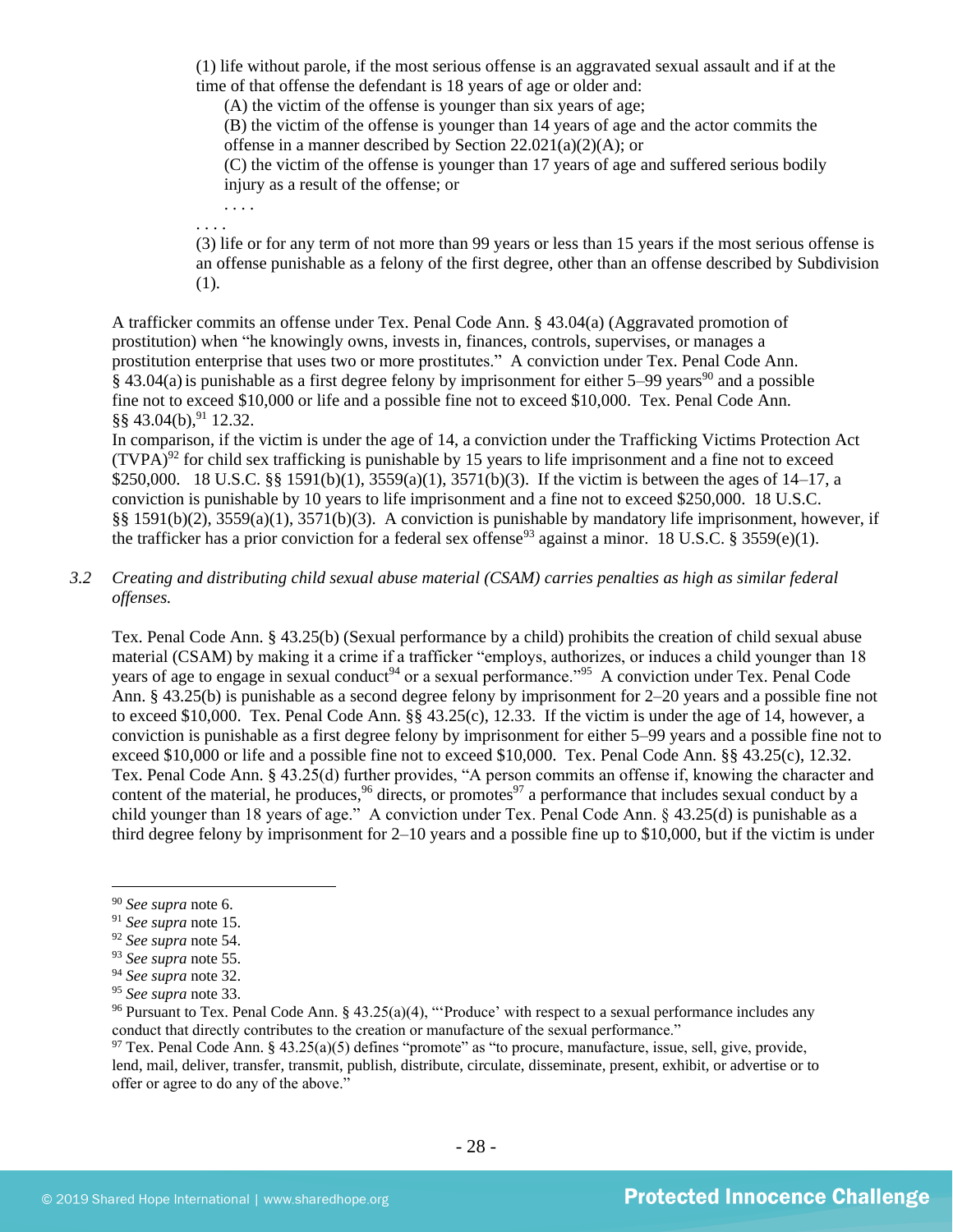the age of 14, a conviction is punishable as a second degree felony by imprisonment for 2–20 years and a possible fine not to exceed \$10,000. Tex. Penal Code Ann. §§ 43.25(e), 12.34, 12.33.

Additionally, Tex. Penal Code Ann. § 43.26 (Possession or promotion of child pornography) makes it a crime for a person to promote CSAM. Tex. Penal Code Ann. § 43.26(e), (f) states,

(e) A person commits an offense if:

 $(1)$  the person knowingly or intentionally promotes<sup>98</sup> or possesses with intent to promote material described by Subsection  $(a)(1);^{99}$  and

(2) the person knows that the material depicts the child as described by Subsection (a)(1).

(f) A person who possesses visual material<sup>100</sup> that contains six or more identical visual depictions of a child as described by Subsection (a)(1) is presumed to possess the material with the intent to promote the material.

A first conviction under Tex. Penal Code Ann. § 43.26(e) is punishable as a second degree felony by imprisonment for 2–20 years and a possible fine not to exceed \$10,000. Tex. Penal Code Ann. §§ 43.26(g), 12.33. However, if the individual "has been previously convicted" of Tex. Penal Code Ann. § 43.26(e), then the offense is a felony of the first degree punishable by imprisonment "for life or for any term of not more than 99 years or less than 5 years" and a possible fine not to exceed \$10,000. Tex. Penal Code Ann. §§ 43.26(g), 12.32.

Under Tex. Code Crim. Proc. Ann. art. 42.037(r) (Restitution),

The court may order a defendant convicted of an offense under Section 43.26 [Possession or promotion of child pornography], Penal Code, to make restitution to an individual who as a child younger than 18 years of age was depicted in the visual material, in an amount equal to the expenses incurred by the individual as a result of the offense, including:

- (1) medical services relating to physical, psychiatric, or psychological care;
- (2) physical and occupational therapy or rehabilitation;
- (3) necessary transportation, temporary housing, and child care expenses;
- (4) lost income; and
- (5) attorney*'*s fees.

In comparison, if the victim is under the age of 14, a conviction under the TVPA for child sex trafficking is punishable by 15 years to life imprisonment and a fine not to exceed \$250,000. 18 U.S.C. §§ 1591(b)(1),  $3559(a)(1)$ ,  $3571(b)(3)$ . If the victim is between the ages of  $14-17$ , a conviction is punishable by 10 years to life imprisonment and a fine not to exceed \$250,000. 18 U.S.C. §§ 1591(b)(2), 3559(a)(1), 3571(b)(3). A conviction is punishable by mandatory life imprisonment, however, if the trafficker has a prior conviction for a federal sex offense<sup>101</sup> against a minor. 18 U.S.C. § 3559(e)(1). Additionally, a federal conviction for distribution of  $CSAM^{102}$  is generally punishable by imprisonment for 5–20 years and a fine not to exceed \$250,000.<sup>103</sup> Subsequent convictions, however, are punishable by imprisonment up to 40 years and a fine not to exceed \$250,000.<sup>104</sup>

<sup>98</sup> Tex. Penal Code Ann. § 43.26(b)(1) defines "promote" as having "the meaning assigned by Section 43.25." *See supra* note [97](#page-27-0) for the applicable definition of "promote."

<sup>99</sup> *See supra* Component 2.9 for the substantive provisions of Tex. Penal Code Ann. § 43.26(a).

<sup>100</sup> *See supra* not[e 69.](#page-22-0)

<sup>101</sup> *See supra* not[e 55.](#page-17-1)

 $102$  18 U.S.C. §§ 2252(a)(1), (a)(2), (a)(3) (Certain activities relating to material involving the sexual exploitation of minors),  $2252A(a)(2)$ , (a)(3) (Certain activities relating to material constituting or containing child pornography), 1466A(a) (Obscene visual representations of the sexual abuse of children).

<sup>&</sup>lt;sup>103</sup> 18 U.S.C. §§ 2252(b) (stating that a conviction under subsection (a)(1), (a)(2), or (a)(3) is punishable by imprisonment for 5–20 years and a fine), 2252A(b)(1) (a conviction is punishable by imprisonment for 5–20 years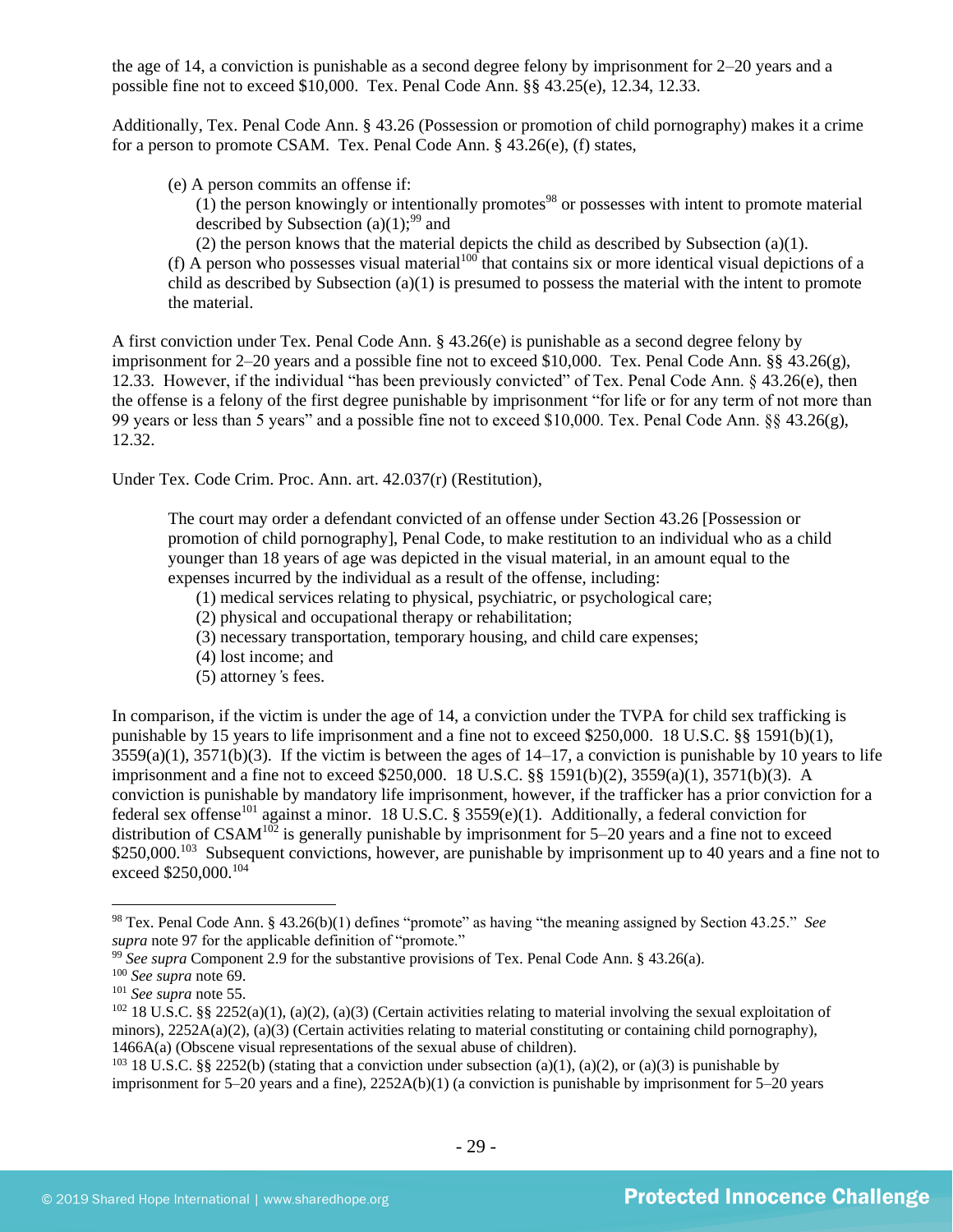*3.3 Using the Internet or electronic communications to lure, entice, recruit or sell commercial sex acts with a minor is a separate crime or results in an enhanced penalty for traffickers.*

Although not expressly commercial, Tex. Penal Code Ann. § 33.021(c) (Online solicitation of a minor) makes it illegal for a trafficker to use the Internet or electronic communications to lure, entice, or recruit sex acts with a minor. Tex. Penal Code Ann. § 33.021(c) provides,

A person commits an offense if the person, over the Internet, by electronic mail or text message or other electronic message service or system, or through a commercial online service, knowingly solicits a  $minor<sup>105</sup>$  to meet another person, including the actor, with the intent that the minor will engage in sexual contact,<sup>106</sup> sexual intercourse, or deviate sexual intercourse with the actor or another person.

A conviction under Tex. Penal Code Ann. §§ 33.021(c) is punishable as a second degree felony by imprisonment for 2–20 years and a possible fine not to exceed \$10,000. Tex. Penal Code Ann. §§ 33.021(f), 12.33. However, a "minor" is defined as an individual under 17 years of age only. Tex. Penal Code Ann. § 33.021(a).

Additionally, Tex. Penal Code Ann. § 33.021 (b) expressly includes CSEC and trafficking offenses by providing that an individual over the age of 17 commits online solicitation of a minor if the person "intentionally (1) communicates in a sexually explicit manner with a minor; or (2) distributes sexually explicit material to a minor" "over the Internet, by electronic mail or text message or other electronic message service or system, or through a commercial online service," " with the intent to commit one of the following offenses: Tex. Penal Code Ann. §§ 21.02 (Continuous sexual abuse of young child or children), 21.11 (Indecency with a child), 22.011 (Sexual assault), 22.021 (Aggravated sexual assault), 25.02 (Prohibited sexual conduct), 43.05 (Compelling prostitution), 43.25 (Sexual performance by a child), 43.26 (Possession or promotion of child pornography), or 20A.02(a)(7), (8) (Trafficking of persons).

If the victim is under 17 years of age, a conviction under Tex. Penal Code Ann. § 33.021(b) is punishable as a third degree felony by imprisonment for 2–10 years and a possible fine not to exceed \$10,000. Tex. Penal Code Ann. §§ 33.021(f), 12.34. But, if the victim is younger than 14 years of age or the offender believes the victim to be younger than 14 years of age, a conviction under Tex. Penal Code Ann. § 33.021(b) is punishable as a second degree felony by imprisonment for 2–20 years and a possible fine not to exceed \$10,000. Tex. Penal Code Ann. §§ 33.021(f), 12.33.

*3.4 Financial penalties for traffickers, including asset forfeiture, are sufficiently high.*

Pursuant to Tex. Penal Code Ann. §§ 12.32–.34, all felony convictions are subject to a possible fine not to exceed \$10,000. Therefore, a trafficker convicted under Tex. Penal Code Ann. §§ 20A.02(a)(7), (8)

<sup>106</sup> *See supra* not[e 30.](#page-8-2)

and a fine), 1466A(a), (b) (stating that a conviction under subsection (a) is "subject to the penalties provided in section 2252A(b)(1)," imprisonment for 5–20 years and a fine, while a conviction under subsection (b) is "subject to the penalties provided in section 2252A(b)(2)," imprisonment up to 10 years, a fine, or both); *see also* 18 U.S.C. §§ 3559(a)(1) (classifying all of the above listed offenses as felonies),  $3571(b)(3)$  (providing a fine up to \$250,000 for any felony conviction).

 $104$  18 U.S.C. §§ 2252(b) (stating if a person has a prior conviction under subsection (a)(1), (a)(2), or (a)(3) or a list of other statutes, a conviction is punishable by a fine and imprisonment for 15–40 years), 2252A(b)(1) (stating if a person has a prior conviction under subsection (a)(2), (a)(3), or a list of other statutes, a conviction is punishable by a fine and imprisonment for  $15-40$  years),  $1466A(a)$ , (b) (stating that the penalty scheme for section  $2252A(b)$ applies); *see also* 18 U.S.C. §§ 3559(a)(1) (classifying all of the above listed offenses as felonies), 3571(b)(3) (providing a fine up to \$250,000 for any felony conviction).

<sup>105</sup> *See supra* not[e 29.](#page-8-1)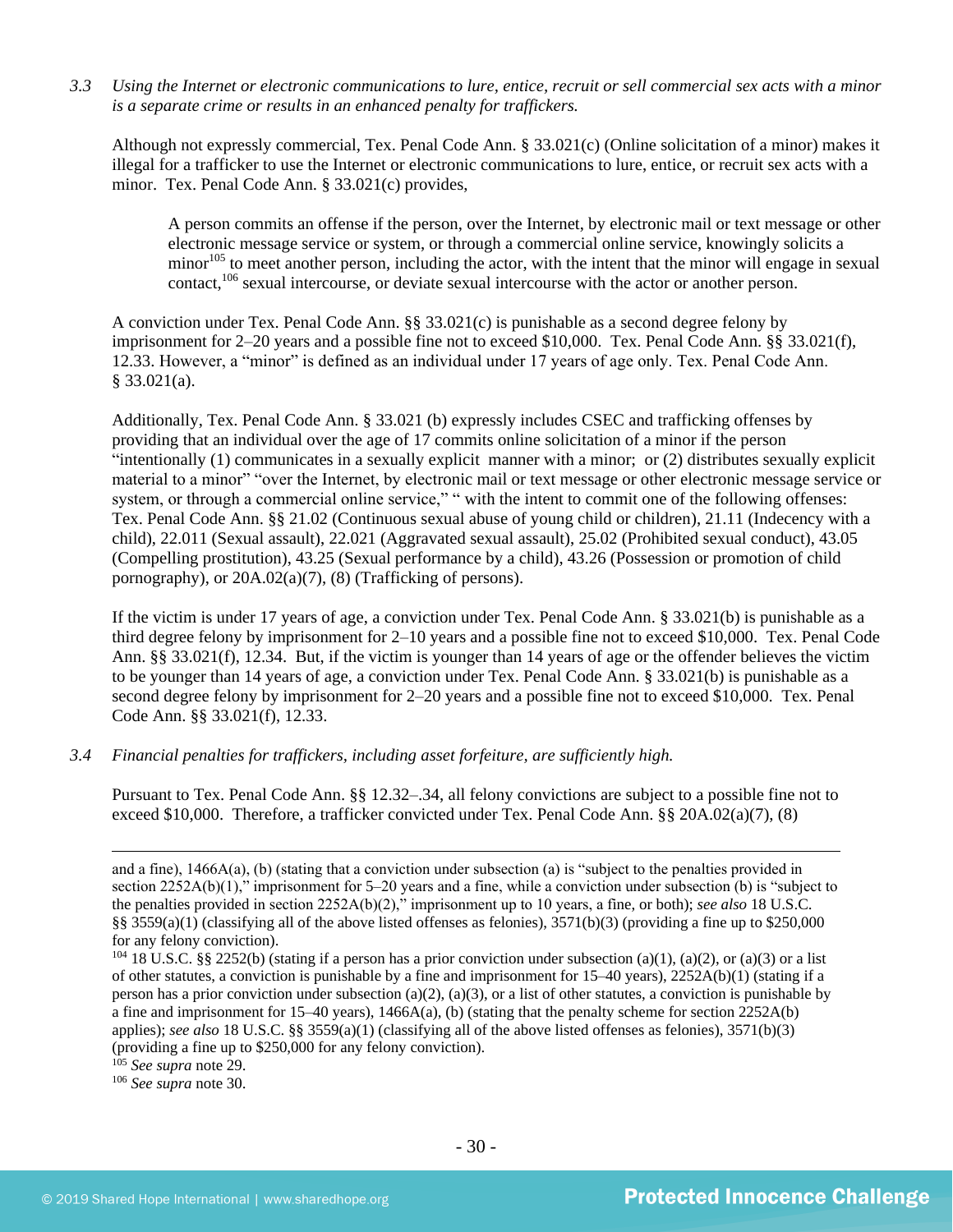(Trafficking of persons), 20A.03 (Continuous trafficking of persons), 43.03 (Promotion of Prostitution, where the prostituted person is a minor), 43.04 (Aggravated Promotion of Prostitution, where the prostituted person is a minor), 43.05(a)(2) (Compelling prostitution), 15.031(b) (Criminal solicitation of a minor), 43.251 (Employment harmful to children), 43.25(b) (Sexual performance by a child), 71.02 (Engaging in organized criminal activity), or 71.022(a) (Coercing, inducing, or soliciting membership in a criminal street gang) is subject to a possible fine not to exceed \$10,000. Tex. Penal Code Ann. §§ 20A.02(b)(1), 20A.03(e), 43.05(b), 15.031(e), 43.251(c), 43.25(e), 71.02(b), 71.022(b).

Pursuant to Tex. Code Crim. Proc. Ann. art. 42.0372 (Mandatory restitution for child victims of trafficking of persons or compelling prostitution), traffickers convicted under Tex. Penal Code Ann. §§ 20A.02 (Trafficking of persons) or 43.05(a)(2) (Compelling prostitution) are required to make restitution to their victims. Tex. Code Crim. Proc. Ann. art. 42.0372 states,

(a) The court shall order a defendant convicted of an offense under Section 20A.02 [Trafficking of persons] or 43.05(a)(2) [Compelling prostitution], Penal Code, to pay restitution in an amount equal to the cost of necessary rehabilitation, including medical, psychiatric, and psychological care and treatment, for any victim of the offense who is younger than 18 years of age. (b) The court shall, after considering the financial circumstances of the defendant, specify in a restitution order issued under Subsection (a) the manner in which the defendant must pay the restitution. (c) A restitution order issued under subsection (a) may be enforced by the state, or by a victim named in the order to receive the restitution, in the same manner as a judgment in a civil action. (d) The court may hold a hearing, make findings of fact, and amend a restitution order issued under Subsection (a) if the defendant fails to pay the victim name in the order in the manner specified by the court.

Traffickers convicted of other crimes may also be required to make restitution at the discretion of the court, pursuant to Tex. Code Crim. Proc. Ann. art.  $42.037^{107}$  (Restitution), which states,

(a) In addition to any fine authorized by law, the court that sentences a defendant convicted of an offense may order the defendant to make restitution to any victim of the offense or to the compensation to victims of crime fund established under Subchapter J [Funds], Chapter 56B [Crime Victims' Compensation], to the extent that fund has paid compensation to or on behalf of the victim . . . .

(b) (1) If the offense results in damage to or loss or destruction of property of a victim of the offense, the court may order the defendant:

(A) to return the property to the owner of the property or someone designated by the owner; or (B) if return of the property is impossible or impractical or is an inadequate remedy, to pay an amount equal to the greater of:

(i) the value of the property on the date of the damage, loss, or destruction; or

(ii) the value of the property on the date of sentencing, less the value of any part of the property that is returned on the date the property is returned.

(2) If the offense results in personal injury to a victim, the court may order the defendant to make restitution to:

(A) the victim for any expenses incurred by the victim as a result of the offense; or

(B) the compensation to victims of crime fund to the extent that fund has paid compensation to or on behalf of the victim.

. . . . (r) The court may order a defendant convicted of an offense under Section 43.26 [Possession or promotion of child pornography], Penal Code, to make restitution to an individual who as a child younger than 18 years of age was depicted in the visual material, in an amount equal to the expenses incurred by the individual as a result of the offense, including:

<sup>107</sup> *See supra* not[e 66.](#page-20-0)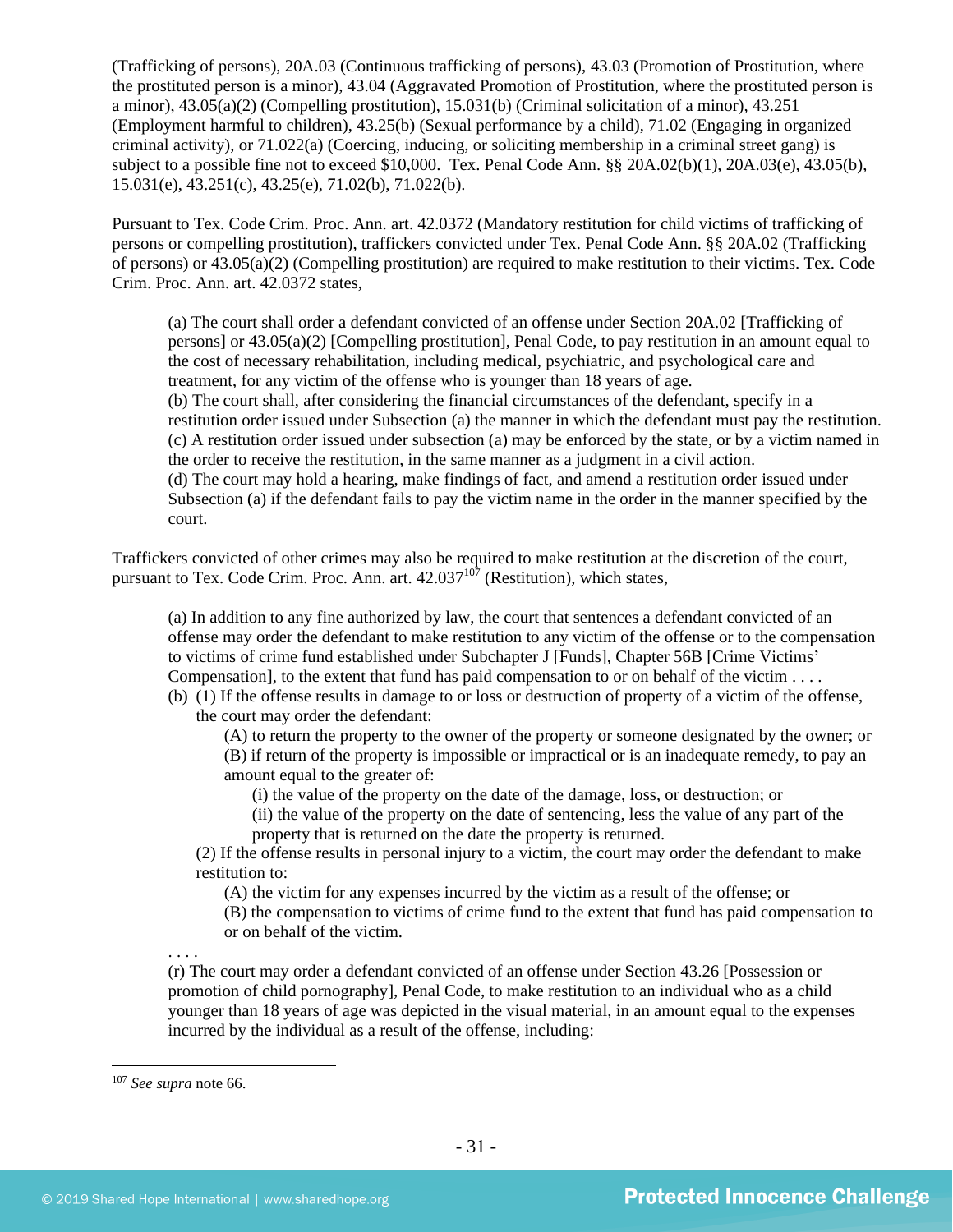(1) medical services relating to physical, psychiatric, or psychological care;

- (2) physical and occupational therapy or rehabilitation;
- (3) necessary transportation, temporary housing, and child care expenses;
- (4) lost income; and
- (5) attorney's fees.

Additionally, traffickers are subject to criminal asset forfeiture. Tex. Code Crim. Proc. Ann. art. 59.02(a) (Forfeiture of contraband) states, "Property that is contraband is subject to seizure and forfeiture under this chapter." Tex. Code Crim. Proc. Ann. art.  $59.01(2)^{108}$  (Definition) states,

"Contraband" means property of any nature, including real, personal, tangible, or intangible, that is: (A) used in the commission of:

(i) any first or second degree felony under the Penal Code;

(ii) any felony under Section 15.031(b) [Criminal solicitation of a minor], 21.11 [Indecency with a child] . . . or Chapter. . . 33 [Computer crimes] [which includes Tex. Penal Code Ann. § 33.021 (Online Solicitation of a Minor)] . . . .

(iii) any felony under Chapter 43 [Public indecency], Penal Code, except as provided in Paragraph (b);

. . . .

(B) used or intended to be used in the commission of:

. . . .

(iv) any felony under Chapter 20A [Trafficking of persons] or 34 [Money laundering], Penal Code;

. . . .

. . . .

(xii) any offense under . . . 43.04 [Aggravated promotion of prostitution], or 43.05 [Compelling prostitution], Penal Code; or

(C) the proceeds gained from the commission of a felony listed in Paragraph (A) or (B) of this subdivision, a misdemeanor listed in Paragraph  $(B)(vii)$ ,  $(ix)$ ,  $(x)$ ,  $(xi)$ , or  $(xii)$  of this subdivision, or a crime of violence;

(D) acquired with proceeds gained from the commission of a felony listed in Paragraph (A) or (B) of this subdivision, a misdemeanor listed in Paragraph  $(B)(vii)$ ,  $(ix)$ ,  $(x)$ ,  $(xi)$ , or  $(xii)$  of this subdivision, or a crime of violence;

(E) used to facilitate or intended to be used to facilitate the commission of a felony under . . . Chapter 43 [Public indecency], Penal Code; or

(F) used to facilitate or intended to be used to facilitate the commission of an offense under . . . Chapter 20A [Trafficking of Persons], Penal Code.

Tex. Code Crim. Proc. Ann. art. 59.03 (Seizure of contraband) governs the seizure of forfeitable property and states, in relevant part:

(a) Property subject to forfeiture under this chapter, other than property described by Article 59.12, may be seized by any peace officer under authority of a search warrant.

(b) Seizure of property subject to forfeiture may be made without warrant if:

(1) the owner, operator, or agent in charge of the property knowingly consents;

(2) the seizure is incident to a search to which the owner, operator, or agent in charge of the property knowingly consents;

(3) the property subject to seizure has been the subject of a prior judgment in favor of the state in a forfeiture proceeding under this chapter; or

(4) the seizure was incident to a lawful arrest, lawful search, or lawful search incident to arrest.

<sup>108</sup> *See supra* not[e 67.](#page-21-0)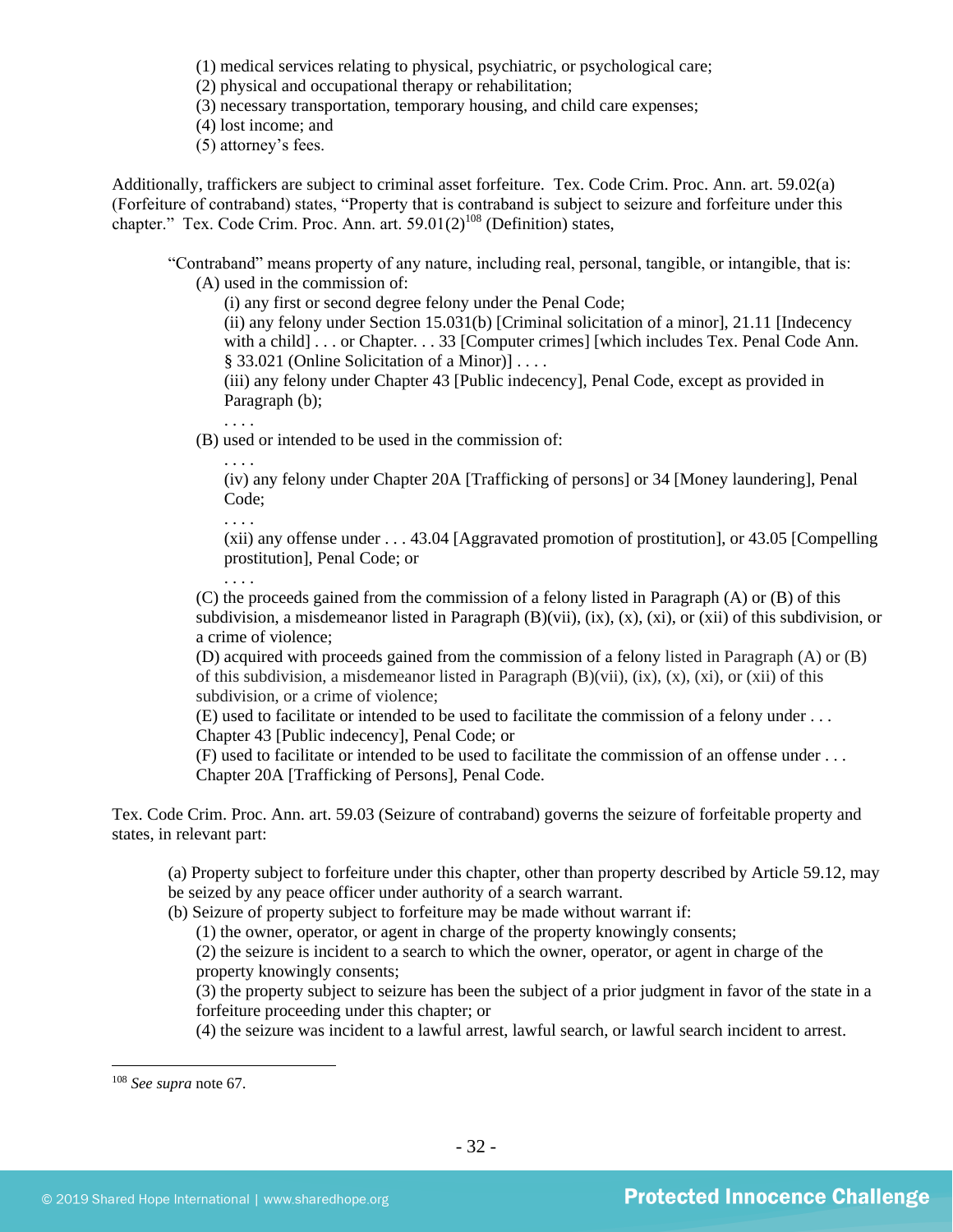Pursuant to Tex. Code Crim. Proc. Ann. art. 59.06(t)(1), (2)(A), (B)<sup>109</sup> (Disposition of forfeited property), the "gross amount credited to the special fund of the office of the attorney representing the state or of a law enforcement agency" from property the was forfeited and seized with respect to an offense under Tex. Penal Code §§ 43.04 (Aggravated promotion or prostitution) or 43.05 (Compelling prostitution) or under Chapter 20A (Trafficking of persons) shall be:

(A) used to provide direct victim services by the victim services division or other similar division of the office of the attorney representing the state or of a law enforcement agency, as applicable; or (B) used by the office of the attorney representing the state or of the law enforcement agency to cover the costs of a contract with a local nonprofit organization to provide direct services to crime victims.

Tex. Code Crim. Proc. Ann. art. 18.18(a) (Disposition of gambling paraphernalia, prohibited weapon, criminal instrument, and other contraband) provides for the destruction or forfeiture of, among other things, any "obscene device or material" or "child pornography" for any offense that involves child sexual abuse material (CSAM).

Additionally, Tex. Civ. Prac. & Rem. Code Ann. § 125.002(b) (Suit to abate certain common nuisances; bond) authorizes a person to "bring a suit [to enjoin and abate a common nuisance] against any person who maintains, owns, uses, or is a party to the use of a place for purposes constituting a nuisance under this subchapter and may bring an action in rem against the place itself." Tex. Civ. Prac. & Rem. Code Ann. § 125.0015(a), (c) (Common nuisance) states,

(a) A person who maintains a place to which persons habitually go for the following purposes and who knowingly tolerates the activity and furthermore fails to make reasonable attempts to abate the activity maintains a common nuisance:

(6) prostitution, promotion of prostitution, or aggravated promotion of prostitution as prohibited by the Penal Code;

(7) compelling prostitution as prohibited by the Penal Code;

. . . .

. . . .

(19) trafficking of persons described by Section 20A.02, Penal Code;

. . . .

. . . .

(c) A person operating a web address or computer network in connection with an activity described by Subsection (a) . . . (6), (7), . . . (19) maintains a common nuisance.<sup>110</sup>

Under Tex. Civ. Prac. & Rem. Code Ann. § 125.002(f-1),

If the defendant required to execute the bond is a hotel, motel, or similar establishment that rents overnight lodging to the public and the alleged common nuisance is under Section 125.0015(a)(6) or (7) [Common nuisance], the bond must also be conditioned that the defendant will, in each of the defendant's lodging units on the premises that are the subject of the suit, post in a conspicuous place near the room rate information required to be posted under Section 2155.001 [Room rate information], Occupations Code, an operating toll-free telephone number of a nationally recognized information and referral hotline for victims of human trafficking.

<sup>109</sup> *See supra* not[e 68.](#page-22-1)

 $110$  Tex. Civ. Prac. & Rem. Code Ann. § 125.0015(d), (e) exempts certain organizations, including Internet service providers, and individuals engaged in lawful or authorized activity from liability.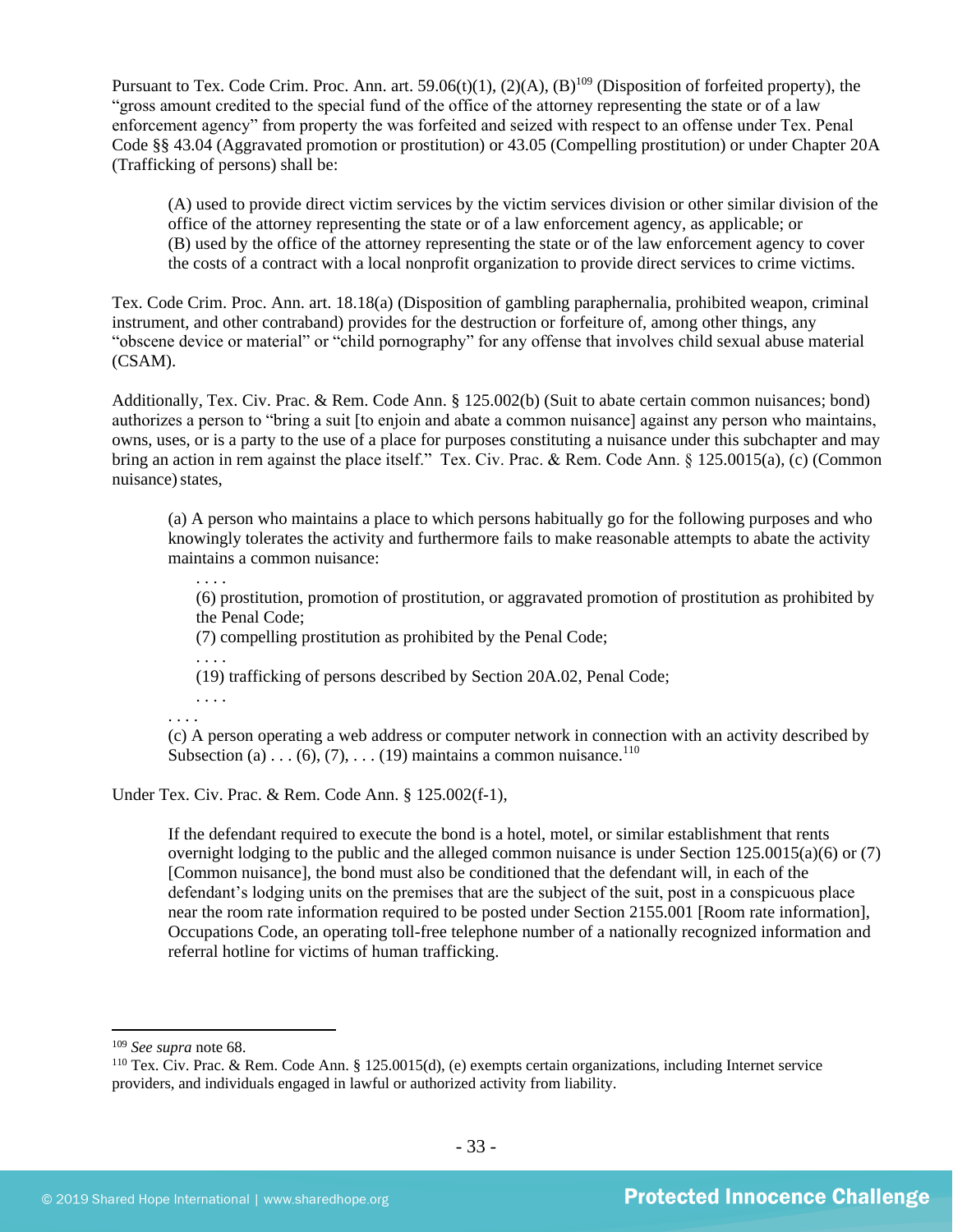## *3.5 Convicted traffickers are required to register as sex offenders.*

Tex. Code Crim. Proc. Ann. art. 62.051(a) (Registration: general) states, "A person who has a reportable conviction or adjudication . . . shall register . . . with the local law enforcement authority in any municipality where the person resides or intends to reside for more than seven days." Pursuant to Tex. Code Crim. Proc. Ann. art.  $62.001(5)(B)$ , (B-1) (J), (K), (L)<sup>111</sup> (Definitions), the definition of "reportable conviction or adjudication" expressly includes convictions under Tex. Pen. Code Ann. §§ 20A.02(a)(7), (8) (Trafficking of persons), 20A.03 (Continuous trafficking of persons), 43.04 (Aggravated promotion of prostitution), 43.05 (Compelling prostitution), 43.02(c-1)(2) (Prostitution), 43.26 (Possession or promotion of child pornography), 43.25(b) (Sexual performance by a child), and 33.021(b), (c) (Online solicitation of a minor).

However, convictions under Tex. Penal Code Ann. §§ 15.031(b) (Criminal solicitation of a minor), 43.251 (Employment harmful to children), 71.02 (Engaging in organized criminal activity), and 71.022(a) (Coercing, inducing, or soliciting membership in a criminal street gang) are not included within the definition of "reportable conviction or adjudication" under Tex. Code Crim. Proc. Ann. art. 62.001(5), and, therefore, do not require registration.

Notably, Tex. Code Crim. Proc. art.  $62.101(a)(2)$ ,  $(3)$  (Expiration of duty to register) imposes a lifetime registration requirement on offenders convicted under Tex. Penal Code Ann. §§ 20A.02(a)(7), (8); 43.5(a)(2); or 20A.03 "if based partly or wholly on conduct that constitutes an offense under Section 20A.02(a)(3), (4), (7), or  $(8)$  of that code  $\dots$ ."

*3.6 Laws relating to parental custody and termination of parental rights include sex trafficking or commercial sexual exploitation of children (CSEC) offenses as grounds for sole custody or termination in order to prevent traffickers from exploiting their parental rights as a form of control.* 

Tex. Fam. Code Ann. § 161.001(b)(1)(L)(xv), (xvi) (Involuntary termination of parent-child relationship) expressly includes convictions under Tex. Penal Code Ann. §§ 20A.02(a)(7), (8) (Trafficking of persons) and 43.05(a)(2) (Compelling prostitution) as grounds for terminating parental rights. Specifically, Tex. Fam. Code Ann. § 161.001(b) states,

The court may order termination of the parent-child relationship if the court finds by clear and convincing evidence:

(1) that the parent has:

. . . . (L) been convicted or has been placed on community supervision, including deferred adjudication community supervision, for being criminally responsible for the death or serious injury of a child under the following sections of the Penal Code, or under a law of another jurisdiction that contains elements that are substantially similar to the elements of an offense under one of the following Penal Code sections . . . :

. . . . (iv) Section 21.11 (indecency with a child); . . . . (vi) Section 22.011 (sexual assault); . . . .

(viii) Section 22.021 (aggravated sexual assault); . . . .

(xii) Section 43.25 (sexual performance by a child);

<sup>111</sup> *See supra* not[e 75.](#page-24-0)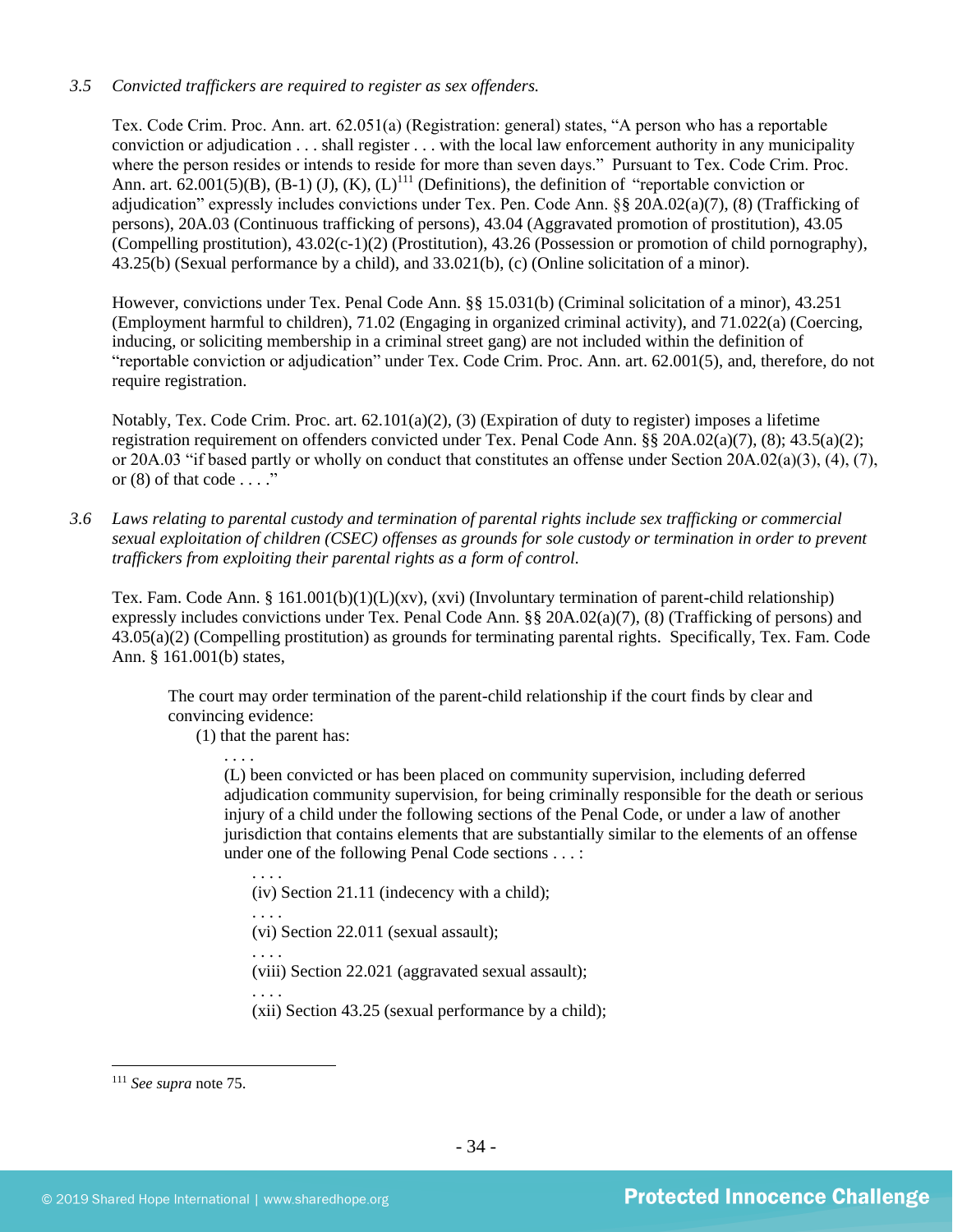(xiii) Section 43.26 (possession or promotion of child pornography); (xiv) Section 21.02 (continuous sexual abuse of young child or children); (xv) Section  $20A.02(a)(7)$  or  $(8)$  (trafficking of persons); and (xvi) Section 43.05(a)(2) (compelling prostitution); . . . ; and

(2) that termination is in the best interest of the child.

Additionally, Tex. Fam. Code Ann. § 262.2015(a), (b)(3)(N), (b)(3)(O) (Aggravated circumstances) allows the court to waive the requirement regarding making reasonable efforts to return a child to the child's parents and, instead, schedule a permanency hearing and a trial on the merits if the court determines that the child's "parent has engaged in conduct against the child that would constitute an offense under" Tex. Penal Code Ann. §§ 20A.02 (Trafficking of persons) or 43.05(a)(2) (Compelling prostitution), among other offenses.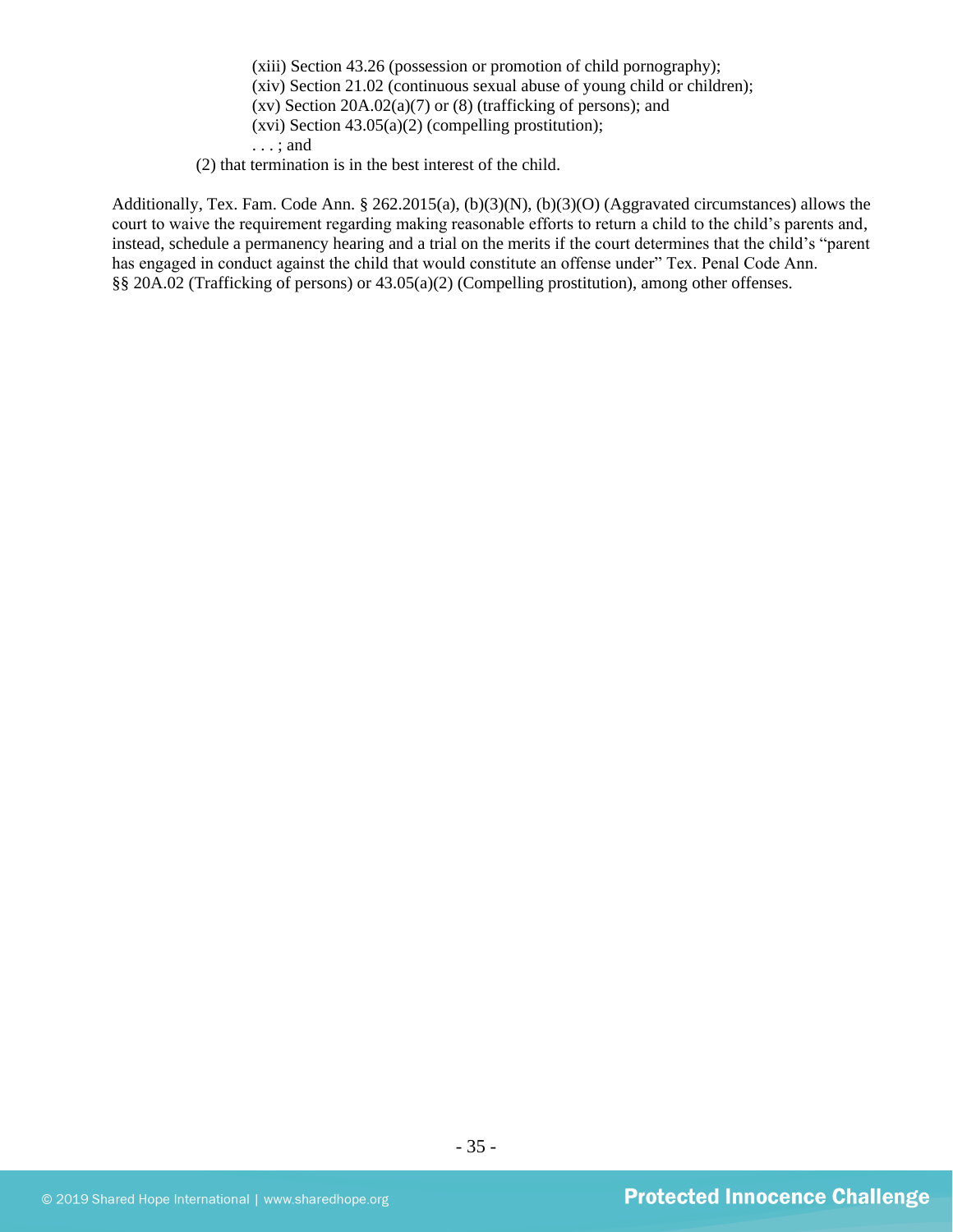#### **FRAMEWORK ISSUE 4: CRIMINAL PROVISIONS FOR FACILITATORS**

#### *Legal Components:*

- *4.1 The acts of assisting, enabling, or financially benefitting from child sex trafficking are included as criminal offenses in the state sex trafficking statute.*
- *4.2 Financial penalties, including asset forfeiture laws, are in place for those who benefit financially from or aid and assist in committing domestic minor sex trafficking.*
- *4.3 Promoting and selling child sex tourism is illegal.*
- *4.4 Promoting and selling child sexual abuse material (CSAM) carries penalties as high as similar federal offenses.* \_\_\_\_\_\_\_\_\_\_\_\_\_\_\_\_\_\_\_\_\_\_\_\_\_\_\_\_\_\_\_\_\_\_\_\_\_\_\_\_\_\_\_\_\_\_\_\_\_\_\_\_\_\_\_\_\_\_\_\_\_\_\_\_\_\_\_\_\_\_\_\_\_\_\_\_\_\_\_\_\_\_\_\_\_\_\_\_\_\_\_\_\_\_

## *Legal Analysis:*

*4.1 The acts of assisting, enabling, or financially benefitting from child sex trafficking are included as criminal offenses in the state sex trafficking statute.*

Tex. Penal Code Ann. § 20A.02(a)(8) (Trafficking of persons) makes it a crime if a person "receives a benefit from participating in a venture that involves an activity described by Subdivision  $(7)$ ."<sup>112</sup> A first conviction under Tex. Penal Code Ann. § 20A.02(a) is generally punishable as a second degree felony by imprisonment for 2–20 years and a possible fine not to exceed \$10,000. Tex. Penal Code Ann. §§ 20A.02(b)(1), 12.33. A first conviction under Tex. Penal Code Ann. §  $20A.02(a)(8)$ , however, is punishable as a first degree felony by imprisonment "for life or for any term of not more than 99 years or less than 5 years" and a possible fine not to exceed \$10,000, while subsequent convictions are punishable by life imprisonment and a possible fine not to exceed \$10,000. Tex. Penal Code Ann.  $\S § 20A.02(b)(1)$ , 12.32, 12.42(c)(2).<sup>113</sup> Additionally, a facilitator who, "during a period that is 30 or more days in duration, . . . engages two or more times in conduct that constitutes an offense under Section 20A.02 against one or more victims," may be convicted under Tex. Penal Code Ann. § 20A.03 (Continuous trafficking of persons).<sup>114</sup> A conviction under Tex. Penal Code Ann. § 20A.03 is punishable as a first degree felony by imprisonment for 25–99 years and a possible fine not to exceed \$10,000, or life and a possible fine not to exceed \$10,000.<sup>115</sup> Tex. Penal Code Ann. §§ 20A.03(e), 12.32.

Texas's CSEC laws do not expressly prohibit conduct that is generally indicative of facilitators, except that a facilitator may be convicted under Tex. Penal Code Ann. § 43.25(d) (Sexual performance by a child) if the facilitator "promotes<sup>116</sup> a performance<sup>117</sup> that includes sexual conduct<sup>118</sup> by a child younger than 18 years of age." A conviction under Tex. Penal Code Ann. § 43.25(d) is punishable as a third degree felony by imprisonment for 2–10 years and a possible fine up to \$10,000, but if the victim is under the age of 14, a conviction is punishable as a second degree felony by imprisonment for 2–20 years and a possible fine not to exceed \$10,000. Tex. Penal Code Ann. §§ 43.25(e), 12.34, 12.33.

In addition, Texas law criminalizes those who facilitate online promotion of prostitution. Tex. Penal Code Ann.  $\S 43.031^{119}$  (Online promotion of prostitution) states,

(a) A person commits an offense if the person owns, manages, or operates an interactive computer service or information content provider, or operates as an information content provider,

<sup>116</sup> *See supra* not[e 97.](#page-27-0)

<sup>&</sup>lt;sup>112</sup> *See supra* Component 1.1 for the provisions of Tex. Penal Code Ann. § 20A.02(a)(7), (8).

<sup>113</sup> *See supra* not[e 7.](#page-2-0)

<sup>&</sup>lt;sup>114</sup> *See supra* Component 1.1 for the provisions of Tex. Penal Code Ann. § 20A.03.

<sup>115</sup> *See supra* not[e 9.](#page-3-0)

<sup>&</sup>lt;sup>117</sup> *See supra* not[e 33](#page-9-1) for the definition of "performance."

<sup>118</sup> *See supra* not[e 32](#page-9-0) for the definition of "sexual conduct."

<sup>119</sup> *See supra* not[e 23.](#page-6-0)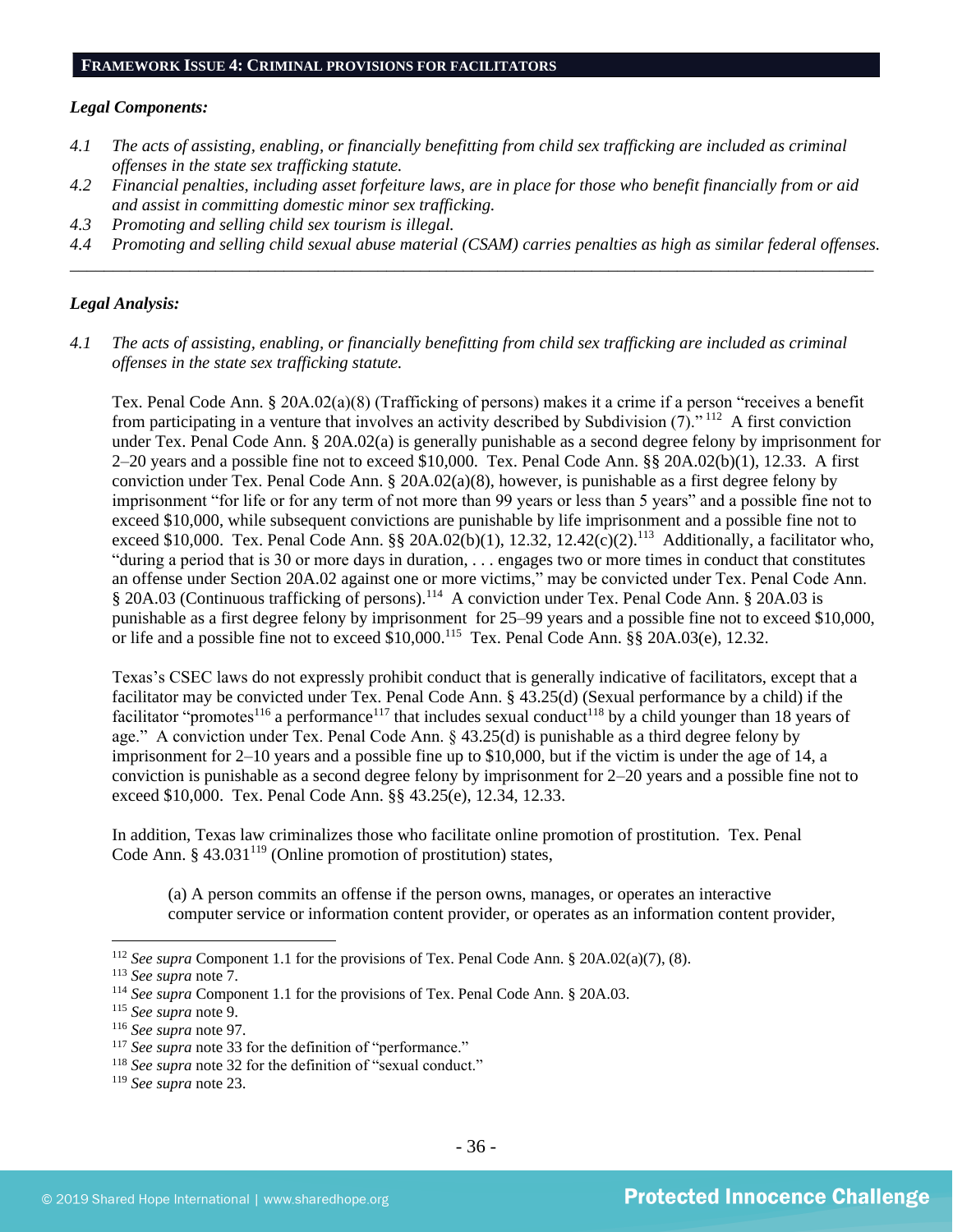with the intent to promote the prostitution of another person or facilitate another person to engage in prostitution.

(b) An offense under this section is a felony of the third degree, except that the offense is a felony of the second degree if the actor:

(1) has been previously convicted of an offense under this section or Section 43.041 [Aggravated online promotion of prostitution]; or

(2) engages in conduct described by Subsection (a) involving a person younger than 18 years of age engaging in prostitution, regardless of whether the actor knows the age of the person at the time of the offense.

A second degree felony is punishable by imprisonment for 2–20 years and a possible fine not to exceed \$10,000. Tex. Penal Code Ann. §§ 43.031(b)(2), 12.33.

Tex. Penal Code Ann.  $\S 43.041^{120}$  (Aggravated online promotion of prostitution) states,

(a) A person commits an offense if the person owns, manages, or operates an interactive computer service or information content provider, or operates as an information content provider, with the intent to promote the prostitution of five or more persons or facilitate five or more persons to engage in prostitution.

(b) An offense under this section is a felony of the second degree, except that the offense is a felony of the first degree if the actor:

(1) has been previously convicted of an offense under this section; or

(2) engages in conduct described in Subsection (a) involving two or more persons younger than 18 years of age engaging in prostitution, regardless of whether the actor knows the age of the persons at the time of the offense.

A first degree felony is punishable by either  $25-99$  years<sup>121</sup> and a possible fine not to exceed \$10,000 or life and a possible fine not to exceed \$10,000. Tex. Penal Code Ann. §§ 43.041(b)(2), 12.32.

*4.2 Financial penalties, including asset forfeiture laws, are in place for those who benefit financially from or aid and assist in committing domestic minor sex trafficking.*

Pursuant to Tex. Penal Code Ann. §§ 12.32–.34, all felony convictions are subject to a possible fine not to exceed \$10,000. Therefore, a facilitator convicted under Tex. Penal Code Ann. §§ 20A.02(a)(8) (Trafficking of persons), 20A.03 (Continuous trafficking of persons), 43.25(d) (Sexual performance by a child), or 71.02(a) (Engaging in organized criminal activity) is subject to a possible fine not to exceed \$10,000. Tex. Penal Code Ann. §§ 20A.02(b)(1), 20A.03(e), 43.25(e), 71.02(b).

Pursuant to Tex. Code Crim. Proc. Ann. art. 42.0372 (Mandatory restitution for child victims of trafficking of persons or compelling prostitution), facilitators convicted under Tex. Penal Code Ann. § 20A.02 (Trafficking of persons) are required to make restitution to their victims. Tex. Code Crim. Proc. Ann. art. 42.0372 states,

(a) The court shall order a defendant convicted of an offense under Section 20A.02 [Trafficking of persons] or 43.05(a)(2) [Compelling prostitution], Penal Code, to pay restitution in an amount equal to the cost of necessary rehabilitation, including medical, psychiatric, and psychological care and treatment, for any victim of the offense who is younger than 18 years of age. (b) The court shall, after considering the financial circumstances of the defendant, specify in a restitution order issued under Subsection (a) the manner in which the defendant must pay the restitution.

<sup>120</sup> *See supra* not[e 24.](#page-6-0)

<sup>121</sup> *See supra* not[e 6.](#page-1-0)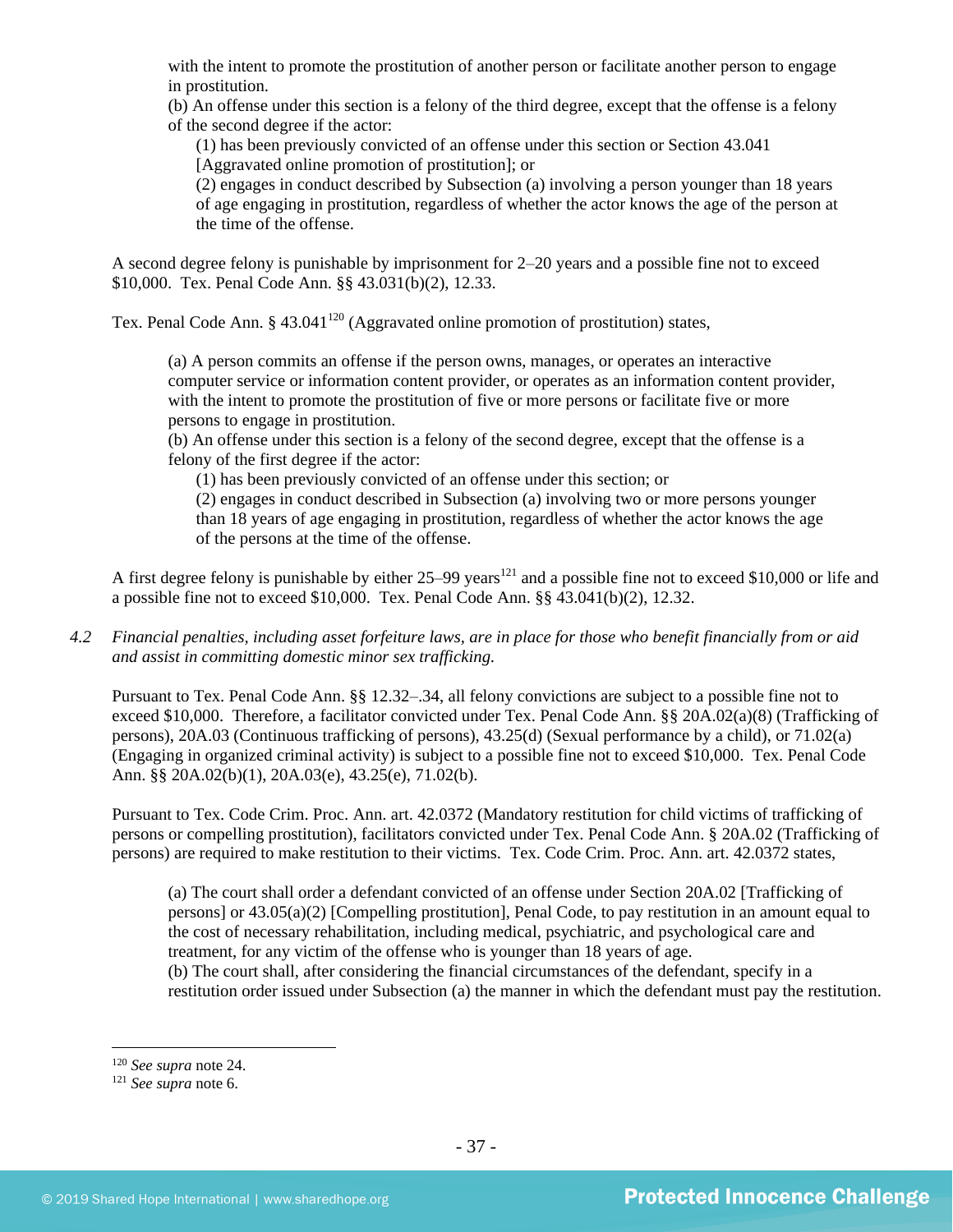(c) A restitution order issued under subsection (a) may be enforced by the state, or by a victim named in the order to receive the restitution, in the same manner as a judgment in a civil action. (d) The court may hold a hearing, make findings of fact, and amend a restitution order issued under Subsection (a) if the defendant fails to pay the victim name in the order in the manner specified by the court.

Facilitators convicted of other crimes may also be required to make restitution pursuant to Tex. Code Crim. Proc. Ann. art.  $42.037^{122}$  (Restitution), which states

(a) In addition to any fine authorized by law, the court that sentences a defendant convicted of an offense may order the defendant to make restitution to any victim of the offense or to the compensation to victims of crime fund established under Subchapter J [Funds], Chapter 56B [Crime Victims' Compensation], to the extent that fund has paid compensation to or on behalf of the victim  $\dots$ .

(b) (1) If the offense results in damage to or loss or destruction of property of a victim of the offense, the court may order the defendant:

(A) to return the property to the owner of the property or someone designated by the owner; or (B) if return of the property is impossible or impractical or is an inadequate remedy, to pay an amount equal to the greater of:

(i) the value of the property on the date of the damage, loss, or destruction; or

(ii) the value of the property on the date of sentencing, less the value of any part of the property that is returned on the date the property is returned.

(2) If the offense results in personal injury to a victim, the court may order the defendant to make restitution to:

(A) the victim for any expenses incurred by the victim as a result of the offense; or

(B) the compensation to victims of crime fund to the extent that fund has paid compensation to or on behalf of the victim.

. . . .

(r) The court may order a defendant convicted of an offense under Section 43.26 [Possession or promotion of child pornography], Penal Code, to make restitution to an individual who as a child younger than 18 years of age was depicted in the visual material, in an amount equal to the expenses incurred by the individual as a result of the offense, including:

(1) medical services relating to physical, psychiatric, or psychological care;

(2) physical and occupational therapy or rehabilitation;

(3) necessary transportation, temporary housing, and child care expenses;

(4) lost income; and

(5) attorney's fees.

Additionally, facilitators are subject to criminal asset forfeiture. Tex. Code Crim. Proc. Ann. art. 59.02(a) (Forfeiture of contraband) states, "Property that is contraband is subject to seizure and forfeiture under this chapter." Tex. Code Crim. Proc. Ann. art.  $59.01(2)^{123}$  (Definitions) states,

"Contraband" means property of any nature, including real, personal, tangible, or intangible, that is: (A) used in the commission of:

(i) any first or second degree felony under the Penal Code;

(ii) any felony under Section 15.031(b) [Criminal solicitation of a minor], 21.11 [Indecency with a child], or 38.04 [Evading arrest or detention], or Chapter 29 [Robbery], 30 [Burglary and criminal trespass], 31 [Theft], 32 [Fraud], 33 [Computer crimes] [which includes Tex. Penal Code Ann. § 33.021 (Online Solicitation of a Minor)], 33A [Telecommunications crimes], or 35 [Insurance fraud], Penal Code;

<sup>122</sup> *See supra* not[e 66.](#page-20-0)

<sup>123</sup> *See supra* not[e 67.](#page-21-0)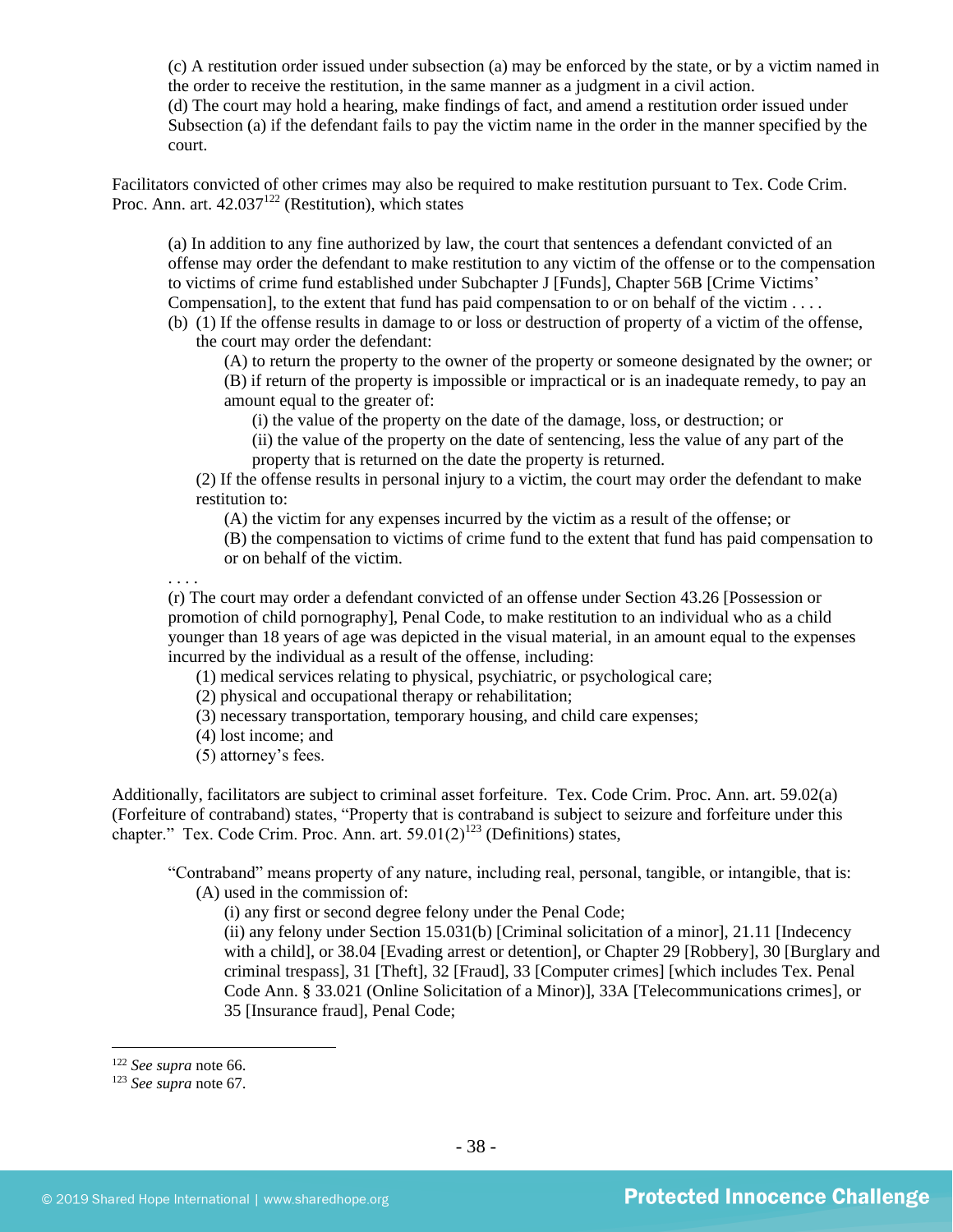(iii) any felony under Chapter 43 [Public indecency], Penal Code, except as provided in Paragraph (B);

(B) used or intended to be used in the commission of:

. . . . (iv) any felony under Chapter 20A [Trafficking of persons] or 34 [Money laundering], Penal Code;

. . . .

. . . .

. . . .

(xii) any offense under . . . 43.04 [Aggravated promotion of prostitution], or 43.05 [Compelling prostitution], Penal Code; or

(C) the proceeds gained from the commission of a felony listed in Paragraph (A) or (B) of this subdivision, a misdemeanor listed in Paragraph  $(B)(vi)$ ,  $(ix)$ ,  $(x)$ ,  $(xi)$ , or  $(xii)$  of this subdivision, or a crime of violence;

(D) acquired with proceeds gained from the commission of a felony listed in Paragraph (A) or (B) of this subdivision, a misdemeanor listed in Paragraph  $(B)(vii)$ ,  $(ix)$ ,  $(x)$ ,  $(xi)$ , or  $(xii)$  of this subdivision, or a crime of violence;

(E) used to facilitate or intended to be used to facilitate the commission of a felony under . . . Chapter 43 [Public indecency], Penal Code; or

(F) used to facilitate or intended to be used to facilitate the commission of an offense under . . . Chapter 20A [Trafficking of Persons], Penal Code.

Tex. Code Crim. Proc. Ann. art. 59.03 (Seizure of contraband) governs the seizure of forfeitable property and states, in relevant part:

(a) Property subject to forfeiture under this chapter, other than property described by Article 59.12, may be seized by any peace officer under authority of a search warrant.

(b) Seizure of property subject to forfeiture may be made without warrant if:

(1) the owner, operator, or agent in charge of the property knowingly consents;

(2) the seizure is incident to a search to which the owner, operator, or agent in charge of the property knowingly consents;

(3) the property subject to seizure has been the subject of a prior judgment in favor of the state in a forfeiture proceeding under this chapter; or

(4) the seizure was incident to a lawful arrest, lawful search, or lawful search incident to arrest.

Pursuant to Tex. Code Crim. Proc. Ann. art. 59.06(t)(1), (2)(A), (B)<sup>124</sup> (Disposition of forfeited property), the "gross amount credited to the special fund of the office of the attorney representing the state or of a law enforcement agency" from property the was forfeited and seized with respect to an offense under Tex. Penal Code §§ 43.04 (Aggravated promotion or prostitution) or 43.05 (Compelling prostitution) or under Chapter 20A (Trafficking of persons) shall be:

(A) used to provide direct victim services by the victim services division or other similar division of the office of the attorney representing the state or of a law enforcement agency, as applicable; or (B) used by the office of the attorney representing the state or of the law enforcement agency to cover the costs of a contract with a local nonprofit organization to provide direct services to crime victims.

Additionally, Tex. Civ. Prac. & Rem. Code Ann. § 98.0025 (Shareholder and member liability) renders

a shareholder or member of [a legal entity governed by Title 2, 3, or 7, Business Organizations Code] is jointly and severally liable with the entity to the person trafficked for damages arising

<sup>124</sup> *See supra* not[e 68.](#page-22-0)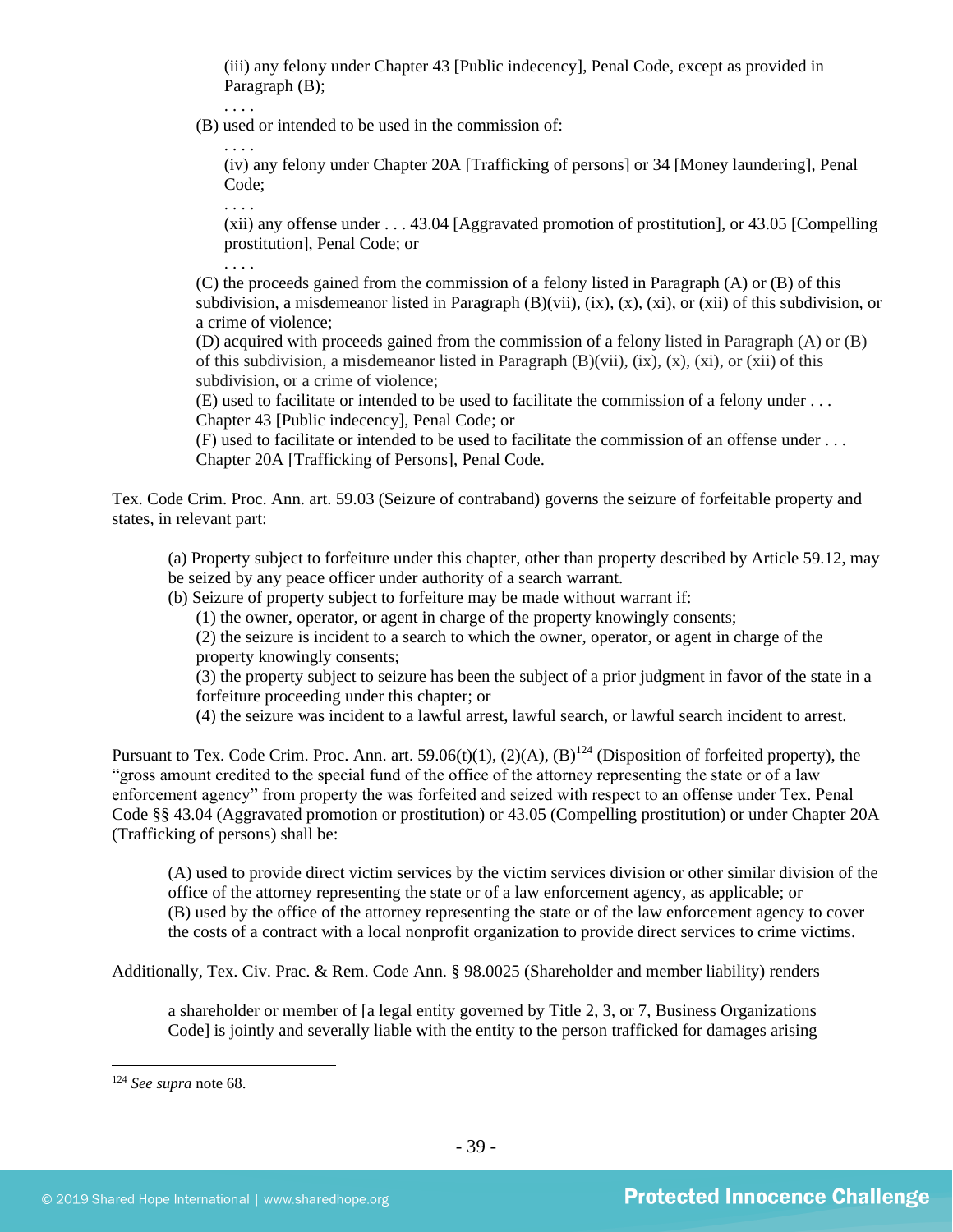from the trafficking of that person if the person demonstrates that the shareholder or member caused the entity to be used for the purpose of trafficking that person and did traffic that person for the direct personal benefit of the shareholder or member.

Also, Tex. Civ. Prac. & Rem. Code Ann. § 125.002(b) (Suit to abate certain common nuisances; bond) authorizes a person to "bring a suit [to enjoin and abate a common nuisance] against any person who maintains, owns, uses, or is a party to the use of a place for purposes constituting a nuisance under this subchapter and may bring an action in rem against the place itself." Tex. Civ. Prac. & Rem. Code Ann.  $§ 125.0015(a)$ , (c) (Common nuisance) states,

(a) A person who maintains a place to which persons habitually go for the following purposes and who knowingly tolerates the activity and furthermore fails to make reasonable attempts to abate the activity maintains a common nuisance:

. . . . (6) prostitution, promotion of prostitution, or aggravated promotion of prostitution as prohibited by the Penal Code;

(7) compelling prostitution as prohibited by the Penal Code;

. . . .

(19) trafficking of persons described by Section 20A.02, Penal Code;

. . . . . . . .

(c) A person operating a web address or computer network in connection with an activity described by Subsection (a)  $\dots$  (6), (7),  $\dots$  (19) maintains a common nuisance.<sup>125</sup>

Under Tex. Civ. Prac. & Rem. Code Ann. § 125.002(f-1),

If the defendant required to execute the bond is a hotel, motel, or similar establishment that rents overnight lodging to the public and the alleged common nuisance is under Section 125.0015(a)(6) or (7) [Common Nuisance], the bond must also be conditioned that the defendant will, in each of the defendant's lodging units on the premises that are the subject of the suit, post in a conspicuous place near the room rate information required to be posted under Section 2155.001 [Room Rate Information], Occupations Code, an operating toll-free telephone number of a nationally recognized information and referral hotline for victims of human trafficking.

*4.3 Promoting and selling child sex tourism is illegal.*

Texas has no specific provision prohibiting the promoting or selling of child sex tourism in Texas.

- 4.3.1 Recommendation: Enact a law that prohibits selling or offering to sell travel services in Texas that include or facilitate travel for the purpose of engaging in commercial sexual exploitation of a minor either in or outside of Texas.
- *4.4 Promoting and selling child sexual abuse material (CSAM) carries penalties as high as similar federal offenses.*

Tex. Penal Code Ann. § 43.25(d) (Sexual performance by a child) makes it a crime if a person "knowing the character and content of the material, ... promotes<sup>126</sup> a performance<sup>127</sup> that includes sexual conduct<sup>128</sup> by a child younger than 18 years of age." A conviction under Tex. Penal Code Ann. § 43.25(d) is punishable as a third

<sup>&</sup>lt;sup>125</sup> Tex. Civ. Prac. & Rem. Code Ann. § 125.0015(d), (e) exempts certain organizations, including Internet service providers, and individuals engaged in lawful or authorized activity from liability.

<sup>126</sup> *See supra* not[e 97.](#page-27-0)

<sup>&</sup>lt;sup>127</sup> *See supra* not[e 33](#page-9-0) for the definition of "performance."

<sup>128</sup> *See supra* not[e 32](#page-9-1) for the definition of "sexual conduct."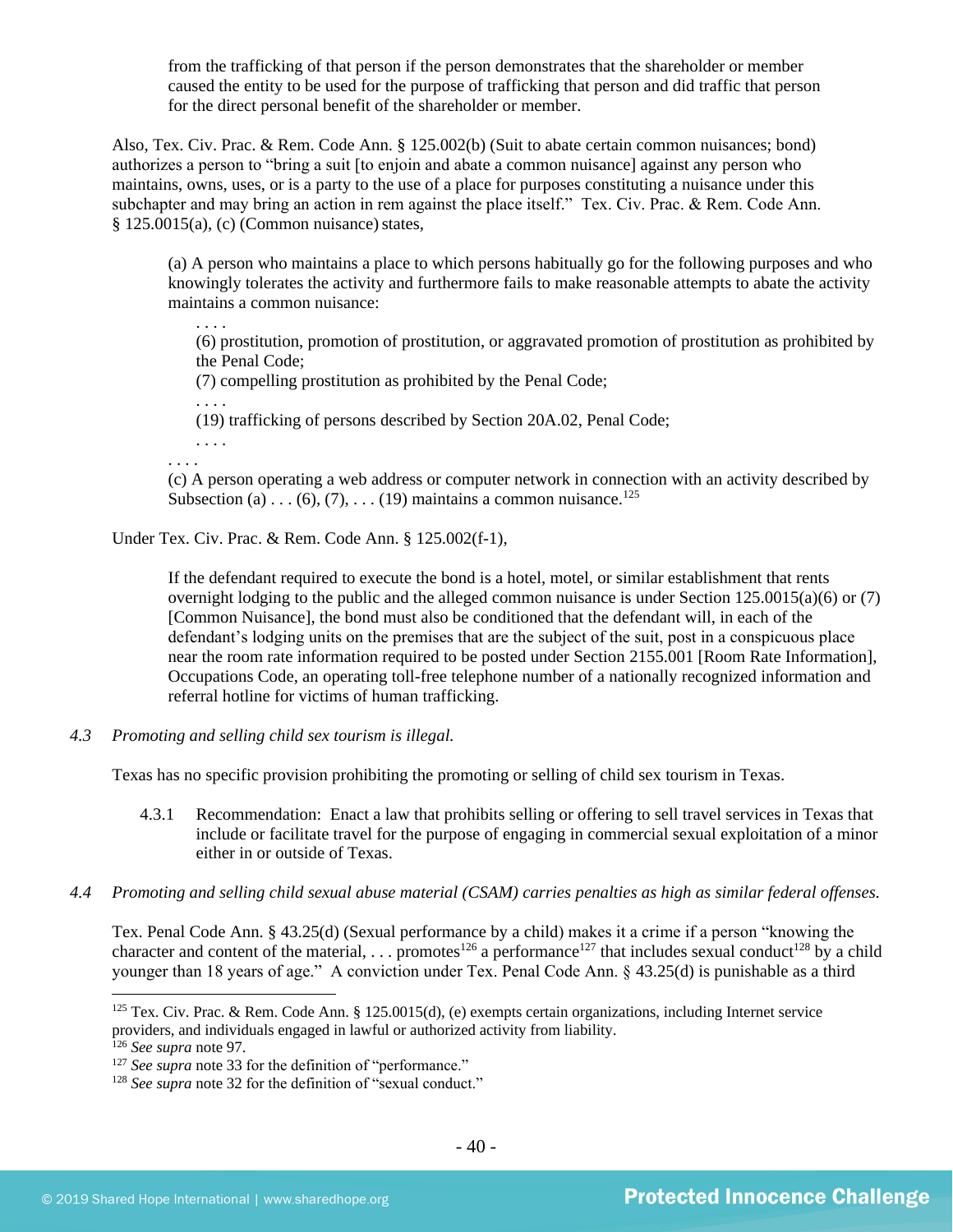degree felony by imprisonment for 2–10 years and a possible fine up to \$10,000, but if the victim is under the age of 14, a conviction is punishable as a second degree felony by imprisonment for 2–20 years and a possible fine not to exceed \$10,000. Tex. Penal Code Ann. §§ 43.25(e), 12.34, 12.33.

Additionally, Tex. Penal Code Ann. § 43.26(e), (f) (Possession or promotion of child pornography)<sup>129</sup> specifically prohibits the promotion<sup>130</sup> of child sexual abuse material (CSAM). A first conviction under Tex. Penal Code Ann. § 43.26(e) is punishable as a second degree felony by imprisonment for 2–20 years and a possible fine not to exceed \$10,000. Tex. Penal Code Ann. §§ 43.26(g), 12.33. However, if the individual "has been previously convicted" of Tex. Penal Code Ann. § 43.26(e), then the offense is a felony of the first degree punishable by imprisonment "for life or for any term of not more than 99 years or less than 5 years" and a possible fine not to exceed \$10,000. Tex. Penal Code Ann. §§ 43.26(g), 12.32.

Under Tex. Code Crim. Proc. Ann. art. 42.037(r) (Restitution),

The court may order a defendant convicted of an offense under Section 43.26 [Possession or promotion of child pornography], Penal Code, to make restitution to an individual who as a child younger than 18 years of age was depicted in the visual material, in an amount equal to the expenses incurred by the individual as a result of the offense, including:

(1) medical services relating to physical, psychiatric, or psychological care;

(2) physical and occupational therapy or rehabilitation;

(3) necessary transportation, temporary housing, and child care expenses;

(4) lost income; and

(5) attorney's fees.

<sup>129</sup> *See supra* Component 3.2 for the provisions of Tex. Penal Code Ann. § 43.26(e), (f).

<sup>&</sup>lt;sup>130</sup> *See supra* not[e 97](#page-27-0) for the applicable definition of "promote."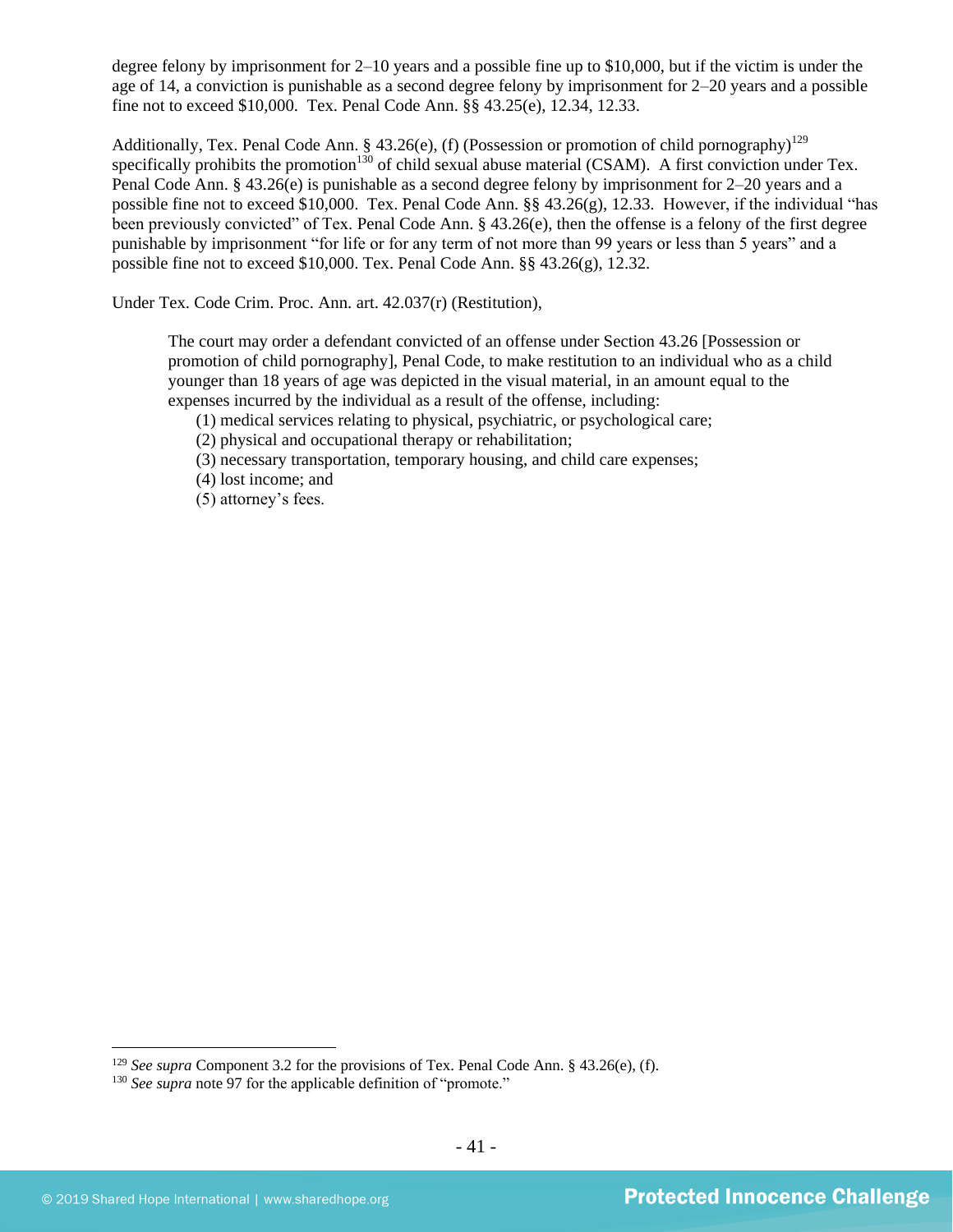### **FRAMEWORK ISSUE 5: CRIMINAL PROVISIONS FOR CHILD VICTIMS**

# *Legal Components:*

- *5.1 Victims under the core child sex trafficking offense include all commercially sexually exploited children.*
- *5.2 The state sex trafficking statute expressly prohibits a defendant from asserting a defense based on the willingness of a minor under 18 to engage in the commercial sex act.*
- *5.3 State law prohibits the criminalization of minors under 18 for prostitution offenses.*
- *5.4 State law provides a non-punitive avenue to specialized services through one or more points of entry.*
- *5.5 Child sex trafficking is identified as a type of abuse and neglect within child protection statutes.*
- *5.6 The definition of "caregiver" or another related term in the child welfare statutes is not a barrier to a sex trafficked child accessing the protection of child welfare.*
- *5.7 Crime victims' compensation is specifically available to a child victim of sex trafficking or commercial sexual exploitation of children (CSEC).*
- *5.8 Victim-friendly procedures and protections are provided in the trial process for minors under 18.*
- *5.9 Child sex trafficking victims may vacate delinquency adjudications and expunge related records for prostitution and other offenses arising from trafficking victimization, without a waiting period.*
- *5.10 Victim restitution and civil remedies for victims of domestic minor sex trafficking or commercial sexual exploitation of children (CSEC) are authorized by law.*
- *5.11 Statutes of limitations for civil and criminal actions for child sex trafficking or commercial sexual exploitation of children (CSEC) offenses are eliminated or lengthened to allow prosecutors and victims a realistic opportunity to pursue criminal action and legal remedies.*

\_\_\_\_\_\_\_\_\_\_\_\_\_\_\_\_\_\_\_\_\_\_\_\_\_\_\_\_\_\_\_\_\_\_\_\_\_\_\_\_\_\_\_\_\_\_\_\_\_\_\_\_\_\_\_\_\_\_\_\_\_\_\_\_\_\_\_\_\_\_\_\_\_\_\_\_\_\_\_\_\_\_\_\_\_\_\_\_\_\_\_\_\_\_

# *Legal Analysis:*

*5.1 Victims under the core child sex trafficking offense include all commercially sexually exploited children. 131*

Texas's human trafficking offense includes all commercial sexual exploitation of minors. Under Tex. Penal Code Ann. § 20A.02(a)(7), (8) (Trafficking of persons), when the victim is a minor, means of force, fraud, or coercion are not required. In addition, the human trafficking law applies to buyers; thus, buying commercial sex with a person who is under the age of eighteen constitutes human trafficking. Tex. Penal Code Ann. §  $20A.02(a)(8)$  (Trafficking of persons). Since buying sex with a minor is criminalized under the core sex trafficking offense, the definition of a child sex trafficking victims includes any commercially sexually exploited child regardless of whether a trafficker or controlling third party is identified.

*5.2 The state sex trafficking statute expressly prohibits a defendant from asserting a defense based on the willingness of a minor under 18 to engage in the commercial sex act.*

Tex. Penal Code Ann. §§ 20A.02 (Trafficking of persons) and 20A.03 (Continuous trafficking of persons) are silent with regard to the availability of a defense based on the minor's willingness to engage in the commercial sex act, meaning that a defendant may try asserting such a defense.<sup>132</sup>

<sup>&</sup>lt;sup>131</sup> See generally SHARED HOPE INTERNATIONAL, "Eliminating the Third Party Control Barrier to Identifying Juvenile Sex Trafficking Victims," JuST Response Policy Paper (2015), http://sharedhope.org/wpcontent/uploads/2015/08/Policy-Paper\_Eliminating-Third-Party-Control\_Final1.pdf (discussing need to include all commercially sexually exploited children within sex trafficking definitions and corresponding need to include buyer conduct in core sex trafficking offenses regardless of whether victim is under control of a third party). <sup>132</sup> In discussing the issue regarding a minor's consent, however, the Texas Supreme Court has stated,

In enacting the sexual assault statute, section 22.011 of the Texas Penal Code, the Legislature made it a crime to intentionally or knowingly have non-consensual sex with an adult, or sex under any circumstances with a child (a person under seventeen). There are defenses available if the child is at least fourteen, such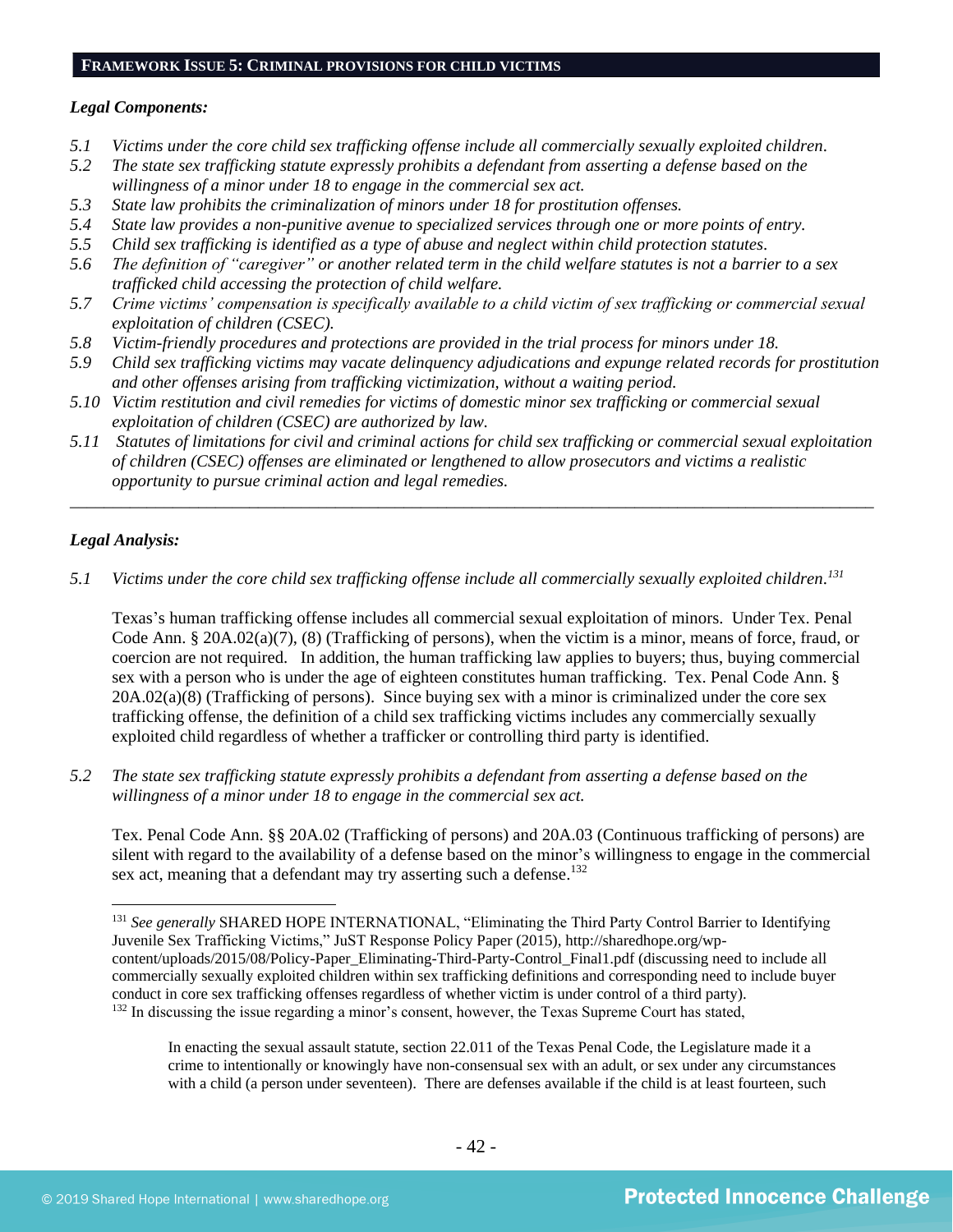- 5.2.1 Recommendation: Amend Tex. Penal Code Ann. §§ 20A.02 (Trafficking of persons) and 20A.03 (Continuous trafficking of persons) to expressly prohibit a defense based on a minor's willingness to engage in the commercial sex act.
- *5.3 State law prohibits the criminalization of minors under 18 for prostitution offenses.<sup>133</sup>*

Tex. Penal Code Ann. § 43.02 (Prostitution) does not prohibit the criminalization of minors for prostitution offenses.<sup>134</sup> However, state law provides several avenues for commercially sexually exploited youth to avoid being adjudicated delinquent or criminally prosecuted for the crime of prostitution, including classification of the case as conduct indicating a need for supervision (CINS), deferred adjudication coupled with participation in the Trafficked Persons Program, or an affirmative defense.

Tex. Fam. Code Ann. § 51.03(b)(5) classifies prostitution as CINS rather than as delinquent conduct, stating,

Conduct indicating a need for supervision is:

. . . . (5) notwithstanding Subsection (a)(1) [delinquent conduct], conduct described by Section 43.02(a) [engaging in commercial sex] or (b) [soliciting commercial sex], Penal Code  $\dots$ . . . .

However, the CINS process is inherently punitive in nature as it tracks closely with the delinquency process although it differs in one important aspect; upon disposition of a CINS case, a child cannot be confined in a post-adjudication secure correctional facility. Tex. Fam. Code Ann. §§ 54.04(o), 52.01 – 54.04. Further, the juvenile court only has exclusive original jurisdiction over cases involving minors under 17 years of age, meaning an older minor may be criminally prosecuted for the crime of prostitution. Tex. Fam. Code Ann. §§ 51.04(a), 51.02(2).

as when the accused is no more than three years older than the child, or when the accused is the child's spouse. In those instances, the child's subjective agreement or assent becomes the main issue in determining whether or not a crime has been committed. There are no such defenses, however, when the child is under fourteen, irrespective of the child's purported willingness. Thus, in Texas, "a child under fourteen cannot legally consent to sex."

In re B.W., 313 S.W.3d 818, 821 (Tex. 2010) (citations omitted).

<sup>133</sup> For more information regarding recent federal legislation impacting this component see:

http://go.sharedhope.org/stateimpactmemo.

<sup>134</sup> In discussing the applicability of Tex. Penal Code Ann. § 43.02 (Prostitution) against minors under the age of 17, the Texas Supreme Court stated,

The statute proscribing prostitution is found in the Texas Penal Code, which does not generally apply to juveniles under the age of seventeen. Instead, the Legislature made a blanket adoption of the Penal Code into the Texas Family Code, which provides that the juvenile justice courts have jurisdiction in all cases involving delinquent conduct of children between the ages of ten and seventeen. The Family Code defines "[d]elinquent conduct" as "conduct, other than a traffic offense, that violates a penal law of this state or of the United States punishable by imprisonment or by confinement in jail." One of the purposes of placing such jurisdiction in civil courts under the Family Code is to "provide for the care, the protection, and the wholesome moral, mental, and physical development of children coming within its provisions."

In re B.W., 313 S.W.3d 818, 819–20 (Tex. 2010) (citations omitted).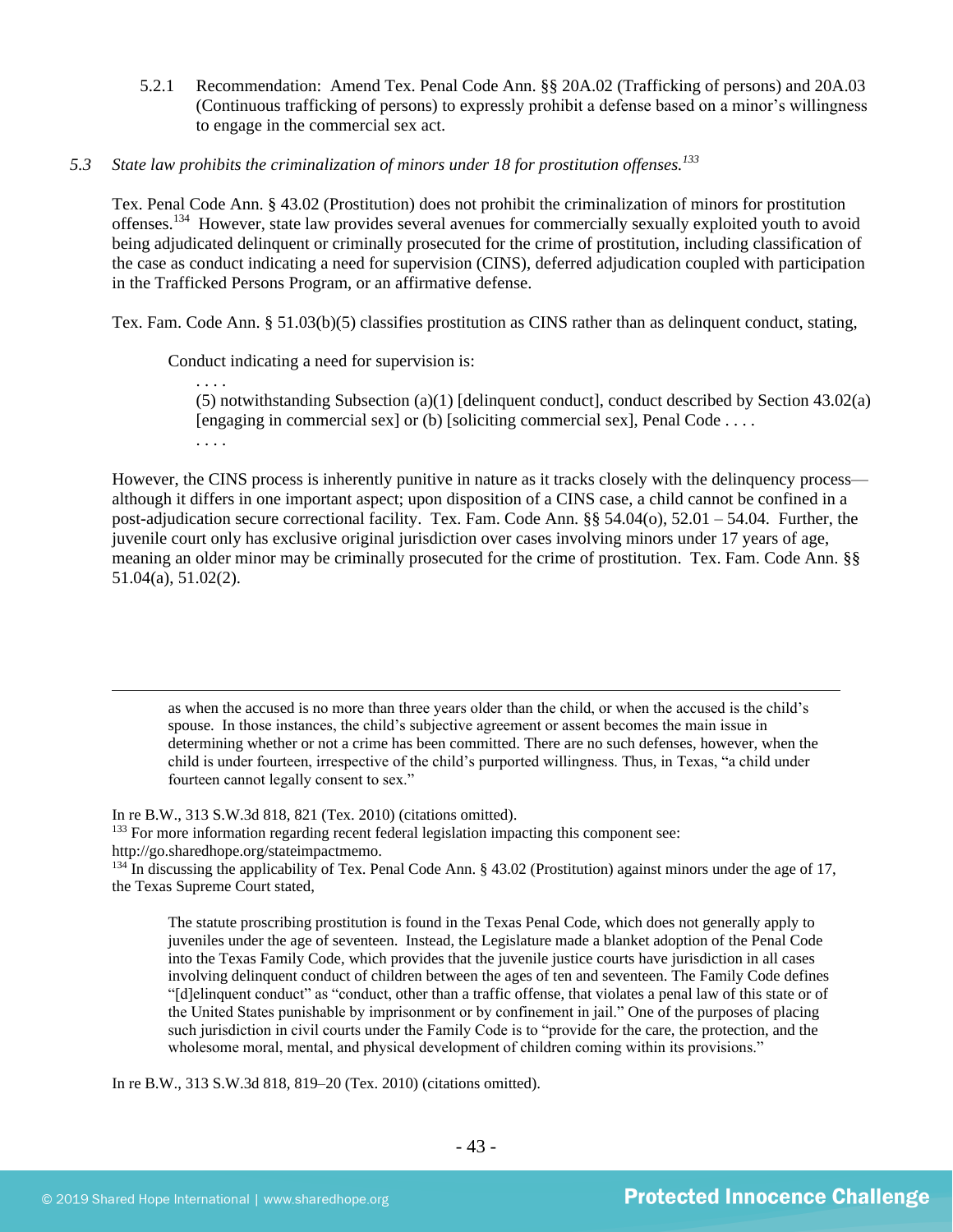If a court of joint jurisdiction<sup>135</sup> finds that a child under 17 years of age may be a victim of sex trafficking, the court can transfer the case to a juvenile court or alternative juvenile court. Tex. Fam. Code §§ 51.0413(a)–(b), 51.02(2). The court "may defer adjudication proceedings . . . until the child's 18th birthday and require [the] child to participate in a program established under Section 152.0017, Human Resource Code . . . ." Tex. Fam. Code § 54.0326 (Deferral of adjudication and dismissal of certain cases on completion of trafficked persons program). Specifically, Tex. Fam. Code § 54.0326 provides,

(a) This section applies to a juvenile court or to an alternative juvenile court exercising simultaneous jurisdiction over proceedings under this title and Subtitle E, Title 5 [Protection of the Child], in the manner authorized by Section 51.0413.

(b) A juvenile court may defer adjudication proceedings under Section 54.03 until the child's 18th birthday and require a child to participate in a program established under Section 152.0017, Human Resources Code, if the child:

(1) is alleged to have engaged in delinquent conduct or conduct indicating a need for supervision and may be a victim of conduct that constitutes an offense under Section 20A.02, Penal Code; and

(2) presents to the court an oral or written request to participate in the program. (c) Following a child's completion of the program, the court shall dismiss the case with prejudice at the time the child presents satisfactory evidence that the child successfully completed the program.

Finally, Tex. Penal Code Ann. § 43.02(d) provides "a defense to prosecution for an offense under subsection (a) [engaging in prostitution][if] the actor engaged in the conduct that constitutes the offense because the actor was the victim of conduct that constitutes an offense under Section 20A.02 [Trafficking of persons] or 43.05 [Compelling Prostitution]."<sup>136</sup>

5.3.1 Recommendation: Amend state law to ensure that all minors are protected from criminalization for prostitution offenses.<sup>137</sup>

<sup>135</sup> Tex. Fam. Code § 51.0413 (Jurisdiction Over and Transfer of Combination of Proceedings), § 52.032 (Informal disposition guidelines), § 54.0326 (Deferral of adjudication and dismissal of certain cases on completion of trafficked persons program), and § 54.04012 (Trafficked Persons Program) provide for joint jurisdiction between dependency and juvenile court for conduct committed because a child was in need of supervision or a trafficking victim.

<sup>&</sup>lt;sup>136</sup> Further, Tex. Penal Code Ann. § 20A.04 (Accomplice witness; testimony and immunity), which is found within Chapter 20A (Trafficking in Persons), states,

<sup>(</sup>a) A party to an offense under this chapter may be required to provide evidence or testify about the offense.

<sup>(</sup>b) A party to an offense under this chapter may not be prosecuted for any offense about which the party is required to provide evidence or testify, and the evidence and testimony may not be used against the party in any adjudicatory proceeding except a prosecution for aggravated perjury. For purposes of this subsection, "adjudicatory proceeding" means a proceeding before a court or any other agency of government in which the legal rights, powers, duties, or privileges of specified parties are determined. (c) A conviction under this chapter may be had on the uncorroborated testimony of a party to the offense.

<sup>137</sup> *See generally* SHARED HOPE INTERNATIONAL, "Seeking Justice: Legal approaches to eliminate criminal liability for child sex trafficking victims" (2018), https://sharedhope.org/wp-content/uploads/2018/08/ANALYSIS-OF-STATUTORY-APPROACHES\_ver7.pdf (discussing need to eliminate a minor's criminal liability for prostitution and other offenses committed pursuant to trafficking victimization and to establish a statutory avenue to specialized services).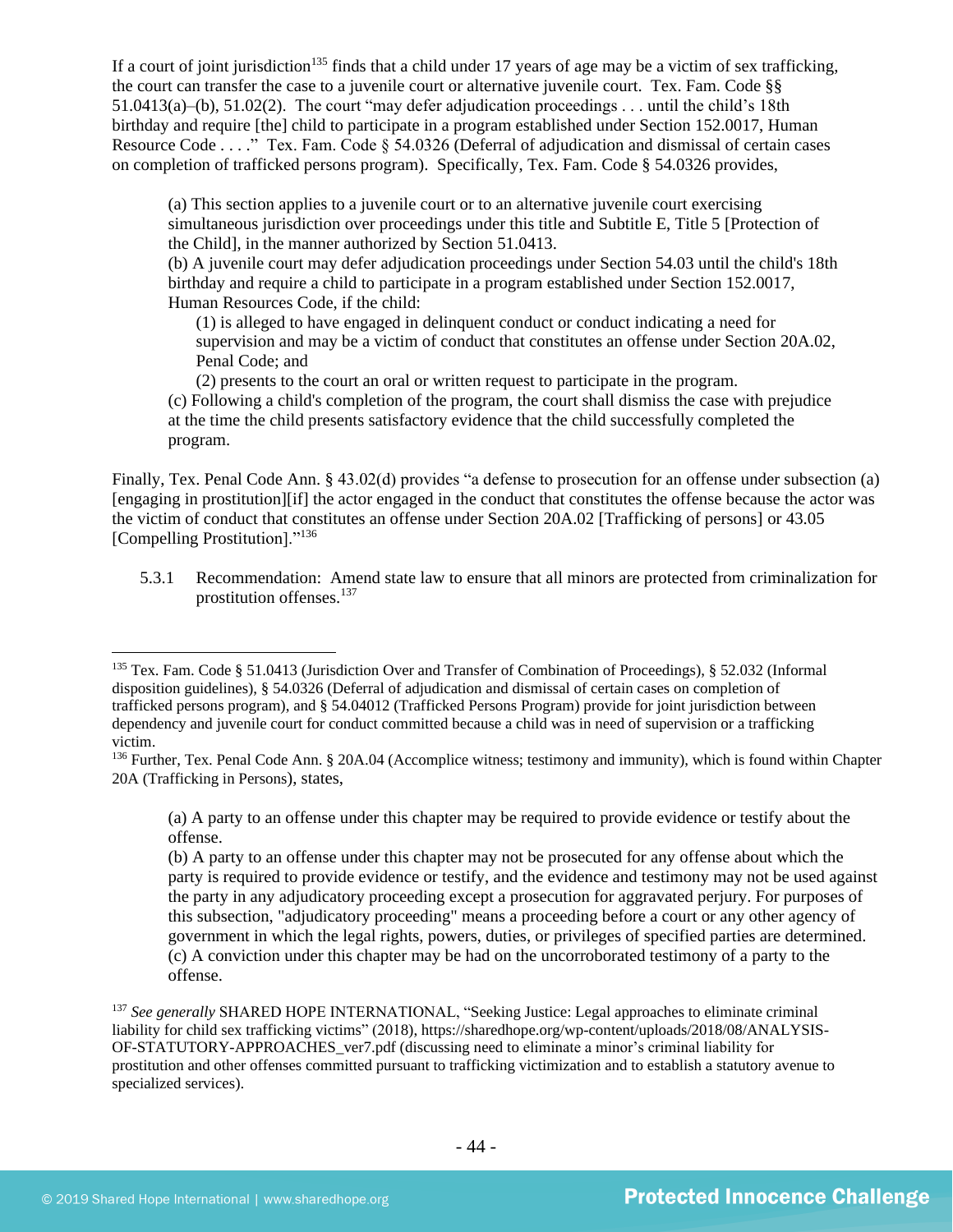# **System response to child engaged in commercial sex act**

# *I. Services through the Governor's Program for Victims of Child Sex Trafficking*

Tex. Gov't Code § 772.0063 (Governor's Program for Victims of Child Sex Trafficking) establishes the Governor's Program for Victims of Child Sex Trafficking under which,

(a) The governor shall establish and implement a program to provide comprehensive, individualized services to address the rehabilitation and treatment needs of child victims of an offense under [Tex. Penal Code Ann. § 20A.02(a)(7) or (8)].

(b) The governor shall appoint a director of the program to serve at the pleasure of the governor. (c) The director of the program shall coordinate with state and local law enforcement agencies, state agencies, and service providers to identify victims of child sex trafficking who are eligible to receive services under the program.

(d) For each victim of child sex trafficking identified by the director, the program shall immediately facilitate the assignment of a caseworker to the victim to coordinate with local service providers to create a customized package of services to fit the victim's immediate and long-term rehabilitation and treatment needs. Services provided under the program must address all aspects of the medical, psychiatric, psychological, safety, and housing needs of victims.

### *II. Services through child welfare*

Pursuant to Tex. Fam. Code Ann. § 262.104(a) (Temporary possession of a child in emergency without a court order), a law enforcement officer or representative of the Department of Family and Protective Services (DFPS) may take possession of a juvenile sex trafficking victim without a court order if there was no time to get a temporary order. If the evidence shows that "the child has been the victim of . . . trafficking under 20A.02 or  $20A.03...$  on one or more occasions and that there is a substantial risk that the child will be the victim of ... trafficking in the future," the court need not order the return of the child at the initial hearing. Tex. Fam. Code Ann. § 262.107(a)(1)(B) (Standard for decision at initial hearing after taking possession of child without a court order in emergency). Instead, Tex. Fam. Code Ann. § 262.012 (Placement in secure agency foster home) provides,

A court in an emergency, initial, or full adversary hearing conducted under this chapter may order that the child who is the subject of the hearing be placed in a secure agency foster home verified in accordance with Section 42.0531, Human Resources Code, if the court finds that:

(1) the placement is in the best interest of the child; and

(2) the child*'*s physical health or safety is in danger because the child has been recruited, harbored, transported, provided, or obtained for forced labor or commercial sexual activity, including any child subjected to an act specified in [20A.02](http://www.statutes.legis.state.tx.us/GetStatute.aspx?Code=PE&Value=20A.02&Date=5/24/2015) or 20A.03.

Pursuant to Tex. Fam. Code Ann. § 262.201(a) (Full adversary hearing; findings of the court), if the child has not been returned to the child's parent, guardian, caretaker, or related individual, the court will hold a full adversary hearing within 14 days of the date the child was taken into custody. Ultimately, Tex. Fam. Code Ann. § 262.201(g) requires the court to return the child unless the court finds all of the following:

(1) there was a danger to the physical health or safety of the child, including a danger that the child would be a victim of trafficking under 20A.02 or 20A.03 . . . , which was caused by an act or failure to act of the person entitled to possession and for the child to remain in the home is contrary to the welfare of the child;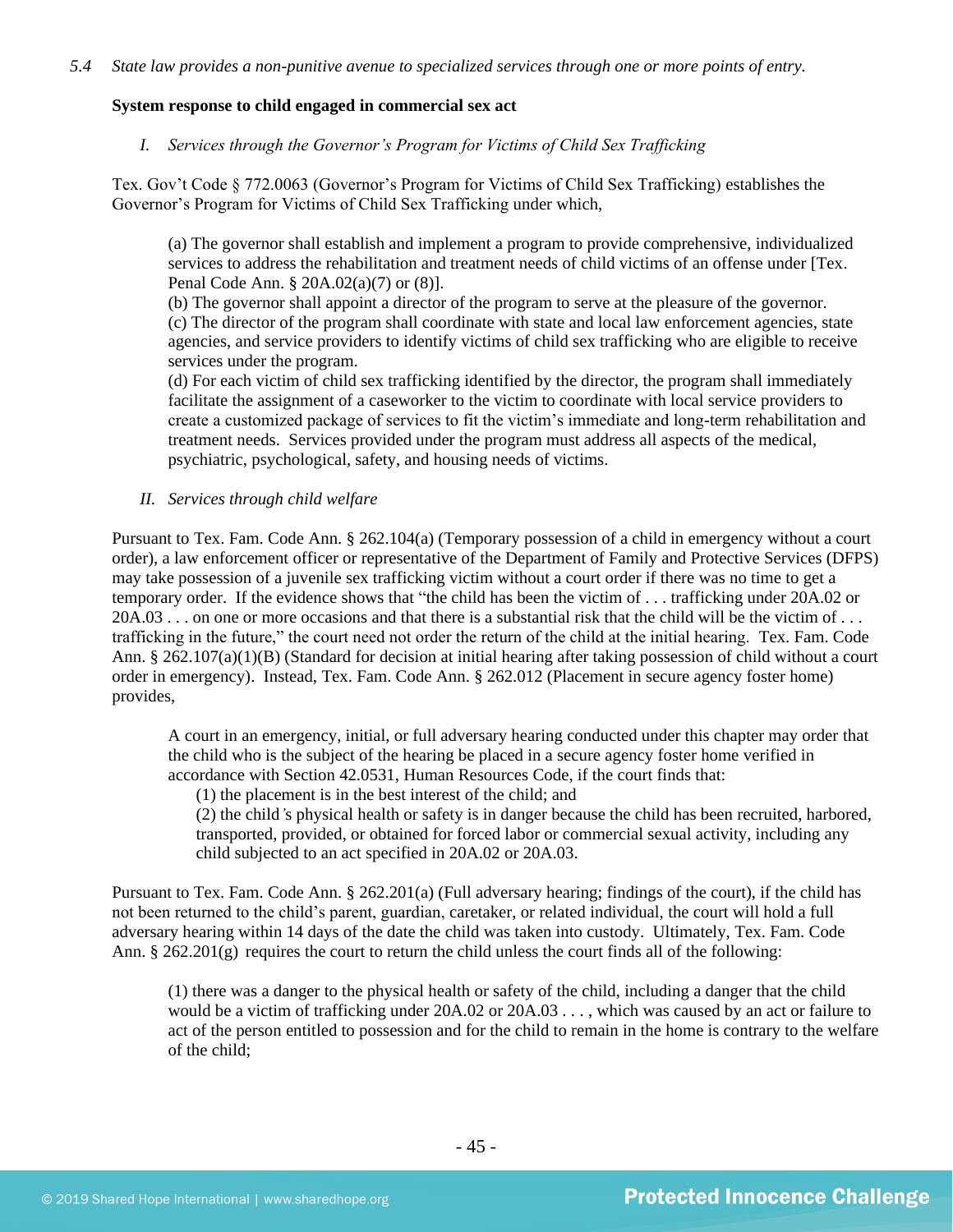(2) the urgent need for protection required the immediate removal of the child and reasonable efforts, consistent with the circumstances and providing for the safety of the child, were made to eliminate or prevent the child's removal; and

(3) reasonable efforts have been made to enable the child to return home, but there is a substantial risk of a continuing danger if the child is returned home.

Additionally, Tex. Fam. Code Ann. § 262.2015 (Aggravated circumstances) allows the court to waive the requirement to make reasonable efforts to return the child to the child's parents and to instead schedule a permanency hearing and a trial on the merits if the court finds that the child's "parent has engaged in conduct against the child that would constitute an offense under" Tex. Penal Code Ann. §§ 20A.02 (Trafficking of persons), 43.25 (Sexual performance by a child), 43.26 (Possession or promotion of child pornography), or  $43.05(a)(2)$  (Compelling prostitution), among other offenses.

Accordingly, the court may once again order that the child be placed in a secure agency foster home. Tex. Fam. Code § 262.012.

Pursuant to Tex. Hum. Res. Code §. 42.0531(a) (Secure agency foster homes), "a municipality may contract with a child-placing agency to verify a secure agency foster home to provide a safe and therapeutic environment tailored to the needs of children who are victims of trafficking." Verified homes must provide an array of services including mental health, behavioral health, counseling, treatment for sexual assault, treatment for substance abuse, life skills, mentoring, 24 hour services, and "individualize services based on the trauma endured by a child." Tex. Human Res. Code §. 42.0531(c)(1).

Victims with specific and acute healthcare needs may also have access to a treatment program designed to "improve the quality and accessibility of care for victims of child sex trafficking" under Tex. Health & Safety Code § 50.0002<sup>138</sup> (Establishment; purpose). Pursuant to Tex. Health & Safety Code § 50.0003(a), (b)<sup>139</sup> (Designation of institution; operation of program),

(a) The [Health and Safety Commission] shall designate a health-related institution of higher education to operate the program.

(b) The designated institution shall improve quality and accessibility of care for victims of child sex trafficking by:

(1) dedicating a unit at the institution to provide or contract for inpatient care for victims of child sex trafficking;

(2) dedicating a unit a the institution to provide or contract for outpatient care for victims of child sex trafficking;

. . . .

### *III. Services through juvenile justice*

A juvenile sex trafficking victim may be eligible for services, even if the child has allegedly engaged in delinquent or conduct indicating a need for supervision (CINS). Under Tex. Fam. Code Ann. § 51.0413(a) (Jurisdiction over and transfer of combination proceeding), the juvenile court will have simultaneous jurisdiction over a child who has been identified as abused or neglected and who has "engaged in delinquent conduct or conduct indicating a need of supervision and cause to believe that the child" is a victim of human

<sup>&</sup>lt;sup>138</sup> The text of Tex. Health & Safety Code § 50.002 cited here and elsewhere in this report includes amendments made by the enactment of Senate Bill 20 during the 2019 Regular Session of the 86th Texas Legislature (effective September 1, 2019).

 $139$  The text of Tex. Health & Safety Code § 50.003 cited here and elsewhere in this report includes amendments made by the enactment of Senate Bill 20 during the 2019 Regular Session of the 86th Texas Legislature (effective September 1, 2019).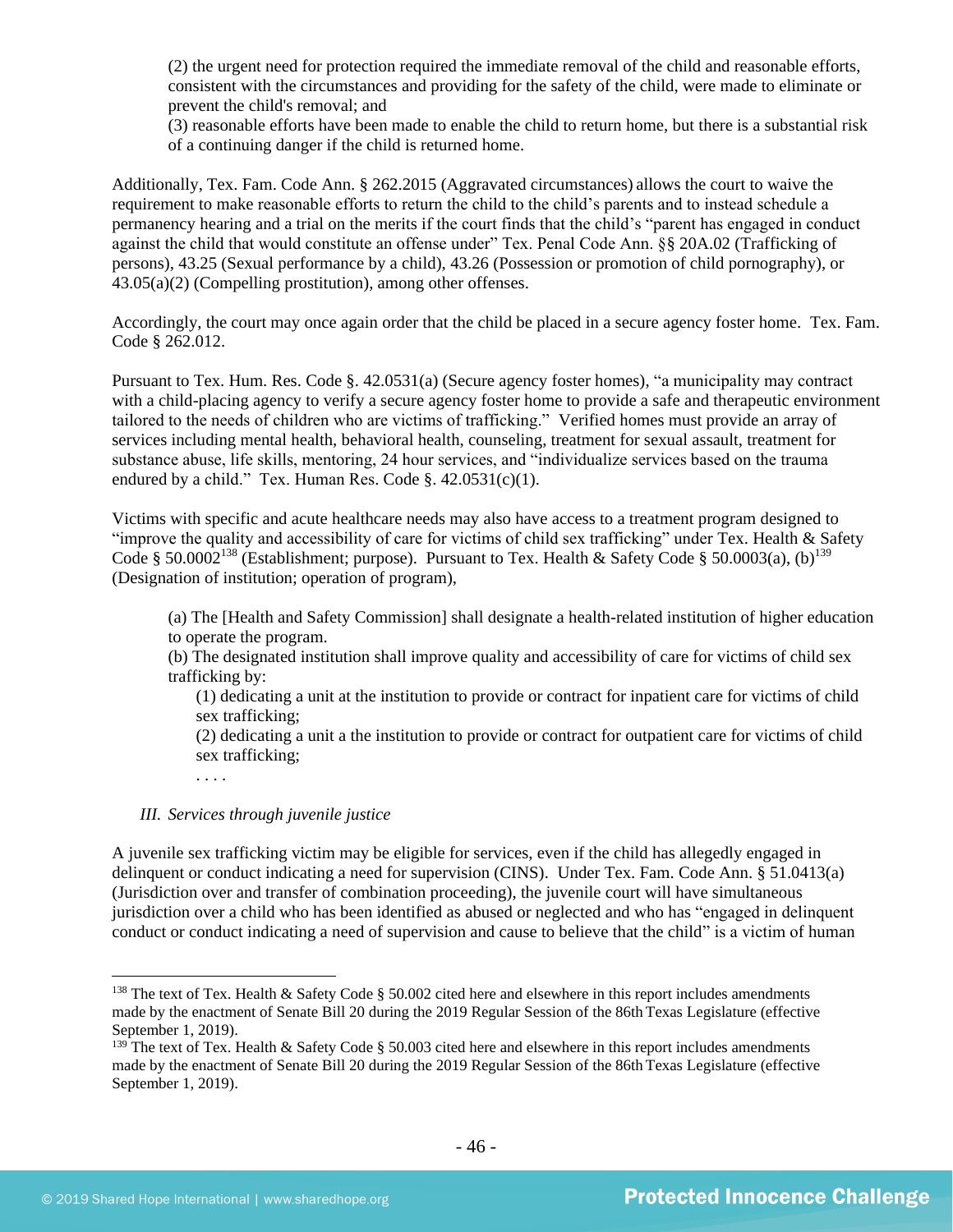trafficking. If a court of joint jurisdiction finds that the child may be a victim of human trafficking, the court can transfer the case to "a juvenile court or alternative juvenile court."<sup>140</sup> Tex. Fam. Code § 51.0413(a)–(b).

For children identified as trafficking victims, the court "may defer adjudication proceedings . . . until the child's 18th birthday and require [the] child to participate in a program established under Section 152.0017, Human Resources Code . . . ." Tex. Fam. Code § 54.0326 (Deferral of adjudication and dismissal of certain cases on completion of trafficked persons program). Specifically, Tex. Fam. Code § 54.0326 states,

(a) This section applies to a juvenile court or to an alternative juvenile court exercising simultaneous jurisdiction over proceedings under this title and Subtitle E, Title 5, in the manner authorized by Section 51.0413.

(b) A juvenile court may defer adjudication proceedings under Section 54.03 until the child's 18th birthday and require a child to participate in a program established under Section 152.0017, Human Resources Code, if the child:

(1) is alleged to have engaged in delinquent conduct or conduct indicating a need for supervision and may be a victim of conduct that constitutes an offense under Section 20A.02, Penal Code; and

(2) presents to the court an oral or written request to participate in the program.

. . . .

Upon successful completion of the program, the child's case is dismissed with prejudice. Tex. Fam. Code § 54.0326(c).

Further, the Child Sex Trafficking Prevention Unit within the criminal justice division, established by Tex. Gov't Code § 772.0062, must facilitate inter-agency collaboration to prevent and respond to juvenile sex trafficking victims by placing them in "suitable short-term and long-term housing" The Child Sex Trafficking Prevention Unit must also "refer victims of child sex trafficking to available rehabilitation programs and other resources [and] provide support for child sex trafficking prosecutions."

### **Summary**

Specialized services are available under the Governor's Program for Victims of Child Sex Trafficking. Additionally, state law provides several avenues for commercially sexually exploited youth to avoid being adjudicated delinquent or criminally prosecuted for the crime of prostitution;<sup>141</sup> regardless of the avenue, however, minors still face a punitive response and are required to comply with numerous conditions in order for their charge to be dismissed under the Trafficked Persons Program.

- 5.4.1 Recommendation: Amend Texas's response to direct child sex trafficking victims away from the juvenile justice system.
- *5.5 Child sex trafficking is identified as a type of abuse and neglect within child protection statutes.<sup>142</sup>*

Child sex trafficking is identified as a type of abuse within Texas's child protection statutes. Tex. Fam. Code Ann. § 261.001(1) (Definitions) defines "abuse," in part, as follows:

<sup>140</sup> Tex. Fam. Code § 51.0413 (Jurisdiction over and transfer of combination of proceedings), § 52.032 (Informal disposition guidelines), § 54.0326 (Deferral of adjudication and dismissal of certain cases on completion of trafficked persons program), and § 54.04012 (Trafficked Persons Program) provides for joint jurisdiction between dependency and delinquency courts for conduct committed because a child was in need of supervision or trafficking victim. <sup>141</sup> *See supra* Component 5.3.

 $142$  For more information regarding recent federal legislation impacting this component see: http://go.sharedhope.org/stateimpactmemo.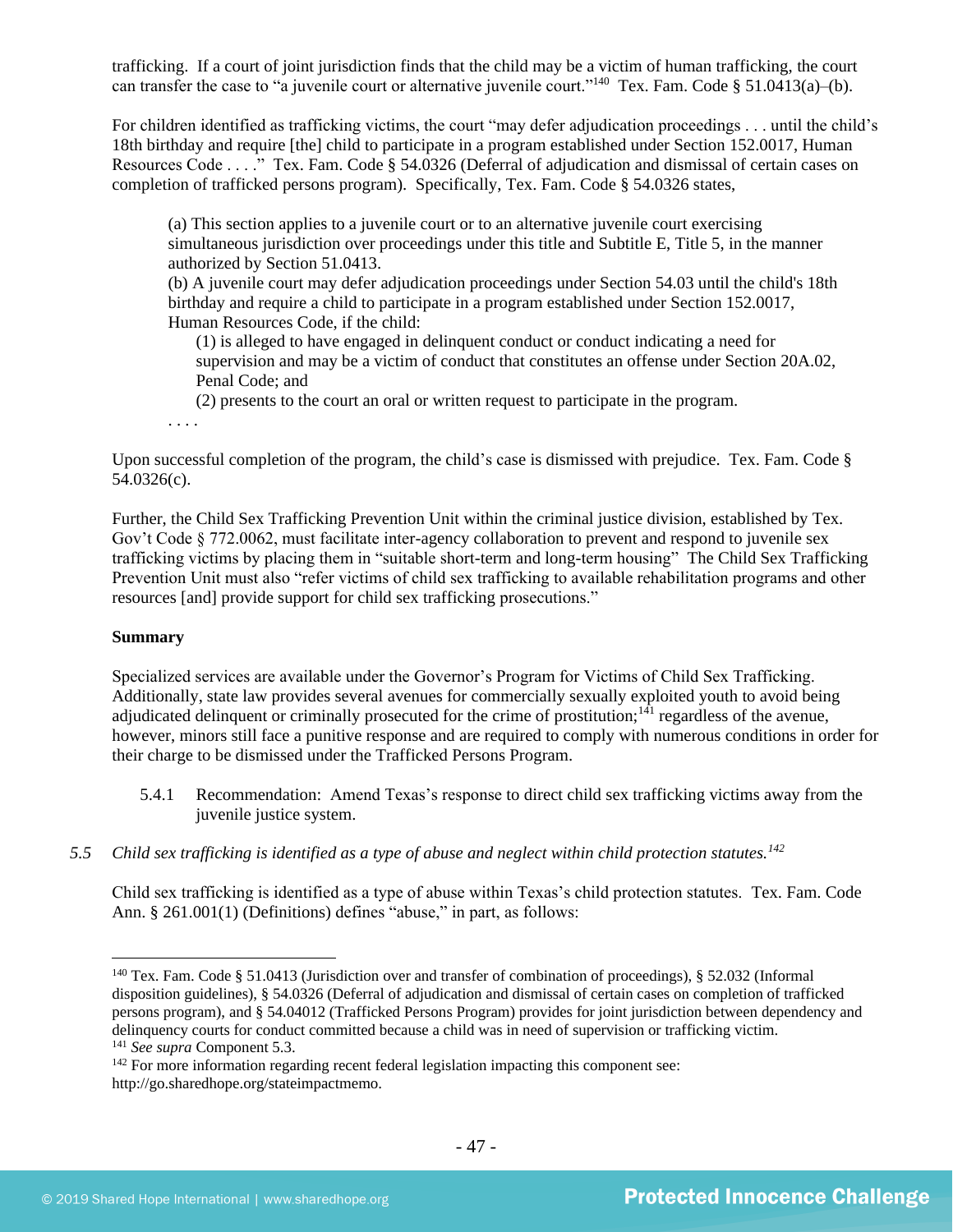"Abuse" includes the following acts or omissions by a person:

(F) failure to make a reasonable effort to prevent sexual conduct harmful to a child; (G) compelling or encouraging the child to engage in sexual conduct as defined by [Section 43.01](https://www.lexis.com/research/buttonTFLink?_m=83b2ce932a1e7eac9e414c9f32828c7c&_xfercite=%3ccite%20cc%3d%22USA%22%3e%3c%21%5bCDATA%5bTex.%20Fam.%20Code%20%a7%20261.001%5d%5d%3e%3c%2fcite%3e&_butType=4&_butStat=0&_butNum=6&_butInline=1&_butinfo=TX%20PEN%2043.01&_fmtstr=FULL&docnum=1&_startdoc=1&wchp=dGLzVlz-zSkAA&_md5=778cc6ae4cf2b3ddb079250489f65ae2)  [\[Definitions\], Penal Code,](https://www.lexis.com/research/buttonTFLink?_m=83b2ce932a1e7eac9e414c9f32828c7c&_xfercite=%3ccite%20cc%3d%22USA%22%3e%3c%21%5bCDATA%5bTex.%20Fam.%20Code%20%a7%20261.001%5d%5d%3e%3c%2fcite%3e&_butType=4&_butStat=0&_butNum=6&_butInline=1&_butinfo=TX%20PEN%2043.01&_fmtstr=FULL&docnum=1&_startdoc=1&wchp=dGLzVlz-zSkAA&_md5=778cc6ae4cf2b3ddb079250489f65ae2) including compelling or encouraging the child in a manner that constitutes an offense of trafficking of persons under Section 20A.02(a)(7) or (8), Penal Code, prostitution under Section 43.02, Penal Code, or compelling prostitution under 43.05(a)(2), Penal Code;

(H) causing, permitting, encouraging, engaging in, or allowing the photographing, filming, or depicting of the child if the person knew or should have known that the resulting photograph, film, or depiction of the child is obscene as defined by Section 43.21 [Definitions], Penal Code, or pornographic;

(K) causing, permitting, encouraging, engaging in, or allowing a sexual performance by a child as defined by Section 43.25, Penal Code;

(L) knowingly causing, permitting, encouraging, engaging in, or allowing a child to be trafficked in a manner punishable as an offense under Section 20A.02(a)(5), (6), (7), or (8) [Trafficking of persons], Penal Code, or the failure to make a reasonable effort to prevent a child from being trafficking in a manner punishable as an offense under any of those sections . . . .

. . . .

. . . .

. . . .

Tex. Fam. Code Ann. § 261.001(4)(A) defines "neglect," in part, as follows:

#### "Neglect":

(A) includes: . . . .

. . . .

(ii) the following acts or omissions by a person:

(a) placing a child in or failing to remove a child from a situation that a reasonable person would realize requires judgment or actions beyond the child's level of maturity, physical condition, or mental abilities and that results in bodily injury or a substantial risk of immediate harm to the child;

(d) placing a child in or failing to remove the child from a situation in which the child would be exposed to a substantial risk of sexual conduct harmful to the child; or (e) placing a child in or failing to remove the child from a situation in which the child would be exposed to acts or omissions that constitute abuse under Subdivision  $(1)(E)$ ,  $(F)$ , (G), (H), or (K) committed against another child

(iii) the failure by the person responsible for a child's care, custody, or welfare to permit the child to return to the child's home without arranging for the necessary care for the child after the child has been absent from the home for any reason, including having been in residential placement or having run away . . . .

. . . .

*5.6 The definition of "caregiver" or another related term in the child welfare statutes is not a barrier to a sex trafficked child accessing the protection of child welfare.*

The definition of "person responsible for a child's care, custody, or welfare" may be a barrier to a sex trafficked child accessing the protection of child welfare. Tex. Fam. Code Ann. § 261.301(c) (Investigation of report) explains that child protective services "is not required to investigate a report that alleges child abuse, neglect, or exploitation by a person other than a person responsible for a child's care, custody, or welfare." Instead, "the appropriate state or local law enforcement agency shall investigate that report if the agency determines an investigation should be conducted." Tex. Fam. Code Ann. § 261.301(c). As used within Texas's provisions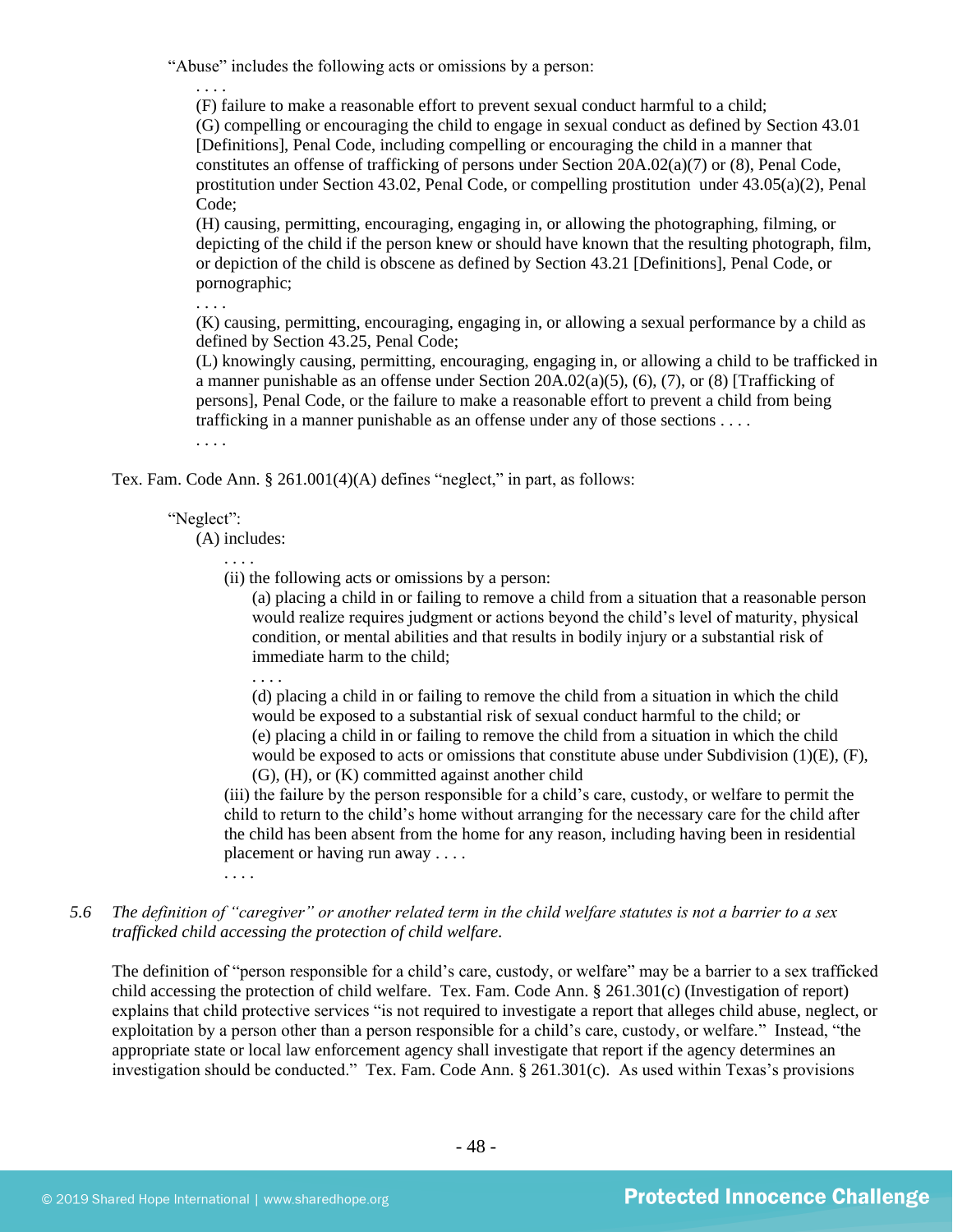regarding the investigation and reporting of child abuse, Tex. Fam. Code Ann. § 261.001(5) (Definitions) defines "person responsible for a child's care, custody, or welfare" as

a person who traditionally is responsible for a child's care, custody, or welfare, including:

- (A) a parent, guardian, managing or possessory conservator, or foster parent of the child;
- (B) a member of the child's family or household as defined by Chapter 71 [Definitions];
- (C) a person with whom the child's parent cohabits;
- . . . .

Accordingly, Texas law does not require child welfare to respond in non-familial trafficking cases, creating a potential barrier to protection for child sex trafficking victims whose parents are not at fault for the abuse, neglect, or exploitation.

- 5.6.1 Recommendation: Amend Tex. Fam. Code Ann. § 261.001 (Definitions) and Tex. Fam. Code Ann. § 261.301(c) (Investigation of report) to allow welfare to respond in all cases of juvenile sex trafficking irrespective of the child's relationship to the perpetrator.
- *5.7 Crime victims' compensation is specifically available to a child victim of sex trafficking or commercial sexual exploitation of children (CSEC).*

A domestic minor sex trafficking victim would qualify as a "victim" eligible to receive crime victims' compensation and would be statutorily exempt from certain ineligibility criteria under the Crime Victims' Compensation Act.<sup>143</sup> Some administrative regulations also establish exceptions that could allow domestic minor trafficking victims access to compensation. 144

Tex. Code Crim. Proc. Ann. art. 56B.103(a)<sup>145</sup> (Compensation for pecuniary loss) states, "The attorney general shall award compensation for pecuniary  $loss^{146}$  arising from criminally injurious conduct<sup>147</sup> if the attorney general is satisfied by a preponderance of the evidence that the requirements of this chapter are met."

Applications arising out of the criminally injurious conduct of trafficking of persons will not be denied solely because the victim engaged in an activity prohibited by law due to threat, coercion, or intimidation as a part of criminally injurious conduct giving rise to the application.

Additionally, Texas Admin. Code R. 61.302(d) provides exceptions to the requirement to cooperate with law enforcement but does not provide a specific exception for domestic minor sex trafficking victims. Lastly, the Texas Admin. Code R. 61.202(4) (Timely filing an application) allows victims to assert a good cause exception to the timely filing requirements. <sup>145</sup> The text of Tex. Code Crim. Proc. Ann. art. 56B.103 cited here and elsewhere in this report includes amendments made by the enactment of House Bill 4173 during the 2019 Regular Session of the 86th Texas Legislature (effective January 1, 2021).

<sup>146</sup> Pursuant to Tex. Code Crim. Proc. Ann. art. 56B.003(10),

"Pecuniary loss" means the amount of expense reasonably and necessarily incurred as a result of personal injury or death for:

(A) medical, hospital, nursing, or psychiatric care or counseling, or physical therapy;

(B) actual loss of past earnings and anticipated loss of future earnings and necessary travel expenses because of:

(i) a disability resulting from the personal injury;

(ii) the receipt of medically indicated services related to the disability; or

<sup>143</sup> Tex. Code Crim. Proc. Ann. arts. 56B.

<sup>&</sup>lt;sup>144</sup> While not statutory, the Texas Administrative Code provides some exceptions to the statutory ineligibility requirements that may allow domestic minor sex trafficking victims to access compensation. Although requiring "threat, coercion, or intimidation" even when a victim of sex trafficking is a minor, Texas Admin. Code R. 61.302(c) (Reduction, denial, or refund of an application or award) provides a specific exception for victims of trafficking of persons: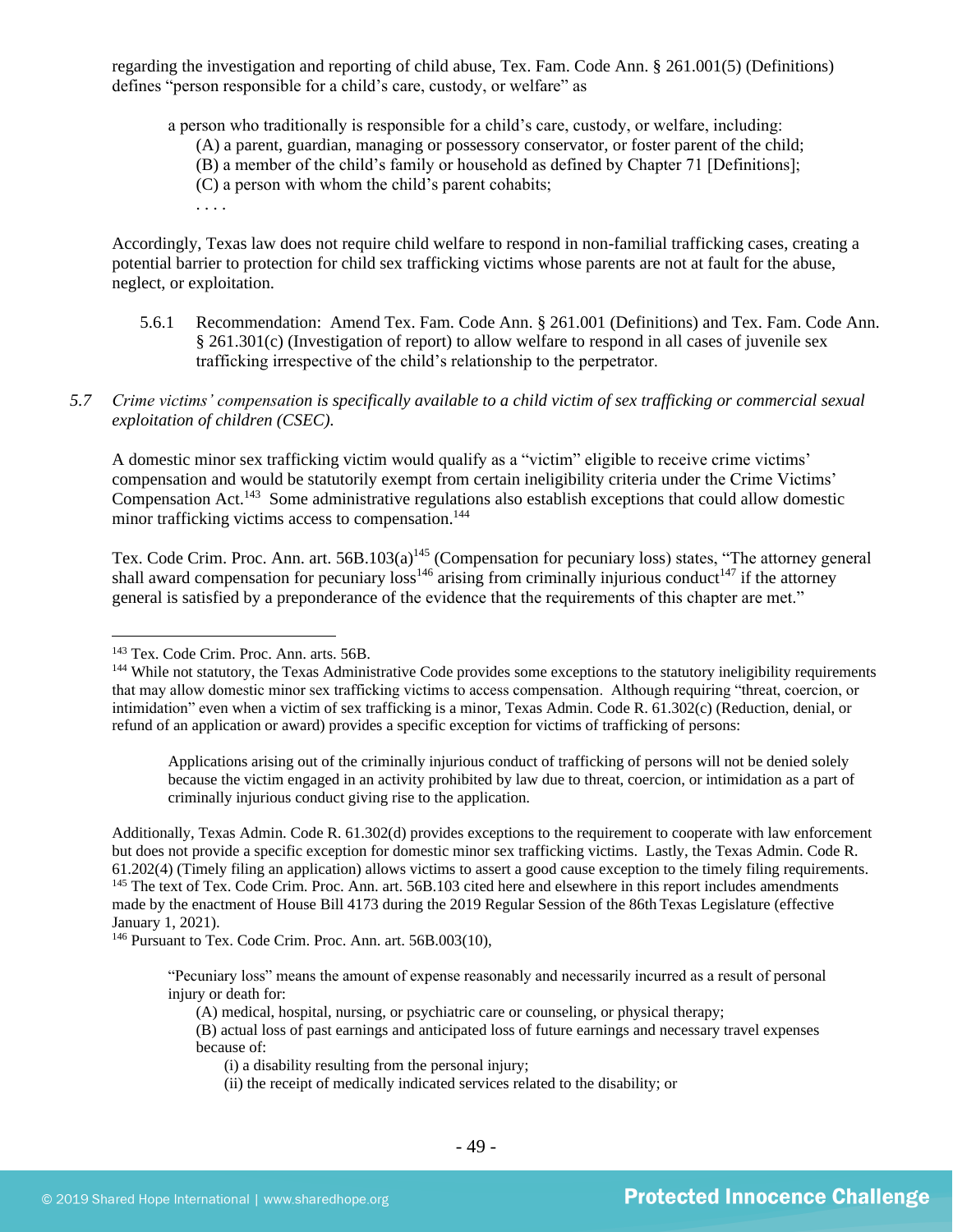Tex. Code Crim. Proc. Ann. art. 56B.052(c)<sup>148</sup> (Period for filing application) states, "If the victim is a child,<sup>149</sup> the application must be filed not later than the third anniversary of the date the claimant or victim is made aware of the offenses, but not after the child attains 21 years of age."

Tex. Code Crim. Proc. Ann. art.  $56B.003(14)(A)^{150}$  (Definitions) defines "victim" as

an individual who:

(i) suffers personal injury or death as a result of criminally injurious conduct or as a result of actions taken by the individual as an intervenor, if the conduct or actions occurred in this state; and (ii) is a resident of this state or another state of the United States;

Further, Tex. Code Crim. Proc. Ann. art. 56B.106(c)<sup>151</sup> (Limits on compensation) provides that, in addition to generally available forms of crime victims compensation, human trafficking victims who were victimized where they live are also eligible for \$2,000 for relocation expenses as well as \$1,800 for housing rental expenses.

Domestic minor sex trafficking victims are exempt from ineligibility resulting from their own participation in the conduct. Tex. Code Crim. Proc. Ann. art. 56B.057(b),  $(c)^{152}$  (Approval of application) states,

(b) The attorney general shall deny an application for compensation under this chapter if:

. . . .

(iii) participation in or attendance at investigative, prosecutorial, or judicial processes or any postconviction or postadjudication proceeding relating to criminally injurious conduct; (C) care of a child or dependent, including specialized care for a child who is a victim;

. . . .

. . . .

(G) reasonable replacement costs for clothing, bedding, or property of the victim seized as evidence or rendered unusable as a result of the criminal investigation;

(H) reasonable and necessary costs for relocation and housing rental assistance payments . . . ;

<sup>147</sup> Pursuant to Tex. Code Crim. Proc. Ann. art.  $56B.003(a)(4)$ ,

"Criminally injurious conduct" means conduct that:

(A) occurs or is attempted;

(B) poses a substantial threat of personal injury or death;

(C) is punishable by fine, imprisonment, or death, or would be punishable by fine, imprisonment, or death if the person engaging in the conduct possessed capacity to commit the conduct . . . .

. . . .

<sup>148</sup> The text of Tex. Code Crim. Proc. Ann. art. 56B.052 cited here and elsewhere in this report includes amendments made by the enactment of House Bill 4173 during the 2019 Regular Session of the 86th Texas Legislature (effective January 1, 2021).

<sup>149</sup> Under Tex. Code Crim. Proc. Ann. art. 56B.003(a)(1), "'Child' means an individual younger than 18 years of age who: (A) is not married; or (B) has not had the disabilities of minority removed for general purposes under Chapter 31, Family Code."

<sup>150</sup> The text of Tex. Code Crim. Proc. Ann. art. 56B.003 cited here and elsewhere in this report includes amendments made by the enactment of Senate Bill 20 and House Bill 4173 during the 2019 Regular Session of the 86th Texas Legislature (effective September 1, 2019 and January 1, 2021, respectively).

<sup>151</sup> The text of Tex. Code Crim. Proc. Ann. art. 56B.106 cited here and elsewhere in this report includes amendments made by the enactment of House Bill 4173 during the 2019 Regular Session of the 86th Texas Legislature (effective January 1, 2021).

<sup>152</sup> The text of Tex. Code Crim. Proc. Ann. art. 56B.057 cited here and elsewhere in this report includes amendments made by the enactment of House Bill 4173 during the 2019 Regular Session of the 86th Texas Legislature (effective January 1, 2021).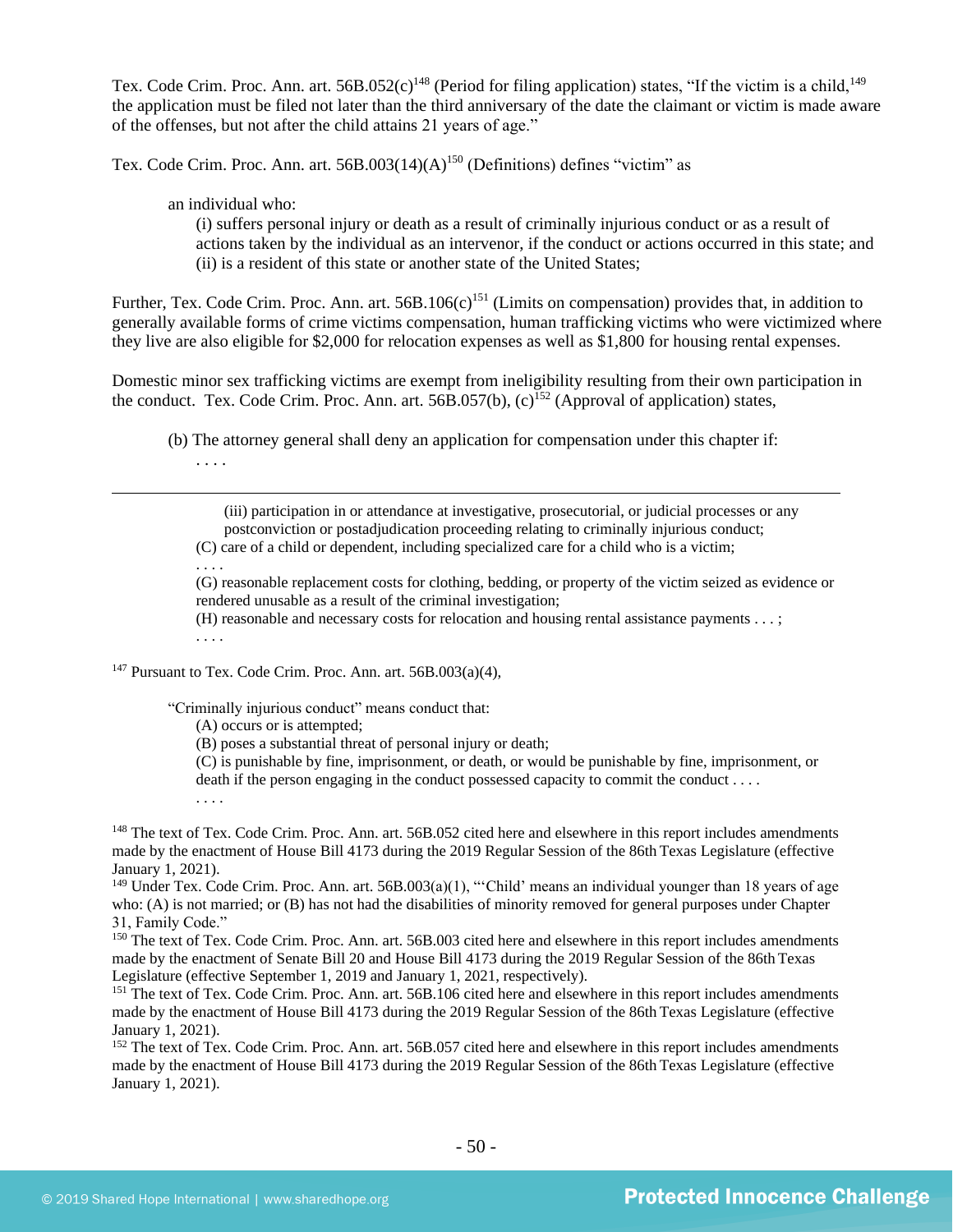(3) the claimant or victim knowingly and willingly participated in the criminally injurious conduct;

(4) the claimant or victim is the offender or an accomplice of the offender;

(5) an award of compensation to the claimant or victim would benefit the offender or an accomplice of the offender;

. . . .

(c) Subsection (b)(3) does not apply to a claimant or victim who seeks compensation for criminally injurious conduct that is:

(1) in violation of Section 20A.02(a)(7) [Trafficking in persons], Penal Code; or (2) trafficking of persons, other than an offense described by Subdivision (1), if the criminally injurious conduct the claimant or victim participated in was the result of force, fraud, or coercion.

Similarly, Tex. Code Crim. Proc. Ann. art. 56B.107<sup>153</sup> (Denial or reduction of award) states,

(a) The attorney general may deny or reduce an award otherwise payable:

(1) if the claimant or victim has not substantially cooperated with an appropriate law enforcement agency;

(2) if, as a result of the claimant's or victim's behavior, the claimant or victim bears a share of the responsibility for the act or omission giving rise to the claim;

(3) to the extent that pecuniary loss is recouped from a collateral source; or

(4) if the claimant or victim was engaging in an activity that at the time of the criminally injurious conduct was prohibited by law, including a rule.

(b) Subsection (a)(4) does not apply to a claimant or victim who seeks compensation for criminally injurious conduct that is:

(1) in violation of Section 20A.02(a)(7) [Trafficking in persons], Penal Code; or

(2) trafficking of persons, other than an offense described by Subdivision (1), if the activity the claimant or victim engaged in was the result of force, fraud, or coercion.

Under Tex. Code Crim. Proc. Ann. art. 56B.106(a), (b) (Limits on compensation), if a claim is accepted, compensation may not exceed \$50,000, though an additional \$75,000 may be awarded for "extraordinary pecuniary loss if the personal injury to a victim is catastrophic and results in a total and permanent disability to the victim . . . for lost wages and reasonable and necessary costs of" certain additional items and expenses.

- 5.7.1 Recommendation: Amend the Crime Victims' Compensation Act to provide an exception to all ineligibility criteria when the applicant is a victim of child sex trafficking.
- *5.8 Victim-friendly procedures and protections are provided in the trial process for minors under 18.*

Generally, several victim-friendly criminal justice procedures and protections are afforded specifically to victims of Tex. Penal Code Ann. § 20A.02 (Trafficking of persons) and Texas's CSEC laws. For example, Tex. Code Crim. Proc. Ann. art.  $7B.001<sup>154</sup>$  (Application for protective order) states,

(a) The following persons may file an application for a protective order under this subchapter without regard to the relationship between the applicant and the alleged offender:

(1) a person who is the victim of an offense under Section 21.02 [Continuous sexual abuse of young child or children] . . . , Penal Code;

<sup>&</sup>lt;sup>153</sup> The text of Tex. Code Crim. Proc. Ann. art. 56B.107 cited here and elsewhere in this report includes amendments made by the enactment of House Bill 4173 during the 2019 Regular Session of the 86th Texas Legislature (effective January 1, 2021).

<sup>154</sup> The text of Tex. Code Crim. Proc. Ann. art. 7B.001 cited here and elsewhere in this report includes amendments made by the enactment of House Bills 1343 and 4173 during the 2019 Regular Session of the 86th Texas Legislature (effective September 1, 2019 and January 1, 2021, respectively).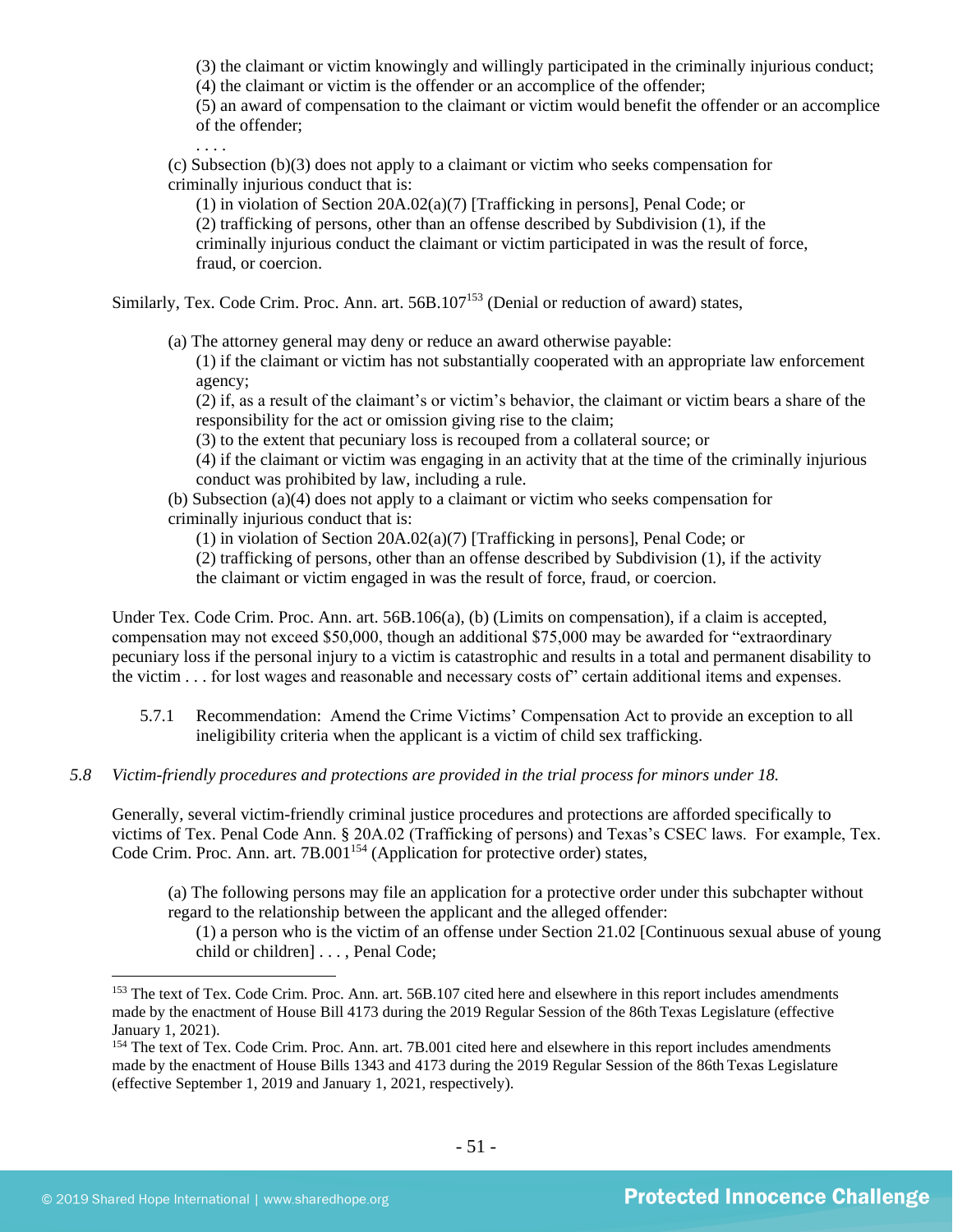(2) a person who is the victim of an offense under Section 20A.02 [Trafficking of persons], 20A.03 [Continuous trafficking of persons], or Section 43.05 [Compelling prostitution], Penal Code; (3) a parent or guardian acting on behalf of a person younger than 17 years of age who is the victim

of an offense listed in Subdivision (1);

(4) a parent or guardian acting on behalf of a person younger than 18 years of age who is the victim of an offense listed in Subdivision (2); or

(5) a prosecuting attorney acting on behalf of a person described by Subdivision (1), (2), (3), or (4). (a-1) Except as provided by Subsection (a-2), if an application has not yet been filed in the case under Subsection (a), the attorney representing the state shall promptly file an application for a protective order with respect to each victim of an offense listed in Subdivision (1) or (2) of that subsection following the offender's conviction of or placement on deferred adjudication community supervision for the offense.

(a-2) The attorney representing the state may not file an application under Subsection (a-1) with respect to a victim who is at least 18 years of age if the victim requests the attorney representing the state not file the application.

(b) An application for a protective order under this subchapter may be filed in:

(1) a district court, juvenile court having the jurisdiction of a district court, statutory county court, or constitutional county court in:

(A) the county in which the applicant resides; or

(B) the county in which the alleged offender resides; or

(C) any county in which an element of the alleged offense occurred; or

(2) any court with jurisdiction over a protective order under Title 4, Family Code, involving the same parties named in the application.

Tex. Penal Code Ann. § 20A.04 (Accomplice witness; testimony and immunity) states,

(a) A party to an offense under [Chapter 20A (Trafficking in Persons)] may be required to provide evidence or testify about the offense.

(b) A party to an offense under this chapter may not be prosecuted for any offense about which the party is required to provide evidence or testify, and the evidence and testimony may not be used against the party in any adjudicatory proceeding except a prosecution for aggravated perjury. For purposes of this subsection, "adjudicatory proceeding" means a proceeding before a court or any other agency of government in which the legal rights, powers, duties, or privileges of specified parties are determined. (c) A conviction under this chapter may be had on the uncorroborated testimony of a party to the offense.

Additionally, Tex. Code Crim. Proc. Ann. art. 38.07 (Testimony in corroboration of victim of sexual offense) states,

(a) A conviction under Chapter 21 [Sexual offenses], Section 20A.02(a)(3), (4), (7), or (8) [Trafficking of persons], Section 22.011 [Sexual assault], or Section 22.021 [Aggravated sexual assault], Penal Code, is supportable on the uncorroborated testimony of the victim of the sexual offense if the victim informed any person, other than the defendant, of the alleged offense within one year after the date on which the offense is alleged to have occurred.

(b) The requirement that the victim inform another person of an alleged offense does not apply if at the time of the alleged offense the victim was a person:

(1) 17 years of age or younger;

. . . .

Similarly, Tex. Code Crim. Proc. Ann. art. 38.071 (Testimony of child who is victim of offense) provides multiple protections to a child under 13 years of age who is a victim of specified crimes, including Tex. Penal Code Ann.  $\S 20A.02(a)(7)$ , (8). Specifically, Tex. Code Crim. Proc. Ann. art. 38.071,  $\S 1$  states,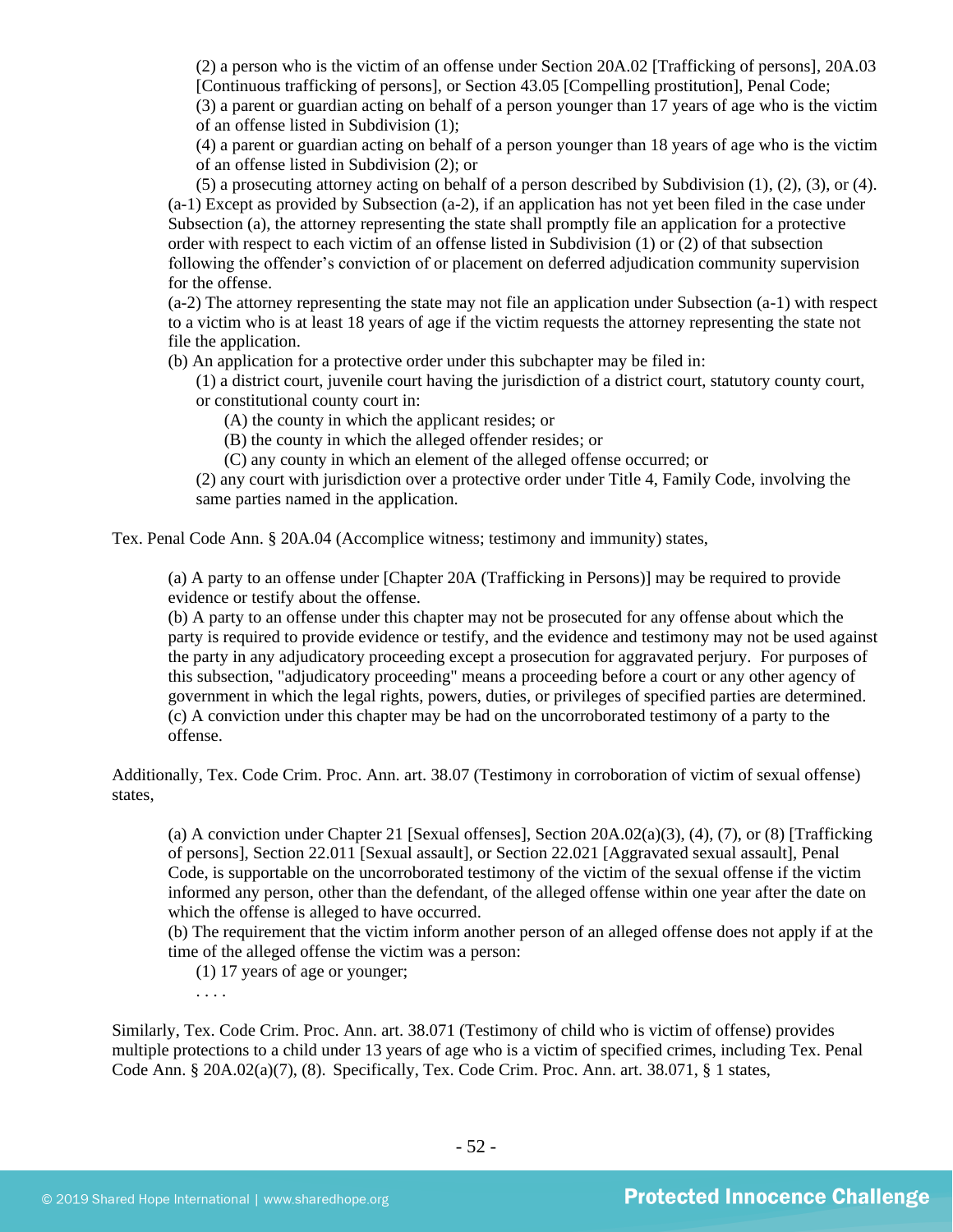Sec. 1. This article applies only to a hearing or proceeding in which the court determines that a child younger than 13 years of age would be unavailable<sup>155</sup> to testify in the presence of the defendant about an offense defined by any of the following sections of the Penal Code:

. . . . (6) Section 22.011 (Sexual Assault);

. . . .

(8) Section 22.021 (Aggravated Sexual Assault);

. . . .

- (13) Section 43.25 (Sexual Performance by a Child);
- (14) Section 21.02 (Continuous Sexual Abuse of Young Child or Children);
- (15) Section 43.05(a)(2) (Compelling Prostitution)
- (16) Section 20A.02(a)(7) or (8) (Trafficking of Persons).

A child who falls within the provisions of Tex. Code Crim. Proc. Ann. art. 38.071, § 1 may be allowed to give testimony "in a room other than the courtroom and be televised by closed circuit equipment in the courtroom to be viewed by the court and the finder of fact." Tex. Code Crim. Proc. Ann. art. 38.071, § 3(a). Tex. Code Crim. Proc. Ann. art. 38.071, § 3(a) further provides that "only the judge, the court reporter, the attorneys for the defendant and for the state, persons necessary to operate the equipment, and any person whose presence would contribute to the welfare and well-being of the child may be present in the room with the child during his testimony," and "[o]nly the attorneys and the judge may question the child." Tex. Code Crim. Proc. Ann. art. 38.071, § 3(a) additionally states that the court should "attempt to ensure that the child cannot hear or see the defendant."

Tex. Code Crim. Proc. Ann. art. 38.072, § 2(b) (Hearsay statement of certain abuse victim) also provides specific protections to victims of Tex. Penal Code Ann. § 20A.02(a)(7), (8) (Trafficking of persons). Tex. Code Crim. Proc. Ann. art. 38.072 permits the admissibility of out of court statements made by victims, under the age of 14, of Tex. Penal Code Ann. §§ 20A.02(a)(7), (8), 43.05(a)(2) (Compelling prostitution), 43.25 (Sexual performance by a child), chapter 21 (Sexual offenses), or chapter 22 (Assaultive offenses) of the Texas Penal Code.

Tex. Code Crim. Proc. Ann. art. 38.37, §§ 1, 2 (Evidence of extraneous offenses or acts) provides,

Sec. 1.

(a) Subsection (b) applies to a proceeding in the prosecution of a defendant for an offense, or an attempt or conspiracy to commit an offense, under the following provisions of the Penal Code:

- (1) if committed against a child under 17 years of age:
	- (A) Chapter 21 (Sexual Offenses);
	- (B) Chapter 22 (Assaultive Offenses); or
	- (C) Section 25.02 (Prohibited Sexual Conduct);

<sup>155</sup> Tex. Code Crim. Proc. Ann. art. 38.071, § 8 states,

<sup>(</sup>a) In making a determination of unavailability under this article, the court shall consider relevant factors including the relationship of the defendant to the child, the character and duration of the alleged offense, the age, maturity, and emotional stability of the child, and the time elapsed since the alleged offense, and whether the child is more likely than not to be unavailable to testify because:

<sup>(1)</sup> of emotional or physical causes, including the confrontation with the defendant; or

<sup>(2)</sup> the child would suffer undue psychological or physical harm through his involvement at the hearing or proceeding.

<sup>(</sup>b) A determination of unavailability under this article can be made after an earlier determination of availability. A determination of availability under this article can be made after an earlier determination of unavailability.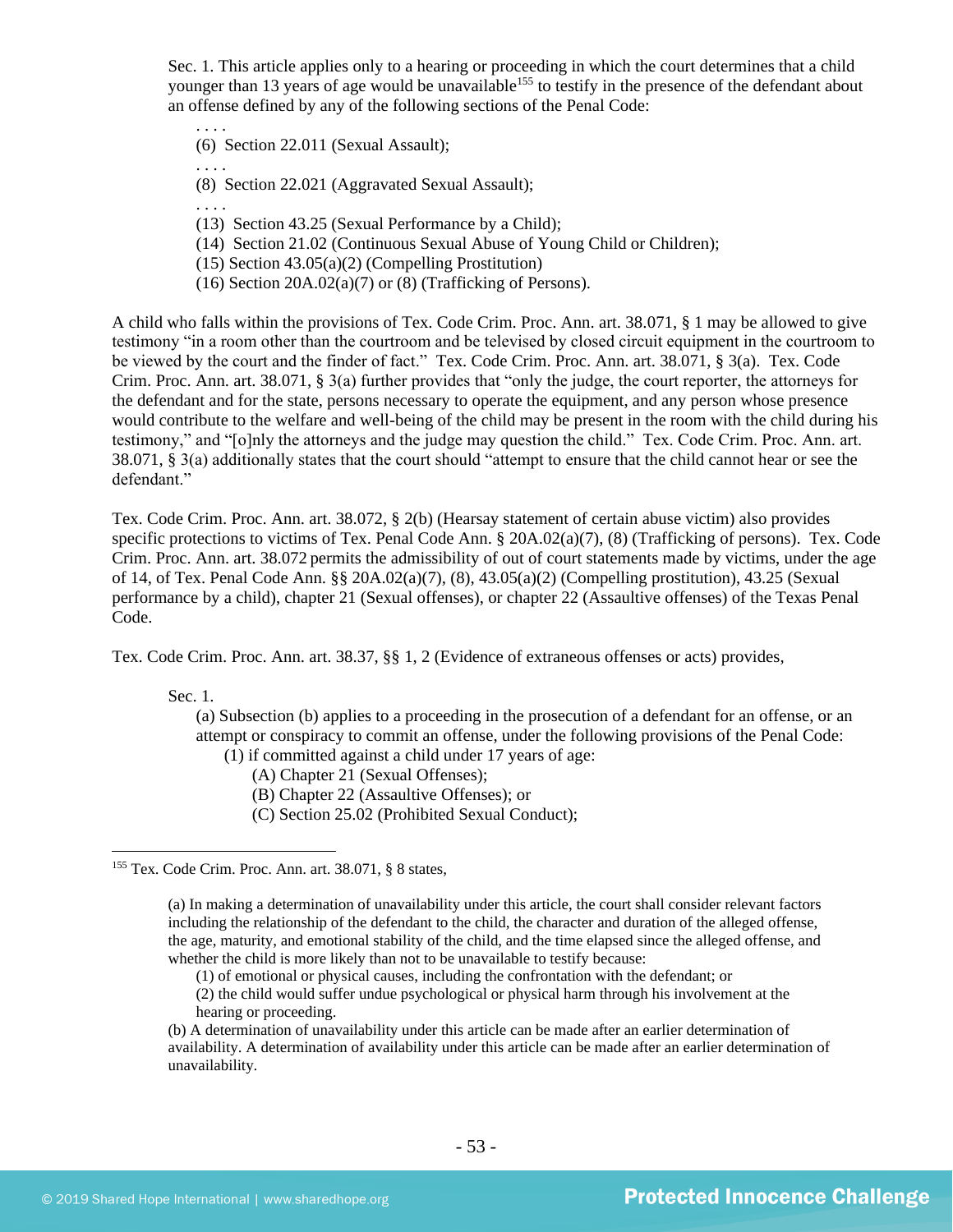(2) if committed against a person younger than 18 years of age:

(A) Section 43.25 (Sexual Performance by a Child);

- (B) Section 20A.02(a)(7) or (8) [Trafficking of persons]; or
- (C) Section 43.05(a)(2) (Compelling Prostitution)

(b) Notwithstanding Rules 404 and 405, Texas Rules of Evidence, evidence of other crimes, wrongs, or acts committed by the defendant against the child who is the victim of the alleged offense shall be admitted for its bearing on relevant matters, including:

(1) the state of mind of the defendant and the child; and

(2) the previous and subsequent relationship between the defendant and the child.

Sec. 2.

(a) Subsection (b) applies only to the trial of a defendant for:

- (1) an offense under any of the following provisions of the Penal Code:
	- (A) Section 20A.02, if punishable as a felony of the first degree under Section 20A.02(b)(1) (Sex Trafficking of a Child);
	- (B) Section 21.02 (Continuous Sexual Abuse of Young Child or Children);
	- (C) Section 21.11 (Indecency with a Child);
	- (D) Section 22.011(a)(2) (Sexual Assault of a Child);
	- (E) Sections 22.021(a)(1)(B) and (2) (Aggravated Sexual Assault of a Child);
	- (F) Section 33.021 (Online Solicitation of a Minor);
	- (G) Section 43.25 (Sexual Performance by a Child); or
	- (H) Section 43.26 (Possession or Promotion of Child Pornography), Penal Code; or

(2) an attempt or conspiracy to commit an offense described by Subdivision (1).

(b) Notwithstanding Rules 404 and 405, Texas Rules of Evidence, and subject to Section 2–a, evidence that the defendant has committed a separate offense described by Subsection (a)(1) or (2) may be admitted in the trial of an alleged offense described by Subsection (a)(1) or (2) for any bearing the evidence has on relevant matters, including the character of the defendant and acts performed in conformity with the character of the defendant.

Sec. 2–a. Before evidence described by Section 2 may be introduced, the trial judge must: (1) determine that the evidence likely to be admitted at trial will be adequate to support a finding by the jury that the defendant committed the separate offense beyond a reasonable doubt; and

(2) conduct a hearing out of the presence of the jury for that purpose.

Tex. R. Evid. 412(a) (Evidence of previous sexual conduct in criminal cases) states, "In a prosecution for . . . aggravated sexual assault [Tex. Penal Code Ann. § 22.021], or attempt to commit . . . aggravated sexual assault, reputation or opinion evidence of the past sexual behavior of an alleged victim of such crime is not admissible."<sup>156</sup> Tex. Evid. Rule 412(b) states that "evidence of specific instances of an alleged victim's past sexual behavior is also not admissible" unless it meets certain criteria.<sup>157</sup>

Tex. Code Crim. Proc. Ann. art. 42.0191 (Finding regarding victims of trafficking or other abuse) encourages trafficking victims to participate in the prosecution of the trafficker by ensuring the victim's confidentiality. Specifically, Tex. Code Crim. Proc. Ann. art. 42.0191 states,

(a) In the trial of an offense, on the motion of the attorney representing the state the judge shall make an affirmative finding of fact and enter the affirmative finding in the papers in the case if the judge determines that, regardless of whether the conduct at issue is the subject of the prosecution or part of the same criminal episode as the conduct that is the subject of the prosecution, a victim in the trial:

(1) is or has been a victim of a severe form of trafficking of persons, as defined by 22 U.S.C. Section 7102(8); or

<sup>156</sup> Tex. R. Evid. 412(a).

<sup>157</sup> Tex. R. Evid. 412(b).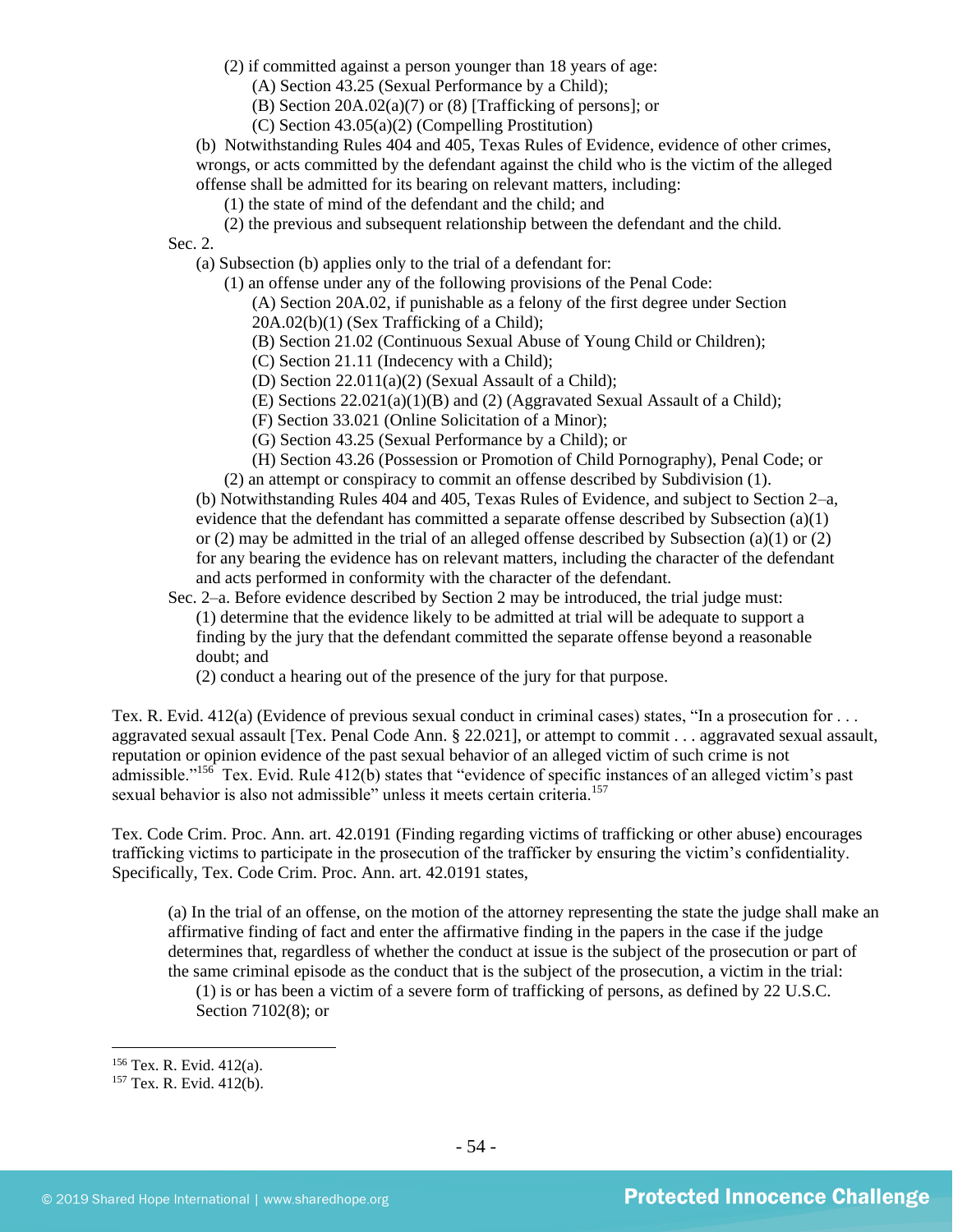- . . . .
- (b) That part of the papers in the case containing an affirmative finding under this article:
	- (1) must include specific information identifying the victim, as available;

(2) may not include information identifying the victim's location; and

(3) is confidential, unless written consent for the release of the affirmative finding is obtained from the victim or, if the victim is younger than 18 years of age, the victim's parent or guardian.

Further, Tex. Code Crim. Proc. Ann. art.  $58.052(a)^{158}$  (Address confidentiality program) permits child sex trafficking victims to participate in an address confidentiality program provided that the eligibility criteria enumerated in Tex. Code Crim. Proc. Ann. art. 58.054<sup>159</sup> (Eligibility) are satisfied.

Additionally, Tex. Gov't Code Ann. § 23.101(a)(2)(C)(vi) (Primary priorities) states that courts should give preference to cases involving violations of Tex. Penal Code Ann. §§ 20A.02(a)(7), (8) and 20A.03 (Continuous trafficking of persons) when scheduling hearings and trials.

Pursuant to Tex. Code Crim. Proc. Ann. art. 38.45 (Evidence depicting or describing abuse of or sexual conduct by child or minor), victims depicted in child sexual abuse material (CSAM) are protected from the further public viewings of that material.

Victims of certain enumerated crimes, including trafficking, and those who have suffered personal injury receive protections under Subchapter B (Crime victims' rights) of Chapter 56A (Rights of crime victims) of the Texas Code of Criminal Procedure. Specifically, Tex. Code Crim. Proc. Ann. art. 56A.051(a)<sup>160</sup> (General rights) states,

A victim,<sup>161</sup> guardian of a victim, or close relative of a deceased victim is entitled to the following rights within the criminal justice system:

(1) the right to receive from a law enforcement agency adequate protection from harm and threats of harm arising from cooperation with prosecution efforts;

(2) the right to have the magistrate consider the safety of the victim or the victim's family in setting the amount of bail for the defendant;

(3) if requested, the right to be informed:

(A) by the attorney representing the state of relevant court proceedings, including appellate proceedings, and to be informed if those proceedings have been canceled or rescheduled before the event; and

(B) by an appellate court of the court's decisions, after the decisions are entered but before the decisions are made public;

<sup>&</sup>lt;sup>158</sup> The text of Tex. Code Crim. Proc. Ann. art. 58.052 cited here and elsewhere in this report includes amendments made by the enactment of House Bill 4173 during the 2019 Regular Session of the 86th Texas Legislature (effective January 1, 2021).

<sup>&</sup>lt;sup>159</sup> The text of Tex. Code Crim. Proc. Ann. art. 58.054 cited here and elsewhere in this report includes amendments made by the enactment of House Bill 4173 during the 2019 Regular Session of the 86th Texas Legislature (effective January 1, 2021).

<sup>&</sup>lt;sup>160</sup> The text of Tex. Code Crim. Proc. Ann. art. 56A.051 cited here and elsewhere in this report includes amendments made by the enactment of House Bill 4173 during the 2019 Regular Session of the 86th Texas Legislature (effective January 1, 2021).

<sup>161</sup> Tex. Code Crim. Proc. Ann. art. 56A.001(7) (Definitions) defines "victim" as "a person who: (A) is the victim of the offense of . . . (iv) trafficking of persons; or . . . (B) has suffered personal injury or death as a result of the criminal conduct of another."

The text of Tex. Code Crim. Proc. Ann. art. 56A.001 cited here and elsewhere in this report includes amendments made by the enactment of House Bill 4173 during the 2019 Regular Session of the 86th Texas Legislature (effective January 1, 2021).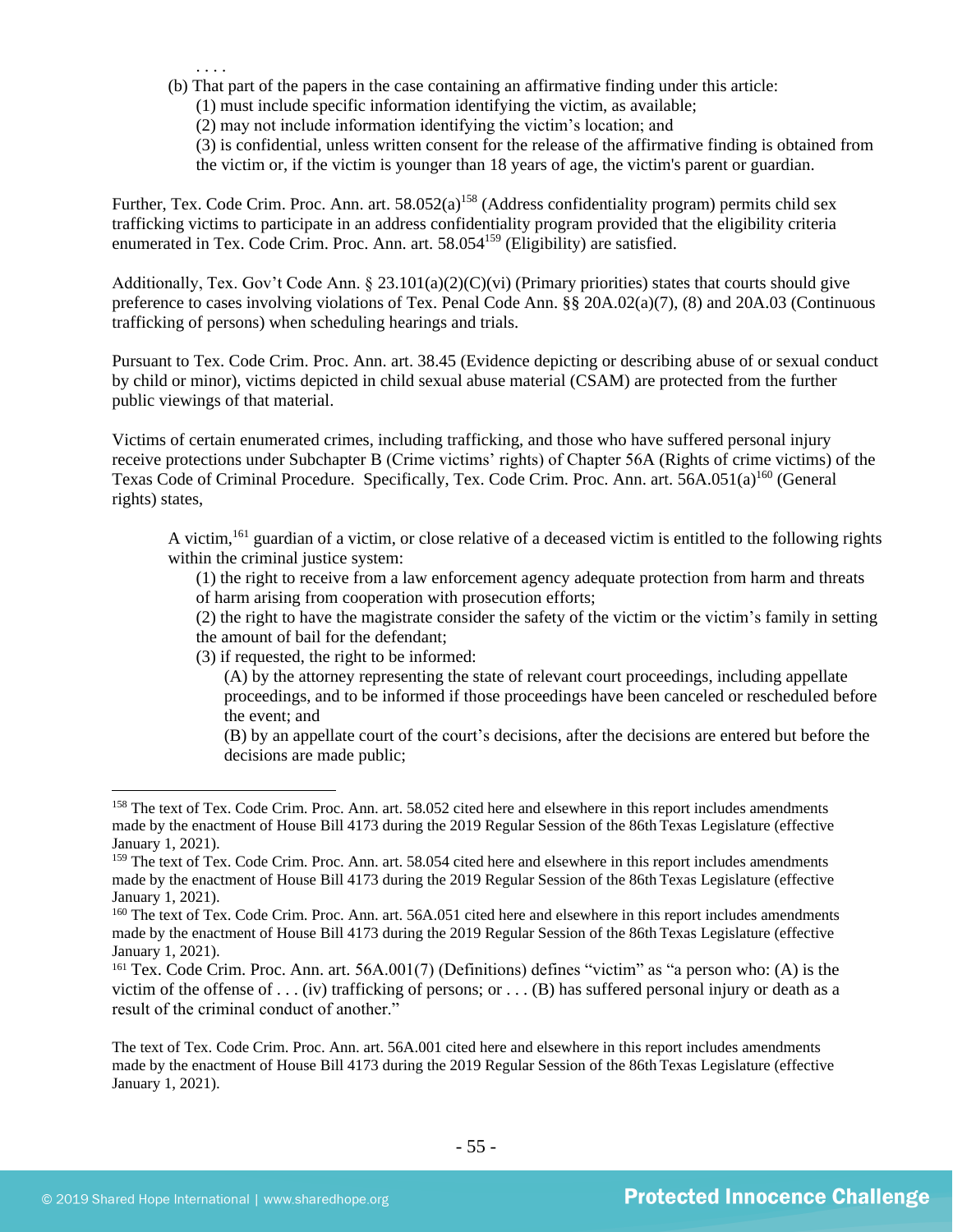. . . .

(6) the right to receive information regarding compensation to victims of crime as provided by Chapter 56B [Crime victims' compensation], including information related to the costs that may be compensated under that chapter and the amount of compensation, eligibility for compensation, and procedures for application for compensation under that chapter, the payment for a forensic medical examination under Article 56A.252 [Payment of costs of examination] for a victim of an alleged sexual assault, and when requested, to referral to available social service agencies that may offer additional assistance;

. . . . (8) the right to be provided with a waiting area, separate or secure from other witnesses, including the defendant and relatives of the defendant, before testifying in any proceeding concerning the defendant; if a separate waiting area is not available, other safeguards should be taken to minimize the victim's contact with the defendant and the defendant's relatives and witnesses, before and during court proceedings;

. . . .

(13) for a victim of an assault or sexual assault who is younger than 17 years of age or whose case involves family violence, as defined by Section 71.004 [Family Violence], Family Code, the right to have the court consider the impact on the victim of a continuance requested by the defendant; if requested by the attorney representing the state or by the defendant's attorney, the court shall state on the record the reason for granting or denying the continuance; and

. . . .

Other protections are also available to children involved in non-criminal court proceedings. Tex. Fam. Code Ann. § 104.004(a) (Remote televised broadcast of testimony of child), which applies to suits affecting the parent-child relationship, states,

If in a suit a child 12 years of age or younger is alleged to have been abused, the court may, on the motion of a party to the proceeding, order that the testimony of the child be taken in a room other than the courtroom and be televised by closed-circuit equipment in the courtroom to be viewed by the court and the parties.

Additionally, Tex. Fam. Code Ann. § 104.002 (Prerecorded statement of child) states, under certain circumstances, "If a child 12 years of age or younger is alleged in a suit under [Tex. Fam. Code Title 5 (The parent-child relationship and the suit affecting the parent-child relationship)] to have been abused, the recording of an oral statement of the child recorded prior to the proceeding is admissible into evidence . . . ."

Furthermore, Tex. Fam. Code Ann. § 104.003(a) (Prerecorded videotaped testimony of child) permits the court, upon motion of a party, to "order that the testimony of the child be taken outside the courtroom and be recorded for showing in the courtroom before the court, the finder of fact, and the parties to the proceeding." Lastly, under Tex. Fam. Code Ann. § 104.005(a) (Substitution for in-court testimony of child), "If the testimony of a child is taken as provided by this chapter, the child may not be compelled to testify in court during the proceeding."

*5.9 Child sex trafficking victims may vacate delinquency adjudications and expunge related records for prostitution and other offenses arising from trafficking victimization, without a waiting period.*

Texas law allows child sex trafficking victims to seal certain juvenile<sup>162</sup> records after a waiting period or upon completion of a trafficked persons program. The sealing order results in automatic vacatur of the underlying adjudication.

<sup>&</sup>lt;sup>162</sup> To the extent that a trafficking victim was criminally convicted, Tex. Gov't Code  $\S$  411.0728 (Procedure for certain victims of trafficking of persons or compelling prostitution) allows for an order of nondisclosure, stating,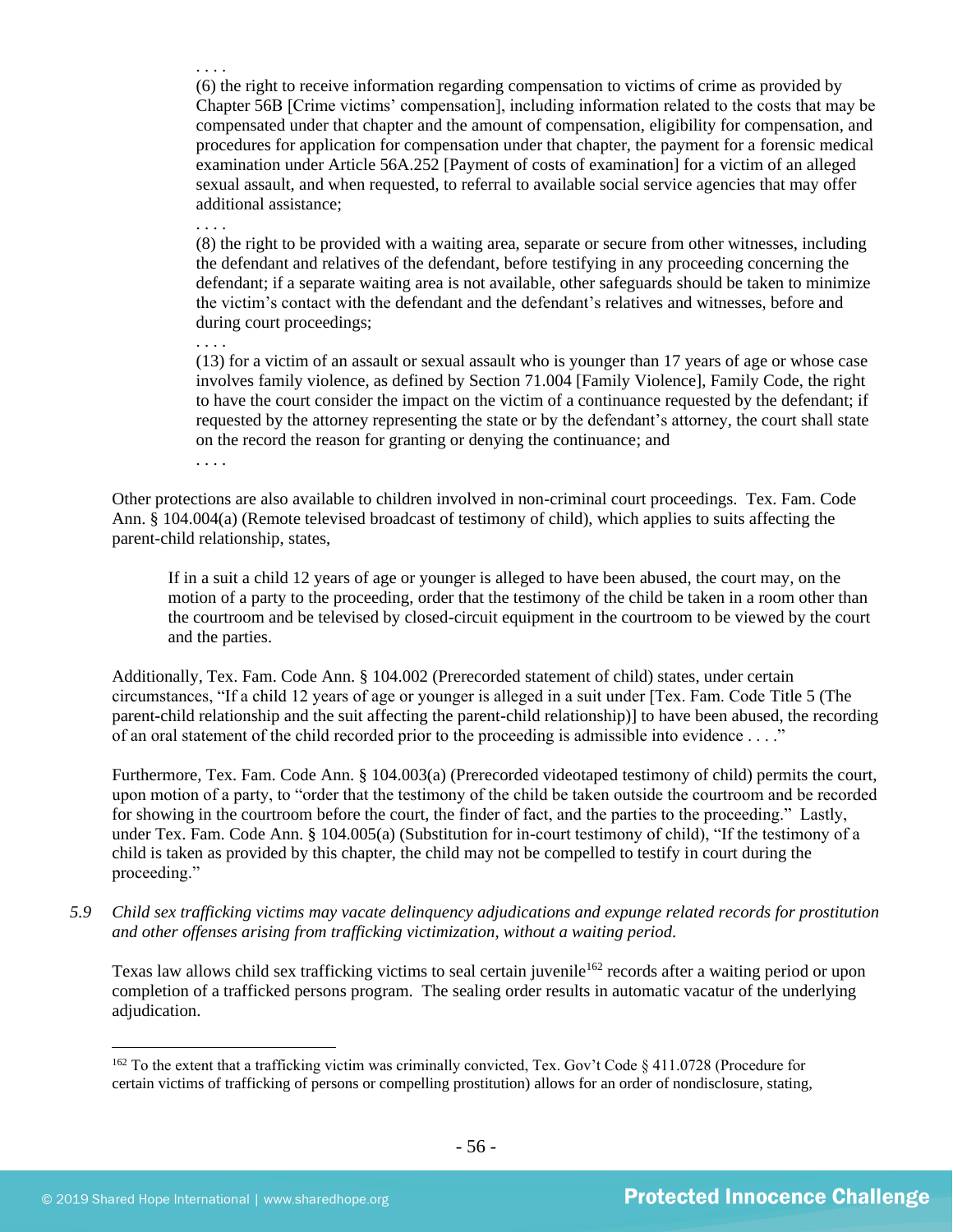Tex. Fam. Code Ann. § 58.255 (Sealing records without application: Conduct indicating need for supervision) sets out the requirements for sealing juvenile records related to conduct indicating a need for supervision, which includes prostitution. Tex. Fam. Code Ann. §§ 58.255, 51.03(b)(5). According to Tex. Fam. Code Ann.  $§ 58.255(a),$ 

A person who was referred to a juvenile court for conduct indicating a need for supervision is entitled to have all records related to all conduct indicating a need for supervision matters sealed without applying to the juvenile court if the person:

(1) has records relating to conduct filed with the court clerk;

(2) is at least 18 years of age;

(3) has not been referred to the juvenile probation department for delinquent conduct;

(4) has not as an adult been convicted of a felony; and

(5) does not have any pending charges as an adult for a felony or misdemeanor punishable by confinement in jail.

(a) This section applies only to a person:

(1) who is convicted of or placed on deferred adjudication community supervision for an offense under:

(A) Section 481.120 [Delivery of marihuana], Health and Safety Code, if the offense is punishable under Subsection (b)(1);

(B) Section 481.121 [Possession of marihuana], Health and Safety Code, if the offense is punishable under Subsection (b)(1);

(C) Section 31.03 [Theft], Penal Code, if the offense is punishable under Subsection (e)(1) or (2); or

(D) Section 43.02 [Prostitution], Penal Code; and

(2) who, if requested by the applicable law enforcement agency or prosecuting attorney to provide assistance in the investigation or prosecution of an offense under Section 20A.02 [Trafficking of persons], 20A.03 [Continuous trafficking of persons], or 43.05 [Compelling prostitution], Penal Code, or a federal offense containing elements that are substantially similar to the elements of an offense under any of those sections:

(A) provided assistance in the investigation or prosecution of the offense; or

(B) did not provide assistance due to the person's age or a physical or mental disability resulting from being a victim of an offense described by this subdivision.

(b) Notwithstanding any other provision of this subchapter or Subchapter F, a person described by Subsection (a) who satisfies the requirements of Section 411.074(b) [Required conditions for receiving an order of nondisclosure] may petition the court that convicted the person or placed the person on deferred adjudication community supervision for an order of nondisclosure of criminal history record information under this section on the grounds that the person committed the offense solely as a victim of an offense under Section 20A.02, 20A.03, or 43.05, Penal Code.

. . . .

(d) A person may petition the applicable court for an order of nondisclosure of criminal history record information under this section only on or after the first anniversary of the date the person:

(1) completed the sentence, including any term of confinement imposed and payment of all fines, costs, and restitution imposed; or

(2) received a dismissal and discharge under Article 42A.111 [Dismissal and discharge], Code of Criminal Procedure, if the person was placed on deferred adjudication community supervision.

The text of Tex. Gov't Code § 411.0728 cited here and elsewhere in this report includes amendments made by the enactment of Senate Bill2 20 and 1801 during the 2019 Regular Session of the 86th Texas Legislature (effective September 1, 2019).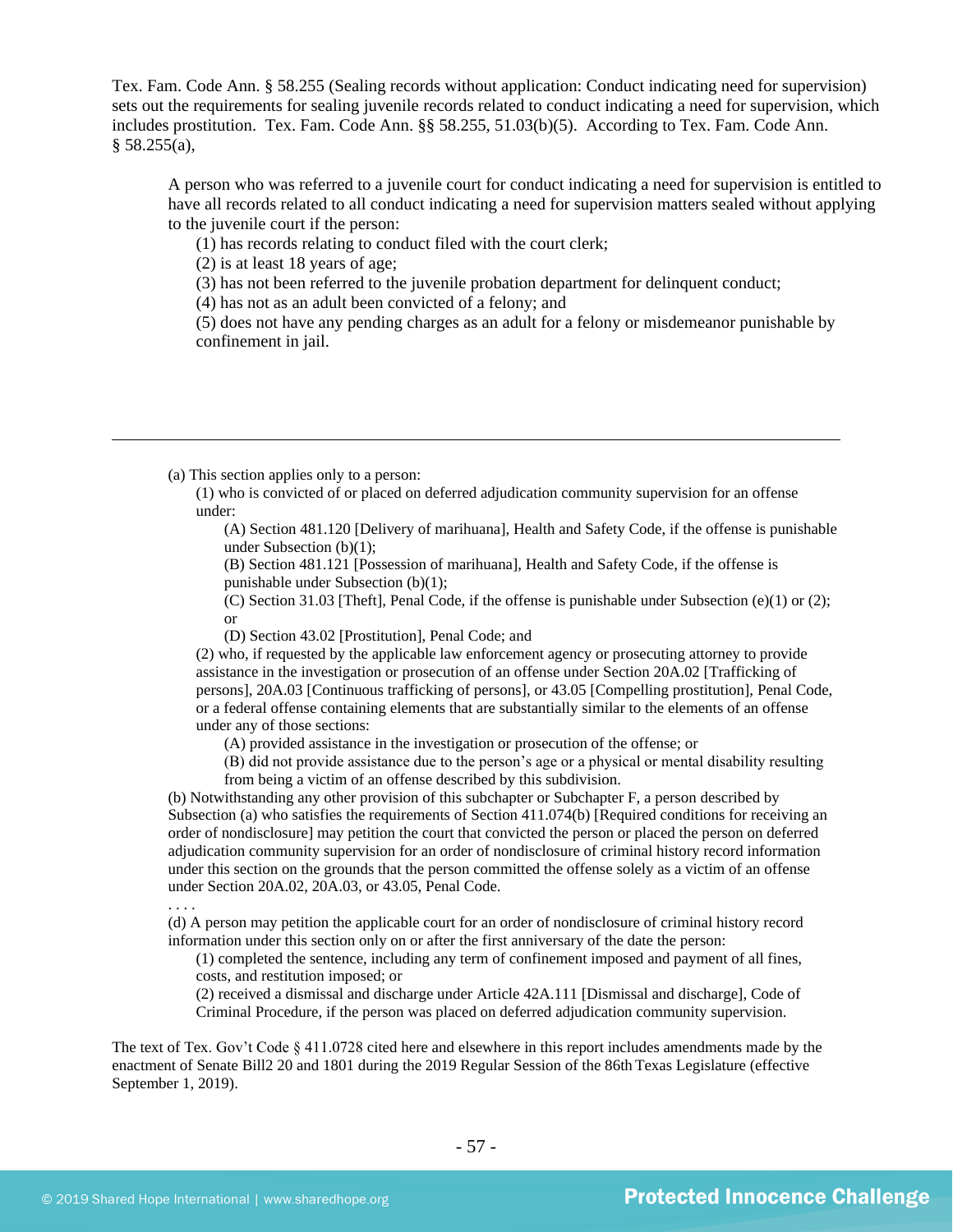Tex. Fam. Code Ann. § 58.253 (Sealing records without application: Delinquent conduct) sets out the requirements for sealing juvenile delinquency records for misdemeanor offenses. According to Tex. Fam. Code Ann. § 58.253(b),

A person who was referred to a juvenile probation department for delinquent conduct is entitled to have all records related to the person's juvenile matters, including records relating to any matters involving conduct indicating a need for supervision, sealed without applying to the juvenile court if the person:

(1) is at least 19 years of age;

(2) . . . if adjudicated for delinquent conduct, was not adjudicated for delinquent conduct violating a penal law of the grade of felony;

(3) does not have any pending delinquent conduct matters;

(4) has not been transferred by a juvenile court to a criminal court for prosecution under Section 54.02;

(5) has not as an adult been convicted of a felony or a misdemeanor punishable by confinement in jail; and

(6) does not have any pending charges as an adult for a felony or a misdemeanor by confinement in jail.

Additional records may be sealed by application under Tex. Fam. Code Ann. § 58.256<sup>163</sup> (Application for sealing records), which states,

(a) Notwithstanding Sections 58.253 and 58.255, a person may file an application for the sealing of records related to the person in the juvenile court served by the juvenile probation department to which the person was referred . . . .

. . . .

(c) Except as provided by Subsection (d), the juvenile court may order the sealing of records related to all matters for which the person was referred to the juvenile probation department if the person:

(1) is at least 17 years of age, or is younger than 17 years of age and at least one year has elapsed after the date of final discharge in each matter for which the person was referred to the juvenile probation department;

(2) does not have any delinquent conduct matters pending with any juvenile probation department or juvenile court;

(3) was not transferred by a juvenile court to a criminal court for prosecution under Section 54.02;

(4) has not as an adult been convicted of a felony; and

(5) does not have any pending charges as an adult for a felony or misdemeanor punishable by confinement in jail.

(d) A court may not order the sealing of the records of a person who:

(1) received a determinate sentence for engaging in:

(A) delinquent conduct that violated a penal law listed under Section 53.045 [Offenses eligible for determinate sentence]; or

(B) habitual felony conduct as described by Section 51.031 [Habitual felony conduct];

(2) is currently required to register as a sex offender under Chapter 62, Code of Criminal Procedure; or

(3) was committed to the Texas Juvenile Justice Department or to a post-adjudication secure correctional facility under Section 54.04011, unless the person has been discharged from the agency to which the person was committed.

. . . .

<sup>&</sup>lt;sup>163</sup> The text of Tex. Fam. Code Ann. § 58.256 cited here and elsewhere in this report includes amendments made by the enactment of House Bill 1760 during the 2019 Regular Session of the 86th Texas Legislature (effective September 1, 2019).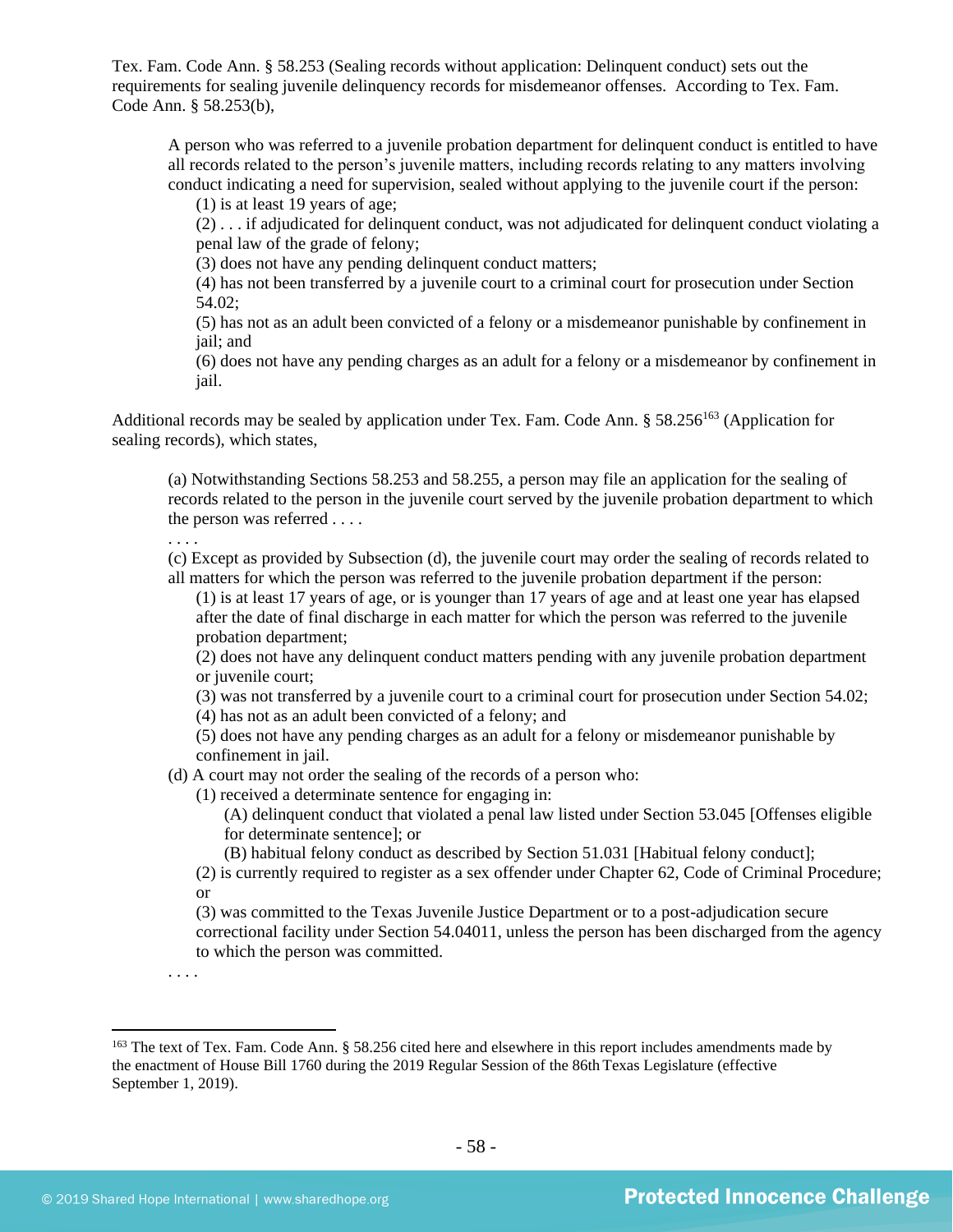Upon entry of a sealing order, Tex. Fam. Code Ann. § 58.258(c) (Order sealing records) provides, "all adjudications relating to the person are vacated and the proceedings are dismissed and treated for all purposes as though the proceedings have never occurred." Accordingly, the sealing order results in automatic vacatur of the underlying delinquency adjudication.

Because Tex. Fam. Code Ann. § 58.253, § 58.255, and § 58.256 mandate a waiting period, however, a child sex trafficking victim may face collateral consequences associated with having a delinquency record during that time. Tex. Fam. Code Ann. § 54.04012(d) (Trafficked Persons Program) removes that waiting period but requires the victim to complete a trafficking persons program. It states, "Following a child's successful completion of the program, the court may order the sealing of the records of the case in the manner provided by Subchapter C-1, Chapter 58 [Sealing and destruction of juvenile records]." Accordingly, records sealed under this provision appear to result in automatic vacatur based on the provisions of Tex. Fam. Code Ann. § 58.258(c). However, record sealing is non-mandatory under Tex. Fam. Code Ann. § 54.04012(d) and would not apply in cases where a survivor is unable or unwilling to complete the program.

Further, Tex. Fam. Code Ann. § 58.264(b) (Permissible destruction of records) permits the discretionary destruction of certain closed juvenile records if the person:

(2) is at least 21 years of age, and:

. . . .

(A) the most serious conduct for which the person was adjudicated was delinquent conduct for which the person was adjudicated was delinquent conduct that violated a penal law of the grade of misdemeanor; or

(B) the most serious conduct for which the person was referred was delinquent conduct and the person was not adjudicated as having engaged in the conduct; or

(3) is at least 31 years of age and the most serious conduct for which the person was adjudicated was delinquent conduct that violated a penal law of the grade of felony.

However, Tex. Fam. Code Ann. § 58.264(f) states, "This section does not authorize the destruction of the records of the juvenile court or clerk of court."

- 5.9.1 Recommendation: Amend Tex. Fam. Code Ann. § 58.253 (Sealing records without application: Delinquent conduct) and § 58.256 (Application for sealing records) to allow child sex trafficking victims to seal juvenile records without a waiting period regardless of whether the child completed a trafficked persons program.
- *5.10 Victim restitution and civil remedies for victims of domestic minor sex trafficking or commercial sexual exploitation of children (CSEC) are authorized by law.*

Victims whose offenders are convicted under Tex. Penal Code Ann. §§ 20A.02(a)(7), (8) (Trafficking of persons) or 43.05(a)(2) (Compelling prostitution) are eligible to receive restitution under Tex. Code Crim. Proc. Ann. art. 42.0372(a) (Mandatory restitution for child victims of trafficking of persons or compelling prostitution), which states,

The court shall order a defendant convicted of an offense under Section 20A.02 [Trafficking of persons] or 43.05(a)(2) [Compelling prostitution], Penal Code, to pay restitution in an amount equal to the cost of necessary rehabilitation, including medical, psychiatric, and psychological care and treatment, for any victim of the offense who is younger than 18 years of age.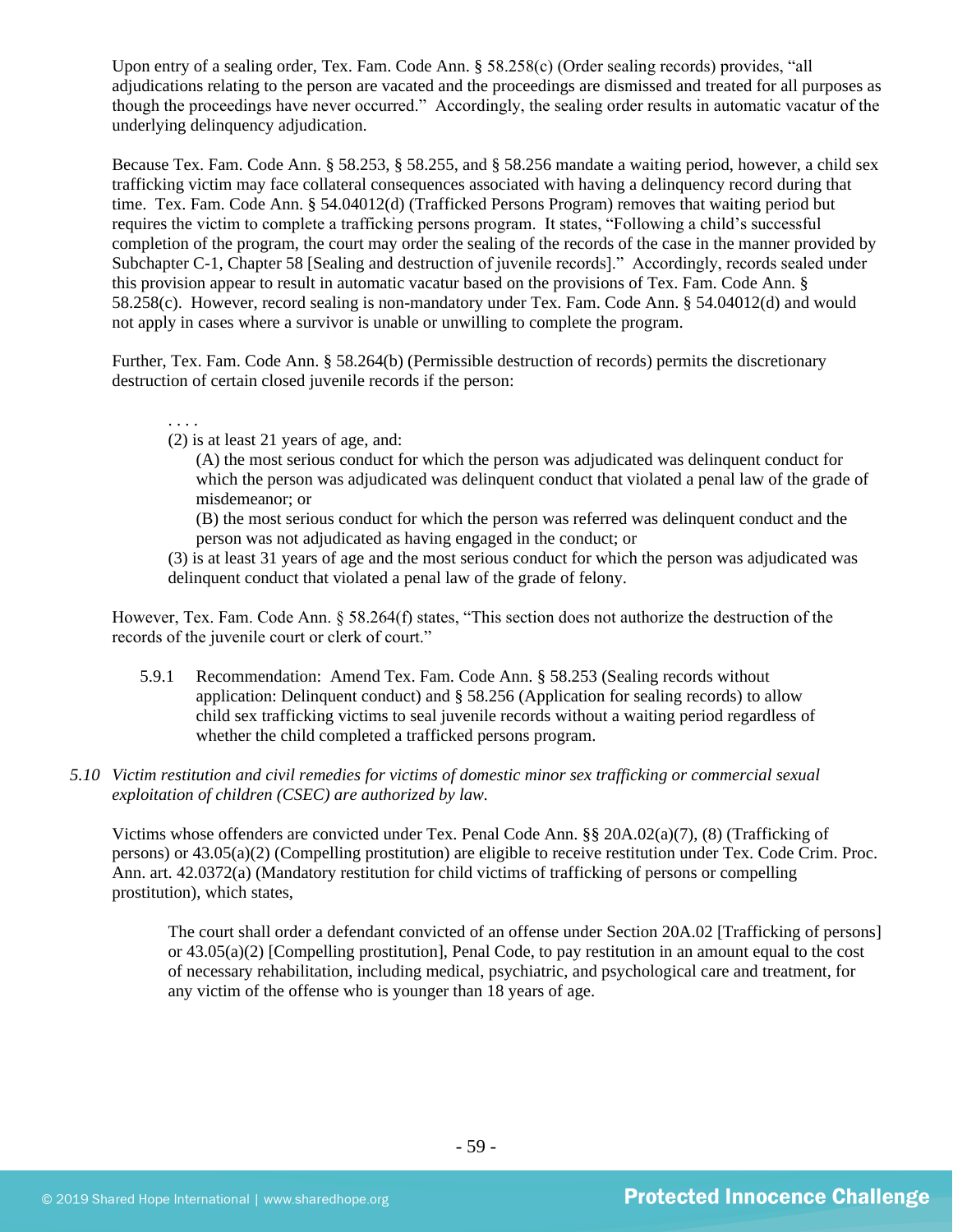Victims whose offenders are convicted of other crimes may receive restitution at the discretion of the court, pursuant to Tex. Code Crim. Proc. Ann. Ann. art.  $42.037^{164}$  (Restitution), which states,

(a) In addition to any fine authorized by law, the court that sentences a defendant convicted of an offense may order the defendant to make restitution to any victim of the offense or to the compensation to victims of crime fund established under Subchapter J [Funds], Chapter 56B [Crime Victims' Compensation], to the extent that fund has paid compensation to or on behalf of the victim . . . .

(b) (1) If the offense results in damage to or loss or destruction of property of a victim of the offense, the court may order the defendant:

(A) to return the property to the owner of the property or someone designated by the owner; or (B) if return of the property is impossible or impractical or is an inadequate remedy, to pay an amount equal to the greater of:

(i) the value of the property on the date of the damage, loss, or destruction; or

(ii) the value of the property on the date of sentencing, less the value of any part of the property that is returned on the date the property is returned.

(2) If the offense results in personal injury to a victim, the court may order the defendant to make restitution to:

(A) the victim for any expenses incurred by the victim as a result of the offense; or

(B) the compensation to victims of crime fund to the extent that fund has paid compensation to or on behalf of the victim.

. . . .

(c) The court, in determining whether to order restitution and the amount of restitution, shall consider: (1) the amount of the loss sustained by any victim and the amount paid to or on behalf of the victim by the compensation to victims of crime fund as a result of the offense; and (2) other factors the court deems appropriate.

. . . .

(e) The court shall impose an order of restitution that is as fair as possible to the victim or to the compensation to victims of crime fund, as applicable. The imposition of the order may not unduly complicate or prolong the sentencing process.

(f) (1) The court may not order restitution for a loss for which the victim has received or will receive compensation only from a source other than the compensation to victims of crime fund. The court may, in the interest of justice, order restitution to any person who has compensated the victim for the loss to the extent the person paid compensation. An order of restitution shall require that all restitution to a victim or to the compensation to victims of crime fund be made before any restitution to any other person is made under the order.

(2) Any amount recovered by a victim from a person ordered to pay restitution in a federal or state civil proceeding is reduced by any amount previously paid to the victim by the person under an order of restitution.

. . . . (m) An order of restitution may be enforced by the state or a victim named in the order to receive the restitution in the same manner as a judgment in a civil action.

. . . .

(r) The court may order a defendant convicted of an offense under Section 43.26 [Possession or promotion of child pornography], Penal Code, to make restitution to an individual who as a child younger than 18 years of age was depicted in the visual material, in an amount equal to the expenses incurred by the individual as a result of the offense, including:

(1) medical services relating to physical, psychiatric, or psychological care;

(2) physical and occupational therapy or rehabilitation;

(3) necessary transportation, temporary housing, and child care expenses;

(4) lost income; and

<sup>164</sup> *See supra* not[e 66.](#page-20-0)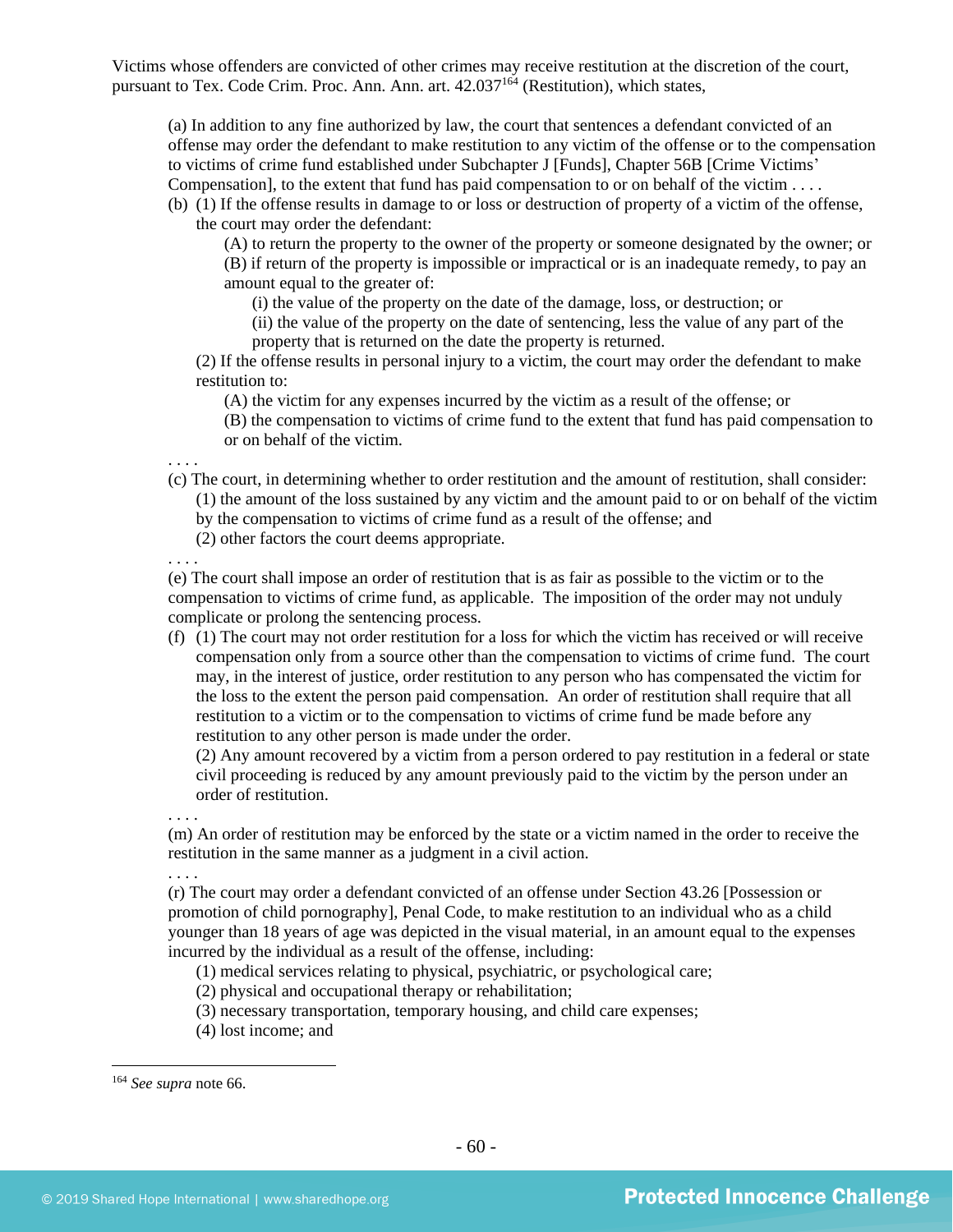(5) attorney's fees.

Victims of Tex. Penal Code Ann. § 20A.02(a)(7), (8) (Trafficking of persons) are provided with a civil cause of action under Tex. Civ. Prac. & Rem. Code Ann. § 98.002 (Liability), which states,

(a) A defendant who engages in the trafficking of persons or who intentionally or knowingly benefits from participating in a venture that traffics another person is liable to the person trafficked, as provided by this chapter, for damages arising from the trafficking of that person by the defendant or venture. (b) It is not a defense to liability under this chapter that a defendant has been acquitted or has not been prosecuted or convicted under Chapter 20A [Trafficking of persons], Penal Code, or has been convicted of a different offense or of a different type or class of offense, for the conduct that is alleged to give rise to liability under this chapter.

Tex. Civ. Prac. & Rem. Code Ann. § 98.003 (Damages) further states that trafficking victims may receive "actual damages, including damages for mental anguish even if an injury other than mental anguish is not shown," reasonable attorney's fees, court costs, and exemplary damages. These damages can be awarded in addition to any other remedy available by law. Tex. Civ. Prac. & Rem. Code Ann. § 98.004. Additionally, pursuant to Tex. Civ. Prac. & Rem. Code Ann. § 98.005 (Joint and several liability),

A person who engages in the trafficking of persons or who intentionally or knowingly benefits from participating in a venture that traffics another person and is found liable under this chapter or other law for any amount of damages arising from the trafficking is jointly liable with any other defendant for the entire amount of damages arising from the trafficking.

Victims of trafficking may also have a civil right of action under Tex. Civ. Prac. & Rem. Code Ann. § 98A.002<sup>165</sup> (Liability), which states,

(a) A defendant is liable to a victim of compelled prostitution, as provided by this chapter, for damages arising from the compelled prostitution if the defendant:

(1) engages in compelling prostitution with respect to the victim;

(2) knowingly or intentionally engages in promotion of prostitution, online promotion of prostitution, aggravated promotion of prostitution, or aggravated online promotion of prostitution that results in compelling prostitution with respect to the victim; or

(3) purchases an advertisement that the defendant knows or reasonably should know constitutes promotion of prostitution or aggravated promotion of prostitution, and the publication of the advertisement results in compelling prostitution with respect to the victim.

- (b) It is not a defense to liability under this chapter that:
	- (1) the defendant:

(A) is related to the victim by affinity or consanguinity, has been in a consensual sexual relationship with the victim, or has resided with the victim in a household; or

(B) has paid or otherwise compensated the victim for prostitution; or

(2) the victim:

(A) voluntarily engaged in prostitution before or after the compelled prostitution occurred; or (B) did not attempt to escape, flee, or otherwise terminate contact with the defendant at the time the compelled prostitution allegedly occurred.

Tex. Civ. Prac. & Rem. Code Ann. § 98A.003 (Damages) states:

<sup>165</sup> The text of Tex. Civ. Prac. & Rem. Code Ann. § 98A.002 cited here and elsewhere in this report includes amendments made by the enactment of Senate Bill 20 during the 2019 Regular Session of the 86th Texas Legislature (effective September 1, 2019).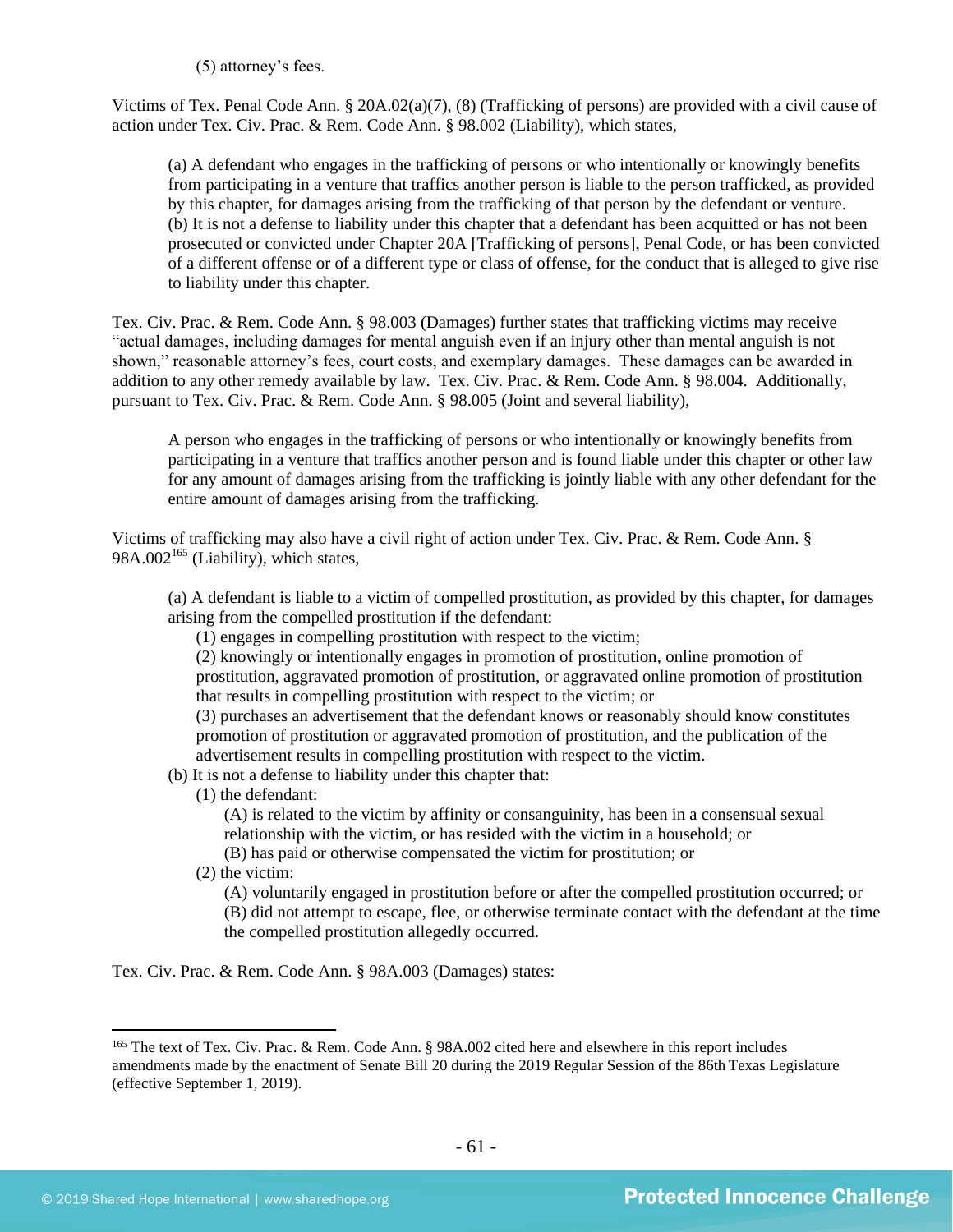(a) claimant who prevails in a suit under this chapter shall be awarded:

(1) actual damages, including damages for mental anguish even if an injury other than mental anguish is not shown;

(2) court costs; and

(3) reasonable attorney's fees.

(b) In addition to an award under Subsection (a), a claimant who prevails in a suit under this chapter may recover exemplary damages.

Finally, Tex. Civ. Prac. & Rem. Code Ann. § 98A.004 (Cause of Action Cumulative) provides:

The cause of action created by this chapter is cumulative of any other remedy provided by common law or statute, except that a person may not recover damages in a suit under this chapter in which the cause of action is based on a transaction or occurrence that is the basis for a suit under Chapter 98.

*5.11 Statutes of limitations for civil and criminal actions for child sex trafficking or commercial sexual exploitation of children (CSEC) offenses are eliminated or lengthened to allow prosecutors and victims a realistic opportunity to pursue criminal action and legal remedies.*

Tex. Code Crim. Proc. Ann. art. 12.01(1)(B), (D), (G), (H), (I) (Felonies) eliminates statutes of limitations for prosecutions under Tex. Penal Code Ann. §§ 20A.02(a)(7), (8) (Trafficking of persons), 20A.03 (Continuous trafficking of persons), 22.021(a)(1)(B) (Aggravated sexual assault), 21.02 (Continuous sexual abuse of young child or children), and 43.05(a)(2) (Compelling prostitution).

Tex. Code Crim. Proc. art. 12.01(2)(G), (H)imposes a 10 year statute of limitations for prosecutions of Tex. Penal Code Ann. § 20A.02(a)(1)–(4) (Trafficking of persons). Pursuant to Tex. Code Crim. Proc. Ann. art.  $12.01(6)(A)$ ,  $(B)$ ,  $(C)$ ,  $(D)$ , however, if the victim was under the age of 18 at the time of the offense, prosecutions under Tex. Penal Code Ann. §§ 20A.02(a)(5), (6) (Trafficking in persons) or 22.04 (Injury to a child) may be brought within "ten years from the 18th birthday of the victim of the offense."

Tex. Code Crim. Proc. Ann. art. 12.01(5)(A) imposes a 20-year statute of limitation for a prosecution of Tex. Penal Code Ann. § 43.25 (Sexual performance by a child), which is tolled until the victim's 18th birthday if the victim was younger than 17 years of age at the time of the offense. No statutes of limitations are expressly specified for prosecutions of Tex. Penal Code Ann. §§ 43.02 (Prostitution), 15.031(b) (Criminal solicitation of a minor), or 43.251(b) (Employment harmful to children), meaning that the 3 year statute of limitations provided under Tex. Code Crim. Proc. Ann. art. 12.01(8)<sup>166</sup> applies.

In civil suits concerning personal actions, Tex. Civ. Prac. & Rem. Code Ann. § 16.001(a)(1) (Effect of disability) tolls otherwise applicable statutes of limitations from running until a victim turns 18 years old. Generally, under Tex. Civ. Prac. & Rem. Code Ann. § 16.003 (Two-year limitations period), a victim must sue for personal injury or "action for injury resulting in death" within two years from the day the cause of action arises. However, Tex. Civ. Prac. & Rem. Code Ann. §  $16.0045(a)^{167}$  (Limitations period for claims arising from certain offenses) imposes a 30 year statute of limitations "if the injury arises as a result of conduct that violates" Tex. Penal Code Ann. §§ 22.011 (Sexual assault), 22.021 (Aggravated sexual assault of a child), 21.02 (Continuous sexual abuse of young child or children), 20A.02(a)(7)(A),  $(B)$ ,  $(C)$ ,  $(D)$ , or  $(H)$  or 20A.02(a)(8), involving an activity described by Section 20A.02(a)(7)(A),  $(B)$ , (C), (D), or (H) or sexual conduct with a child trafficked in the manner described by Section 20A.02(a)(7)

<sup>&</sup>lt;sup>166</sup> The text of Tex. Code Crim. Proc. Ann. art. 12.01 cited here and elsewhere in this report includes amendments made by the enactment of Senate Bill 1259 during the 2019 Regular Session of the 86th Texas Legislature (effective September 1, 2019).

 $167$  The text of Tex. Civ. Prac. & Rem. Code Ann. § 16.0045 cited here and elsewhere in this report includes amendments made by the enactment of House Bill 3809 during the 2019 Regular Session of the 86th Texas Legislature (effective September 1, 2019).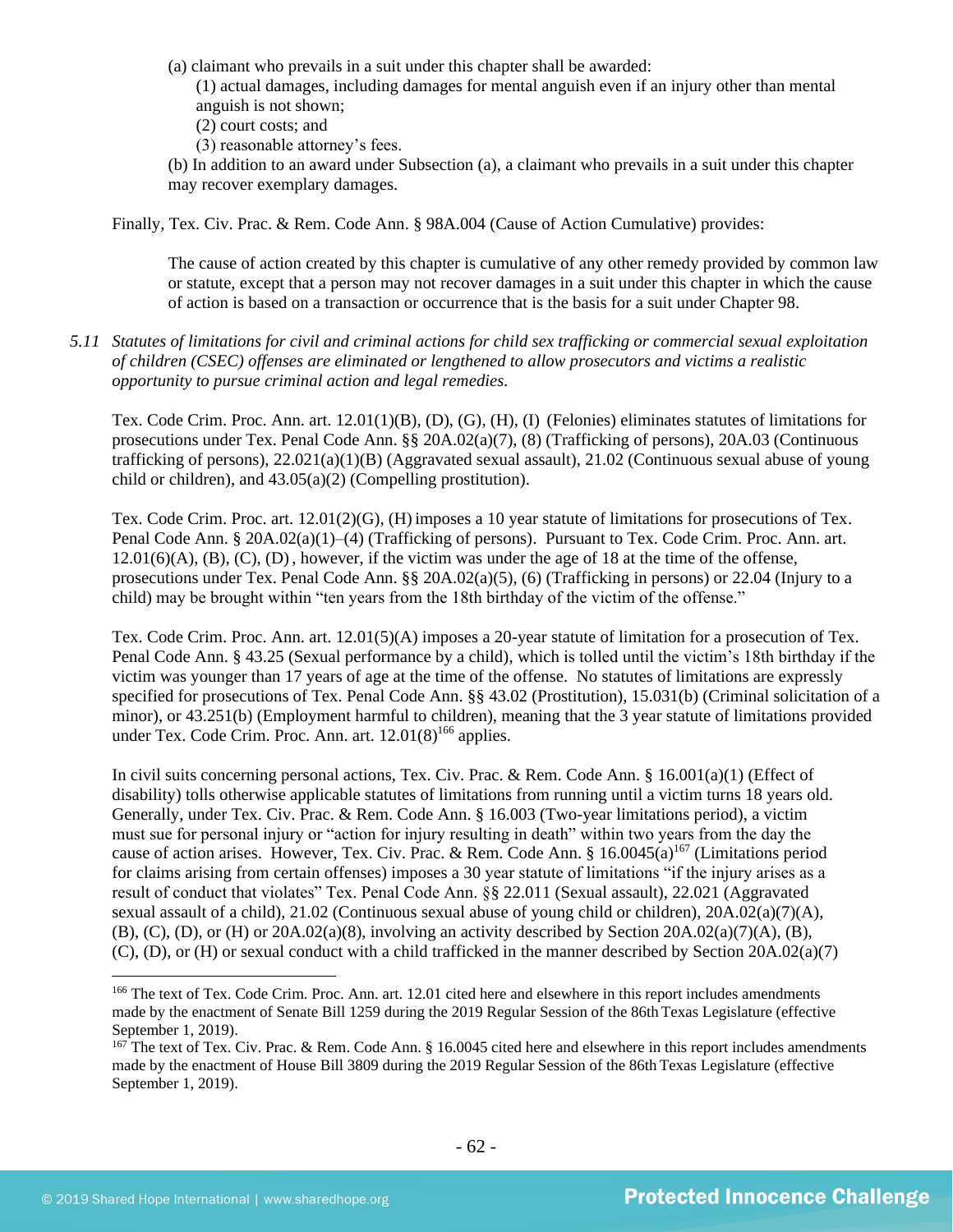(Certain sexual trafficking of a child), 43.05(a)(2) (Compelling prostitution by a child), or 21.11 (Indecency with a child).

Additionally, Tex. Civ. Prac. & Rem. Code Ann. § 16.0045(b) allows civil suits to be brought up to five years for conduct violating Tex. Penal Code Ann. §§ 22.011 (Sexual assault), 22.021 (Aggravated sexual assault), 20A.02 (Trafficking of persons) "other than conduct described by Subsection (a)(4)"; or 43.05(a)(1), (Compelling prostitution).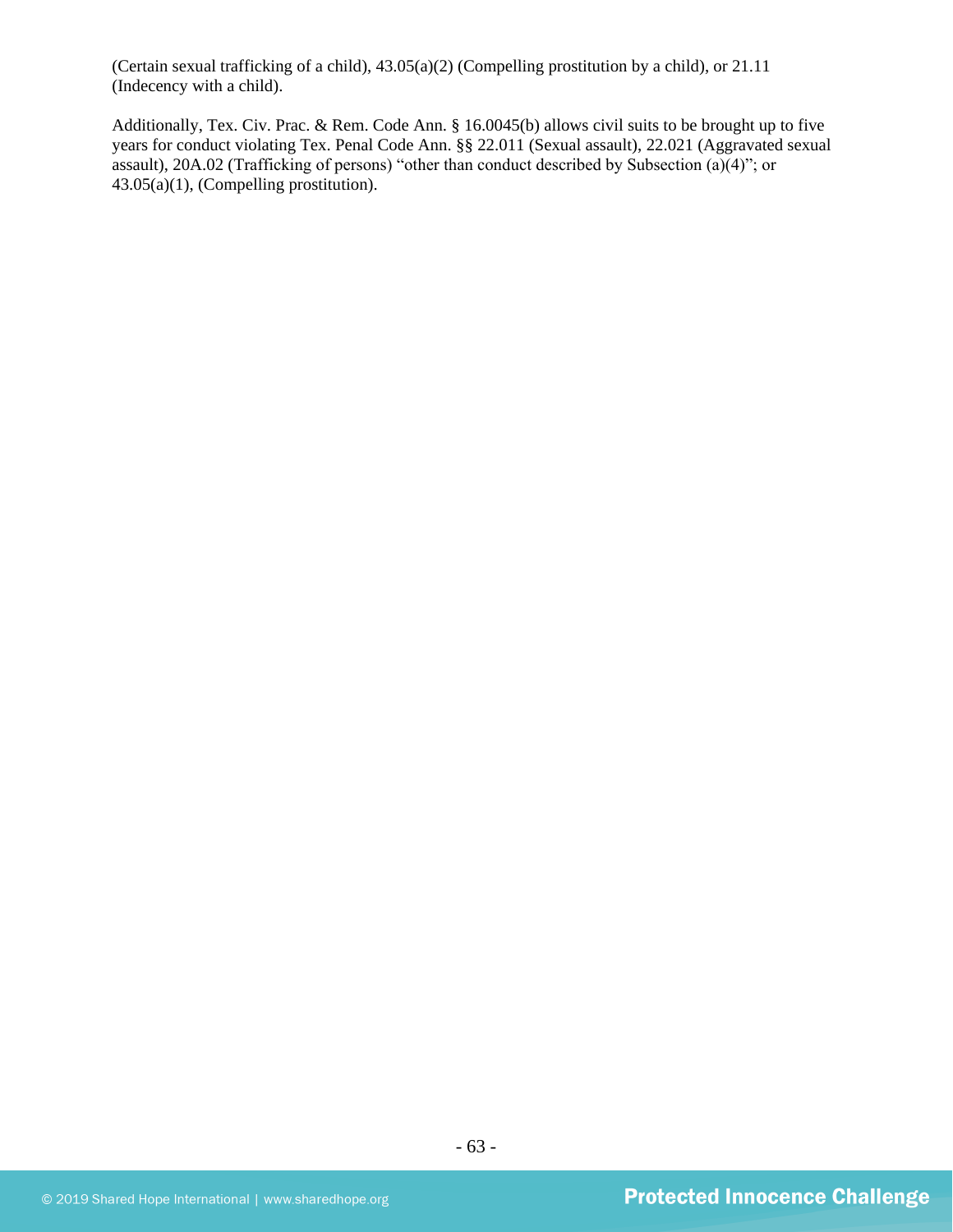#### **FRAMEWORK ISSUE 6: CRIMINAL JUSTICE TOOLS FOR INVESTIGATION AND PROSECUTIONS**

## *Legal Components:*

- *6.1 Training on human trafficking and domestic minor sex trafficking for law enforcement is statutorily mandated or authorized.*
- *6.2 Single party consent to audiotaping is permitted in law enforcement investigations.*
- *6.3 Wiretapping is an available tool to investigate domestic minor sex trafficking and commercial sexual exploitation of children (CSEC).*
- *6.4 Using a law enforcement decoy to investigate buying or selling commercial sex is not a defense to soliciting, purchasing, or selling sex with a minor.*

*\_\_\_\_\_\_\_\_\_\_\_\_\_\_\_\_\_\_\_\_\_\_\_\_\_\_\_\_\_\_\_\_\_\_\_\_\_\_\_\_\_\_\_\_\_\_\_\_\_\_\_\_\_\_\_\_\_\_\_\_\_\_\_\_\_\_\_\_\_\_\_\_\_\_\_\_\_\_\_\_\_\_\_\_\_\_\_\_\_\_\_\_*

- *6.5 Using the Internet or electronic communications to investigate buyers and traffickers is a permissible investigative technique.*
- *6.6 State law requires reporting of missing children and located missing children.*

# *Legal Analysis:*

*6.1 Training on human trafficking and domestic minor sex trafficking for law enforcement is statutorily mandated or authorized.*

Texas law mandates training on human trafficking for law enforcement. Specifically, Tex. Occ. Code Ann.  $§$  1701.258(a)<sup>168</sup> (Education and training programs on trafficking of persons) requires law enforcement officers to "complete a one-time basic education and training program on the trafficking of persons." The program must be at least four hours long and "include a review of the substance of Sections 20A.02 [Trafficking of persons] and 43.05 [Compelling prostitution]." Tex. Occ. Code Ann. § 1701.258(a). Tex. Occ. Code Ann. §  $1701.253(p)^{169}$  (School curriculum) echoes this requirement, stating,

As part of the minimum curriculum requirements, the commission shall require an officer to complete the basic education and training program on the trafficking of persons developed under Section 1701.258(a). An officer shall complete the program not later than the second anniversary of the date the officer is licensed under this chapter unless the officer completes the program as part of the officer's basic training course.

Additionally, Tex. Occ. Code Ann. § 1701.258(b) states, "The [Commission on Law Enforcement Officer Standards and Education] shall make available to each officer a voluntary advanced education, instruction, and training program on the trafficking of persons and compelling prostitution prohibited under Sections 20A.02 and 43.05, Penal Code."

Tex. Occ. Code Ann. § 1701.402(a) (Proficiency certificates) authorizes the Commission on Law Enforcement Officer Standards and Education to issue proficiency certificates to law enforcement officers who meet training, education, and experience requirements. Tex. Occ. Code Ann. § 1701.402(j) states, "As a requirement for an intermediate or advanced proficiency certificate issued by the commission on or after January 1, 2011, an officer must complete the basic education and training program on the trafficking of persons described by Section 1701.258(a)."

<sup>&</sup>lt;sup>168</sup> The text of Tex. Occ. Code Ann. § 1701.258 cited here and elsewhere in this report includes amendments made by the enactment of House Bill 292 during the 2019 Regular Session of the 86th Texas Legislature (effective September 1, 2019).

<sup>169</sup> The text of Tex. Occ. Code Ann. § 1701.253 cited here and elsewhere in this report includes amendments made by the enactment of House Bill 292 during the 2019 Regular Session of the 86th Texas Legislature (effective September 1, 2019).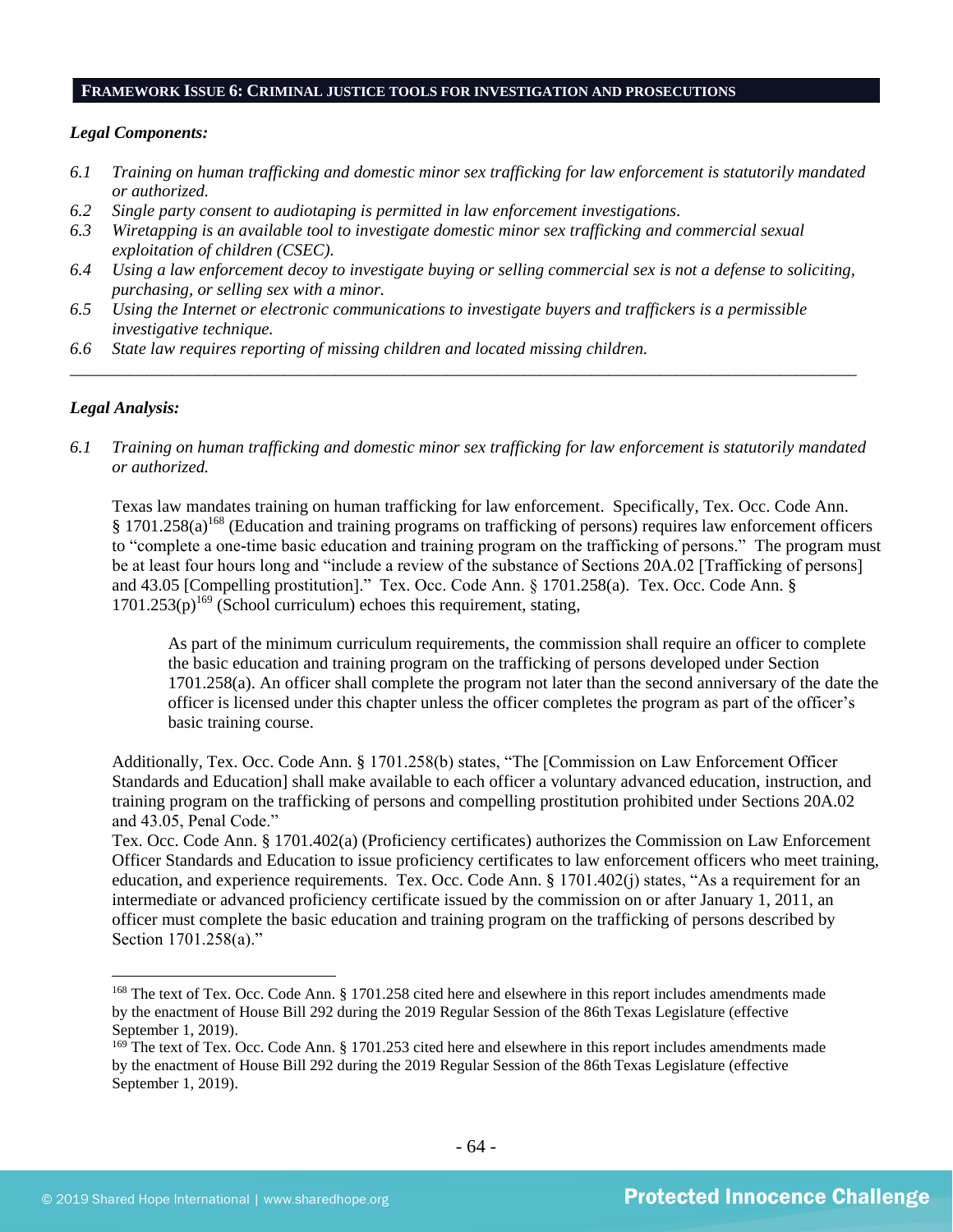Texas also has a mandatory education and training program for officers regarding missing and exploited children. Tex. Occ. Code Ann. § 1701.402(k) (Proficiency certificates) provides,

As a requirement for an intermediate or advanced proficiency certificate issued by the commission on or after January 1, 2015, an officer must complete an education and training program on missing and exploited children. The commission by rule shall establish the program. The program must:

(1) consist of at least four hours of training;

(2) include instruction on reporting an attempted child abduction to the missing children and missing persons information clearinghouse under Chapter 63, Code of Criminal Procedure; (3) include instruction on responding to and investigating situations in which the Internet is used to commit crimes against children; and

(4) include a review of the substance of Chapters 20 and 43, Penal Code.

Tex. Hum. Res. Code § 242.009(b) requires juvenile correctional officers to receive training on human trafficking, sexual abuse, adolescent development, and trauma-informed care, among other things.

Tex. Gov't Code §§ [22.110\(](http://www.statutes.legis.state.tx.us/GetStatute.aspx?Code=GV&Value=22.110&Date=5/26/2015)a), (b), (d) and [22.011](http://www.statutes.legis.state.tx.us/GetStatute.aspx?Code=PE&Value=22.011&Date=5/26/2015) mandate judicial trainings regarding trafficking of persons.

*6.2 Single party consent to audiotaping is permitted in law enforcement investigations.*

Texas permits single-party consent to audiotaping. Although Tex. Penal Code Ann. § 16.02(b)(1) (Unlawful interception, use, or disclosure of wire, oral, or electronic communications) states that a person who "intentionally intercepts, endeavors to intercept, or procures another person to intercept or endeavor to intercept a wire, oral, or electronic communication" is guilty of an offense, a list of affirmative defenses permit singleparty consent to audiotaping by both law enforcement and citizens. Tex. Penal Code Ann. § 16.02(c)(3), (4) states,

It is an affirmative defense to prosecution under Subsection (b) that:

- . . . .
- (3) a person acting under color of law intercepts:

(A) a wire, oral, or electronic communication, if the person is a party to the communication or if one of the parties to the communication has given prior consent to the interception; . . . .

(4) a person not acting under color of law intercepts a wire, oral, or electronic communication, if: (A) the person is a party to the communication; or

(B) one of the parties to the communication has given prior consent to the interception, unless the communication is intercepted for the purpose of committing an unlawful act.

# *6.3 Wiretapping is an available tool to investigate domestic minor sex trafficking and commercial sexual exploitation of children (CSEC).*

Wiretapping is an available tool for investigating trafficking and select CSEC offenses. Tex. Penal Code Ann. § 16.02(c) (Unlawful interception, use, or disclosure of wire, oral, or electronic communications) states,

It is an affirmative defense to prosecution under Subsection (b) that:

. . . . (3) a person acting under color of law intercepts:

(B) a wire, oral, or electronic communication, if the person is acting under the authority of Chapter 18A [Detection, interception, and use of wire, oral, and electronic communications], Code of Criminal Procedure; or

. . . .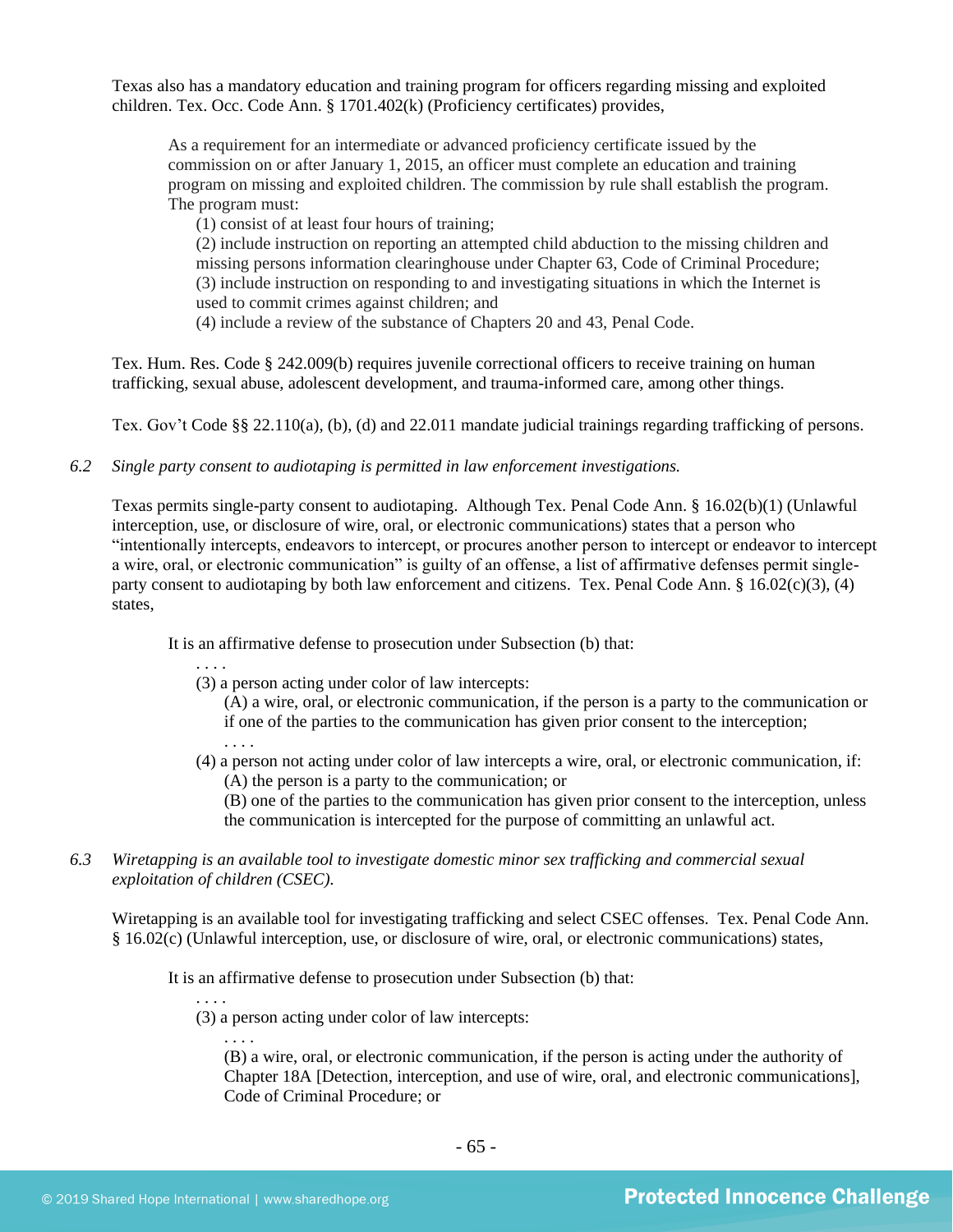. . . . . . . .

. . . .

. . . .

### (5) a person acting under color of law intercepts a wire, oral, or electronic communication if:

(A) oral or written consent for the interception is given by a magistrate before the interception;

- (B) an immediate life-threatening situation exists;
- (C) the person is a member of a law enforcement unit specially trained to:
	- (i) respond to and deal with life-threatening situations; or
	- (ii) install interception devices; and
- (D) the interception ceases immediately on termination of the life-threatening situation.

Tex. Code Crim. Proc. Ann. art. 18A, subchapter B (18A.051–18A.055) (Application for interception order) sets out the procedure for issuing an interception order.<sup>170</sup> Tex. Code Crim. Proc. Ann. art. 18A.101(2)<sup>171</sup> (Offenses for which interception order may be issued) allows a prosecutor to apply for an interception order during an investigation of Tex. Penal Code Ann. §§ 20A.02 (Trafficking of persons), 20A.03 (Continuous trafficking of persons), 43.04 (Aggravated promotion of prostitution), 43.041 (Aggravated online promotion of prostitution), 43.05 (Compelling prostitution), or 43.26 (Possession or promotion of child pornography). Tex. Code Crim. Proc. Ann. art. 18A.101 states,

A judge of competent jurisdiction may issue an interception order only if the prosecutor applying for the order shows probable cause to believe that the interception will provide evidence of the commission of:

(2) an offense under any of the following provisions of the Penal Code:

(E) Chapter 20A [Trafficking of persons];

. . . . (H) Section 43.04 [Aggravated promotion of prostitution];

(I) Section 43.041 [Aggravated online promotion of prostitution];

(J) Section 43.05 [Compelling prostitution]; or

- (K) Section 43.26 [Possession or promotion of child pornography]; or
- (3) an attempt, conspiracy, or solicitation to commit an offense listed in Subdivision (1) or (2).

Additionally, Tex. Code Crim. Proc. Ann. art. 18A.203(a) (Consent for emergency interception) authorizes the issuance of oral or written interception orders if it will "provide evidence of the commission of a felony, or of a threat, attempt, or conspiracy to commit a felony, in an immediate life-threatening situation." This emergency consent expires "48 hours after the grant of consent" or upon "the conclusion of the emergency justifying the interception." Tex. Code Crim. Proc. Ann. art. 18A.203(b).

Tex. Code Crim. Proc. Ann. art. 18A.357(a) (Communications received in evidence) further states that an intercepted communication and any resulting evidence "may be received in evidence in any trial, hearing, or other proceeding in or before any court, grand jury, department, officer, agency, regulatory body, legislative committee, or other authority of the United States, this state, or a political subdivision of this state," with a few exceptions, including if "the communication was intercepted in violation of this chapter, Section 16.02, Penal Code, [Unlawful interception, use, or disclosure of wire, oral, or electronic communications], or federal law." Furthermore, "The contents of an intercepted communication and evidence derived from the communication may be received in a civil trial, hearing, or other proceeding only if the civil trial, hearing, or other proceeding

<sup>&</sup>lt;sup>170</sup> Tex. Code Crim. Proc. art. 18A.001(15) (Definitions) defines "interception order" as "an order authorizing the interception of a wire, oral, or electronic communication."

<sup>&</sup>lt;sup>171</sup> The text of Tex. Code. Crim. Proc. Ann. art. 18A.101 cited here and elsewhere in this report includes amendments made by the enactment of Senate Bill 20 during the 2019 Regular Session of the 86th Texas Legislature (effective September 1, 2019).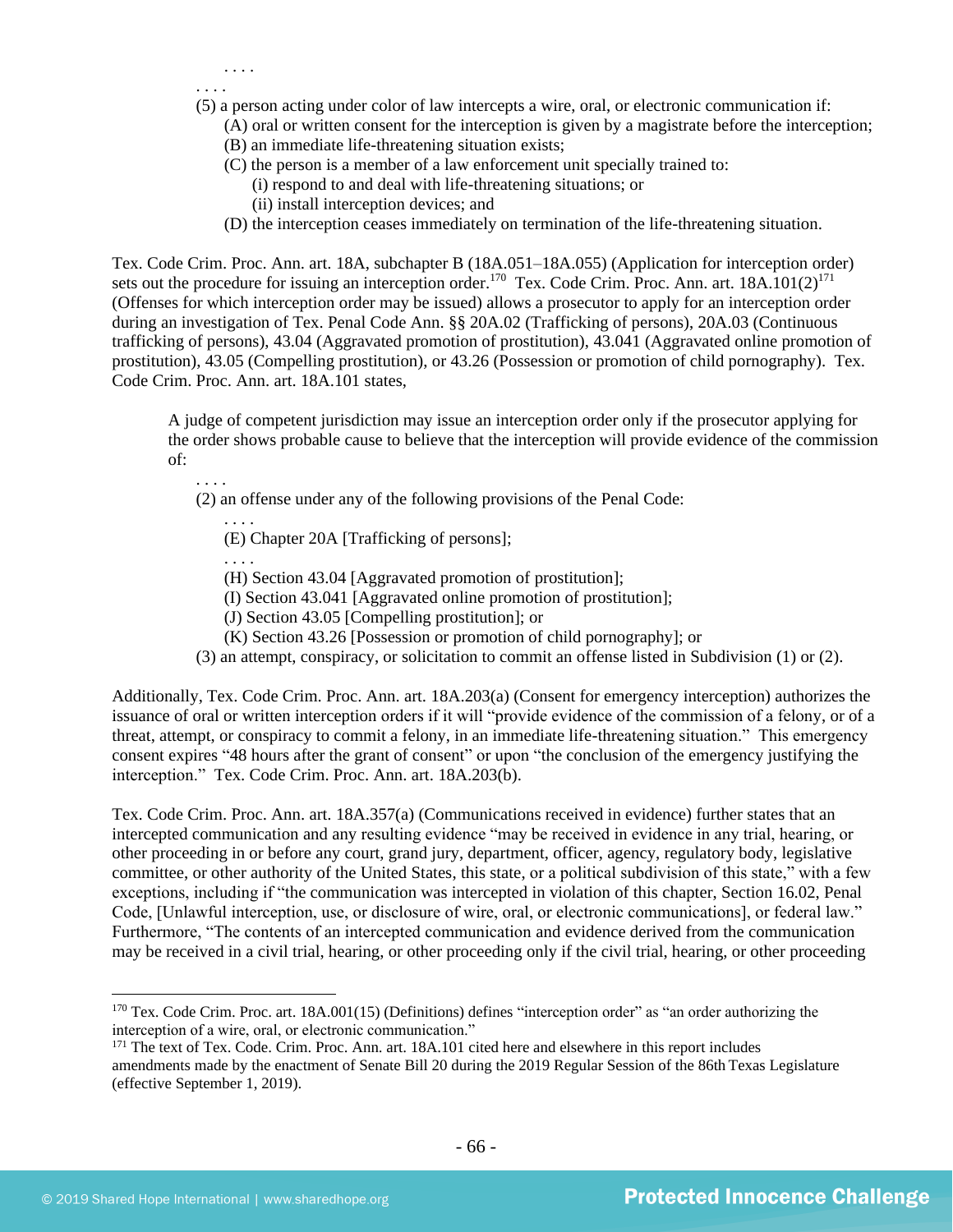arises out of a violation of a penal law." Tex. Code Crim. Proc. art. 18A.357(b). Tex. Code Crim. Proc. Ann. art. 18A.351 (Disclosure or use of intercepted communications) also provides,

An investigative or law enforcement officer who, by any means authorized by this chapter, obtains knowledge of the contents of a wire, oral, or electronic communication or evidence derived from the communication may:

(1) use the contents or evidence to the extent the use is appropriate to the proper performance of the officer's official duties; or

(2) disclose the contents or evidence to another investigative or law enforcement officer, including a law enforcement officer or agent of the United States or of another state, to the extent that the disclosure is appropriate to the proper performance of the official duties of the officer making or receiving the disclosure.

Finally, Tex. Code Crim. Proc. art. 18A.352 (Disclosure under oath) states,

A person who receives, by any means authorized by this chapter, information concerning a wire, oral, or electronic communication or evidence derived from a communication intercepted in accordance with this chapter may disclose the contents of that communication or evidence while giving testimony under oath in any proceeding held under the authority of the United States, this state, or a political subdivision of this state.

*6.4 Using a law enforcement decoy to investigate buying or selling commercial sex is not a defense to soliciting, purchasing, or selling sex with a minor.*

Pursuant Tex. Penal Code Ann. § 15.031(b) (Criminal solicitation of a minor), a defendant may not assert a defense to prosecution based on the use of a law enforcement decoy posing as a minor so long as the defendant "believed" the decoy to be a minor. Tex. Penal Code Ann. § 15.031(b) states,

A person commits an offense if, with intent that an offense under Section 20A.02(a)(7) or (8) [Trafficking of persons], 21.02 [Continuous sexual abuse of young child or children], 21.11 [Indecency with a child], 22.011 [Sexual assault], 22.021 [Aggravated sexual assault], 43.02 [Prostitution], 43.05(a)(2) [Compelling prostitution], or 43.25 [Sexual performance by a child] be committed, the person by any means requests, commands, or attempts to induce a minor [under 17] or another whom the person believes to be a minor to engage in specific conduct that, under the circumstances surrounding the actor's conduct as the actor believes them to be, would constitute an offense under one of those sections or would make the minor or other believed by the person to be a minor a party to the commission of an offense under one of those sections.

Tex. Penal Code Ann. § 15.031(b) states that the offense occurs even when a "person by any means requests, commands, or attempts to induce a minor or another whom the person believes to be a minor to engage in specific conduct that, under the circumstances surrounding the actor's conduct as the actor believes them to be, would constitute an offense" under one of the specified statutes.

Also, liability for Tex. Penal Code Ann.  $\S 43.02(c-1)(2)^{172}$  (Prostitution) does not rest solely on the actual age of the victim; instead, Tex. Penal Code Ann. § 43.02(c-1)(2) renders an offender culpable for a heightened penalty if the "person with whom the actor agrees to engage in sexual conduct" is represented to the actor or believed by the actor to be under 18 years of age.

<sup>172</sup> *See supra* not[e 17.](#page-4-0)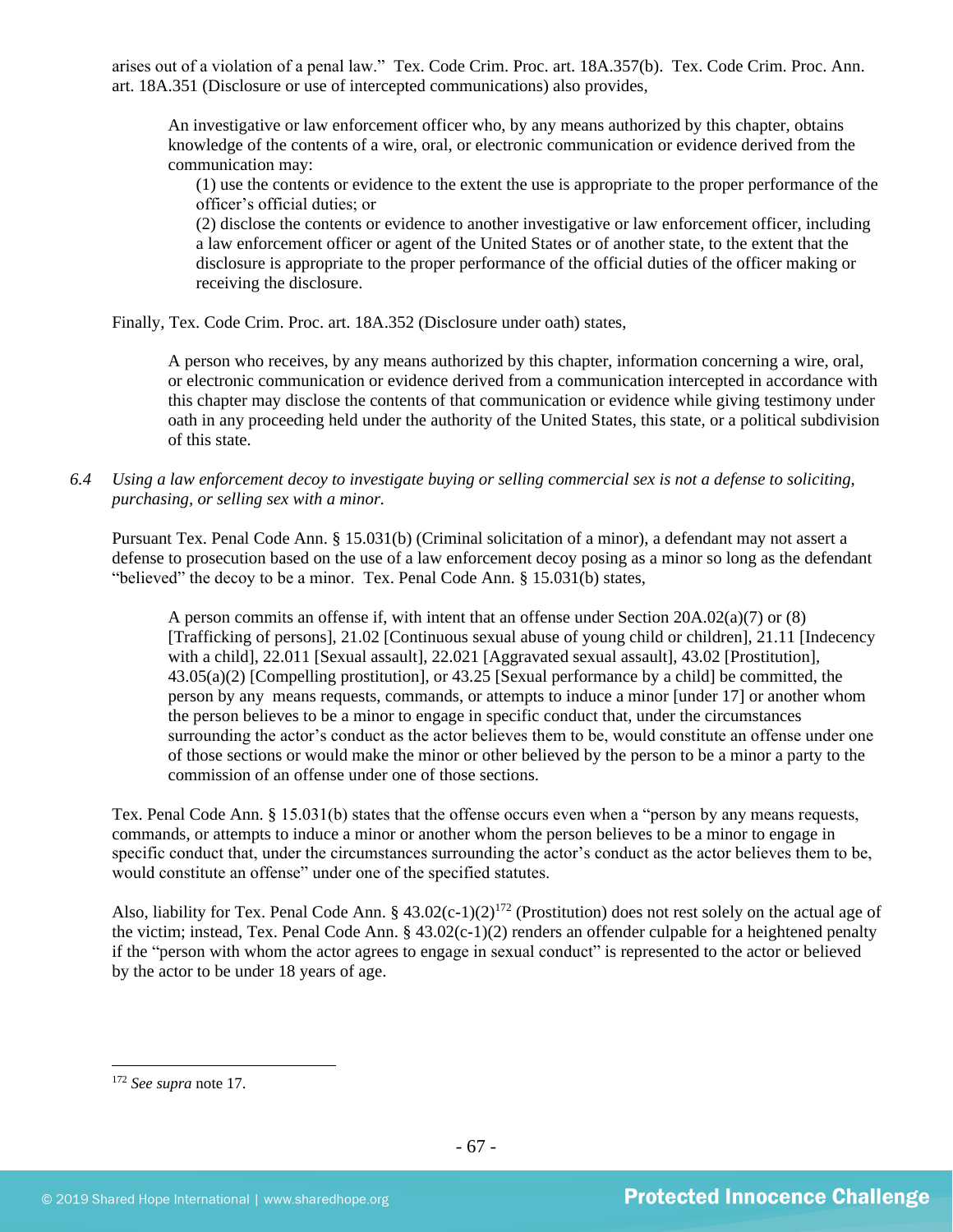*6.5 Using the Internet or electronic communications to investigate buyers and traffickers is a permissible investigative technique.*

Pursuant to Tex. Penal Code Ann. § 33.021(a)(1) (Online solicitation of a minor), "'Minor' means: (A) an individual who is younger than 17 years of age; or (B) an individual whom the actor believes to be younger than 17 years of age." Therefore, it is illegal for a person to "solicit[] a minor to meet another person, including the actor, with the intent that the minor will engage in sexual contact, sexual intercourse, or deviate sexual intercourse." This appears to allow law enforcement officers the ability to use the Internet for investigations posing as a minor.

### *6.6 State law requires reporting of missing children and located missing children.*

State law mandates certain reporting requirements related to sex trafficked children. Tex. Gov't Code Ann. § 71.0353 (Trafficking of persons information) states that "a district or county court at law shall report the number of cases filed" for violations of Tex. Penal Code Ann. § 20A.02 (Trafficking of persons), § 43.02 (Prostitution), and § 43.05 (Compelling prostitution) and submit the report to the Office of Court Administration of the Texas Judicial System. Furthermore, Tex. Gov't Code Ann. § 411.042(b)(2)<sup>173</sup> (Bureau of identification and records) states,

The bureau of identification and records shall:

. . . .

(2) collect information concerning the number and nature of offenses reported or known to have been committed in the state and the legal steps taken in connection with the offenses, and other information useful in the study of crime and the administration of justice, including information that enables the bureau to create a statistical breakdown of:

(A) offenses in which family violence was involved;

(B) offenses under Sections 22.011 [Sexual assault] and 22.021 [Aggravated sexual assault], Penal Code; and

(C) offenses under Section 20A.02 [Trafficking of persons], 43.02(a) [Prostitution], 43.02(b), 43.03 [Promotion of prostitution], 43.031 [Online promotion of prostitution], 43.04 [Aggravated promotion of prostitution], 43.041 [Aggravated online promotion of prostitution], and 43.05 [Compelling prostitution], Penal Code.

Other reporting requirements apply more generally to situations involving runaway or missing children. Tex. Penal Code Ann. § 25.06(e) (Harboring runaway child) requires a law enforcement agency to immediately enter a record of a child escaped from juvenile detention or a runaway child into the National Crime Information Center (NCIC) when reported by a parent, guardian or legal custodian, peace officer, probation officer, the Texas Youth Council, a foster home, or a detention facility.

Tex. Code Crim. Proc. Ann. art. 63.002 (Missing children and missing persons information clearinghouse) establishes a missing children and missing persons information clearinghouse within the Department of Public Safety for use by all law enforcement agencies of the state as a "central repository of information on missing children, missing persons, and attempted child abductions." Tex. Code Crim. Proc. Ann. art. 63.003(a). Pursuant to Tex. Code Crim. Proc. Ann. art. 63.003(b) (Function of Clearinghouse), the clearinghouse is required to

<sup>173</sup> The text of Tex. Gov't Code Ann. § 411.042 cited here and elsewhere in this report includes amendments made by the enactment of Senate Bill 20 during the 2019 Regular Session of the 86th Texas Legislature (effective September 1, 2019).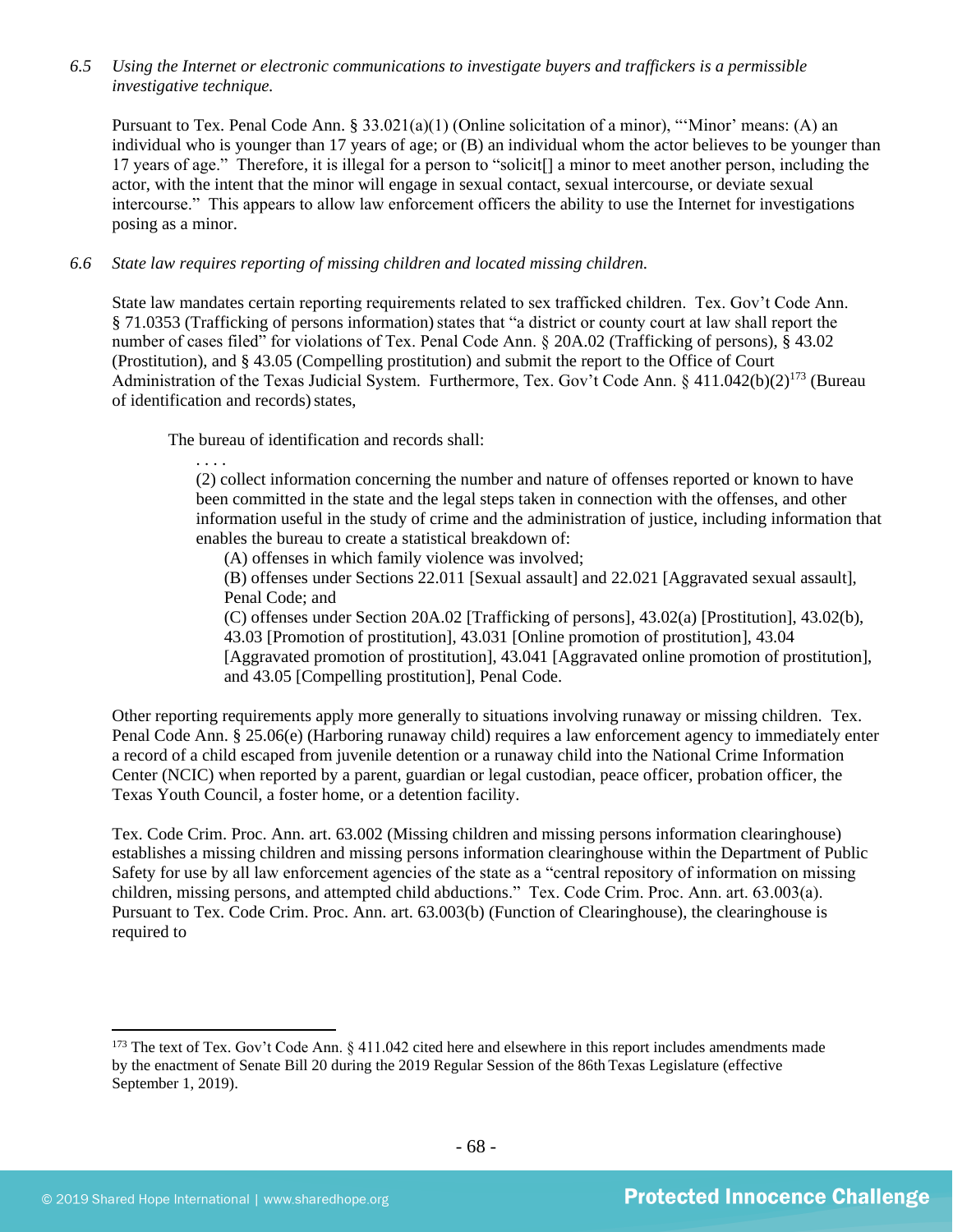(1) establish a system of intrastate communication of information relating to missing children<sup>174</sup> and missing persons:<sup>175</sup>

(2) provide a centralized file for the exchange of information on missing children, missing persons, and unidentified dead bodies within the state;

(3) communicate with the national crime information center for the exchange of information on missing children and missing persons suspected of interstate travel;

(4) collect, process, maintain, and disseminate accurate and complete information on missing children and missing persons;

(5) provide a statewide toll-free telephone line for the reporting of missing children and missing persons and for receiving information on missing children and missing persons; and

(6) provide and disseminate to legal custodians, law enforcement agencies, and the Texas Education Agency information that explains how to prevent child abduction and what to do if a child becomes missing; and

(7) receive and maintain information on attempted child abductions in this state.

After a missing child is recovered, Tex. Fam. Code § 264.123(f) requires the Department of Family and Protective Services to interview the child to determine whether

while missing, the child was a victim of conduct that constitutes an offense under [Tex. Penal Code Ann.  $\S 20A.02(a)(7)$ . The department shall report to an appropriate law enforcement agency any disclosure made by a child that indicates that the child was the victim of a crime during the time the child was missing. The department shall make a report under this subsection not later than 24 hours after the time the disclosure is made.

The Department of Family and Protective Services must also gather information regarding "each child who, while in the department's managing conservatorship, is a victim of conduct that constitutes an offense under" Tex. Penal Code Ann. § Section 20A.02(a)(7). Tex. Fam. Code § 264.123(g).

 $174$  Tex. Code Crim. Proc. Ann. art.  $63.001(3)$  defines "missing child" as

a child whose whereabouts are unknown to the child's legal custodian, the circumstances of whose absence indicate that:

(A) the child did not voluntarily leave the care and control of the custodian, and the taking of the child was not authorized by law;

(B) the child voluntarily left the care and control of the custodian without the custodian's consent and without intent to return;

(C) the child was taken or retained in violation of the terms of a court order for possession of or access to the child; or

(D) the child was taken or retained without the permission of the custodian and with the effect of depriving the custodian of possession of or access to the child unless the taking or retention of the child was prompted by the commission or attempted commission of family violence, as defined by Section 71.004, Family Code, against the child or the actor.

Tex. Code Crim. Proc. Ann. art. 63.001(1-a) (Definitions) defines "child" as "a person under 18 years of age."  $175$  Tex. Code Crim. Proc. Ann. art.  $63.001(2)$  defines a "missing person" as "a person 18 years old or older whose disappearance is possibly not voluntary." Tex. Code Crim. Proc. Ann. art. 63.001(4) further explains,

"Missing child" or "missing person" also includes a person of any age who is missing and:

(A) is under proven physical or mental disability or is senile, and because of one or more of these conditions is subject to immediate danger or is a danger to others;

(B) is in the company of another person or is in a situation the circumstances of which indicate that the missing child's or missing person's safety is in doubt; or

(C) is unemancipated as defined by the law of this state.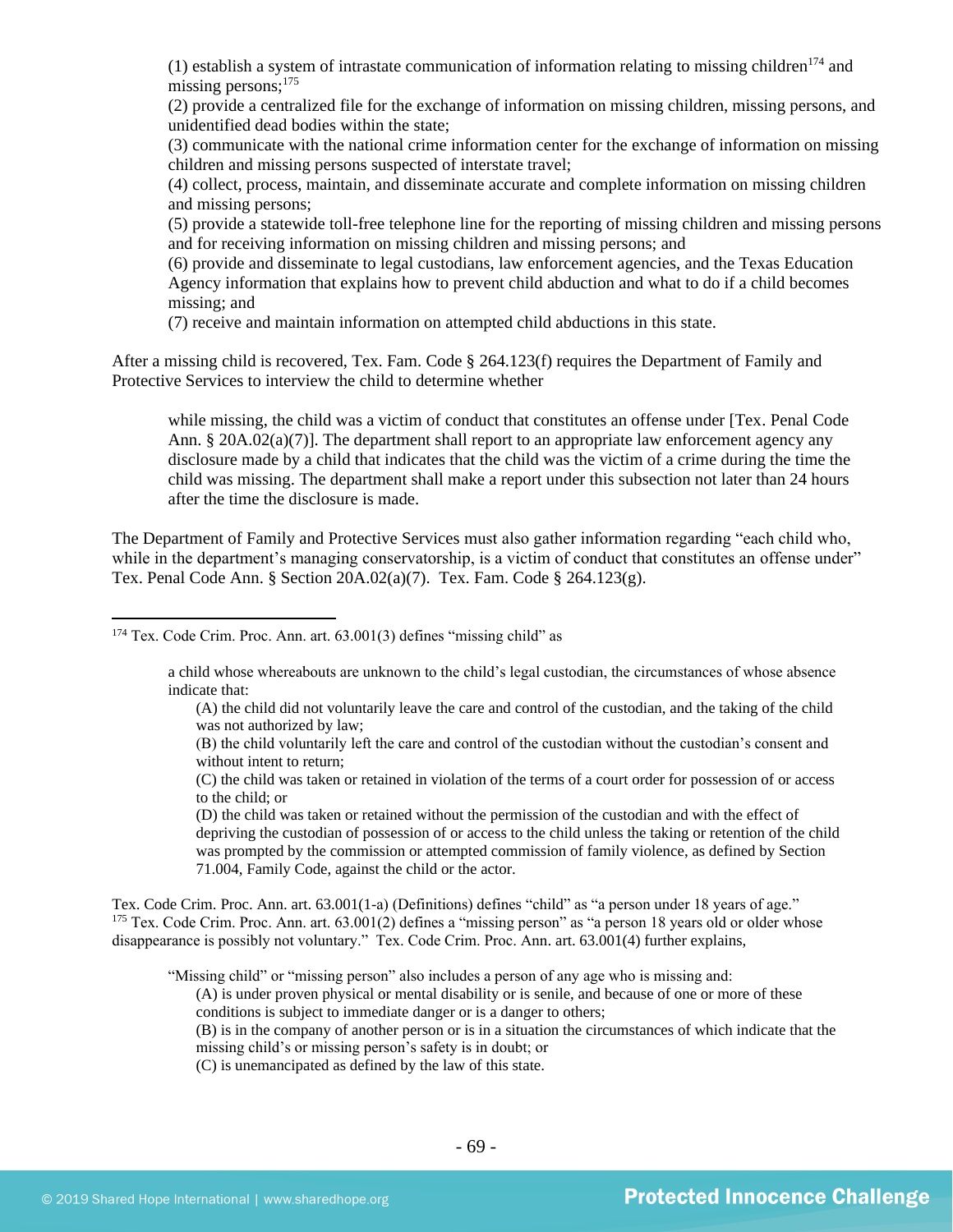Tex. Code Crim. Proc. Ann. art. 63.009(a)(1), (2) (Law enforcement requirements) requires a law enforcement agency that receives a report of a missing child or a missing person to begin an investigation "to determine the present location of the child." Tex. Code Crim. Proc. Ann. art. 63.009(a)(3) also requires law enforcement to enter the child's name into the clearinghouse. Tex. Code Crim. Proc. Ann. art 63.0091 (Law enforcement requirements regarding reports of certain missing children) requires the Department of Public Safety to issue rules for law enforcement to require that missing children who are "under 14 years of age and otherwise determined by the local law enforcement agency or the Department of Public Safety to be at a high risk of human trafficking, sexual assault, exploitation, abuse or neglectful supervision" be indicated as high risk in the national crime information center missing person file. Pursuant to Tex. Code Crim. Proc. Ann. art 63.0092 (Option to designate missing child as high risk) regarding children who are 14 years of age or older but missing under the same circumstances, local law enforcement may also designate the missing child as "high risk" within the national crime information center missing person file. Tex. Code Crim. Proc. Ann. art. 63.013 (Information to clearinghouse) further requires each law enforcement agency to "provide to the missing children and missing persons information clearinghouse any information that would assist in the location or identification of any missing child who has been reported to the agency as missing."

Lastly, Tex. Code Crim. Proc. Ann. art. 63.009(f) states, "Immediately after the return of a missing child or missing person or the identification of an unidentified body, the local law enforcement agency having jurisdiction of the investigation shall cancel the entry in the national crime information center database."

Moreover, the school system is included as a critical component of finding missing children in Texas. Tex. Code Crim. Proc. Ann. art. 63.019 (School records system) requires schools to keep specific information for any child under 11 years of age who is enrolled in a school for the first time and uses this information in its efforts to locate missing children. Under Tex. Code Crim. Proc. Ann. art. 63.019(b), if required documents are not able to be produced within 30 day after the child's enrollment (90 days if the child was not born in the United States), the school must notify the appropriate law enforcement agency so they can check the clearinghouse to determine if the child has been reported missing. Tex. Code Crim. Proc. Ann. art. 63.019(b) further states, "If the child has been reported missing, the law enforcement agency shall immediately notify other appropriate law enforcement agencies that the missing child has been located." In addition, Tex. Code Crim. Proc. Ann. art. 63.008(a) (Missing children program) requires the Texas Education Agency to "develop and administer a program for the location of missing children who may be enrolled within the Texas school system, including nonpublic schools, and for the reporting of children who may be missing or who may be unlawfully removed from schools." The program is coordinated with the information clearinghouse. Tex. Code Crim. Proc. Ann. art. 63.008(b). Also, Tex. Code Crim. Proc. Ann. art. 63.020 (Duty of schools and other entities to flag missing children's record) outlines the responsibilities of the schools and day care facilities to flag a missing student's (under 11 years of age) records upon receiving notice from a law enforcement agency that the child is missing.

Additionally, the Tex. Educ. Code § 38.004(a) requires the agency to develop policies that require schools to report "trafficking of a child" pursuant to Tex. Penal Code Ann. § 20A.02(a)(5) or (7) "in the manner required by Chapter 261, Family Code. Tex. Educ. Code § 38.004(a) also requires the agency to develop policies regarding the reporting "trafficking of a child" pursuant to Tex. Penal Code Ann. § 20A.02(a)(5), (6), (7), or (8), and such policies "must provide for cooperation with law enforcement child abuse investigations without the consent of the child's parents if necessary, including investigations by the Department of Family and Protective Services."

Texas also has a mandatory education and training program for officers regarding missing and exploited children. Tex. Occ. Code Ann. § 1701.402(k) (Proficiency certificates) provides,

As a requirement for an intermediate or advanced proficiency certificate issued by the commission on or after January 1, 2015, an officer must complete an education and training program on missing and exploited children. The commission by rule shall establish the program. The program must: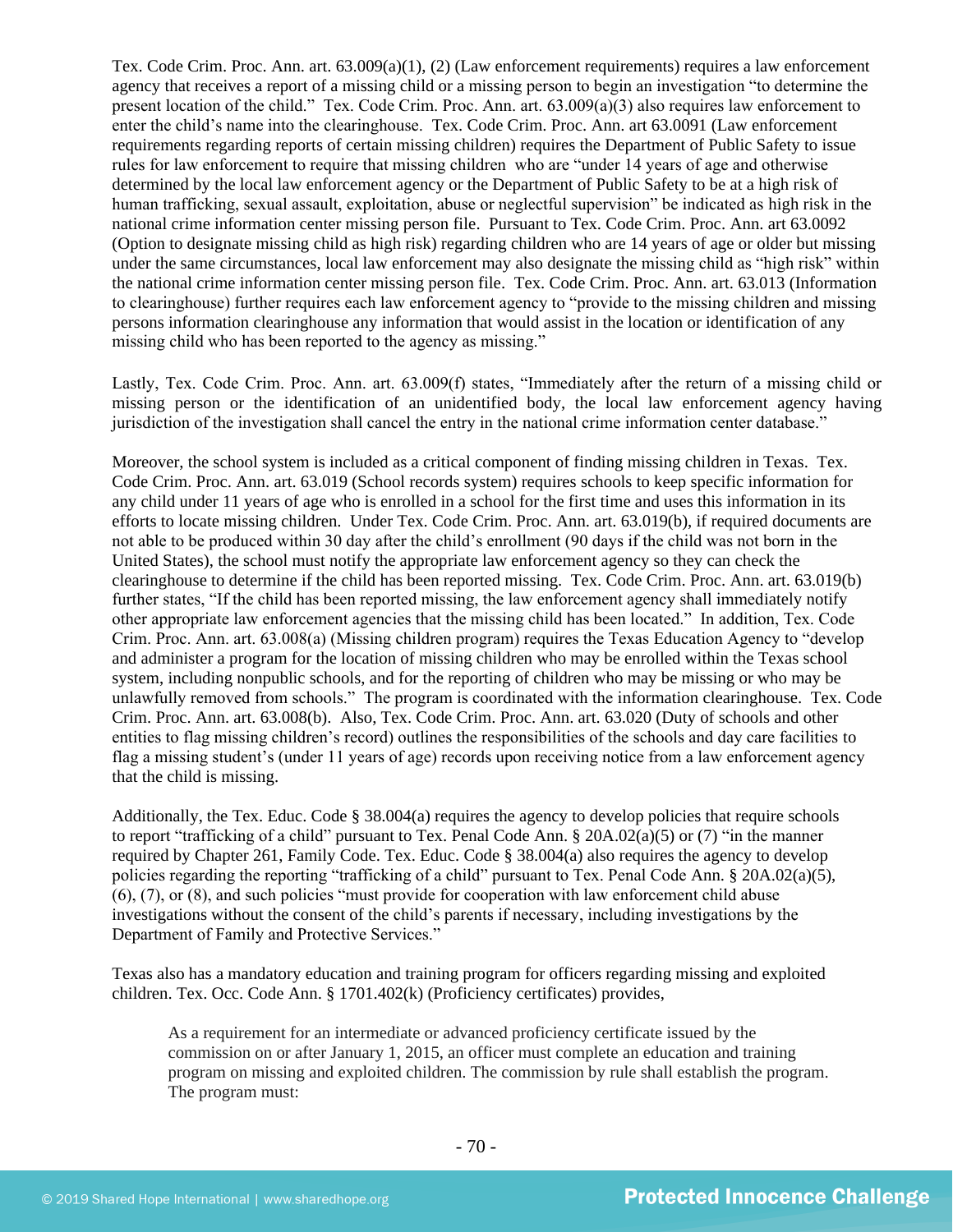(1) consist of at least four hours of training;

(2) include instruction on reporting an attempted child abduction to the missing children and missing persons information clearinghouse under Chapter 63, Code of Criminal Procedure; (3) include instruction on responding to and investigating situations in which the Internet is used to commit crimes against children; and

(4) include a review of the substance of Chapters 20 and 43, Penal Code.